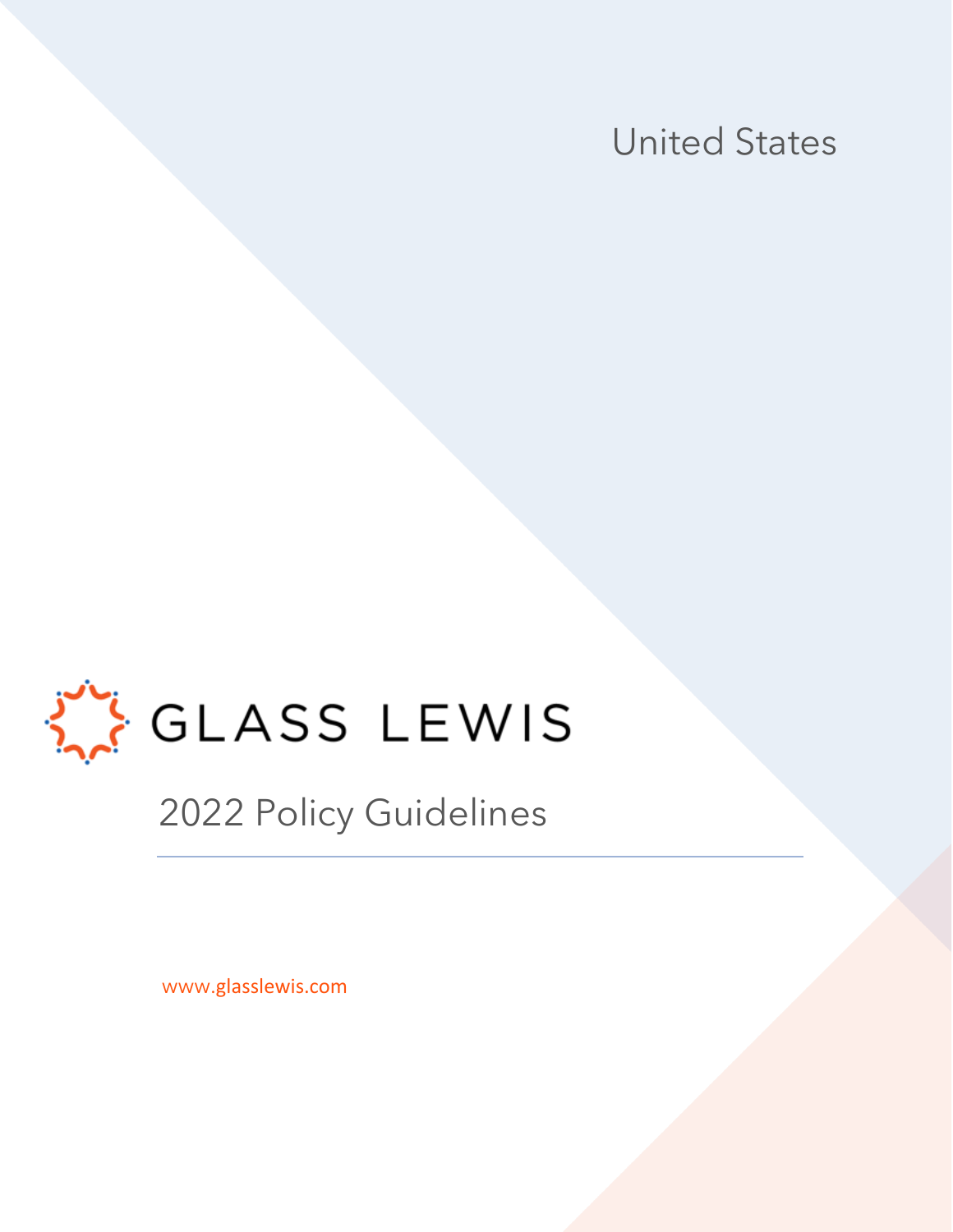# **Table of Contents**

| Governance Following a Business Combination with a Special Purpose Acquisition Company  35 |  |
|--------------------------------------------------------------------------------------------|--|
|                                                                                            |  |
|                                                                                            |  |
|                                                                                            |  |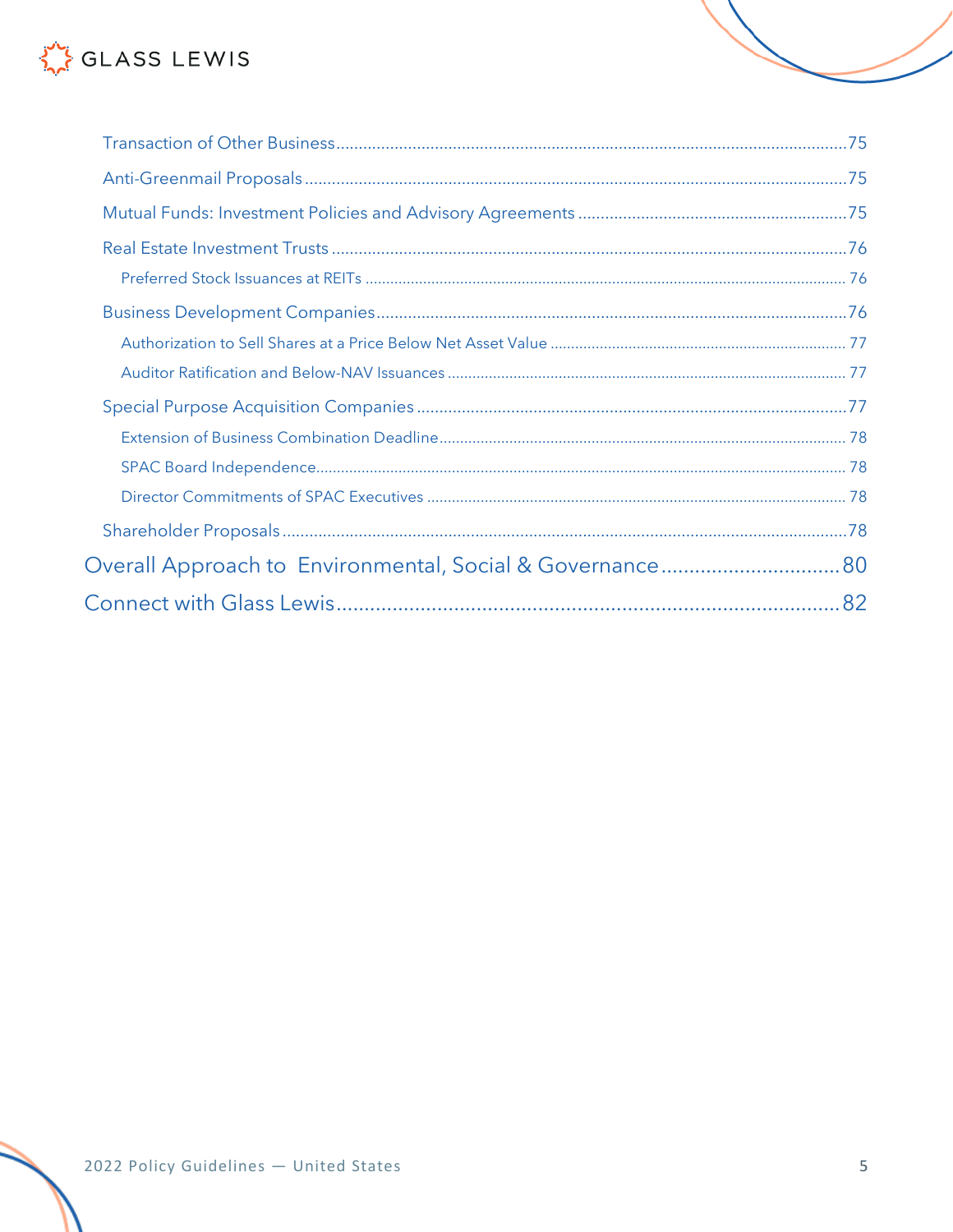



# About Glass Lewis

Glass Lewis is the world's choice for governance solutions. We enable institutional investors and publicly listed companies to make sustainable decisions based on research and data. We cover 30,000+ meetings each year, across approximately 100 global markets. Our team has been providing in-depth analysis of companies since 2003, relying solely on publicly available information to inform its policies, research, and voting recommendations.

Our customers include the majority of the world's largest pension plans, mutual funds, and asset managers, collectively managing over \$40 trillion in assets. We have teams located across the United States, Europe, and Asia-Pacific giving us global reach with a local perspective on the important governance issues.

Investors around the world depend on Glass Lewis' **Viewpoint** platform to manage their proxy voting, policy implementation, recordkeeping, and reporting. Our industry leading **Proxy Paper** product provides comprehensive environmental, social, and governance research and voting recommendations weeks ahead of voting deadlines. Public companies can also use our innovative **Report Feedback Statement** to deliver their opinion on our proxy research directly to the voting decision makers at every investor client in time for voting decisions to be made or changed.

The research team engages extensively with public companies, investors, regulators, and other industry stakeholders to gain relevant context into the realities surrounding companies, sectors, and the market in general. This enables us to provide the most comprehensive and pragmatic insights to our customers.

## Join the Conversation

Glass Lewis is committed to ongoing engagement with all market participants.

info@glasslewis.com | www.glasslewis.com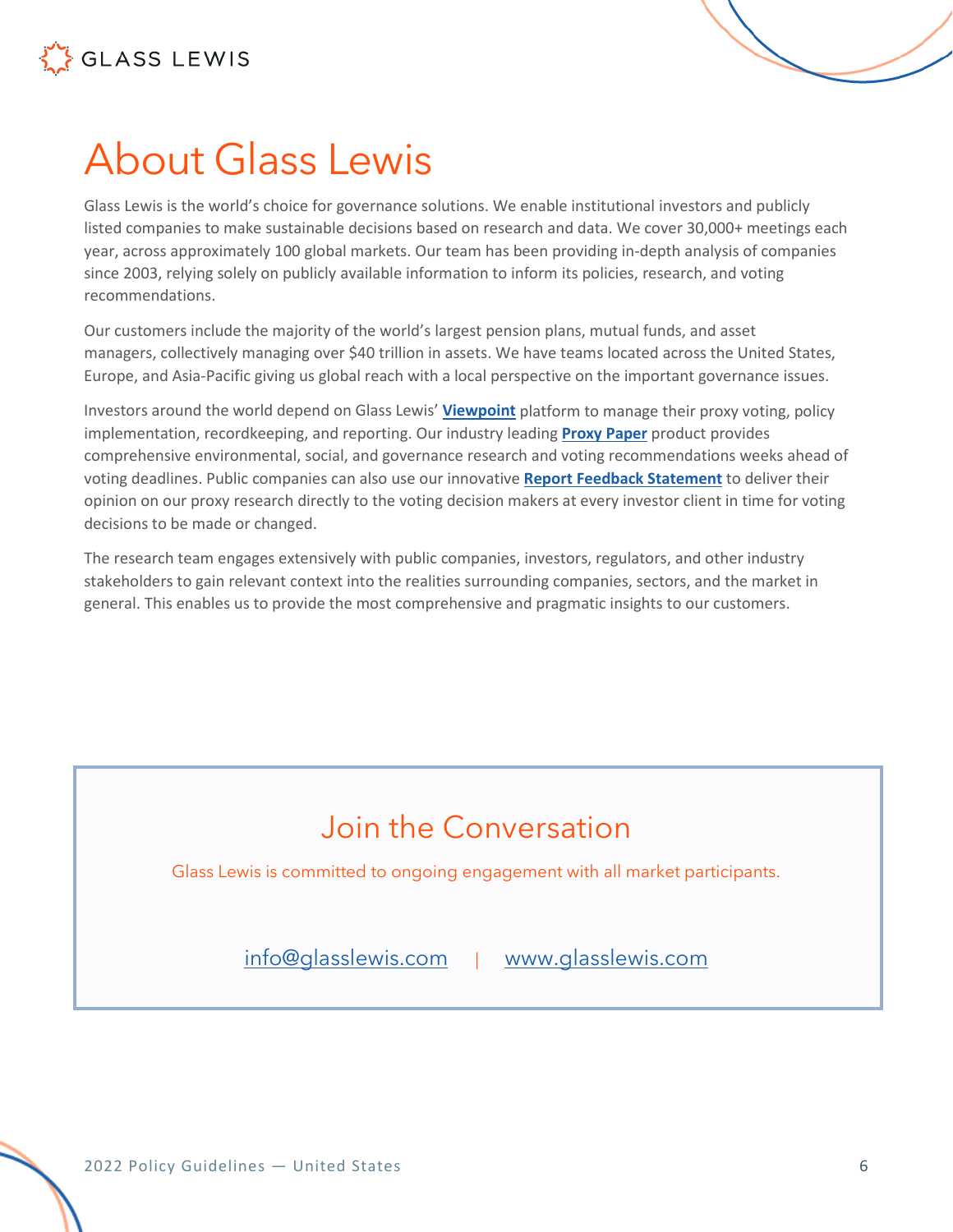# Guidelines Introduction

## Summary of Changes for 2022

Glass Lewis evaluates these guidelines on an ongoing basis and formally updates them on an annual basis. This year we've made noteworthy revisions in the following areas, which are summarized below but discussed in greater detail in the relevant section of this document:

## Board Gender Diversity

We have expanded our policy on board gender diversity. Beginning in 2022, we will generally recommend voting against the chair of the nominating committee of a board with fewer than two gender diverse directors, or the entire nominating committee of a board with no gender diverse directors, at companies within the Russell 3000 index. For companies outside of the Russell 3000 index, and all boards with six or fewer total directors, our existing policy requiring a minimum of one gender diverse director will remain in place.

Our voting recommendations in 2022 will be based on the above requirements for the number of gender diverse board members. However, beginning with shareholder meetings held after January 1, 2023, we will transition from a fixed numerical approach to a percentage-based approach and will generally recommend voting against the nominating committee chair of a board that is not at least 30 percent gender diverse at companies within the Russell 3000 index.

Additionally, when making these voting recommendations, we will carefully review a company's disclosure of its diversity considerations and may refrain from recommending that shareholders vote against directors of companies when boards have provided a sufficient rationale or plan to address the lack of diversity on the board.

We have also replaced references in our guidelines to female directors with "gender diverse directors," defined as women and directors that identify with a gender other than male or female.

## State Laws on Gender Diversity

We have revised our discussion regarding state laws on diversity to include two sections regarding state laws on gender diversity and state laws on underrepresented community diversity. In addition to our standard policy on board diversity, we will recommend in accordance with mandated board composition requirements set forth in applicable state laws when they come into effect. We have removed references to any state's individual laws.

We will generally refrain from recommending against directors when applicable state laws do not mandate board composition requirements, are non-binding, or solely impose disclosure or reporting requirements in filings made with each respective state annually.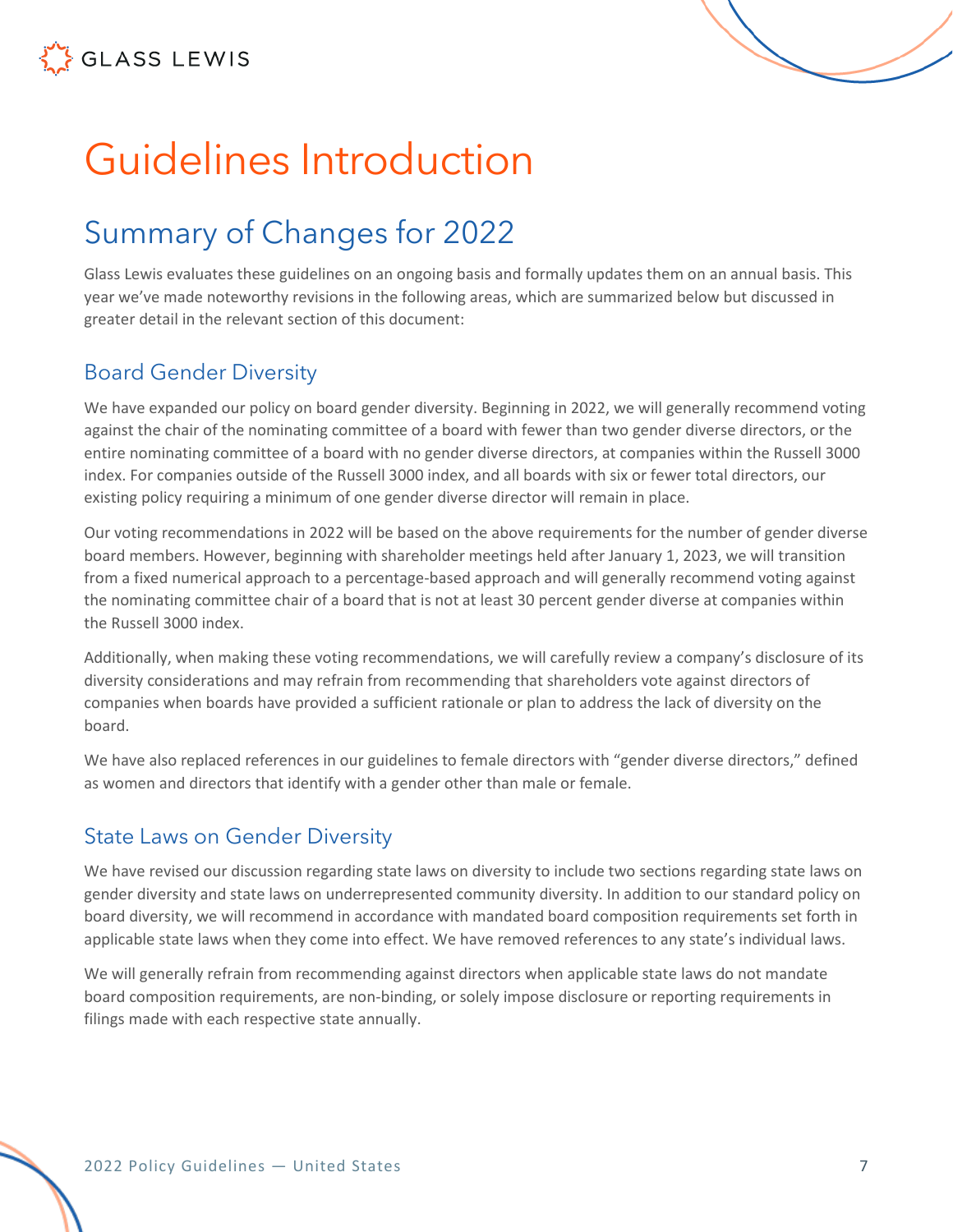



We have included a new section discussing state laws on underrepresented community diversity. In addition to board gender diversity, several states have also begun to encourage board diversity beyond gender through legislation. We will generally recommend in line with applicable state laws mandating board composition requirements for underrepresented community diversity or other diversity measures beyond gender when they come into effect.

### Stock Exchange Diversity Disclosure Requirements

We have included a new section regarding our approach to a recent disclosure rule adopted by the Nasdaq stock exchange. On August 6, 2021, the U.S. Securities and Exchange Commission (SEC) approved new listing rules regarding board diversity and disclosure for Nasdaq-listed companies. Beginning in 2022, companies listed on the Nasdaq stock exchange will be required to disclose certain board diversity statistics annually in a standardized format in the proxy statement or on the company's website. Nasdaq-listed companies are required to provide this disclosure by the later of (i) August 8, 2022, or (ii) the date the company files its proxy statement for its 2022 annual meeting. Accordingly, for annual meetings held after August 8, 2022, of applicable Nasdaqlisted companies, we will recommend voting against the chair of the governance committee when the required disclosure has not been provided.

### Disclosure of Director Diversity and Skills

We have revised our discussion on disclosure of director diversity and skills in company proxy statements. Beginning in 2022, for companies in the S&P 500 index with particularly poor disclosure (i.e., those failing to provide any disclosure in each of the tracked categories), we may recommend voting against the chair of the nominating and/or governance committee. Beginning in 2023, when companies in the S&P 500 index have not provided any disclosure of individual or aggregate racial/ethnic minority demographic information, we will generally recommend voting against the chair of the governance committee.

## Environmental and Social Risk Oversight

We have updated our guidelines with respect to board-level oversight of environmental and social (E&S) issues. Beginning in 2022, Glass Lewis will note as a concern when boards of companies in the Russell 1000 index do not provide clear disclosure concerning the board-level oversight afforded to environmental and/or social issues. For shareholder meetings held after January 1, 2022, we will generally recommend voting against the governance committee chair of a company in the S&P 500 index who fails to provide explicit disclosure concerning the board's role in overseeing these issues. While we believe that it is important that these issues are overseen at the board level and that shareholders are afforded meaningful disclosure of these oversight responsibilities, we believe that companies should determine the best structure for this oversight. In our view, this oversight can be effectively conducted by specific directors, the entire board, a separate committee, or combined with the responsibilities of a key committee.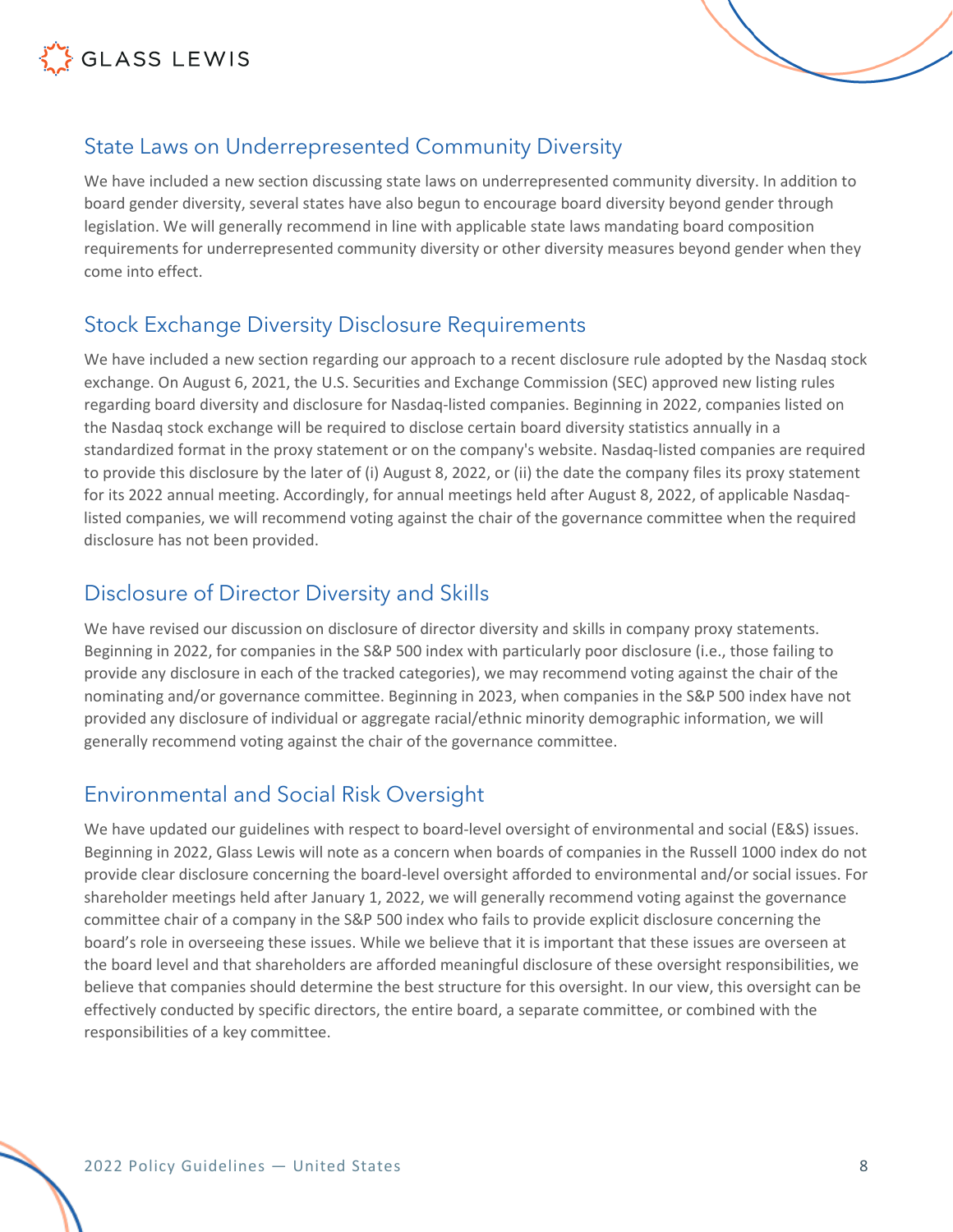

## The Role of a Committee Chair

We have revised our approach to the role of a committee chair in cases where there is a designated committee chair and the recommendation is to vote against the committee chair, but the chair is not up for election because the board is staggered. Beginning in 2022, in cases where the committee chair is not up for election due to a staggered board, and where we have identified multiple concerns, we will generally recommend voting against other members of the committee who are up for election, on a case-by-case basis.

## Multi-Class Share Structures with Unequal Voting Rights

We have updated our approach to companies that have multi-class share structures with unequal voting rights. Beginning in 2022, we will recommend voting against the chair of the governance committee at companies with a multi-class share structure and unequal voting rights when the company does not provide for a reasonable sunset of the multi-class share structure (generally seven years or less).

## Governance Following a Business Combination with a Special Purpose Acquisition Company

We have included a new section to address governance concerns at companies following a business combination with a special purpose acquisition company (SPAC). We believe that the business combination of a private company with a publicly traded special purpose acquisition company facilitates the private entity becoming a publicly traded corporation. Thus, the business combination represents the private company's defacto IPO. We believe that some cases warrant shareholder action against the board of a company that has completed a business combination with a SPAC within the past year.

In cases where Glass Lewis determines that the company has adopted overly restrictive governing documents, where, preceding the company becoming publicly traded, the board adopts a multi-class share structure where voting rights are not aligned with economic interest, or an anti-takeover provision, such as a poison pill or classified board, we will generally recommend voting against all members of the board who served at the time of the company becoming publicly traded if the board: (i) did not also submit these provisions to a shareholder vote on an advisory basis at the prior meeting where shareholders voted on the business combination; (ii) did not also commit to submitting these provisions to a shareholder vote at the company's first shareholder meeting following the company becoming publicly traded; or (iii) did not provide for a reasonable sunset of these provisions (generally three to five years in the case of a classified board or poison pill; or seven years or less in the case of a multi-class share structure).

## Director Commitments of SPAC Executives

We have included a new discussion of our approach to director commitments for directors when their only executive role is at a special purpose acquisition company. We believe the primary role of executive officers at SPACs is identifying acquisition targets for the SPAC and consummating a business combination. Given the nature of these executive roles and the limited business operations of SPACs, when a directors' only executive role is at a SPAC, we will generally apply our higher limit for company directorships. As a result, we generally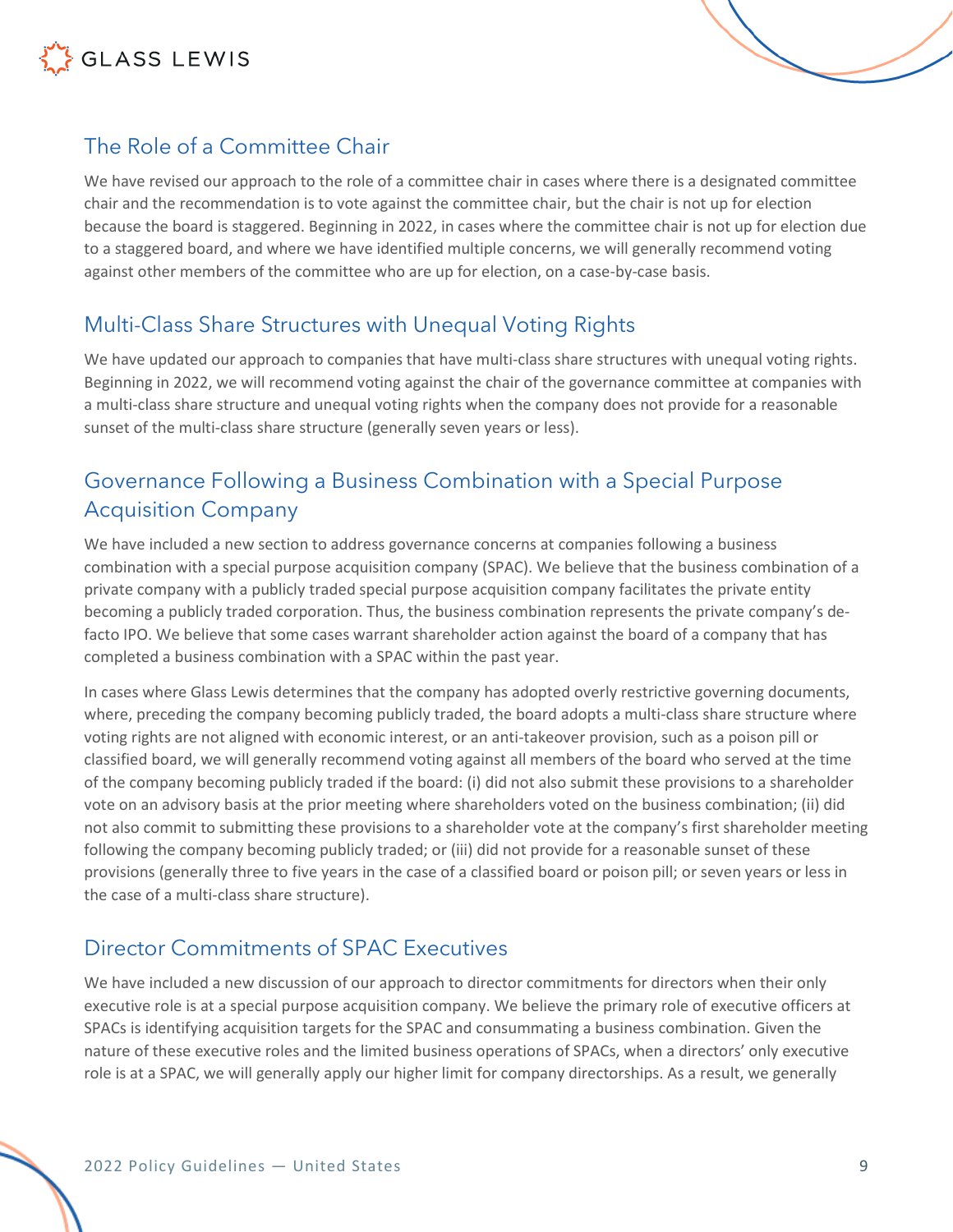

recommend that shareholders vote against a director who serves in an executive role only at a SPAC while serving on more than five public company boards.

## Waiver of Age and Tenure Policies

We have revised our approach to boards waiving self-imposed age and/or tenure policies. Beginning in 2022, in cases where the board has waived its term/age limits for two or more consecutive years, Glass Lewis will generally recommend shareholders vote against the nominating and or governance committee chair, unless a compelling rationale is provided for why the board is proposing to waive this rule, such as consummation of a corporate transaction.

## Clarifying Amendments

The following clarifications of our existing policies are included this year:

## Overall Approach to Environmental, Social and Governance (ESG)

We have expanded our discussion of environmental, social & governance initiatives in a new section titled Glass Lewis' Overall Approach to ESG. Here we provide additional details of our considerations when evaluating these topics. To summarize, Glass Lewis evaluates all environmental and social issues through the lens of long-term shareholder value. We believe that companies should be considering material environmental and social factors in all aspects of their operations and that companies should provide shareholders with disclosures that allow them to understand how these factors are being considered and how attendant risks are being mitigated.

For a detailed review of our policies concerning compensation, environmental, social, and governance shareholder proposals, please refer to our comprehensive *Proxy Paper Guidelines for Environmental, Social & Governance Initiatives*, available at www.glasslewis.com/voting-policies-current/.

## Shareholder Proposals

In the section titled Governance Structure and the Shareholder Franchise, we have added a sub-section titled Shareholder Proposals, summarizing our existing approach to analyzing these proposals. Specifically, we evaluate all shareholder proposals on a case-by-case basis with a view to promoting long-term shareholder value. While we are generally supportive of those that promote board accountability, shareholder rights, and transparency, we consider all proposals in the context of a company's unique operations and risk profile.

Please refer to our comprehensive *Proxy Paper Guidelines for Environmental, Social & Governance Initiatives* for additional detail.

## Linking Executive Pay to Environmental and Social Criteria

We have outlined our current approach to the use of E&S metrics in the variable incentive programs for named executive officers. Glass Lewis highlights the use of E&S metrics in our analysis of the advisory vote on executive compensation. However, Glass Lewis does not maintain a policy on the inclusion of such metrics or whether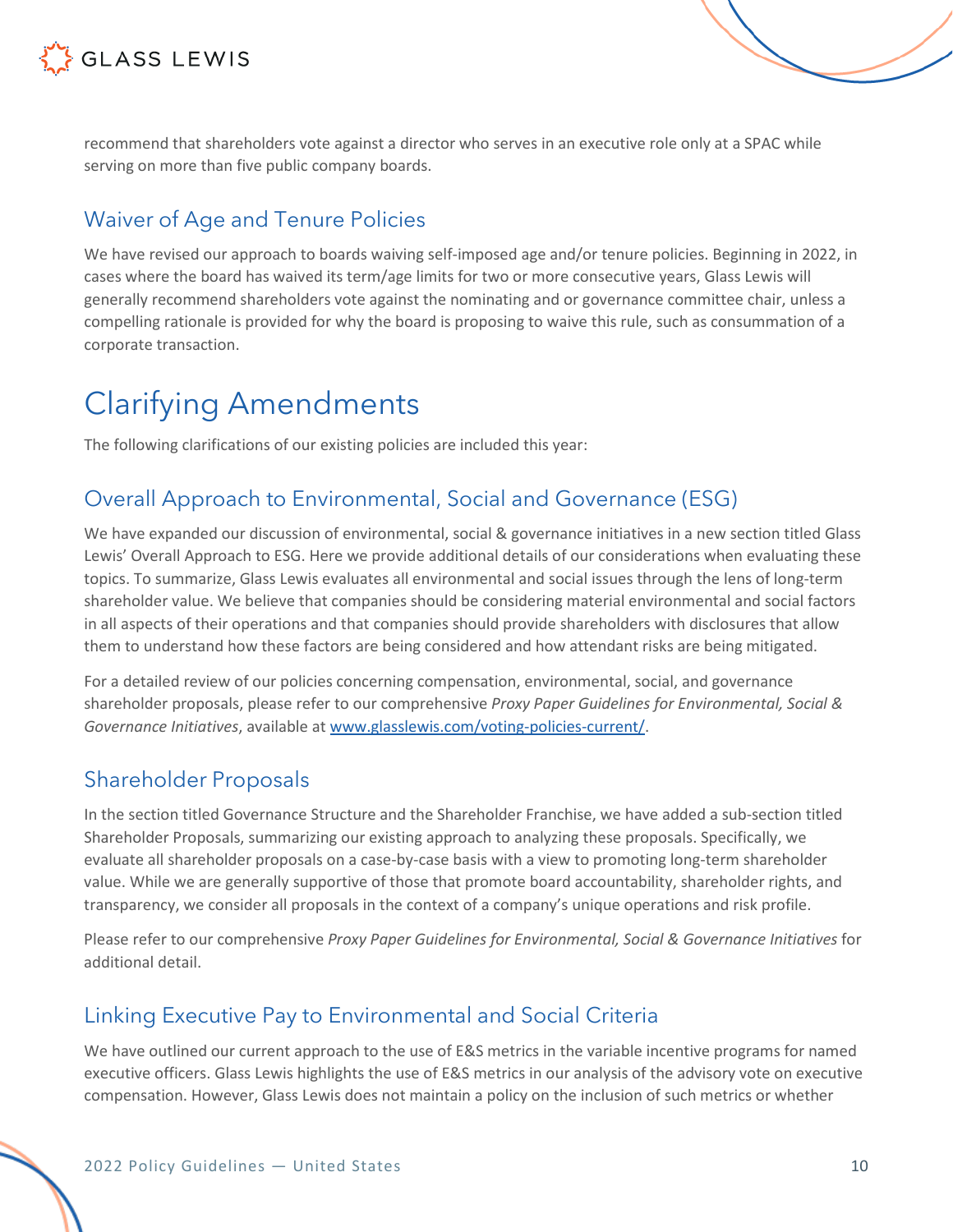

these metrics should be used in either a company's short- or long-term incentive program. As with other types of metrics, where E&S metrics are included, as determined by the company, we expect robust disclosure on the metrics selected, the rigor of performance targets, and the determination of corresponding payout opportunities. For qualitative E&S metrics, the company should provide shareholders with a thorough understanding of how these metrics will be or were assessed.

### Short- and Long-Term Incentives

Our guidance related to Glass Lewis' analysis of the short-term incentive awards has been clarified to note that Glass Lewis will consider adjustments to GAAP financial results in its assessment of the incentive's effectiveness at tying executive pay to performance. As with the short-term incentive awards, our analysis of long-term incentive grants also considers the basis for any adjustments to metrics or results. Thus, clear disclosure from companies is equally important for long-term incentive awards.

### Grants of Front-Loaded Awards

We have clarified our guidance related to Glass Lewis' analysis of so-called front-loaded incentive awards. Specifically, while we continue to examine the quantum of award on an annualized basis for the full vesting period of the awards, Glass Lewis also considers the impact of the overall size of awards on dilution of shareholder wealth.

#### Authorizations/Increases in Authorized Preferred Stock

With regard to authorizations of requested increases in authorized preferred stock, we have clarified that we will generally recommend voting against preferred stock authorizations or increases, unless the company discloses a commitment to not use such shares as an anti-takeover defense or in a shareholder rights plan, or discloses a commitment to submit any shareholder rights plan to a shareholder vote prior to its adoption.

### Federal Forum Provisions

We have clarified our approach to companies that have adopted federal exclusive forum provisions designating federal courts as the sole jurisdiction for matters arising under the Securities Act of 1933. When boards have adopted federal exclusive forum provisions without seeking shareholder approval, we will generally take the same approach as when boards have adopted exclusive forum provisions designating state courts as exclusive jurisdiction for certain matters and will generally recommend voting against chairs of governance committees.

## Governance Following an IPO, Spin-off or Direct Listing

We have clarified our approach to director recommendations on the basis of post-IPO corporate governance concerns to include references to companies that have gone public by way of direct listing. When evaluating governance following a direct listing, we will apply the same approach as our existing policy on IPOs and spinoffs.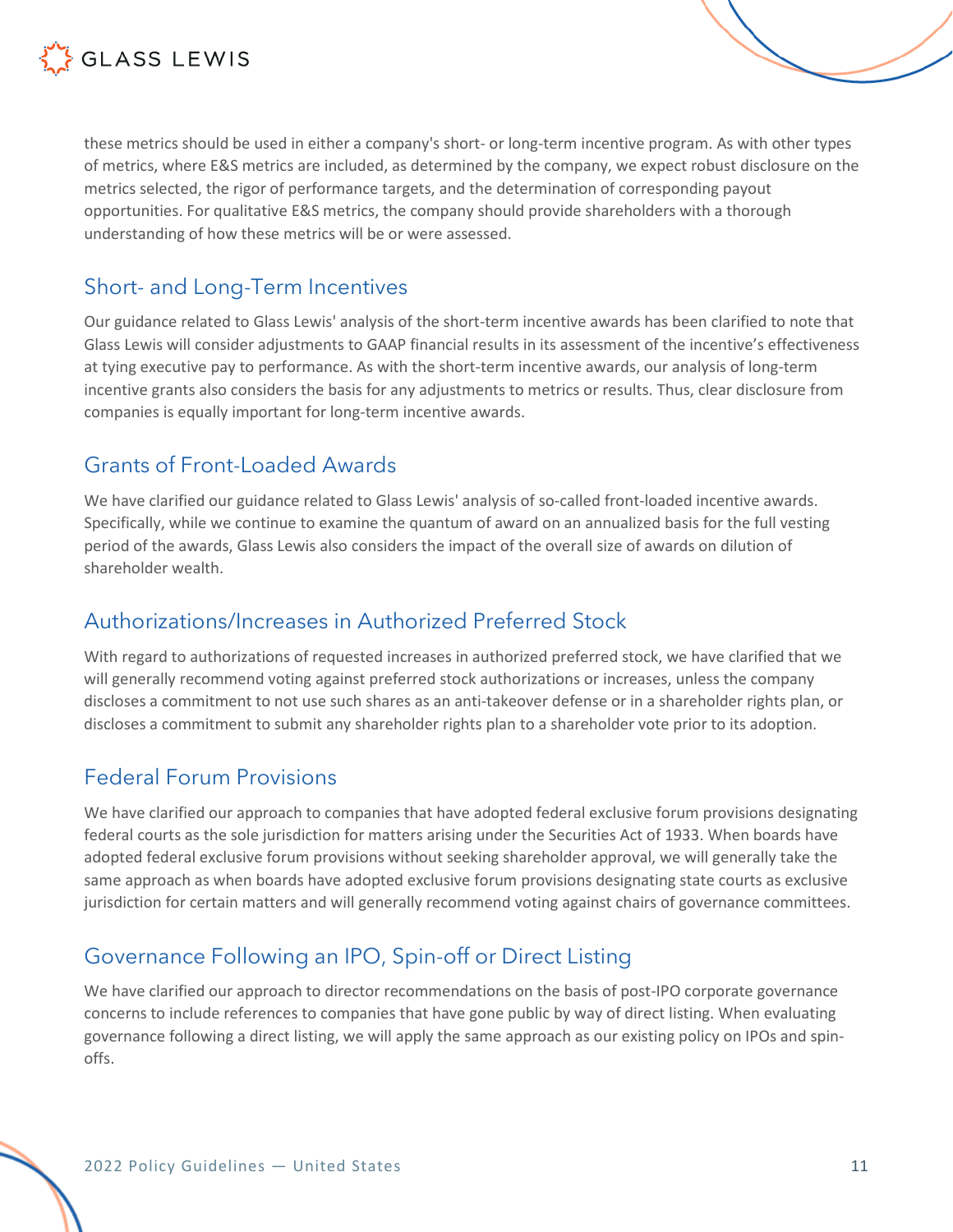



## Director Independence

In the section outlining our approach to director independence, we have added a sentence clarifying that for material financial transactions, we apply a three-year look back, and for former employment relationships, we apply a five-year look back.

## Related-Party Transaction Materiality Thresholds

In the section defining "material" transactions, we added a sentence clarifying that the \$50,000 threshold for individual transactions also applies to directors who are the majority or principal owner of a firm that receives such payments.

Lastly, we have made several minor edits of a housekeeping nature, including the removal of several redundant and/or outdated footnotes.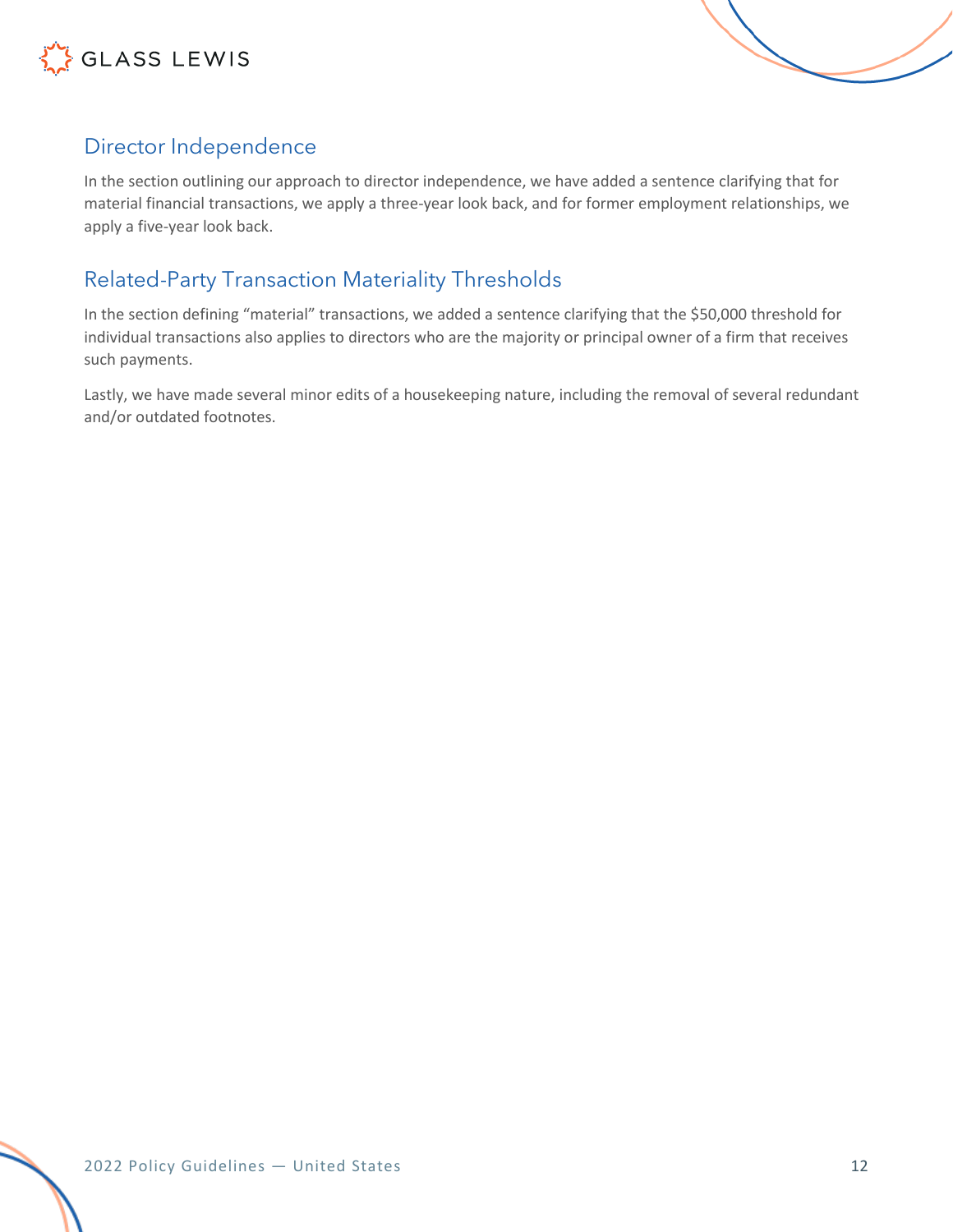# A Board of Directors that Serves Shareholder Interest

## Election of Directors

The purpose of Glass Lewis' proxy research and advice is to facilitate shareholder voting in favor of governance structures that will drive performance, create shareholder value and maintain a proper tone at the top. Glass Lewis looks for talented boards with a record of protecting shareholders and delivering value over the mediumand long-term. We believe that a board can best protect and enhance the interests of shareholders if it is sufficiently independent, has a record of positive performance, and consists of individuals with diverse backgrounds and a breadth and depth of relevant experience.

## Independence

The independence of directors, or lack thereof, is ultimately demonstrated through the decisions they make. In assessing the independence of directors, we will take into consideration, when appropriate, whether a director has a track record indicative of making objective decisions. Likewise, when assessing the independence of directors we will also examine when a director's track record on multiple boards indicates a lack of objective decision-making. Ultimately, we believe the determination of whether a director is independent or not must take into consideration both compliance with the applicable independence listing requirements as well as judgments made by the director.

We look at each director nominee to examine the director's relationships with the company, the company's executives, and other directors. We do this to evaluate whether personal, familial, or financial relationships (not including director compensation) may impact the director's decisions. We believe that such relationships make it difficult for a director to put shareholders' interests above the director's or the related party's interests. We also believe that a director who owns more than 20% of a company can exert disproportionate influence on the board, and therefore believe such a director's independence may be hampered, in particular when serving on the audit committee.

Thus, we put directors into three categories based on an examination of the type of relationship they have with the company:

**Independent Director** — An independent director has no material financial, familial or other current relationships with the company, its executives, or other board members, except for board service and standard fees paid for that service. Relationships that existed within three to five years<sup>1</sup> before the

 $1$  NASDAQ originally proposed a five-year look-back period but both it and the NYSE ultimately settled on a three-year lookback prior to finalizing their rules. A five-year standard for former employment relationships is more appropriate, in our view, because we believe that the unwinding of conflicting relationships between former management and board members is more likely to be complete and final after five years. However, Glass Lewis does not apply the five-year look-back period to directors who have previously served as executives of the company on an interim basis for less than one year.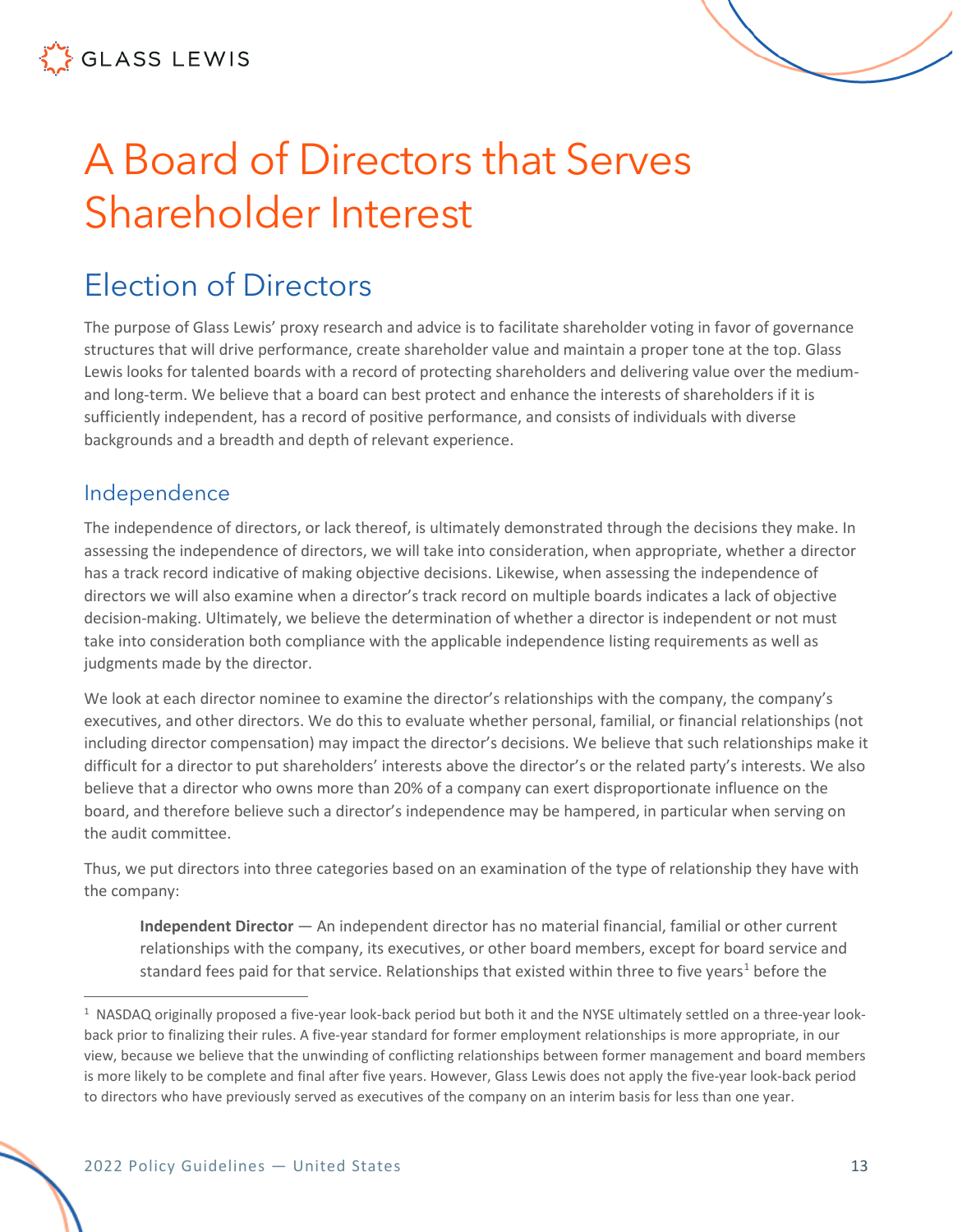

inquiry are usually considered "current" for purposes of this test. For material financial relationships with the company, we apply a three-year look back, and for former employment relationships with the company, we apply a five-year look back.

**Affiliated Director** — An affiliated director has, (or within the past three years, had) a material financial, familial or other relationship with the company or its executives, but is not an employee of the company.<sup>2</sup> This includes directors whose employers have a material financial relationship with the company.<sup>3</sup> In addition, we view a director who either owns or controls 20% or more of the company's voting stock, or is an employee or affiliate of an entity that controls such amount, as an affiliate.<sup>4</sup>

We view 20% shareholders as affiliates because they typically have access to and involvement with the management of a company that is fundamentally different from that of ordinary shareholders. More importantly, 20% holders may have interests that diverge from those of ordinary holders, for reasons such as the liquidity (or lack thereof) of their holdings, personal tax issues, etc.

Glass Lewis applies a three-year look back period to all directors who have an affiliation with the company other than former employment, for which we apply a five-year look back.

Definition of **"Material"**: A material relationship is one in which the dollar value exceeds:

- \$50,000 (or where no amount is disclosed) for directors who are paid for a service they have agreed to perform for the company, outside of their service as a director, including professional or other services. This threshold also applies to directors who are the majority or principal owner of a firm that receives such payments; or
- \$120,000 (or where no amount is disclosed) for those directors employed by a professional services firm such as a law firm, investment bank, or consulting firm and the company pays the firm, not the individual, for services.<sup>5</sup> This dollar limit would also apply to charitable contributions to schools where a board member is a professor; or charities where a director serves on the board or is an executive;<sup>6</sup> and any aircraft and real estate dealings between the company and the director's firm; or

<sup>3</sup> We allow a five-year grace period for former executives of the company or merged companies who have consulting agreements with the surviving company. (We do not automatically recommend voting against directors in such cases for the first five years.) If the consulting agreement persists after

this five-year grace period, we apply the materiality thresholds outlined in the definition of "material."

<sup>4</sup> This includes a director who serves on a board as a representative (as part of his or her basic responsibilities) of an investment firm with greater than 20% ownership. However, while we will generally consider him/her to be affiliated, we will not recommend voting against unless (i) the investment firm has disproportionate board representation or (ii) the director serves on the audit committee.

<sup>5</sup> We may deem such a transaction to be immaterial where the amount represents less than 1% of the firm's annual revenues and the board provides a compelling rationale as to why the director's independence is not affected by the relationship.

<sup>6</sup> We will generally take into consideration the size and nature of such charitable entities in relation to the company's size and industry along with any other relevant factors such as the director's role at the charity. However, unlike for other types

 $2$  If a company does not consider a non-employee director to be independent, Glass Lewis will classify that director as an affiliate.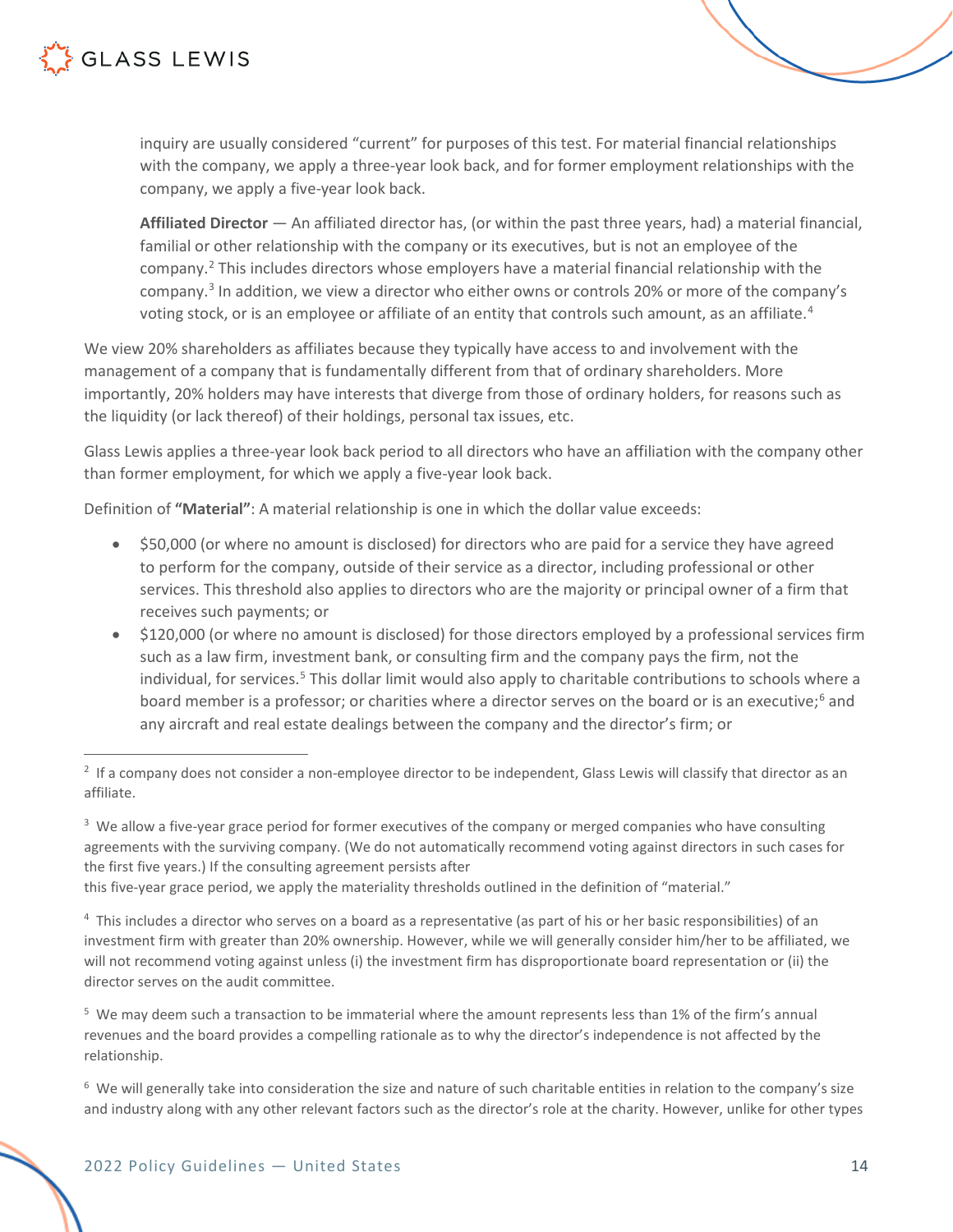• 1% of either company's consolidated gross revenue for other business relationships (e.g., where the director is an executive officer of a company that provides services or products to or receives services or products from the company).<sup>7</sup>

Definition of **"Familial"** — Familial relationships include a person's spouse, parents, children, siblings, grandparents, uncles, aunts, cousins, nieces, nephews, in-laws, and anyone (other than domestic employees) who shares such person's home. A director is an affiliate if: i) he or she has a family member who is employed by the company and receives more than \$120,000 in annual compensation; or, ii) he or she has a family member who is employed by the company and the company does not disclose this individual's compensation.

Definition of **"Company"** — A company includes any parent or subsidiary in a group with the company or any entity that merged with, was acquired by, or acquired the company.

**Inside Director** — An inside director simultaneously serves as a director and as an employee of the company. This category may include a board chair who acts as an employee of the company or is paid as an employee of the company. In our view, an inside director who derives a greater amount of income as a result of affiliated transactions with the company rather than through compensation paid by the company (i.e., salary, bonus, etc. as a company employee) faces a conflict between making decisions that are in the best interests of the company versus those in the director's own best interests. Therefore, we will recommend voting against such a director.

Additionally, we believe a director who is currently serving in an interim management position should be considered an insider, while a director who previously served in an interim management position for less than one year and is no longer serving in such capacity is considered independent. Moreover, a director who previously served in an interim management position for over one year and is no longer serving in such capacity is considered an affiliate for five years following the date of the director's resignation or departure from the interim management position.

#### Voting Recommendations on the Basis of Board Independence

Glass Lewis believes a board will be most effective in protecting shareholders' interests if it is at least two-thirds independent. We note that each of the Business Roundtable, the Conference Board, and the Council of Institutional Investors advocates that two-thirds of the board be independent. Where more than one-third of the members are affiliated or inside directors, we typically $^8$  recommend voting against some of the inside and/or affiliated directors in order to satisfy the two-thirds threshold.

of related party transactions, Glass Lewis generally does not apply a look-back period to affiliated relationships involving charitable contributions; if the relationship between the director and the school or charity ceases, or if the company discontinues its donations to the entity, we will consider the director to be independent.

 $^7$  This includes cases where a director is employed by, or closely affiliated with, a private equity firm that profits from an acquisition made by the company. Unless disclosure suggests otherwise, we presume the director is affiliated.

 $8\,$  With a staggered board, if the affiliates or insiders that we believe should not be on the board are not up for election, we will express our concern regarding those directors, but we will not recommend voting against the other affiliates or insiders who are up for election just to achieve two-thirds independence. However, we will consider recommending voting against the directors subject to our concern at their next election if the issue giving rise to the concern is not resolved.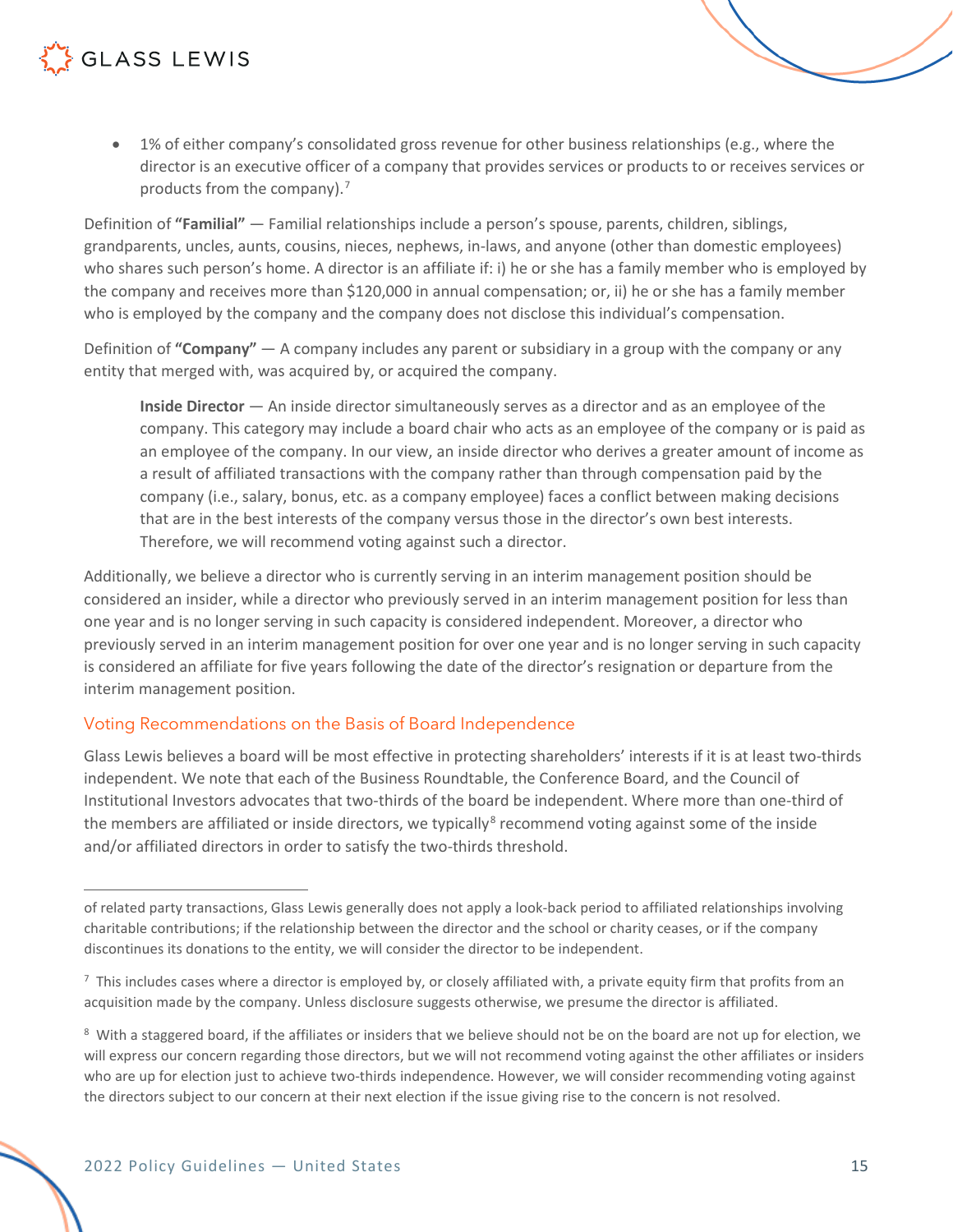

In the case of a less than two-thirds independent board, Glass Lewis strongly supports the existence of a presiding or lead director with authority to set the meeting agendas and to lead sessions outside the insider chair's presence.

In addition, we scrutinize avowedly "independent" chairs and lead directors. We believe that they should be unquestionably independent or the company should not tout them as such.

### Committee Independence

We believe that only independent directors should serve on a company's audit, compensation, nominating, and governance committees.9 We typically recommend that shareholders vote against any affiliated or inside director seeking appointment to an audit, compensation, nominating, or governance committee, or who has served in that capacity in the past year.

Pursuant to Section 952 of the Dodd-Frank Act, as of January 11, 2013, the U.S. Securities and Exchange Commission (SEC) approved new listing requirements for both the NYSE and NASDAQ which require that boards apply enhanced standards of independence when making an affirmative determination of the independence of compensation committee members. Specifically, when making this determination, in addition to the factors considered when assessing general director independence, the board's considerations must include: (i) the source of compensation of the director, including any consulting, advisory or other compensatory fee paid by the listed company to the director (the "Fees Factor"); and (ii) whether the director is affiliated with the listing company, its subsidiaries, or affiliates of its subsidiaries (the "Affiliation Factor").

Glass Lewis believes it is important for boards to consider these enhanced independence factors when assessing compensation committee members. However, as discussed above in the section titled Independence, we apply our own standards when assessing the independence of directors, and these standards also take into account consulting and advisory fees paid to the director, as well as the director's affiliations with the company and its subsidiaries and affiliates. We may recommend voting against compensation committee members who are not independent based on our standards.

## Independent Chair

Glass Lewis believes that separating the roles of CEO (or, more rarely, another executive position) and chair creates a better governance structure than a combined CEO/chair position. An executive manages the business according to a course the board charts. Executives should report to the board regarding their performance in achieving goals set by the board. This is needlessly complicated when a CEO chairs the board, since a CEO/chair presumably will have a significant influence over the board.

<sup>&</sup>lt;sup>9</sup> We will recommend voting against an audit committee member who owns 20% or more of the company's stock, and we believe that there should be a maximum of one director (or no directors if the committee is composed of less than three directors) who owns 20% or more of the company's stock on the compensation, nominating, and governance committees.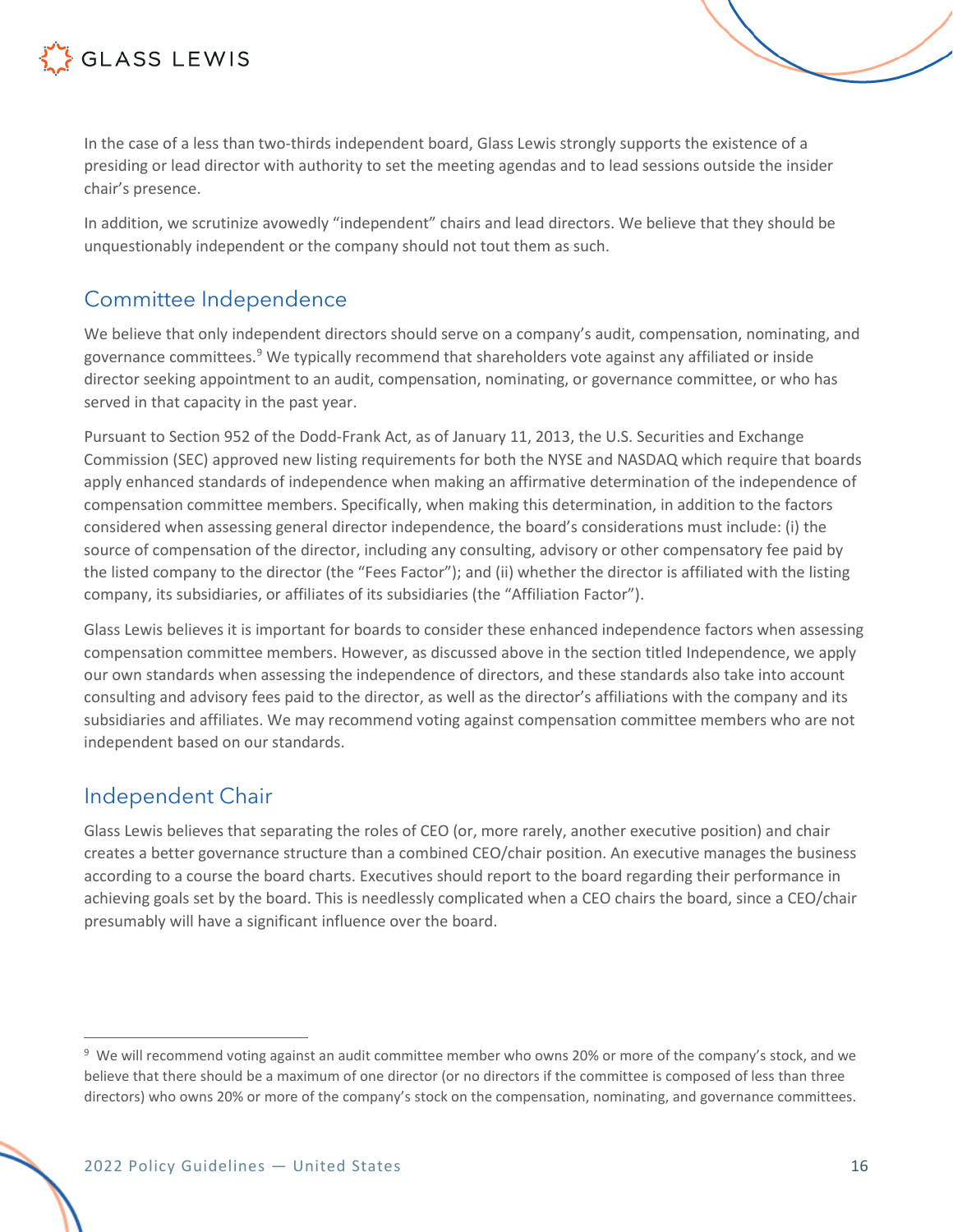

While many companies have an independent lead or presiding director who performs many of the same functions of an independent chair (e.g., setting the board meeting agenda), we do not believe this alternate form of independent board leadership provides as robust protection for shareholders as an independent chair.

It can become difficult for a board to fulfill its role of overseer and policy setter when a CEO/chair controls the agenda and the boardroom discussion. Such control can allow a CEO to have an entrenched position, leading to longer-than-optimal terms, fewer checks on management, less scrutiny of the business operation, and limitations on independent, shareholder-focused goal-setting by the board.

A CEO should set the strategic course for the company, with the board's approval, and the board should enable the CEO to carry out the CEO's vision for accomplishing the board's objectives. Failure to achieve the board's objectives should lead the board to replace that CEO with someone in whom the board has confidence.

Likewise, an independent chair can better oversee executives and set a pro-shareholder agenda without the management conflicts that a CEO and other executive insiders often face. Such oversight and concern for shareholders allows for a more proactive and effective board of directors that is better able to look out for the interests of shareholders.

Further, it is the board's responsibility to select a chief executive who can best serve a company and its shareholders and to replace this person when his or her duties have not been appropriately fulfilled. Such a replacement becomes more difficult and happens less frequently when the chief executive is also in the position of overseeing the board.

Glass Lewis believes that the installation of an independent chair is almost always a positive step from a corporate governance perspective and promotes the best interests of shareholders. Further, the presence of an independent chair fosters the creation of a thoughtful and dynamic board, not dominated by the views of senior management. Encouragingly, many companies appear to be moving in this direction — one study indicates that only 10 percent of incoming CEOs in 2014 were awarded the chair title, versus 48 percent in 2002.<sup>10</sup> Another study finds that 53 percent of S&P 500 boards now separate the CEO and chair roles, up from 37 percent in 2009, although the same study found that only 34 percent of S&P 500 boards have truly independent chairs.<sup>11</sup>

We do not recommend that shareholders vote against CEOs who chair the board. However, we typically recommend that our clients support separating the roles of chair and CEO whenever that question is posed in a proxy (typically in the form of a shareholder proposal), as we believe that it is in the long-term best interests of the company and its shareholders.

Further, where the company has neither an independent chair nor independent lead director, we will recommend voting against the chair of the governance committee.

<sup>10</sup> Ken Favaro, Per-Ola Karlsson and Gary L. Nelson. "The \$112 Billion CEO Succession Problem." (*Strategy+Business*, Issue 79, Summer 2015).

<sup>&</sup>lt;sup>11</sup> Spencer Stuart Board Index, 2019, p. 6.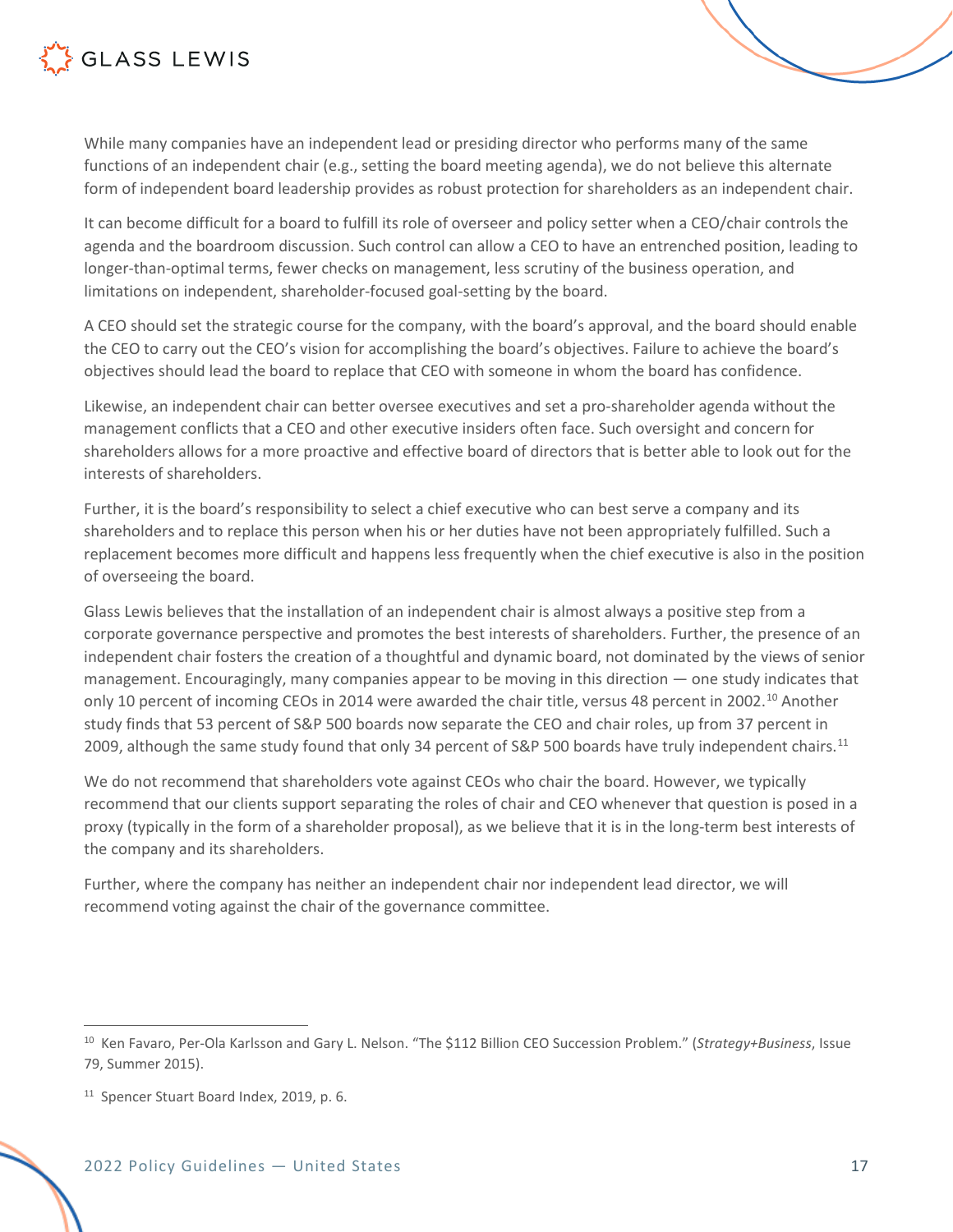

### Performance

The most crucial test of a board's commitment to the company and its shareholders lies in the actions of the board and its members. We look at the performance of these individuals as directors and executives of the company and of other companies where they have served.

We find that a director's past conduct is often indicative of future conduct and performance. We often find directors with a history of overpaying executives or of serving on boards where avoidable disasters have occurred serving on the boards of companies with similar problems. Glass Lewis has a proprietary database of directors serving at over 8,000 of the most widely held U.S. companies. We use this database to track the performance of directors across companies.

#### Voting Recommendations on the Basis of Performance

We typically recommend that shareholders vote against directors who have served on boards or as executives of companies with records of poor performance, inadequate risk oversight, excessive compensation, audit- or accounting-related issues, and/or other indicators of mismanagement or actions against the interests of shareholders. We will reevaluate such directors based on, among other factors, the length of time passed since the incident giving rise to the concern, shareholder support for the director, the severity of the issue, the director's role (e.g., committee membership), director tenure at the subject company, whether ethical lapses accompanied the oversight lapse, and evidence of strong oversight at other companies.

Likewise, we examine the backgrounds of those who serve on key board committees to ensure that they have the required skills and diverse backgrounds to make informed judgments about the subject matter for which the committee is responsible.

We believe shareholders should avoid electing directors who have a record of not fulfilling their responsibilities to shareholders at any company where they have held a board or executive position. We typically recommend voting against:

- 1. A director who fails to attend a minimum of 75% of board and applicable committee meetings, calculated in the aggregate.<sup>12</sup>
- 2. A director who belatedly filed a significant form(s) 4 or 5, or who has a pattern of late filings if the late filing was the director's fault (we look at these late filing situations on a case-by-case basis).
- 3. A director who is also the CEO of a company where a serious and material restatement has occurred after the CEO had previously certified the pre-restatement financial statements.
- 4. A director who has received two against recommendations from Glass Lewis for identical reasons within the prior year at different companies (the same situation must also apply at the company being analyzed).

Furthermore, with consideration given to the company's overall corporate governance, pay-for-performance alignment and board responsiveness to shareholders, we may recommend voting against directors who served

<sup>&</sup>lt;sup>12</sup> However, where a director has served for less than one full year, we will typically not recommend voting against for failure to attend 75% of meetings. Rather, we will note the poor attendance with a recommendation to track this issue going forward. We will also refrain from recommending to vote against directors when the proxy discloses that the director missed the meetings due to serious illness or other extenuating circumstances.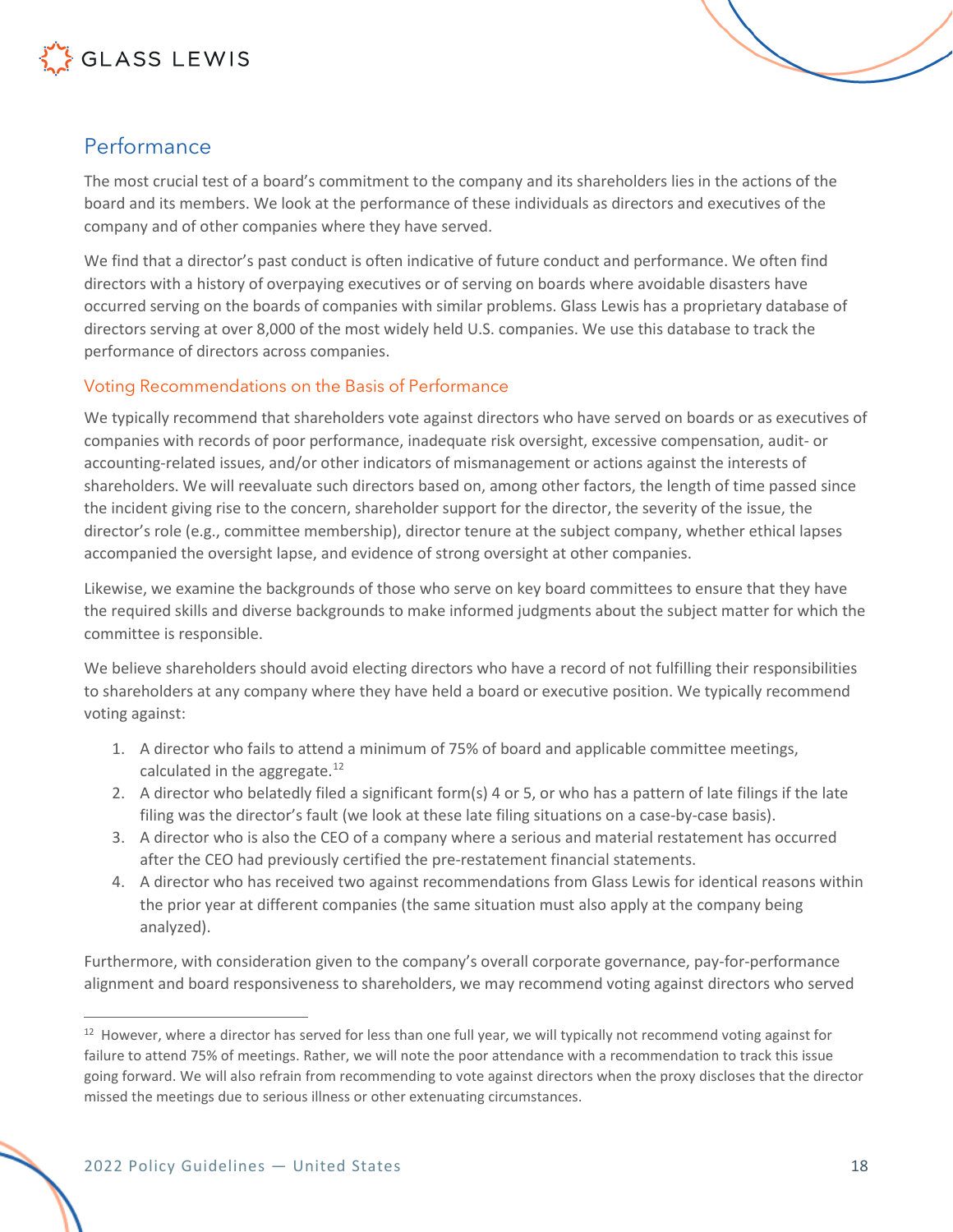

throughout a period in which the company performed significantly worse than peers and the directors have not taken reasonable steps to address the poor performance.

### Board Responsiveness

Glass Lewis believes that any time 20% or more of shareholders vote contrary to the recommendation of management, the board should, depending on the issue, demonstrate some level of responsiveness to address the concerns of shareholders. These include instances when 20% or more of shareholders: (i) withhold votes from (or vote against) a director nominee; (ii) vote against a management-sponsored proposal; or (iii) vote for a shareholder proposal. In our view, a 20% threshold is significant enough to warrant a close examination of the underlying issues and an evaluation of whether or not a board response was warranted and, if so, whether the board responded appropriately following the vote, particularly in the case of a compensation or director election proposal. While the 20% threshold alone will not automatically generate a negative vote recommendation from Glass Lewis on a future proposal (e.g., to recommend against a director nominee, against a say-on-pay proposal, etc.), it may be a contributing factor to our recommendation to vote against management's recommendation in the event we determine that the board did not respond appropriately. While Glass Lewis may note instances of significant support for shareholder proposals, we believe clear action is warranted when such proposals receive support from a majority of votes cast (excluding abstentions and broker non-votes).

With regard to companies where voting control is held through a multi-class share structure with disproportionate voting and economic rights, we will carefully examine the level of approval or disapproval attributed to unaffiliated shareholders when determining whether board responsiveness is warranted. Where vote results indicate that a majority of unaffiliated shareholders supported a shareholder proposal or opposed a management proposal, we believe the board should demonstrate an appropriate level of responsiveness.

As a general framework, our evaluation of board responsiveness involves a review of publicly available disclosures (e.g., the proxy statement, annual report, 8-Ks, company website, etc.) released following the date of the company's last annual meeting up through the publication date of our most current Proxy Paper. Depending on the specific issue, our focus typically includes, but is not limited to, the following:

- At the board level, any changes in directorships, committee memberships, disclosure of related party transactions, meeting attendance, or other responsibilities;
- Any revisions made to the company's articles of incorporation, bylaws or other governance documents;
- Any press or news releases indicating changes in, or the adoption of, new company policies, business practices or special reports; and
- Any modifications made to the design and structure of the company's compensation program, as well as an assessment of the company's engagement with shareholders on compensation issues as discussed in the Compensation Discussion & Analysis (CD&A), particularly following a material vote against a company's say-on-pay.

Our Proxy Paper analysis will include a case-by-case assessment of the specific elements of board responsiveness that we examined along with an explanation of how that assessment impacts our current voting recommendations.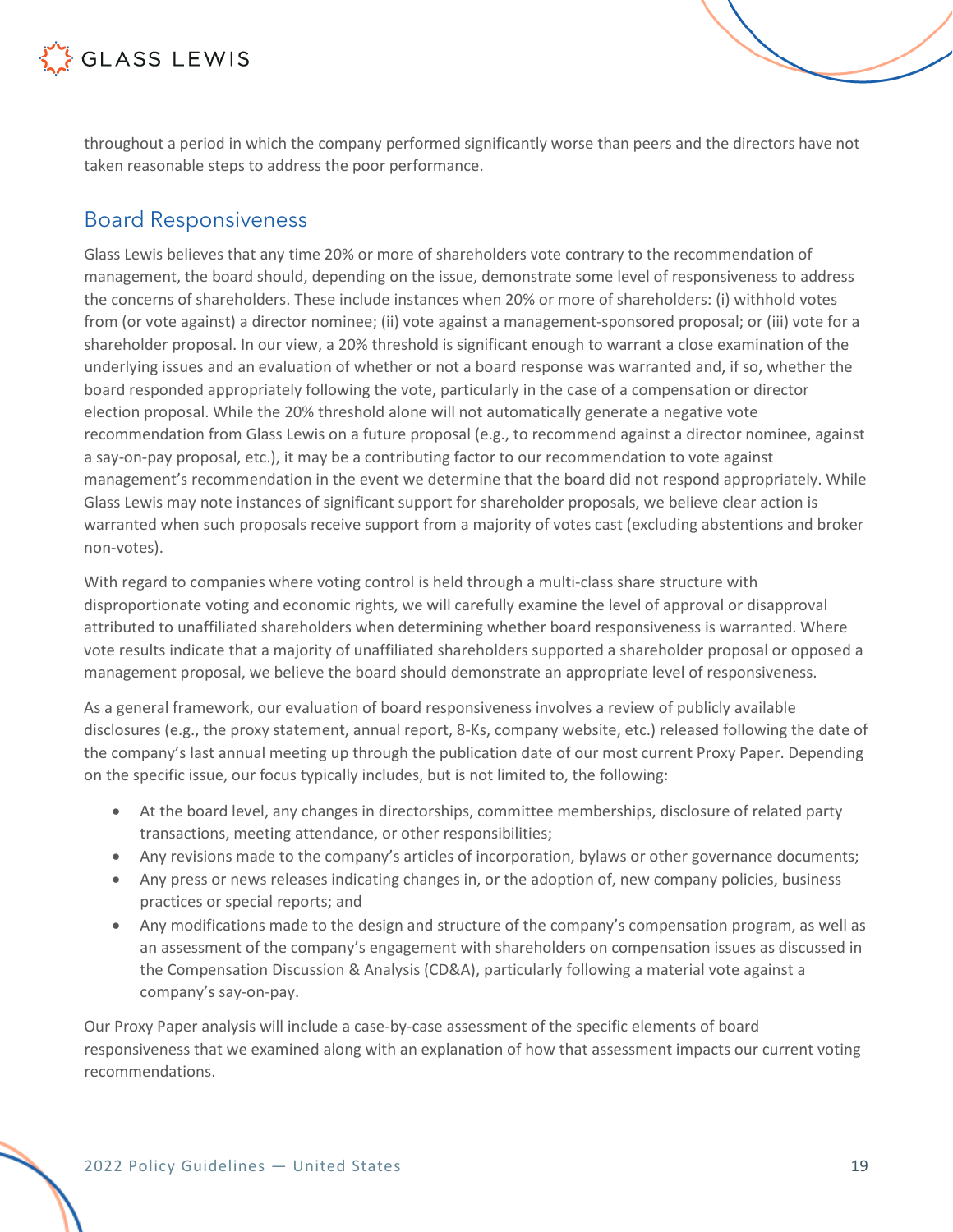



Glass Lewis believes that a designated committee chair maintains primary responsibility for the actions of his or her respective committee. As such, many of our committee-specific voting recommendations are against the applicable committee chair rather than the entire committee (depending on the seriousness of the issue). In cases where the committee chair is not up for election due to a staggered board, and where we have identified multiple concerns, we will generally recommend voting against other members of the committee who are up for election, on a case-by-case basis.

In cases where we would ordinarily recommend voting against a committee chair but the chair is not specified, we apply the following general rules, which apply throughout our guidelines:

- If there is no committee chair, we recommend voting against the longest-serving committee member or, if the longest-serving committee member cannot be determined, the longest-serving board member serving on the committee (i.e., in either case, the "senior director"); and
- If there is no committee chair, but multiple senior directors serving on the committee, we recommend voting against both (or all) such senior directors.

In our view, companies should provide clear disclosure of which director is charged with overseeing each committee. In cases where that simple framework is ignored and a reasonable analysis cannot determine which committee member is the designated leader, we believe shareholder action against the longest serving committee member(s) is warranted. Again, this only applies if we would ordinarily recommend voting against the committee chair but there is either no such position or no designated director in such role.

## Audit Committees and Performance

Audit committees play an integral role in overseeing the financial reporting process because stable capital markets depend on reliable, transparent, and objective financial information to support an efficient and effective capital market process. Audit committees play a vital role in providing this disclosure to shareholders.

When assessing an audit committee's performance, we are aware that an audit committee does not prepare financial statements, is not responsible for making the key judgments and assumptions that affect the financial statements, and does not audit the numbers or the disclosures provided to investors. Rather, an audit committee member monitors and oversees the process and procedures that management and auditors perform. The 1999 Report and Recommendations of the Blue Ribbon Committee on Improving the Effectiveness of Corporate Audit Committees stated it best:

*A proper and well-functioning system exists, therefore, when the three main groups responsible for financial reporting — the full board including the audit committee, financial management including the internal auditors, and the outside auditors — form a 'three legged stool' that supports responsible financial disclosure and active participatory oversight. However, in the view of the Committee, the audit committee must be 'first among equals' in this process, since the audit committee is an extension of the full board and hence the ultimate monitor of the process.*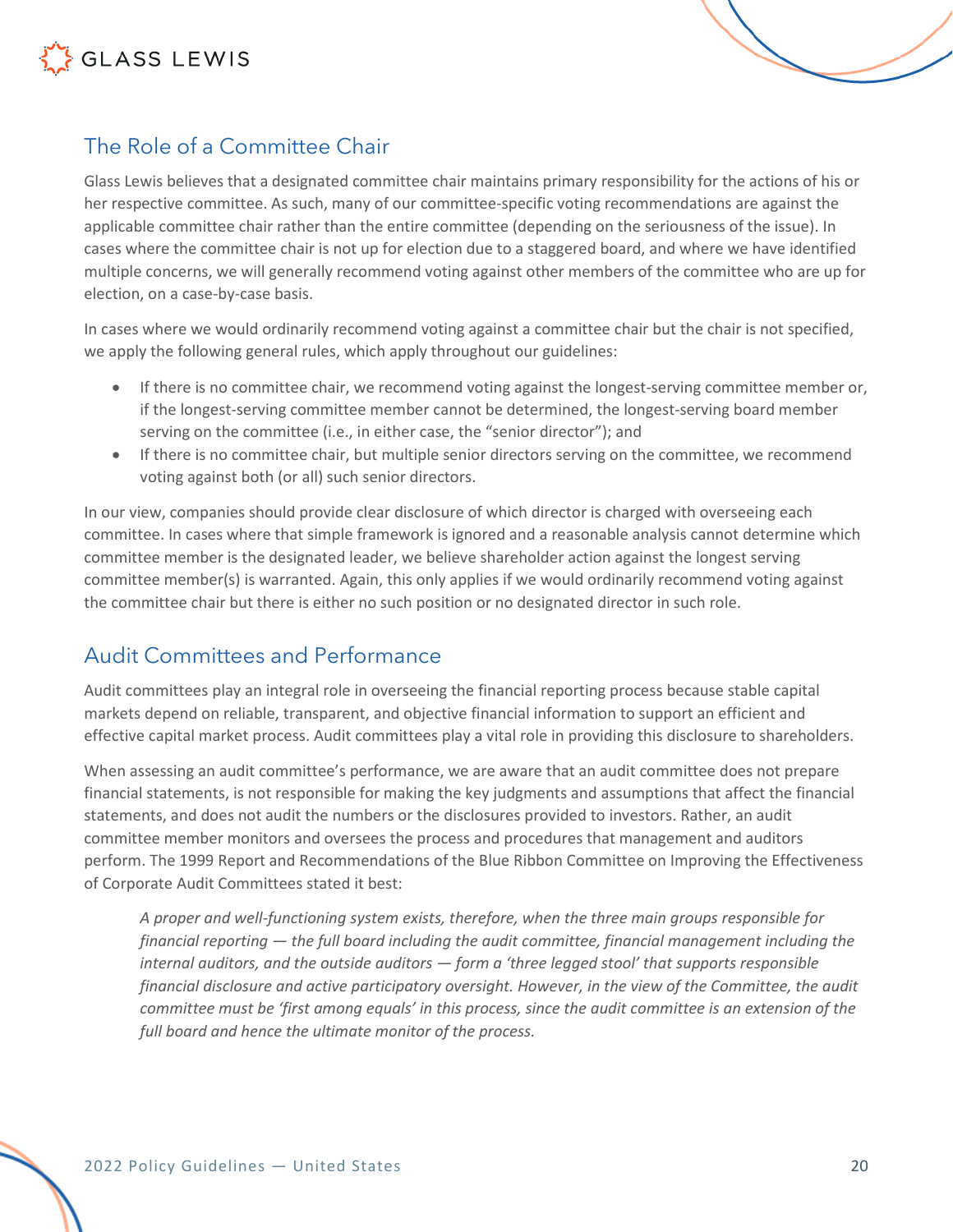



For an audit committee to function effectively on investors' behalf, it must include members with sufficient knowledge to diligently carry out their responsibilities. In its audit and accounting recommendations, the Conference Board Commission on Public Trust and Private Enterprise said "members of the audit committee must be independent and have both knowledge and experience in auditing financial matters."13

We are skeptical of audit committees where there are members that lack expertise as a Certified Public Accountant (CPA), Chief Financial Officer (CFO) or corporate controller, or similar experience. While we will not necessarily recommend voting against members of an audit committee when such expertise is lacking, we are more likely to recommend voting against committee members when a problem such as a restatement occurs and such expertise is lacking.

Glass Lewis generally assesses audit committees against the decisions they make with respect to their oversight and monitoring role. The quality and integrity of the financial statements and earnings reports, the completeness of disclosures necessary for investors to make informed decisions, and the effectiveness of the internal controls should provide reasonable assurance that the financial statements are materially free from errors. The independence of the external auditors and the results of their work all provide useful information by which to assess the audit committee.

When assessing the decisions and actions of the audit committee, we typically defer to its judgment and generally recommend voting in favor of its members. However, we will consider recommending that shareholders vote against the following:

- 1. All members of the audit committee when options were backdated, there is a lack of adequate controls in place, there was a resulting restatement, and disclosures indicate there was a lack of documentation with respect to the option grants.
- 2. The audit committee chair, if the audit committee does not have a financial expert or the committee's financial expert does not have a demonstrable financial background sufficient to understand the financial issues unique to public companies.
- 3. The audit committee chair, if the audit committee did not meet at least four times during the year.
- 4. The audit committee chair, if the committee has less than three members.
- 5. Any audit committee member who sits on more than three public company audit committees, unless the audit committee member is a retired CPA, CFO, controller or has similar experience, in which case the limit shall be four committees, taking time and availability into consideration including a review of the audit committee member's attendance at all board and committee meetings.<sup>14</sup>
- 6. All members of an audit committee who are up for election and who served on the committee at the time of the audit, if audit and audit-related fees total one-third or less of the total fees billed by the auditor.

<sup>&</sup>lt;sup>13</sup> Commission on Public Trust and Private Enterprise. The Conference Board. 2003.

 $14$  Glass Lewis may exempt certain audit committee members from the above threshold if, upon further analysis of relevant factors such as the director's experience, the size, industry-mix and location of the companies involved and the director's attendance at all the companies, we can reasonably determine that the audit committee member is likely not hindered by multiple audit committee commitments.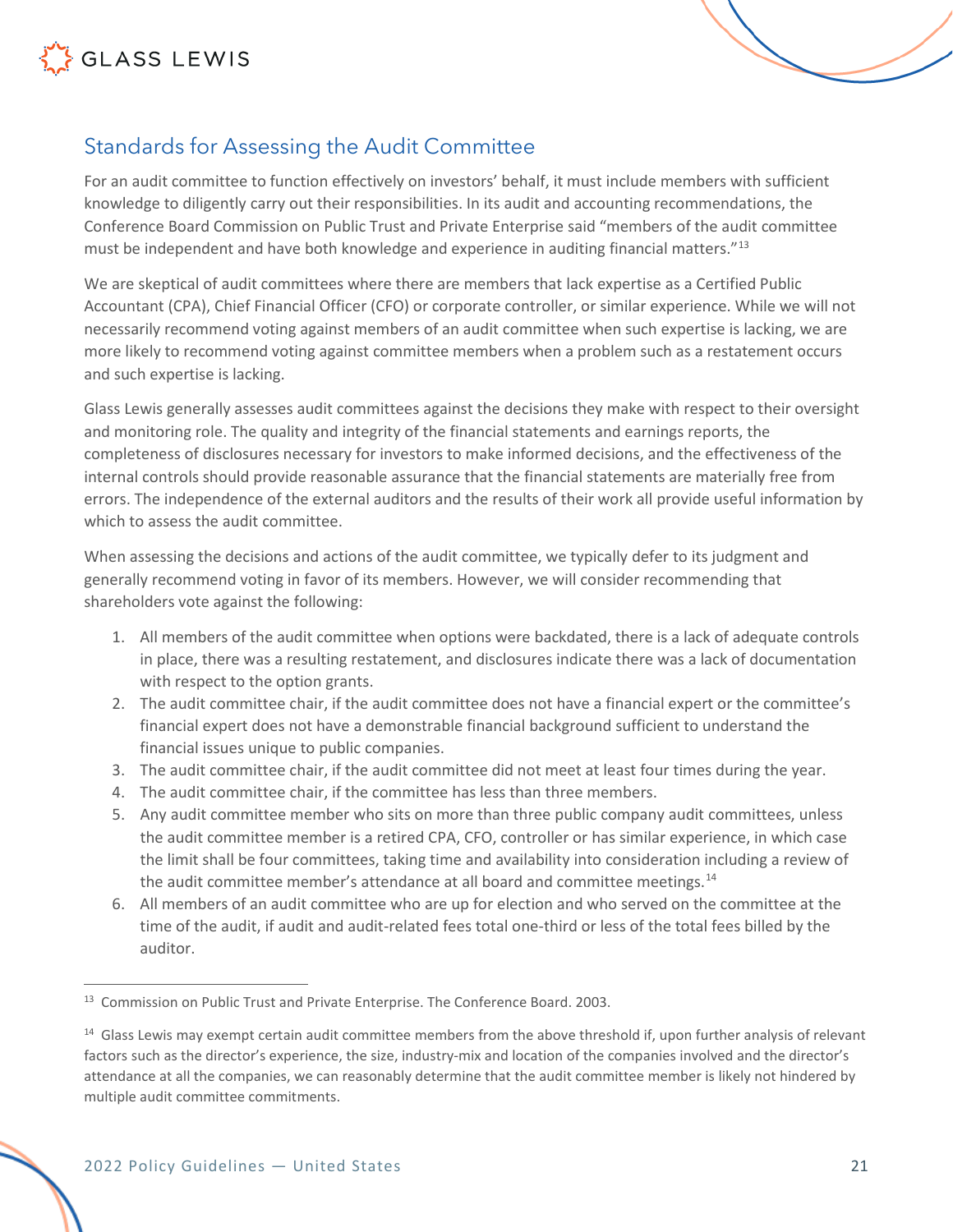- 7. The audit committee chair when tax and/or other fees are greater than audit and audit-related fees paid to the auditor for more than one year in a row (in which case we also recommend against ratification of the auditor).
- 8. The audit committee chair when fees paid to the auditor are not disclosed.
- 9. All members of an audit committee where non-audit fees include fees for tax services (including, but not limited to, such things as tax avoidance or shelter schemes) for senior executives of the company. Such services are prohibited by the Public Company Accounting Oversight Board (PCAOB).
- 10. All members of an audit committee that reappointed an auditor that we no longer consider to be independent for reasons unrelated to fee proportions.
- 11. All members of an audit committee when audit fees are excessively low, especially when compared with other companies in the same industry.
- 12. The audit committee chair if the committee failed to put auditor ratification on the ballot for shareholder approval. However, if the non-audit fees or tax fees exceed audit plus audit-related fees in either the current or the prior year, then Glass Lewis will recommend voting against the entire audit committee.
- 13. All members of an audit committee where the auditor has resigned and reported that a section 10A<sup>15</sup> letter has been issued.
- 14. All members of an audit committee at a time when material accounting fraud occurred at the company.16
- 15. All members of an audit committee at a time when annual and/or multiple quarterly financial statements had to be restated, and any of the following factors apply: $17$ 
	- a. The restatement involves fraud or manipulation by insiders;
	- b. The restatement is accompanied by an SEC inquiry or investigation;
	- c. The restatement involves revenue recognition;
	- d. The restatement results in a greater than 5% adjustment to costs of goods sold, operating expense, or operating cash flows; or
	- e. The restatement results in a greater than 5% adjustment to net income, 10% adjustment to assets or shareholders equity, or cash flows from financing or investing activities.
- 16. All members of an audit committee if the company repeatedly fails to file its financial reports in a timely fashion. For example, the company has filed two or more quarterly or annual financial statements late within the last five quarters.

<sup>&</sup>lt;sup>15</sup> Auditors are required to report all potential illegal acts to management and the audit committee unless they are clearly inconsequential in nature. If the audit committee or the board fails to take appropriate action on an act that has been determined to be a violation of the law, the independent auditor is required to send a section 10A letter to the SEC. Such letters are rare and therefore we believe should be taken seriously.

<sup>&</sup>lt;sup>16</sup> Research indicates that revenue fraud now accounts for over 60% of SEC fraud cases, and that companies that engage in fraud experience significant negative abnormal stock price declines—facing bankruptcy, delisting, and material asset sales at much higher rates than do non-fraud firms (Committee of Sponsoring Organizations of the Treadway Commission. "Fraudulent Financial Reporting: 1998-2007." May 2010).

<sup>&</sup>lt;sup>17</sup> The SEC issued guidance in March 2021 related to classification of warrants as liabilities at special purpose acquisition companies (SPACs). We will generally refrain from recommending against audit committee members when the restatement in question is solely as a result of the aforementioned SEC guidance.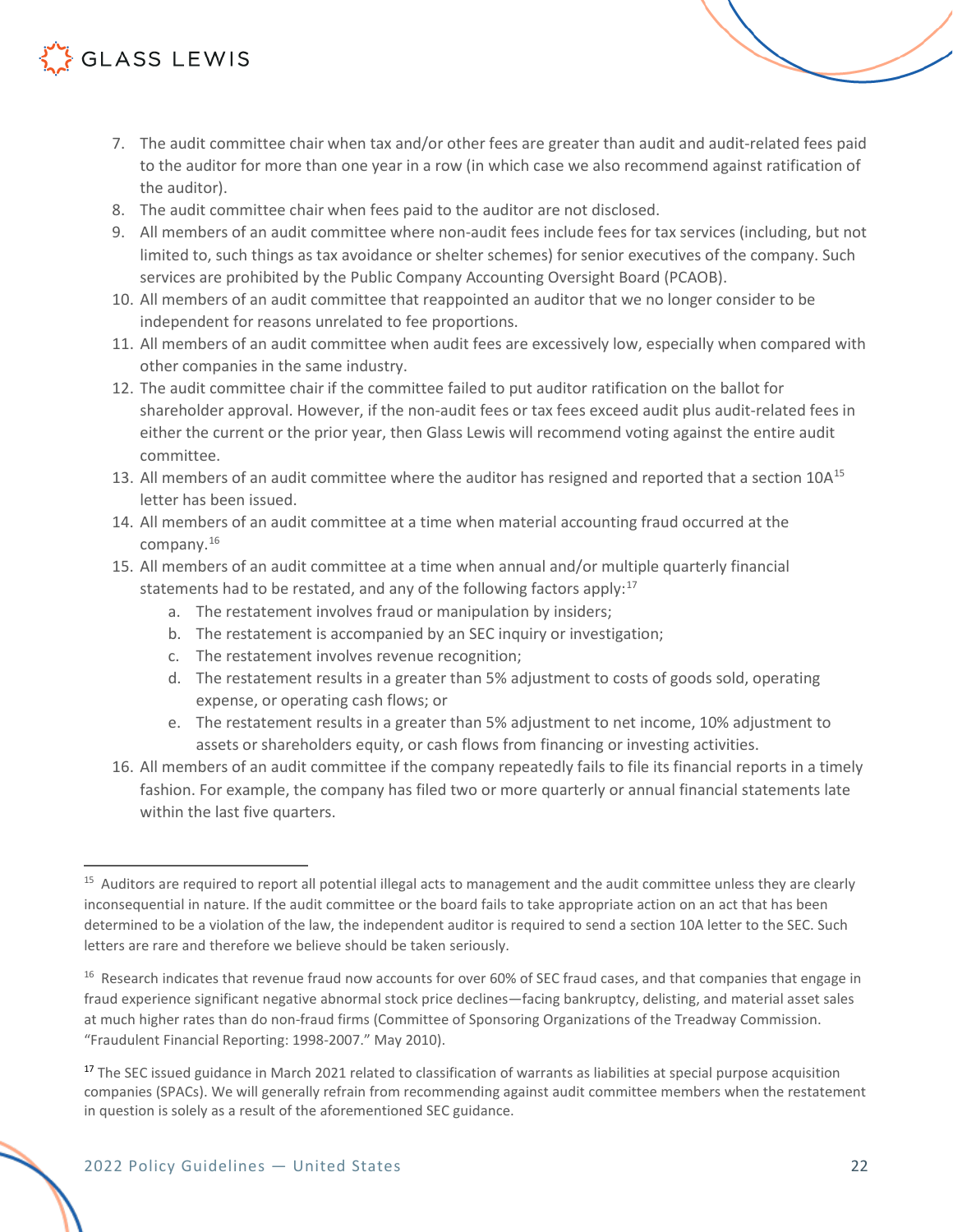- 17. All members of an audit committee when it has been disclosed that a law enforcement agency has charged the company and/or its employees with a violation of the Foreign Corrupt Practices Act (FCPA).
- 18. All members of an audit committee when the company has aggressive accounting policies and/or poor disclosure or lack of sufficient transparency in its financial statements.
- 19. All members of the audit committee when there is a disagreement with the auditor and the auditor resigns or is dismissed (e.g., the company receives an adverse opinion on its financial statements from the auditor).
- 20. All members of the audit committee if the contract with the auditor specifically limits the auditor's liability to the company for damages. $^{18}$
- 21. All members of the audit committee who served since the date of the company's last annual meeting, and when, since the last annual meeting, the company has reported a material weakness that has not yet been corrected, or, when the company has an ongoing material weakness from a prior year that has not yet been corrected.

We also take a dim view of audit committee reports that are boilerplate, and which provide little or no information or transparency to investors. When a problem such as a material weakness, restatement or late filings occurs, we take into consideration, in forming our judgment with respect to the audit committee, the transparency of the audit committee report.

## Compensation Committee Performance

Compensation committees have a critical role in determining the compensation of executives. This includes deciding the basis on which compensation is determined, as well as the amounts and types of compensation to be paid. This process begins with the hiring and initial establishment of employment agreements, including the terms for such items as pay, pensions and severance arrangements. It is important in establishing compensation arrangements that compensation be consistent with, and based on the long-term economic performance of, the business's long-term shareholders returns.

Compensation committees are also responsible for the oversight of the transparency of compensation. This oversight includes disclosure of compensation arrangements, the matrix used in assessing pay for performance, and the use of compensation consultants. In order to ensure the independence of the board's compensation consultant, we believe the compensation committee should only engage a compensation consultant that is not also providing any services to the company or management apart from their contract with the compensation committee. It is important to investors that they have clear and complete disclosure of all the significant terms of compensation arrangements in order to make informed decisions with respect to the oversight and decisions of the compensation committee.

Finally, compensation committees are responsible for oversight of internal controls over the executive compensation process. This includes controls over gathering information used to determine compensation, establishment of equity award plans, and granting of equity awards. For example, the use of a compensation consultant who maintains a business relationship with company management may cause the committee to

<sup>&</sup>lt;sup>18</sup> The Council of Institutional Investors. "Corporate Governance Policies," p. 4, April 5, 2006; and "Letter from Council of Institutional Investors to the AICPA," November 8, 2006.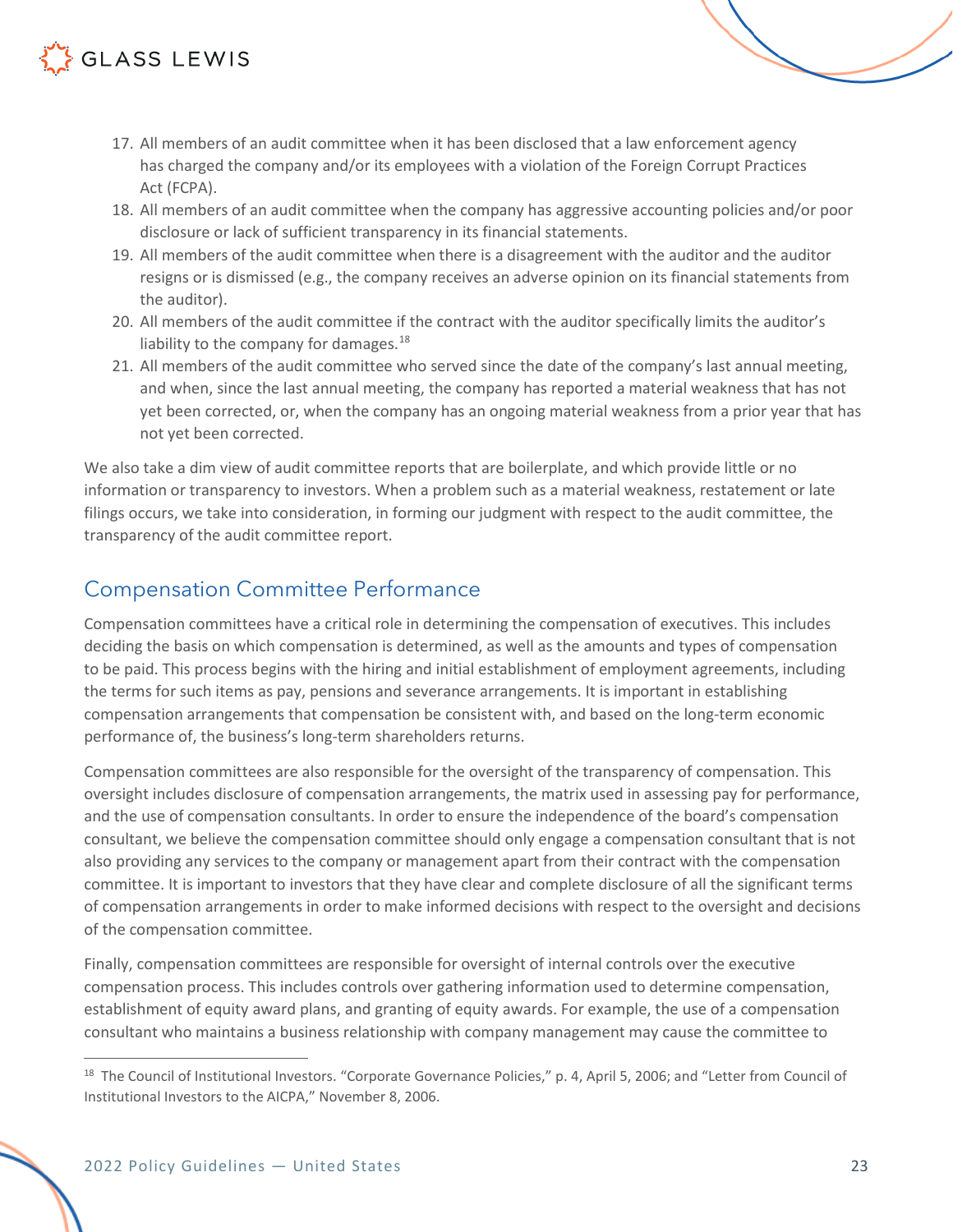

make decisions based on information that is compromised by the consultant's conflict of interests. Lax controls can also contribute to improper awards of compensation such as through granting of backdated or springloaded options, or granting of bonuses when triggers for bonus payments have not been met.

Central to understanding the actions of compensation committee is a careful review of the CD&A report included in each company's proxy. We review the CD&A in our evaluation of the overall compensation practices of a company, as overseen by the compensation committee. The CD&A is also integral to the evaluation of compensation proposals at companies, such as advisory votes on executive compensation, which allow shareholders to vote on the compensation paid to a company's top executives.

When assessing the performance of compensation committees, we will consider recommending that shareholders vote against the following:

- 1. All members of a compensation committee during whose tenure the committee failed to address shareholder concerns following majority shareholder rejection of the say-on-pay proposal in the previous year. Where the proposal was approved but there was a significant shareholder vote (i.e., greater than 20% of votes cast) against the say-on-pay proposal in the prior year, if the board did not respond sufficiently to the vote including actively engaging shareholders on this issue, we will also consider recommending voting against the chair of the compensation committee or all members of the compensation committee, depending on the severity and history of the compensation problems and the level of shareholder opposition.
- 2. All members of the compensation committee who are up for election and served when the company failed to align pay with performance if shareholders are not provided with an advisory vote on executive compensation at the annual meeting.19
- 3. Any member of the compensation committee who has served on the compensation committee of at least two other public companies that have consistently failed to align pay with performance and whose oversight of compensation at the company in question is suspect.
- 4. All members of the compensation committee (during the relevant time period) if the company entered into excessive employment agreements and/or severance agreements.
- 5. All members of the compensation committee when performance goals were changed (i.e., lowered) when employees failed or were unlikely to meet original goals, or performance-based compensation was paid despite goals not being attained.
- 6. All members of the compensation committee if excessive employee perquisites and benefits were allowed.
- 7. The compensation committee chair if the compensation committee did not meet during the year.
- 8. All members of the compensation committee when the company repriced options or completed a "self tender offer" without shareholder approval within the past two years.
- 9. All members of the compensation committee when vesting of in-the-money options is accelerated.

 $19$  If a company provides shareholders with a say-on-pay proposal, we will initially only recommend voting against the company's say-on-pay proposal and will not recommend voting against the members of the compensation committee unless there is a pattern of failing to align pay and performance and/or the company exhibits egregious compensation practices. For cases in which the disconnect between pay and performance is marginal and the company has outperformed its peers, we will consider not recommending against compensation committee members.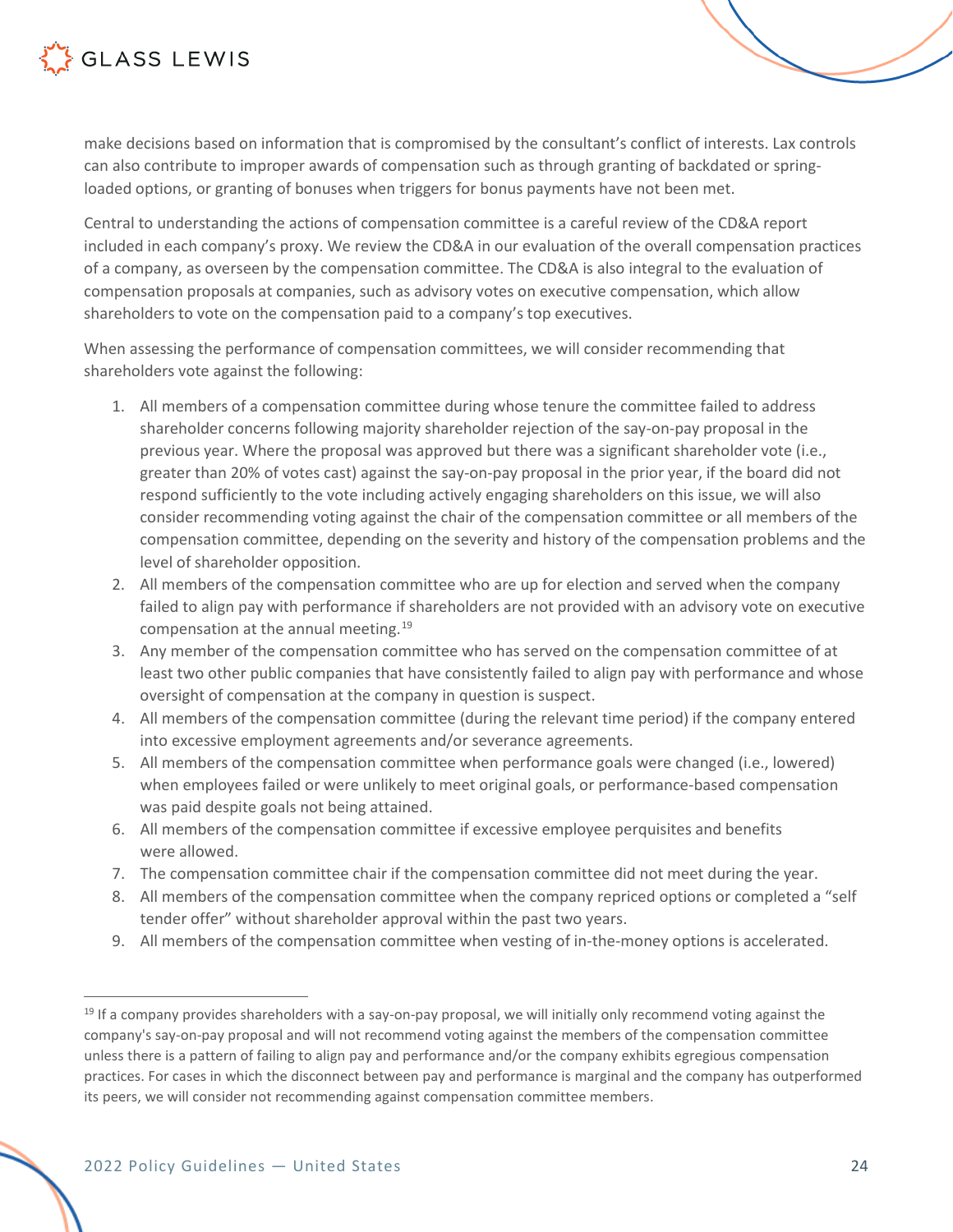- 10. All members of the compensation committee when option exercise prices were backdated. Glass Lewis will recommend voting against an executive director who played a role in and participated in option backdating.
- 11. All members of the compensation committee when option exercise prices were spring-loaded or otherwise timed around the release of material information.
- 12. All members of the compensation committee when a new employment contract is given to an executive that does not include a clawback provision and the company had a material restatement, especially if the restatement was due to fraud.
- 13. The chair of the compensation committee where the CD&A provides insufficient or unclear information about performance metrics and goals, where the CD&A indicates that pay is not tied to performance, or where the compensation committee or management has excessive discretion to alter performance terms or increase amounts of awards in contravention of previously defined targets.
- 14. All members of the compensation committee during whose tenure the committee failed to implement a shareholder proposal regarding a compensation-related issue, where the proposal received the affirmative vote of a majority of the voting shares at a shareholder meeting, and when a reasonable analysis suggests that the compensation committee (rather than the governance committee) should have taken steps to implement the request.<sup>20</sup>
- 15. All members of the compensation committee when the board has materially decreased proxy statement disclosure regarding executive compensation policies and procedures in a manner which substantially impacts shareholders' ability to make an informed assessment of the company's executive pay practices.
- 16. All members of the compensation committee when new excise tax gross-up provisions are adopted in employment agreements with executives, particularly in cases where the company previously committed not to provide any such entitlements in the future.
- 17. All members of the compensation committee when the board adopts a frequency for future advisory votes on executive compensation that differs from the frequency approved by shareholders.

## Nominating and Governance Committee Performance

The nominating and governance committee is responsible for the governance by the board of the company and its executives. In performing this role, the committee is responsible and accountable for selection of objective and competent board members. It is also responsible for providing leadership on governance policies adopted by the company, such as decisions to implement shareholder proposals that have received a majority vote. At most companies, a single committee is charged with these oversight functions; at others, the governance and nominating responsibilities are apportioned among two separate committees.

Consistent with Glass Lewis' philosophy that boards should have diverse backgrounds and members with a breadth and depth of relevant experience, we believe that nominating and governance committees should consider diversity when making director nominations within the context of each specific company and its industry. In our view, shareholders are best served when boards make an effort to ensure a constituency that is

<sup>&</sup>lt;sup>20</sup> In all other instances (i.e., a non-compensation-related shareholder proposal should have been implemented) we recommend that shareholders vote against the members of the governance committee.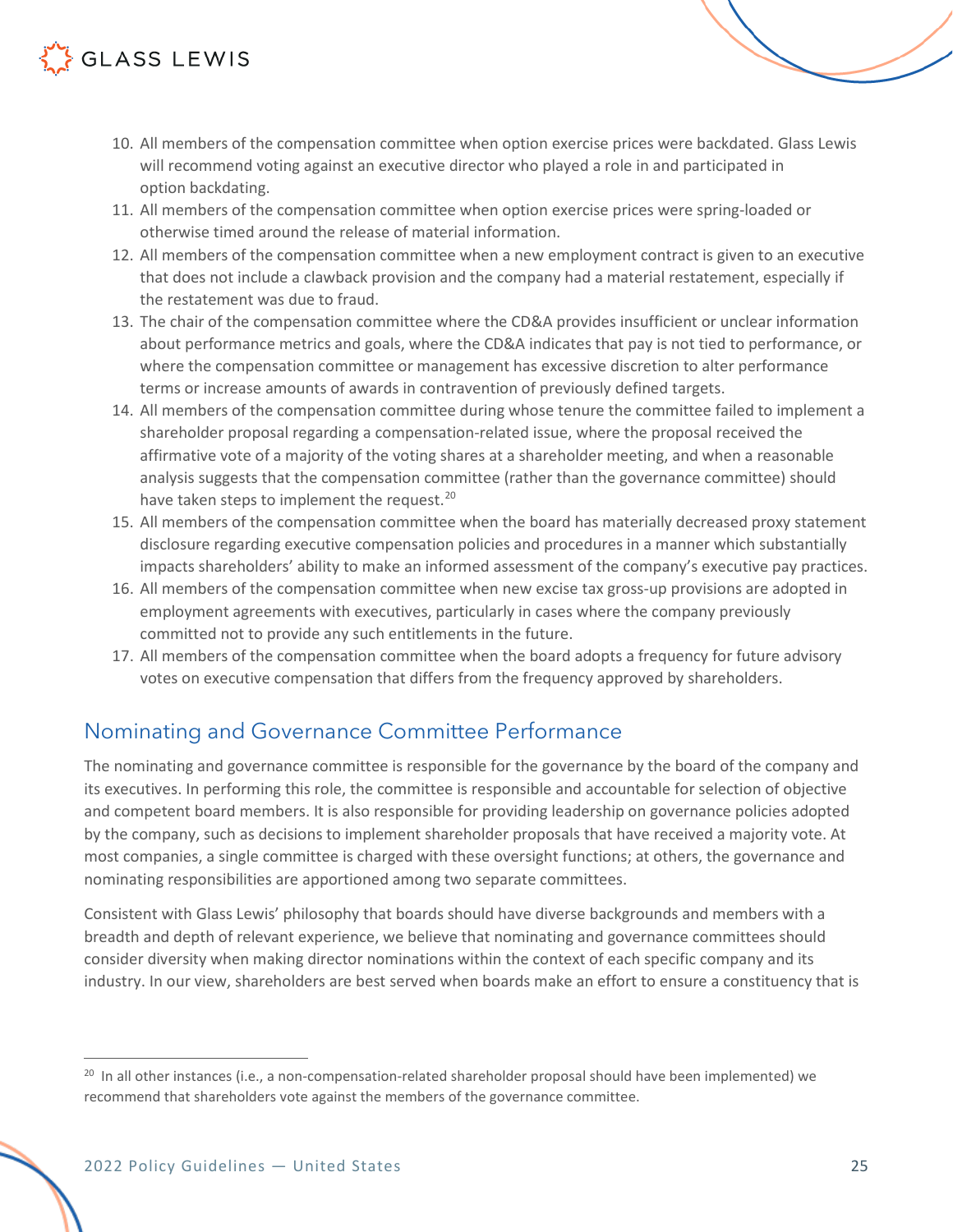

not only reasonably diverse on the basis of age, race, gender and ethnicity, but also on the basis of geographic knowledge, industry experience, board tenure and culture.

Regarding the committee responsible for governance, we will consider recommending that shareholders vote against the following:

- 1. All members of the governance committee<sup>21</sup> during whose tenure a shareholder proposal relating to important shareholder rights received support from a majority of the votes cast (excluding abstentions and broker non-votes) and the board has not begun to implement or enact the proposal's subject matter.<sup>22</sup> Examples of such shareholder proposals include those seeking a declassified board structure, a majority vote standard for director elections, or a right to call a special meeting. In determining whether a board has sufficiently implemented such a proposal, we will examine the quality of the right enacted or proffered by the board for any conditions that may unreasonably interfere with the shareholders' ability to exercise the right (e.g., overly restrictive procedural requirements for calling a special meeting).
- 2. All members of the governance committee when a shareholder resolution is excluded from the meeting agenda but the SEC has declined to state a view on whether such resolution should be excluded, or when the SEC has verbally permitted a company to exclude a shareholder proposal but there is no written record provided by the SEC about such determination and the company has not provided any disclosure concerning this no-action relief.
- 3. The governance committee chair when the chair is not independent and an independent lead or presiding director has not been appointed.<sup>23</sup>
- 4. The governance committee chair at companies with a multi-class share structure and unequal voting rights when the company does not provide for a reasonable sunset of the multi-class share structure (generally seven years or less).
- 5. In the absence of a nominating committee, the governance committee chair when there are fewer than five, or the whole governance committee when there are more than 20 members on the board.
- 6. The governance committee chair when the committee fails to meet at all during the year.
- 7. The governance committee chair, when for two consecutive years the company provides what we consider to be "inadequate" related party transaction disclosure (i.e., the nature of such transactions and/or the monetary amounts involved are unclear or excessively vague, thereby preventing a share-

<sup>&</sup>lt;sup>21</sup> If the board does not have a committee responsible for governance oversight and the board did not implement a shareholder proposal that received the requisite support, we will recommend voting against the entire board. If the shareholder proposal at issue requested that the board adopt a declassified structure, we will recommend voting against all director nominees up for election.

<sup>&</sup>lt;sup>22</sup> Where a compensation-related shareholder proposal should have been implemented, and when a reasonable analysis suggests that the members of the compensation committee (rather than the governance committee) bear the responsibility for failing to implement the request, we recommend that shareholders only vote against members of the compensation committee.

 $23$  We believe that one independent individual should be appointed to serve as the lead or presiding director. When such a position is rotated among directors from meeting to meeting, we will recommend voting against the governance committee chair as we believe the lack of fixed lead or presiding director means that, effectively, the board does not have an independent board leader.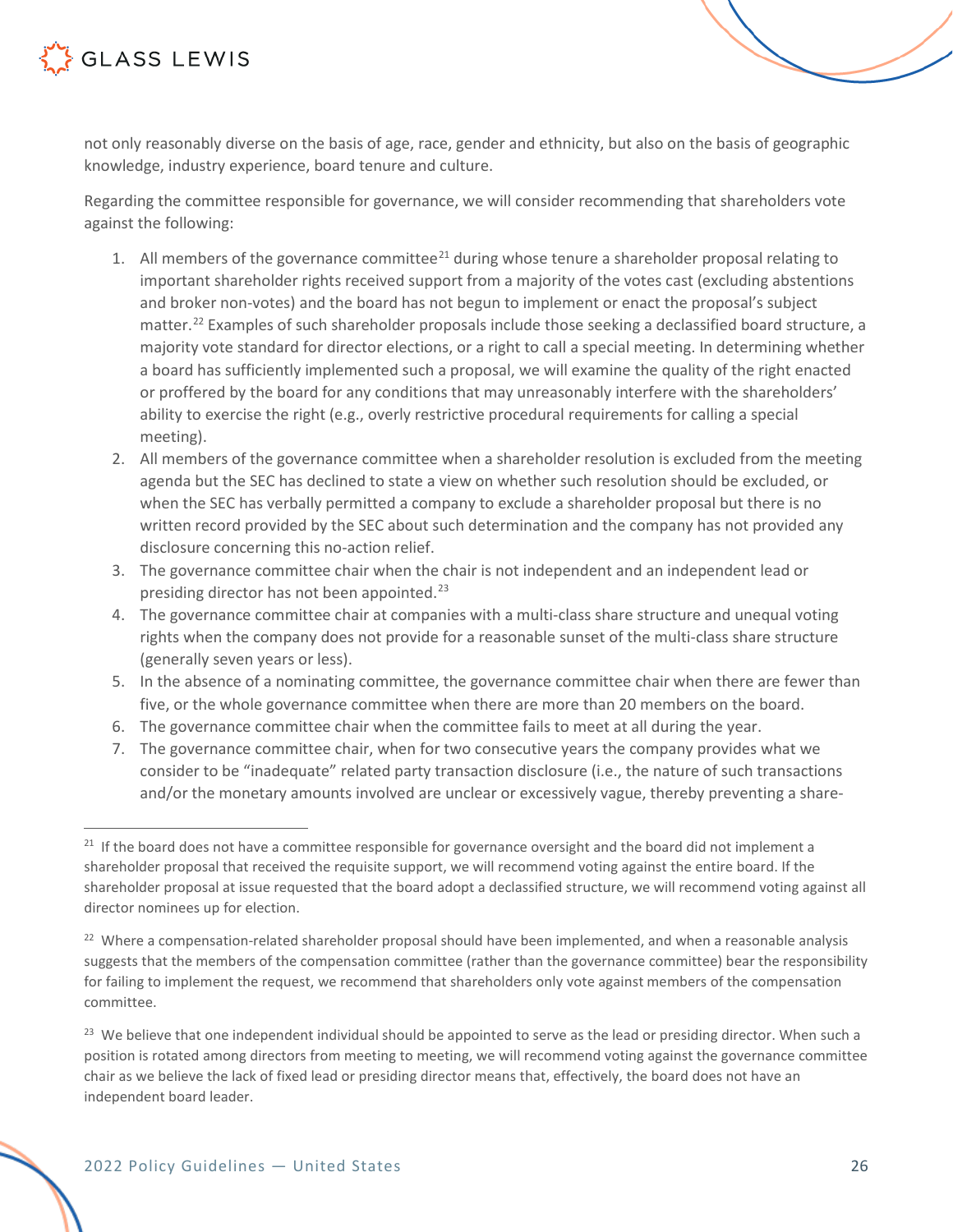holder from being able to reasonably interpret the independence status of multiple directors above and beyond what the company maintains is compliant with SEC or applicable stock exchange listing requirements).

- 8. The governance committee chair, when during the past year the board adopted a forum selection clause (i.e., an exclusive forum provision)<sup>24</sup> designating either a state's courts for intra-corporate disputes, and/or federal courts for matters arising under the Securities Act of 1933 without shareholder approval,<sup>25</sup> or if the board is currently seeking shareholder approval of a forum selection clause pursuant to a bundled bylaw amendment rather than as a separate proposal.
- 9. All members of the governance committee during whose tenure the board adopted, without shareholder approval, provisions in its charter or bylaws that, through rules on director compensation, may inhibit the ability of shareholders to nominate directors.
- 10. The governance committee chair when the board takes actions to limit shareholders' ability to vote on matters material to shareholder rights (e.g., through the practice of excluding a shareholder proposal by means of ratifying a management proposal that is materially different from the shareholder proposal).
- 11. The governance committee chair when directors' records for board and committee meeting attendance are not disclosed, or when it is indicated that a director attended less than 75% of board and committee meetings but disclosure is sufficiently vague that it is not possible to determine which specific director's attendance was lacking.
- 12. The governance committee chair when a detailed record of proxy voting results from the prior annual meeting has not been disclosed.

In addition, we may recommend that shareholders vote against the chair of the governance committee, or the entire committee, where the board has amended the company's governing documents to reduce or remove important shareholder rights, or to otherwise impede the ability of shareholders to exercise such right, and has done so without seeking shareholder approval. Examples of board actions that may cause such a recommendation include: the elimination of the ability of shareholders to call a special meeting or to act by written consent; an increase to the ownership threshold required for shareholders to call a special meeting; an increase to vote requirements for charter or bylaw amendments; the adoption of provisions that limit the ability of shareholders to pursue full legal recourse — such as bylaws that require arbitration of shareholder claims or that require shareholder plaintiffs to pay the company's legal expenses in the absence of a court victory (i.e., "fee-shifting" or "loser pays" bylaws); the adoption of a classified board structure; and the elimination of the ability of shareholders to remove a director without cause.

Regarding the nominating committee, we will consider recommending that shareholders vote against the following:

<sup>&</sup>lt;sup>24</sup> A forum selection clause is a bylaw provision stipulating that a certain state or federal jurisdiction is the exclusive forum for specified legal matters. Such a clause effectively limits a shareholder's legal remedy regarding appropriate choice of venue and related relief.

<sup>&</sup>lt;sup>25</sup> Glass Lewis will evaluate the circumstances surrounding the adoption of any forum selection clause as well as the general provisions contained therein. Where it can be reasonably determined that a forum selection clause is narrowly crafted to suit the particular circumstances facing the company and/or a reasonable sunset provision is included, we may make an exception to this policy.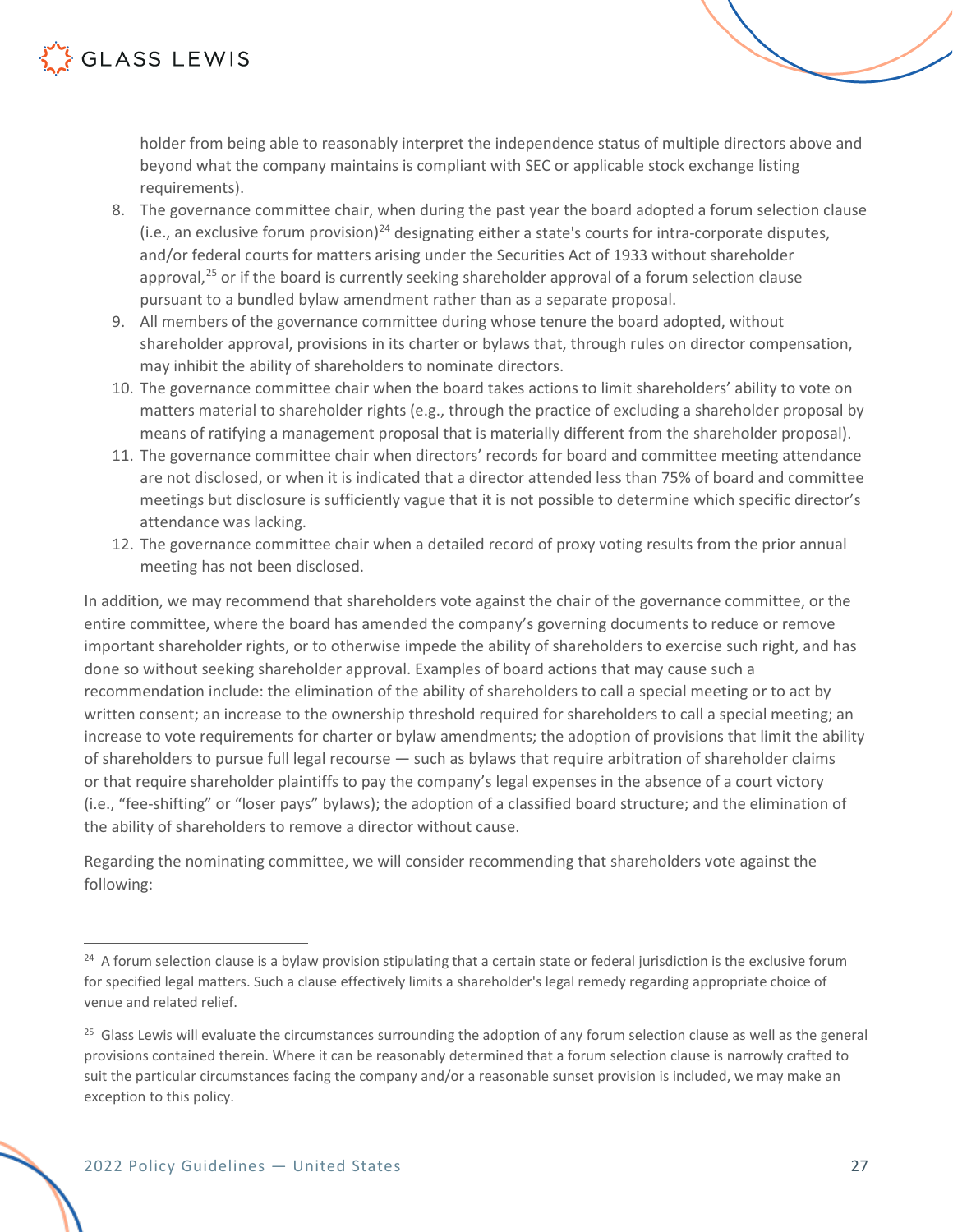- 1. All members of the nominating committee, when the committee nominated or renominated an individual who had a significant conflict of interest or whose past actions demonstrated a lack of integrity or inability to represent shareholder interests.
- 2. The nominating committee chair, if the nominating committee did not meet during the year.
- 3. In the absence of a governance committee, the nominating committee chair when the chair is not independent, and an independent lead or presiding director has not been appointed.
- 4. The nominating committee chair, when there are fewer than five, or the whole nominating committee when there are more than 20 members on the board.
- 5. The nominating committee chair, when a director received a greater than 50% against vote the prior year and not only was the director not removed, but the issues that raised shareholder concern were not corrected.26
- 6. The chair of the nominating committee of a board with fewer than two gender diverse directors,  $27$  or all members of the nominating committee of a board with no gender diverse directors, at companies within the Russell 3000 index. For companies outside of the Russell 3000 index, and all boards with six or fewer total directors, we will recommend voting against the chair of the nominating committee if there are no gender diverse directors.
- 7. The nominating committee chair when, alongside other governance or board performance concerns, the average tenure of non-executive directors is 10 years or more and no new independent directors have joined the board in the past five years. We will not be making voting recommendations solely on this basis; rather, insufficient board refreshment may be a contributing factor in our recommendations when additional board-related concerns have been identified.

In addition, we may consider recommending shareholders vote against the chair of the nominating committee where the board's failure to ensure the board has directors with relevant experience, either through periodic director assessment or board refreshment, has contributed to a company's poor performance. Where these issues warrant an against vote in the absence of both a governance and a nominating committee, we will recommend voting against the board chair, unless the chair also serves as the CEO, in which case we will recommend voting against the longest-serving director.

## Board-level Risk Management Oversight

Glass Lewis evaluates the risk management function of a public company board on a strictly case-by-case basis. Sound risk management, while necessary at all companies, is particularly important at financial firms which inherently maintain significant exposure to financial risk. We believe such financial firms should have a chief risk officer reporting directly to the board and a dedicated risk committee or a committee of the board charged with risk oversight. Moreover, many non-financial firms maintain strategies which involve a high level of exposure to

<sup>&</sup>lt;sup>26</sup> Considering that shareholder disapproval clearly relates to the director who received a greater than 50% against vote rather than the nominating chair, we review the severity of the issue(s) that initially raised shareholder concern as well as company responsiveness to such matters, and will only recommend voting against the nominating chair if a reasonable analysis suggests that it would be most appropriate. In rare cases, we will consider recommending against the nominating chair when a director receives a substantial (i.e., 20% or more) vote against based on the same analysis.

 $27$  Women and directors that identify with a gender other than male or female.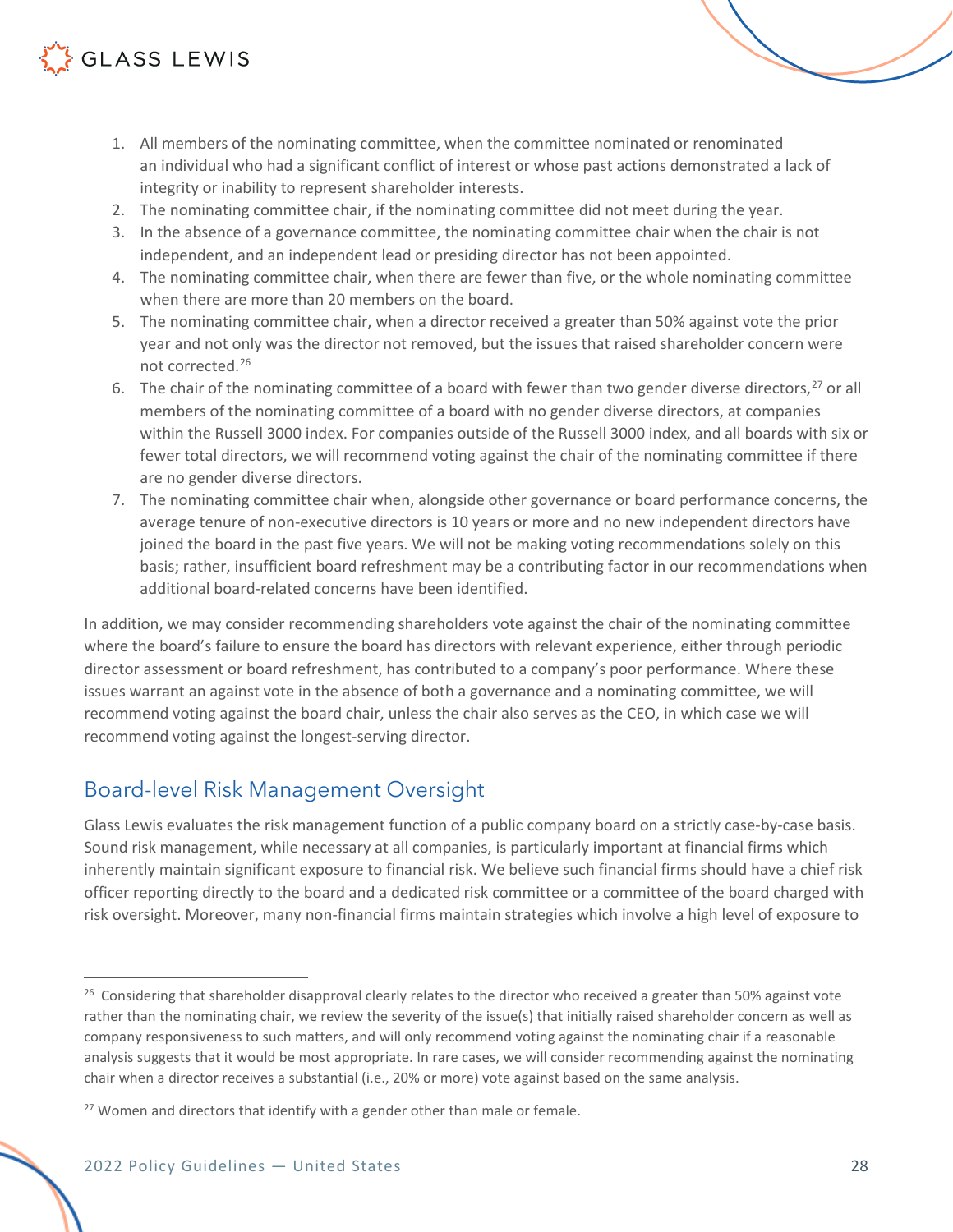

financial risk. Similarly, since many non-financial firms have complex hedging or trading strategies, those firms should also have a chief risk officer and a risk committee.

Our views on risk oversight are consistent with those expressed by various regulatory bodies. In its December 2009 Final Rule release on Proxy Disclosure Enhancements, the SEC noted that risk oversight is a key competence of the board and that additional disclosures would improve investor and shareholder understanding of the role of the board in the organization's risk management practices. The final rules, which became effective on February 28, 2010, now explicitly require companies and mutual funds to describe (while allowing for some degree of flexibility) the board's role in the oversight of risk.

When analyzing the risk management practices of public companies, we take note of any significant losses or writedowns on financial assets and/or structured transactions. In cases where a company has disclosed a sizable loss or writedown, and where we find that the company's board-level risk committee's poor oversight contributed to the loss, we will recommend that shareholders vote against such committee members on that basis. In addition, in cases where a company maintains a significant level of financial risk exposure but fails to disclose any explicit form of board-level risk oversight (committee or otherwise), <sup>28</sup> we will consider recommending to vote against the board chair on that basis. However, we generally would not recommend voting against a combined chair/CEO, except in egregious cases.

## Board Oversight of Environmental and Social Issues

Glass Lewis recognizes the importance of ensuring the sustainability of companies' operations. We believe that insufficient oversight of material environmental and social issues can present direct legal, financial, regulatory and reputational risks that could serve to harm shareholder interests. Therefore, we believe that these issues should be carefully monitored and managed by companies, and that all companies should have an appropriate oversight structure in place to ensure that they are mitigating attendant risks and capitalizing on related opportunities to the best extent possible.

To that end, Glass Lewis believes that companies should ensure that boards maintain clear oversight of material risks to their operations, including those that are environmental and social in nature. These risks could include, but are not limited to, matters related to climate change, human capital management, diversity, stakeholder relations, and health, safety & environment.

For companies in the Russell 1000 index and in instances where we identify material oversight concerns, Glass Lewis will review a company's overall governance practices and identify which directors or board-level committees have been charged with oversight of environmental and/or social issues. Furthermore, given the importance of the board's role in overseeing environmental and social risks, Glass Lewis will generally recommend voting against the governance committee chair of a company in the S&P 500 index that fails to provide explicit disclosure concerning the board's role in overseeing these issues.

<sup>&</sup>lt;sup>28</sup> A committee responsible for risk management could be a dedicated risk committee, the audit committee, or the finance committee, depending on a given company's board structure and method of disclosure. At some companies, the entire board is charged with risk management.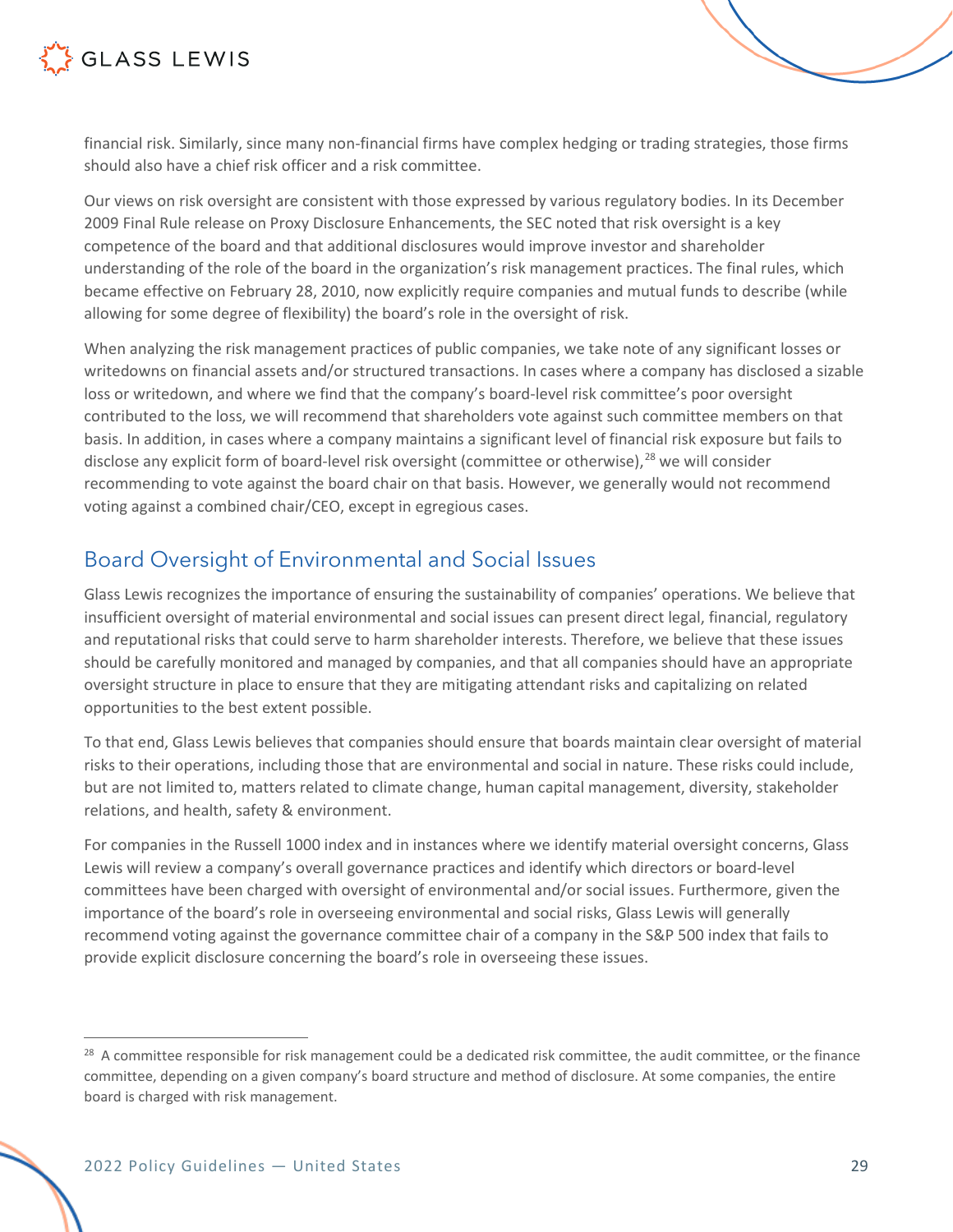

While we believe that it is important that these issues are overseen at the board level and that shareholders are afforded meaningful disclosure of these oversight responsibilities, we believe that companies should determine the best structure for this oversight. In our view, this oversight can be effectively conducted by specific directors, the entire board, a separate committee, or combined with the responsibilities of a key committee.

When evaluating the board's role in overseeing environmental and/or social issues, we will examine a company's proxy statement and governing documents (such as committee charters) to determine if directors maintain a meaningful level of oversight of and accountability for a company's material environmental and social impacts.

## Board Accountability for Environmental and Social Performance

Glass Lewis carefully monitors companies' performance with respect to environmental and social issues, including those related to climate and human capital management. In situations where we believe that a company has not properly managed or mitigated material environmental or social risks to the detriment of shareholder value, or when such mismanagement has threatened shareholder value, Glass Lewis may recommend that shareholders vote against the members of the board who are responsible for oversight of environmental and social risks. In the absence of explicit board oversight of environmental and social issues, Glass Lewis may recommend that shareholders vote against members of the audit committee. In making these determinations, Glass Lewis will carefully review the situation, its effect on shareholder value, as well as any corrective action or other response made by the company.

For more information on how Glass Lewis evaluates environmental and social issues, please see Glass Lewis' Overall Approach to ESG as well as our comprehensive *Proxy Paper Guidelines for Environmental, Social & Governance Initiatives* available at www.glasslewis.com/voting-policies-current/.

## Director Commitments

We believe that directors should have the necessary time to fulfill their duties to shareholders. In our view, an overcommitted director can pose a material risk to a company's shareholders, particularly during periods of crisis. In addition, recent research indicates that the time commitment associated with being a director has been on a significant upward trend in the past decade.<sup>29</sup> As a result, we generally recommend that shareholders vote against a director who serves as an executive officer of any public company<sup>30</sup> while serving on more than two public company boards and any other director who serves on more than five public company boards.

 $29$  For example, the 2015-2016 NACD Public Company Governance Survey states that, on average, directors spent a total of 248.2 hours annual on board-related matters during the past year, which it describes as a "historically high level" that is significantly above the average hours recorded in 2006. Additionally, the 2020 Spencer Stuart Board Index indicates that, while 39% of S&P 500 CEOs serve on one additional public board, just 2% of S&P 500 CEOs serve on two additional public boards and only one CEO serves on three.

<sup>&</sup>lt;sup>30</sup> When the executive officer in question serves only as an executive at a special purpose acquisition company (SPAC) we will generally apply the higher threshold of five public company directorships.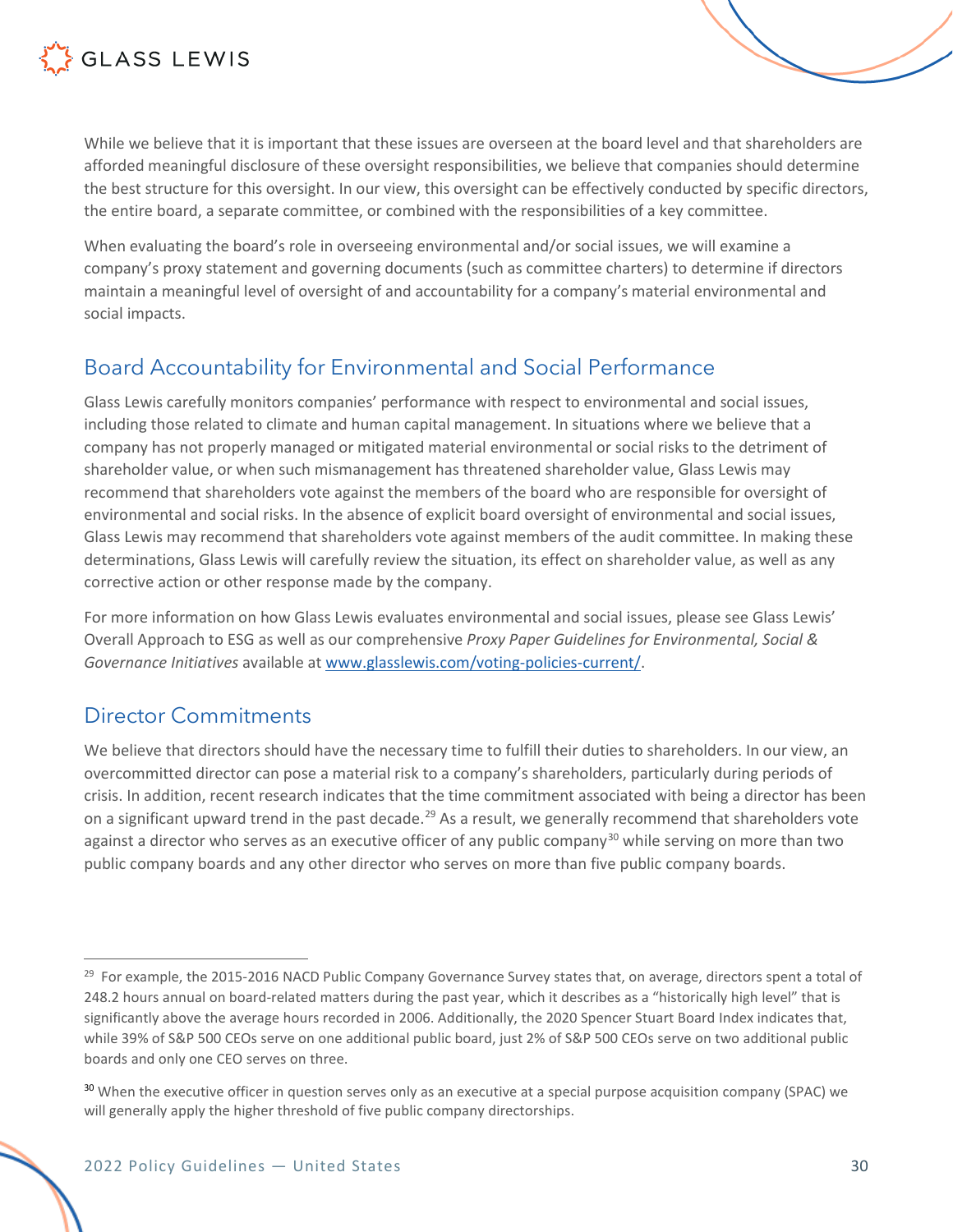

Because we believe that executives will primarily devote their attention to executive duties, we generally will not recommend that shareholders vote against overcommitted directors at the companies where they serve as an executive.

When determining whether a director's service on an excessive number of boards may limit the ability of the director to devote sufficient time to board duties, we may consider relevant factors such as the size and location of the other companies where the director serves on the board, the director's board roles at the companies in question, whether the director serves on the board of any large privately-held companies, the director's tenure on the boards in question, and the director's attendance record at all companies. In the case of directors who serve in executive roles other than CEO (e.g., executive chair), we will evaluate the specific duties and responsibilities of that role in determining whether an exception is warranted.

We may also refrain from recommending against certain directors if the company provides sufficient rationale for their continued board service. The rationale should allow shareholders to evaluate the scope of the directors' other commitments, as well as their contributions to the board including specialized knowledge of the company's industry, strategy or key markets, the diversity of skills, perspective and background they provide, and other relevant factors. We will also generally refrain from recommending to vote against a director who serves on an excessive number of boards within a consolidated group of companies or a director that represents a firm whose sole purpose is to manage a portfolio of investments which include the company.

### Other Considerations

In addition to the three key characteristics — independence, performance, experience — that we use to evaluate board members, we consider conflict-of-interest issues as well as the size of the board of directors when making voting recommendations.

#### Conflicts of Interest

We believe board members should be wholly free of identifiable and substantial conflicts of interest, regardless of the overall level of independent directors on the board. Accordingly, we recommend that shareholders vote against the following types of directors:

- 1. A CFO who is on the board: In our view, the CFO holds a unique position relative to financial reporting and disclosure to shareholders. Due to the critical importance of financial disclosure and reporting, we believe the CFO should report to the board and not be a member of it.
- 2. A director who provides or a director who has an immediate family member who provides material consulting or other material professional services to the company. These services may include legal, consulting, $31$  or financial services. We question the need for the company to have consulting relationships with its directors. We view such relationships as creating conflicts for directors, since they may be forced to weigh their own interests against shareholder interests when making board decisions. In addition, a company's decisions regarding where to turn for the best professional

<sup>&</sup>lt;sup>31</sup> We will generally refrain from recommending against a director who provides consulting services for the company if the director is excluded from membership on the board's key committees and we have not identified significant governance concerns with the board.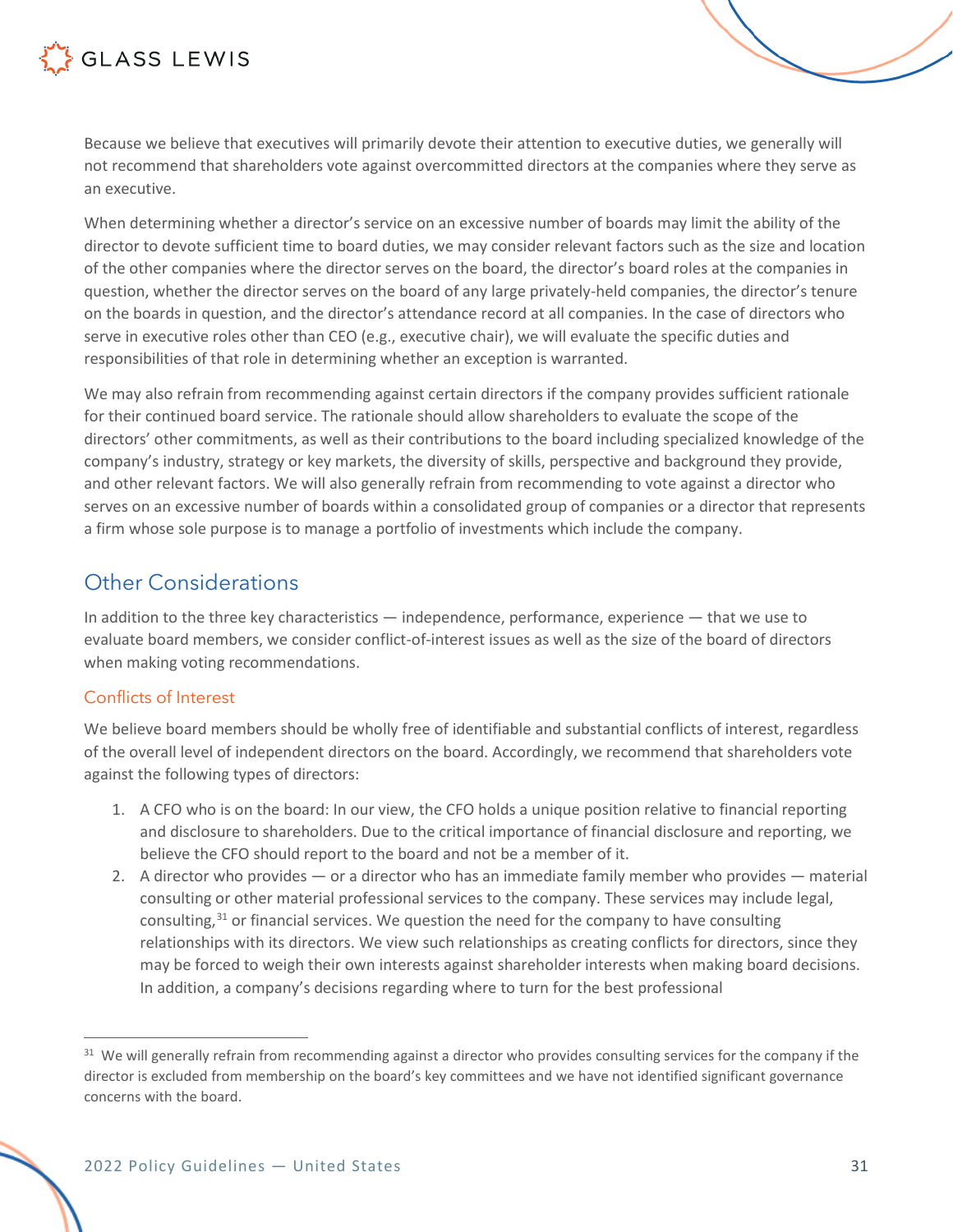

services may be compromised when doing business with the professional services firm of one of the company's directors.

- 3. A director, or a director who has an immediate family member, engaging in airplane, real estate, or similar deals, including perquisite-type grants from the company, amounting to more than \$50,000. Directors who receive these sorts of payments from the company will have to make unnecessarily complicated decisions that may pit their interests against shareholder interests.
- 4. Interlocking directorships: CEOs or other top executives who serve on each other's boards create an interlock that poses conflicts that should be avoided to ensure the promotion of shareholder interests above all else $32$
- 5. All board members who served at a time when a poison pill with a term of longer than one year was adopted without shareholder approval within the prior twelve months.<sup>33</sup> In the event a board is classified and shareholders are therefore unable to vote against all directors, we will recommend voting against the remaining directors the next year they are up for a shareholder vote. If a poison pill with a term of one year or less was adopted without shareholder approval, and without adequate justification, we will consider recommending that shareholders vote against all members of the governance committee. If the board has, without seeking shareholder approval, and without adequate justification, extended the term of a poison pill by one year or less in two consecutive years, we will consider recommending that shareholders vote against the entire board.

#### Size of the Board of Directors

While we do not believe there is a universally applicable optimal board size, we do believe boards should have at least five directors to ensure sufficient diversity in decision-making and to enable the formation of key board committees with independent directors. Conversely, we believe that boards with more than 20 members will typically suffer under the weight of "too many cooks in the kitchen" and have difficulty reaching consensus and making timely decisions. Sometimes the presence of too many voices can make it difficult to draw on the wisdom and experience in the room by virtue of the need to limit the discussion so that each voice may be heard.

To that end, we typically recommend voting against the chair of the nominating committee (or the governance committee, in the absence of a nominating committee) at a board with fewer than five directors or more than 20 directors.

## Controlled Companies

We believe controlled companies warrant certain exceptions to our independence standards. The board's function is to protect shareholder interests; however, when an individual, entity (or group of shareholders party to a formal agreement) owns more than 50% of the voting shares, the interests of the majority of shareholders

<sup>&</sup>lt;sup>32</sup> We do not apply a look-back period for this situation. The interlock policy applies to both public and private companies. We will also evaluate multiple board interlocks among non-insiders (i.e., multiple directors serving on the same boards at other companies), for evidence of a pattern of poor oversight.

<sup>&</sup>lt;sup>33</sup> Refer to the "Governance Structure and the Shareholder Franchise" section for further discussion of our policies regarding anti-takeover measures, including poison pills.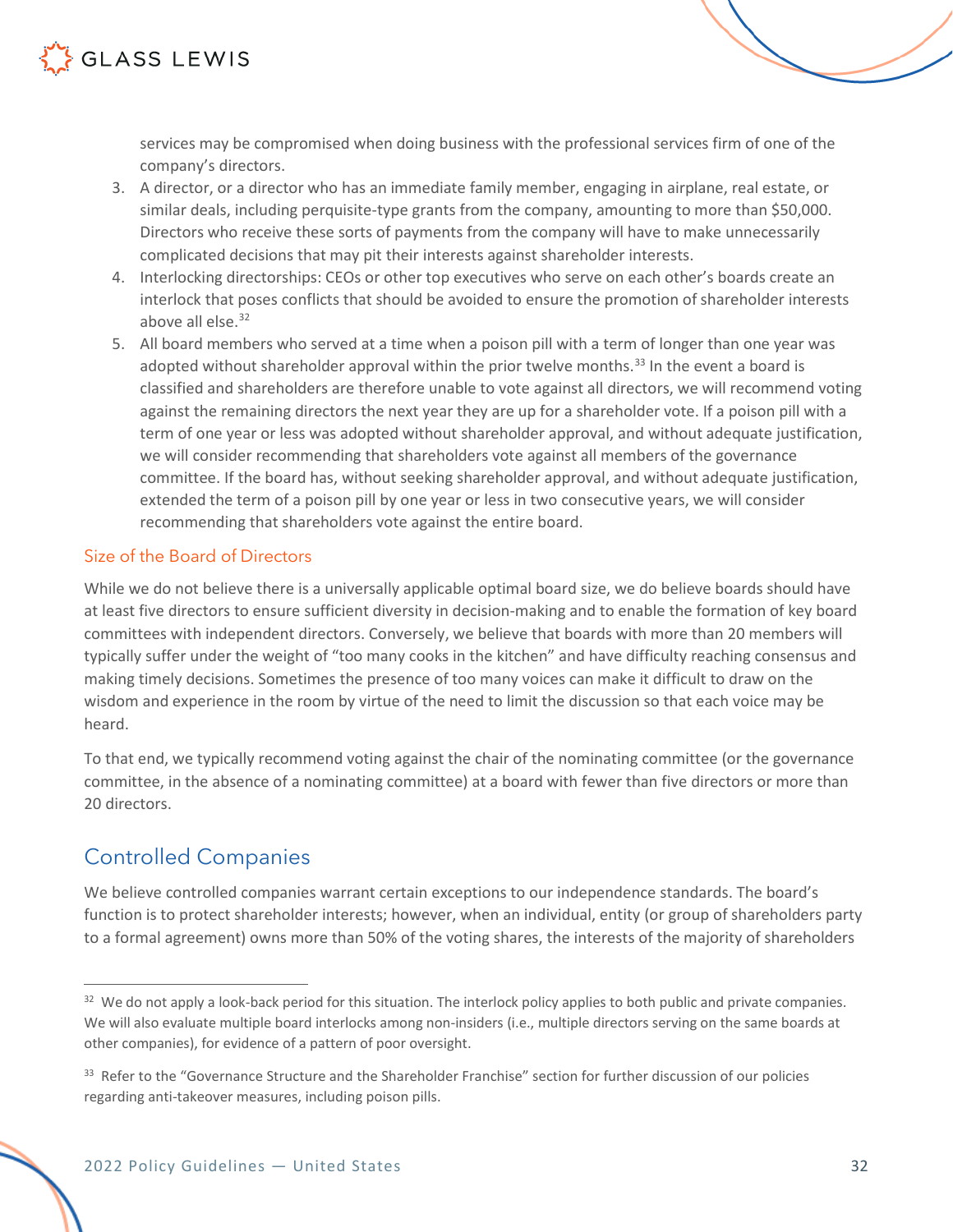

are the interests of that entity or individual. Consequently, Glass Lewis does not apply our usual two-thirds board independence rule and therefore we will not recommend voting against boards whose composition reflects the makeup of the shareholder population.

#### Independence Exceptions

The independence exceptions that we make for controlled companies are as follows:

- 1. We do not require that controlled companies have boards that are at least two-thirds independent. So long as the insiders and/or affiliates are connected with the controlling entity, we accept the presence of non-independent board members.
- 2. The compensation committee and nominating and governance committees do not need to consist solely of independent directors.
	- a. We believe that standing nominating and corporate governance committees at controlled companies are unnecessary. Although having a committee charged with the duties of searching for, selecting, and nominating independent directors can be beneficial, the unique composition of a controlled company's shareholder base makes such committees weak and irrelevant.
	- b. Likewise, we believe that independent compensation committees at controlled companies are unnecessary. Although independent directors are the best choice for approving and monitoring senior executives' pay, controlled companies serve a unique shareholder population whose voting power ensures the protection of its interests. As such, we believe that having affiliated directors on a controlled company's compensation committee is acceptable. However, given that a controlled company has certain obligations to minority shareholders we feel that an insider should not serve on the compensation committee. Therefore, Glass Lewis will recommend voting against any insider (the CEO or otherwise) serving on the compensation committee.
- 3. Controlled companies do not need an independent chair or an independent lead or presiding director. Although an independent director in a position of authority on the board — such as chair or presiding director — can best carry out the board's duties, controlled companies serve a unique shareholder population whose voting power ensures the protection of its interests.

#### Size of the Board of Directors

We have no board size requirements for controlled companies.

#### Audit Committee Independence

Despite a controlled company's status, unlike for the other key committees, we nevertheless believe that audit committees should consist solely of independent directors. Regardless of a company's controlled status, the interests of all shareholders must be protected by ensuring the integrity and accuracy of the company's financial statements. Allowing affiliated directors to oversee the preparation of financial reports could create an insurmountable conflict of interest.

#### Board Responsiveness at Multi-Class Companies

With regard to companies where voting control is held through a multi-class share structure with disproportionate voting and economic rights, we will carefully examine the level of approval or disapproval attributed to unaffiliated shareholders when determining whether board responsiveness is warranted. Where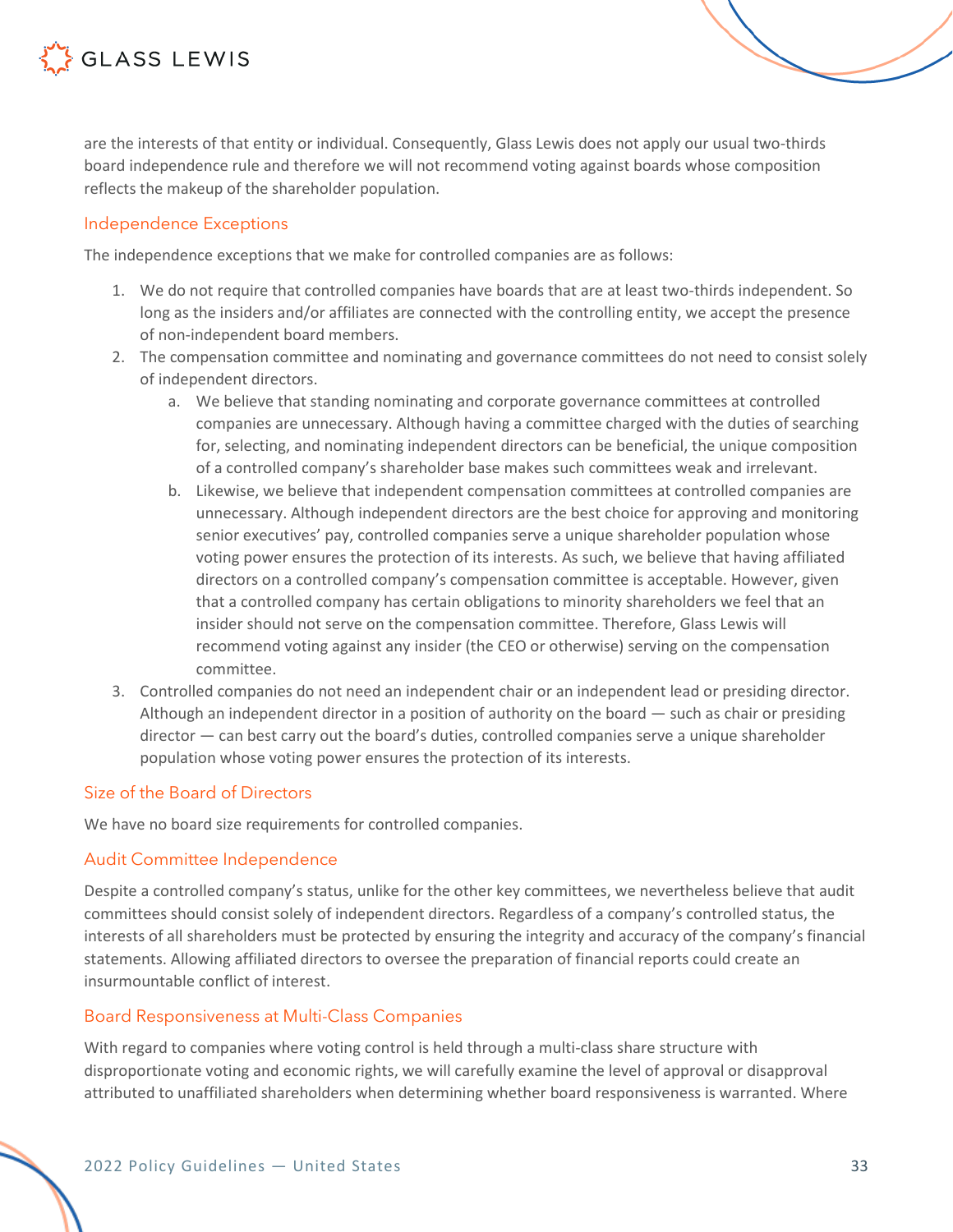

vote results indicate that a majority of unaffiliated shareholders supported a shareholder proposal or opposed a management proposal, we believe the board should demonstrate an appropriate level of responsiveness.

## Significant Shareholders

Where an individual or entity holds between 20-50% of a company's voting power, we believe it is reasonable to allow proportional representation on the board and committees (excluding the audit committee) based on the individual or entity's percentage of ownership.

## Governance Following an IPO, Spin-off, or Direct Listing

We believe companies that have recently completed an initial public offering (IPO), spin-off, or direct listing should be allowed adequate time to fully comply with marketplace listing requirements and meet basic corporate governance standards. Generally speaking, Glass Lewis refrains from making recommendations on the basis of governance standards (e.g., board independence, committee membership and structure, meeting attendance, etc.) during the one-year period following an IPO.

However, some cases warrant shareholder action against the board of a company that have completed an IPO, spin-off, or direct listing within the past year. When evaluating companies that have recently gone public, Glass Lewis will review the terms of the applicable governing documents in order to determine whether shareholder rights are being severely restricted indefinitely. We believe boards that approve highly restrictive governing documents have demonstrated that they may subvert shareholder interests following the IPO. In conducting this evaluation, Glass Lewis will consider:

- 1. The adoption of anti-takeover provisions such as a poison pill or classified board
- 2. Supermajority vote requirements to amend governing documents
- 3. The presence of exclusive forum or fee-shifting provisions
- 4. Whether shareholders can call special meetings or act by written consent
- 5. The voting standard provided for the election of directors
- 6. The ability of shareholders to remove directors without cause
- 7. The presence of evergreen provisions in the company's equity compensation arrangements
- 8. The presence of a multi-class share structure which does not afford common shareholders voting power that is aligned with their economic interest

In cases where Glass Lewis determines that the board has approved overly restrictive governing documents, we will generally recommend voting against members of the governance committee. If there is no governance committee, or if a portion of such committee members are not standing for election due to a classified board structure, we will expand our recommendations to additional director nominees, based on who is standing for election.

In cases where, preceding an IPO, the board adopts a multi-class share structure where voting rights are not aligned with economic interest, or an anti-takeover provision, such as a poison pill or classified board, we will generally recommend voting against all members of the board who served at the time of the IPO if the board: (i) did not also commit to submitting these provisions to a shareholder vote at the company's first shareholder meeting following the IPO; or (ii) did not provide for a reasonable sunset of these provisions (generally three to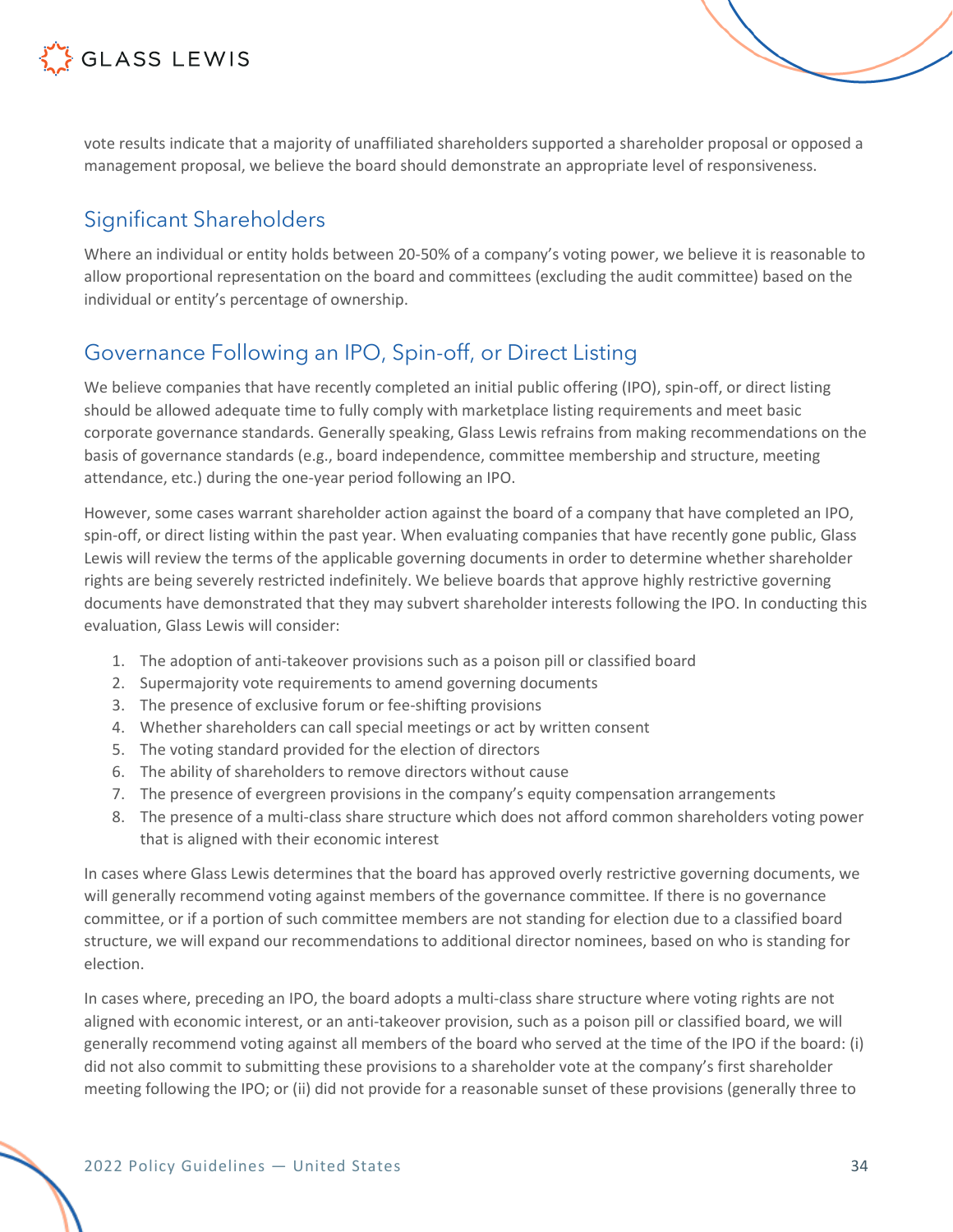

five years in the case of a classified board or poison pill; or seven years or less in the case of a multi-class share structure). In the case of a multi-class share structure, if these provisions are put to a shareholder vote, we will examine the level of approval or disapproval attributed to unaffiliated shareholders when determining the vote outcome.

In our view, adopting an anti-takeover device unfairly penalizes future shareholders who (except for electing to buy or sell the stock) are unable to weigh in on a matter that could potentially negatively impact their ownership interest. This notion is strengthened when a board adopts a classified board with an infinite duration or a poison pill with a five- to ten-year term immediately prior to going public, thereby insulating management for a substantial amount of time.

In addition, shareholders should also be wary of companies that adopt supermajority voting requirements before their IPO. Absent explicit provisions in the articles or bylaws stipulating that certain policies will be phased out over a certain period of time, long-term shareholders could find themselves in the predicament of having to attain a supermajority vote to approve future proposals seeking to eliminate such policies.

## Governance Following a Business Combination with a Special Purpose Acquisition Company

The business combination of a private company with a publicly traded special purpose acquisition company (SPAC) facilitates the private entity becoming a publicly traded corporation. Thus, the business combination represents the private company's de-facto IPO. We believe that some cases warrant shareholder action against the board of a company that have completed a business combination with a SPAC within the past year.

At meetings where shareholders vote on the business combination of a SPAC with a private company, shareholders are generally voting on a new corporate charter for the post-combination company as a condition to approval of the business combination. In many cases, shareholders are faced with the dilemma of having to approve corporate charters that severely restrict shareholder rights to facilitate the business combination. Therefore, when shareholders are required to approve binding charters as a condition to approval of a business combination with a SPAC, we believe shareholders should also be provided with advisory votes on material charter amendments as a means to voice their opinions on such restrictive governance provisions.

When evaluating companies that have recently gone public via business combination with a SPAC, Glass Lewis will review the terms of the applicable governing documents to determine whether shareholder rights are being severely restricted indefinitely and whether these restrictive provisions were put forth for a shareholder vote on an advisory basis at the prior meeting where shareholders voted on the business combination.

In cases where, prior to the combined company becoming publicly traded, the board adopts a multi-class share structure where voting rights are not aligned with economic interest, or an anti-takeover provision, such as a poison pill or classified board, we will generally recommend voting against all members of the board who served at the time of the combined company becoming publicly traded if the board: (i) did not also submit these provisions to a shareholder vote on an advisory basis at the prior meeting where shareholders voted on the business combination; (ii) did not also commit to submitting these provisions to a shareholder vote at the company's first shareholder meeting following the company becoming publicly traded; or (iii) did not provide for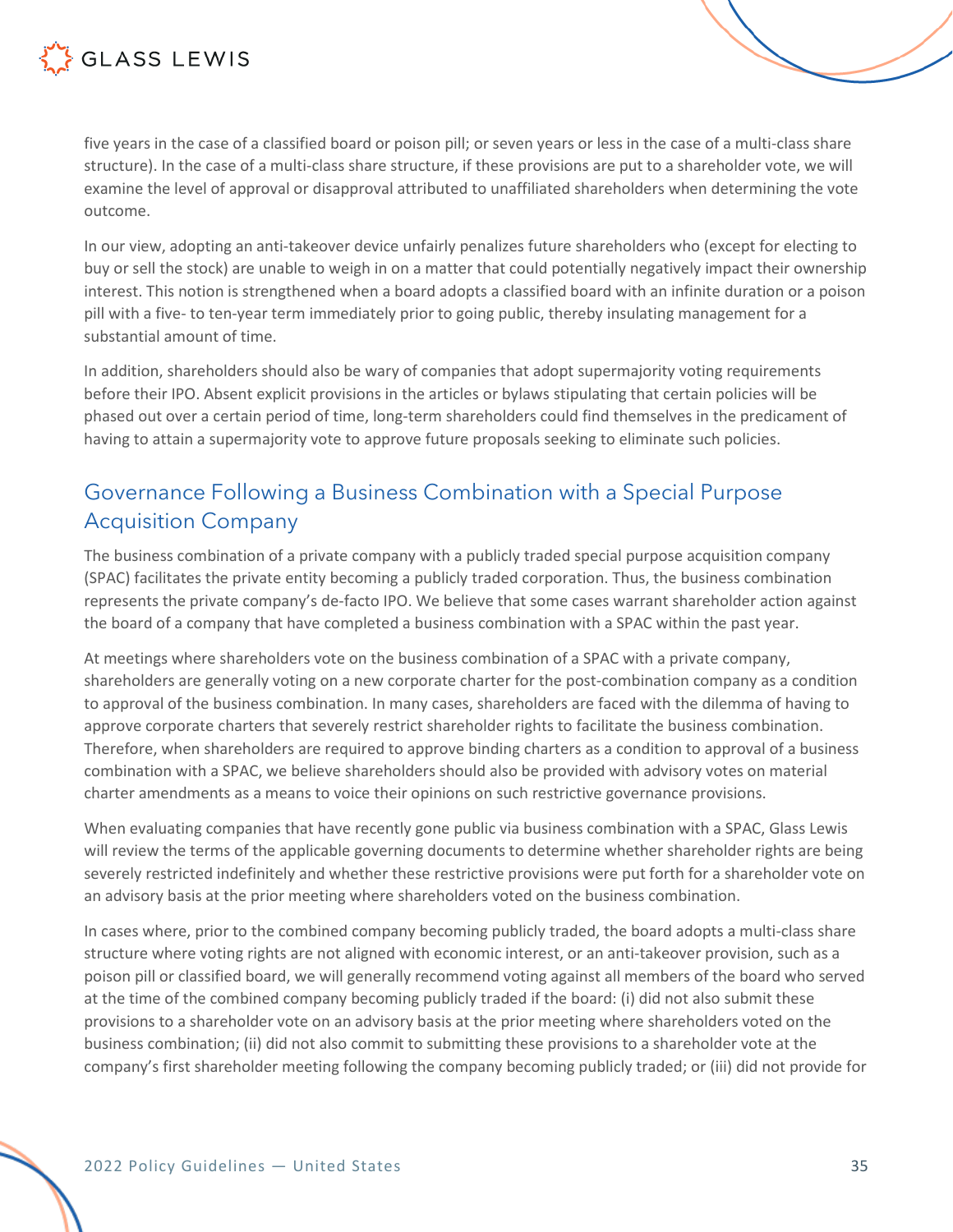



a reasonable sunset of these provisions (generally three to five years in the case of a classified board or poison pill; or seven years or less in the case of a multi-class share structure).

Consistent with our view on IPOs, adopting an anti-takeover device unfairly penalizes future shareholders who (except for electing to buy or sell the stock) are unable to weigh in on a matter that could potentially negatively impact their ownership interest.

## Dual-Listed or Foreign-Incorporated Companies

For companies that trade on multiple exchanges or are incorporated in foreign jurisdictions but trade only in the U.S., we will apply the governance standard most relevant in each situation. We will consider a number of factors in determining which Glass Lewis country-specific policy to apply, including but not limited to: (i) the corporate governance structure and features of the company including whether the board structure is unique to a particular market; (ii) the nature of the proposals; (iii) the location of the company's primary listing, if one can be determined; (iv) the regulatory/governance regime that the board is reporting against; and (v) the availability and completeness of the company's SEC filings.

## OTC-listed Companies

Companies trading on the OTC Bulletin Board are not considered "listed companies" under SEC rules and therefore not subject to the same governance standards as listed companies. However, we believe that more stringent corporate governance standards should be applied to these companies given that their shares are still publicly traded.

When reviewing OTC companies, Glass Lewis will review the available disclosure relating to the shareholder meeting to determine whether shareholders are able to evaluate several key pieces of information, including: (i) the composition of the board's key committees, if any; (ii) the level of share ownership of company insiders or directors; (iii) the board meeting attendance record of directors; (iv) executive and non-employee director compensation; (v) related-party transactions conducted during the past year; and (vi) the board's leadership structure and determinations regarding director independence.

We are particularly concerned when company disclosure lacks any information regarding the board's key committees. We believe that committees of the board are an essential tool for clarifying how the responsibilities of the board are being delegated, and specifically for indicating which directors are accountable for ensuring: (i) the independence and quality of directors, and the transparency and integrity of the nominating process; (ii) compensation programs that are fair and appropriate; (iii) proper oversight of the company's accounting, financial reporting, and internal and external audits; and (iv) general adherence to principles of good corporate governance.

In cases where shareholders are unable to identify which board members are responsible for ensuring oversight of the above-mentioned responsibilities, we may consider recommending against certain members of the board. Ordinarily, we believe it is the responsibility of the corporate governance committee to provide thorough disclosure of the board's governance practices. In the absence of such a committee, we believe it is appropriate to hold the board's chair or, if such individual is an executive of the company, the longest-serving non-executive board member accountable.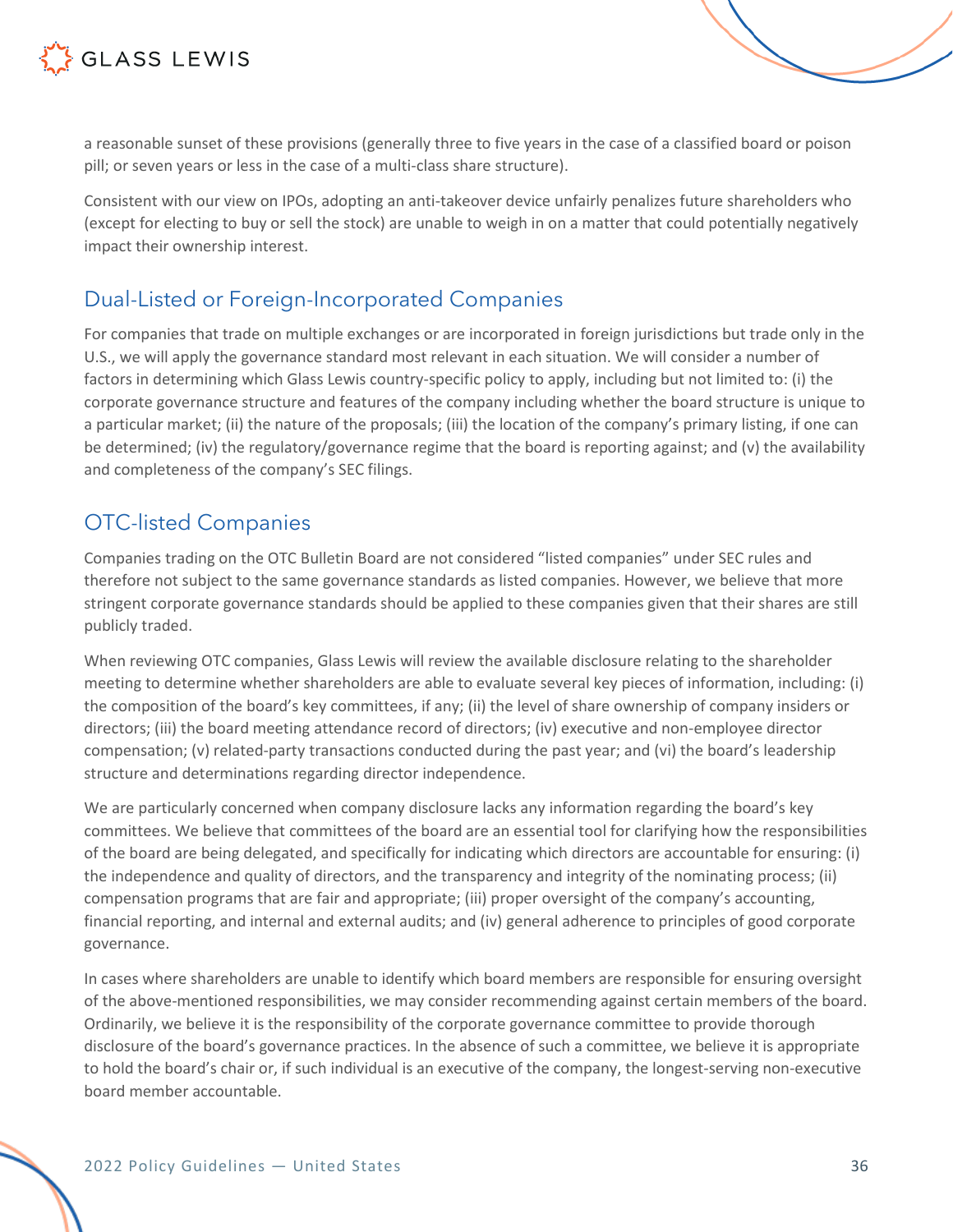

#### Mutual Fund Boards

Mutual funds, or investment companies, are structured differently from regular public companies (i.e., operating companies). Typically, members of a fund's advisor are on the board and management takes on a different role from that of regular public companies. Thus, we focus on a short list of requirements, although many of our guidelines remain the same.

The following mutual fund policies are similar to the policies for regular public companies:

- 1. **Size of the board of directors** The board should be made up of between five and twenty directors.
- 2. **The CFO on the board** Neither the CFO of the fund nor the CFO of the fund's registered investment advisor should serve on the board.
- 3. **Independence of the audit committee** The audit committee should consist solely of independent directors.
- 4. **Audit committee financial expert** At least one member of the audit committee should be designated as the audit committee financial expert.

The following differences from regular public companies apply at mutual funds:

- 1. **Independence of the board** We believe that three-fourths of an investment company's board should be made up of independent directors. This is consistent with a proposed SEC rule on investment company boards. The Investment Company Act requires 40% of the board to be independent, but in 2001, the SEC amended the Exemptive Rules to require that a majority of a mutual fund board be independent. In 2005, the SEC proposed increasing the independence threshold to 75%. In 2006, a federal appeals court ordered that this rule amendment be put back out for public comment, putting it back into "proposed rule" status. Since mutual fund boards play a vital role in overseeing the relationship between the fund and its investment manager, there is greater need for independent oversight than there is for an operating company board.
- 2. **When the auditor is not up for ratification** We do not recommend voting against the audit committee if the auditor is not up for ratification. Due to the different legal structure of an investment company compared to an operating company, the auditor for the investment company (i.e., mutual fund)

does not conduct the same level of financial review for each investment company as for an operating company.

- 3. **Non-independent chair** The SEC has proposed that the chair of the fund board be independent. We agree that the roles of a mutual fund's chair and CEO should be separate. Although we believe this would be best at all companies, we recommend voting against the chair of an investment company's nominating committee as well as the board chair if the chair and CEO of a mutual fund are the same person and the fund does not have an independent lead or presiding director. Seven former SEC commissioners support the appointment of an independent chair and we agree with them that "an independent board chair would be better able to create conditions favoring the long-term interests of fund shareholders than would a chair who is an executive of the advisor." (See the comment letter sent to the SEC in support of the proposed rule at http://www.sec.gov/news/studies/indchair.pdf.)
- 4. **Multiple funds overseen by the same director** Unlike service on a public company board, mutual fund boards require much less of a time commitment. Mutual fund directors typically serve on dozens of other mutual fund boards, often within the same fund complex. The Investment Company Institute's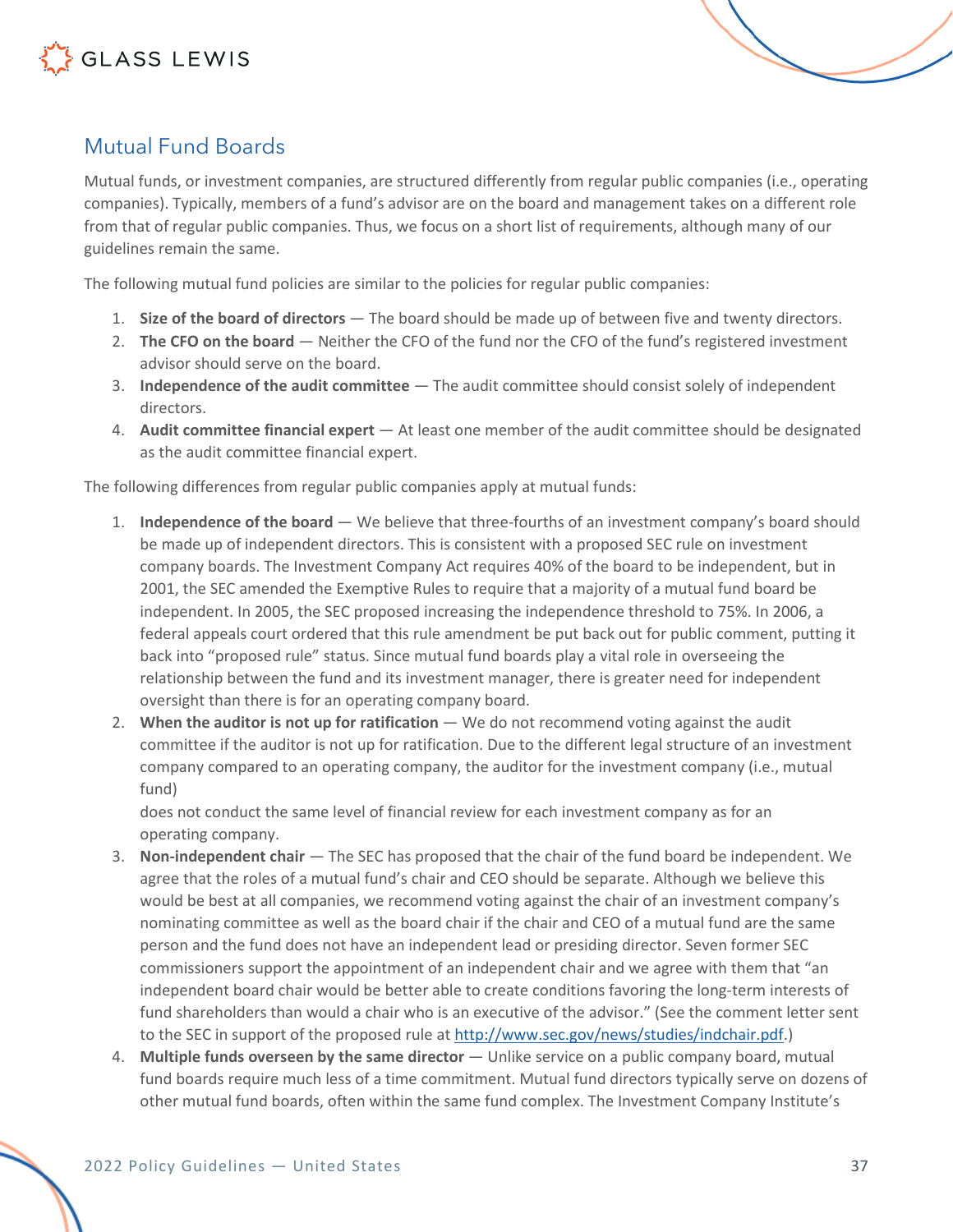

(ICI) Overview of Fund Governance Practices, 1994-2012, indicates that the average number of funds served by an independent director in 2012 was 53. Absent evidence that a specific director is hindered from being an effective board member at a fund due to service on other funds' boards, we refrain from maintaining a cap on the number of outside mutual fund boards that we believe a director can serve on.

### Declassified Boards

Glass Lewis favors the repeal of staggered boards and the annual election of directors. We believe staggered boards are less accountable to shareholders than boards that are elected annually. Furthermore, we feel the annual election of directors encourages board members to focus on shareholder interests.

Empirical studies have shown: (i) staggered boards are associated with a reduction in a firm's valuation; and (ii) in the context of hostile takeovers, staggered boards operate as a takeover defense, which entrenches management, discourages potential acquirers, and delivers a lower return to target shareholders.

In our view, there is no evidence to demonstrate that staggered boards improve shareholder returns in a takeover context. Some research has indicated that shareholders are worse off when a staggered board blocks a transaction; further, when a staggered board negotiates a friendly transaction, no statistically significant difference in premium occurs.<sup>34</sup> Additional research found that charter-based staggered boards "reduce the market value of a firm by 4% to 6% of its market capitalization" and that "staggered boards bring about and not merely reflect this reduction in market value."<sup>35</sup> A subsequent study reaffirmed that classified boards reduce shareholder value, finding "that the ongoing process of dismantling staggered boards, encouraged by institutional investors, could well contribute to increasing shareholder wealth."<sup>36</sup>

Shareholders have increasingly come to agree with this view. In 2019, 90% of S&P 500 companies had declassified boards, up from 68% in 2009.<sup>37</sup> Management proposals to declassify boards are approved with near unanimity and shareholder proposals on the topic also receive strong shareholder support; in 2014, shareholder proposals requesting that companies declassify their boards received average support of 84% (excluding abstentions and broker non-votes), whereas in 1987, only 16.4% of votes cast favored board declassification.<sup>38</sup> Further, a growing number of companies, nearly half of all those targeted by shareholder proposals requesting that all directors stand for election annually, either recommended shareholders support the proposal or made

SSRN: http://ssrn.com/abstract=1706806 (2010), p. 26.

<sup>34</sup> Lucian Bebchuk, John Coates IV, Guhan Subramanian, "The Powerful Antitakeover Force of Staggered Boards: Further Findings and a Reply to Symposium Participants," 55 Stanford Law Review 885-917 (2002).

<sup>&</sup>lt;sup>35</sup> Lucian Bebchuk, Alma Cohen, "The Costs of Entrenched Boards" (2004).

<sup>&</sup>lt;sup>36</sup> Lucian Bebchuk, Alma Cohen and Charles C.Y. Wang, "Staggered Boards and the Wealth of Shareholders: Evidence from a Natural Experiment,"

<sup>&</sup>lt;sup>37</sup> Spencer Stuart Board Index, 2019, p. 15.

<sup>38</sup> Lucian Bebchuk, John Coates IV and Guhan Subramanian, "The Powerful Antitakeover Force of Staggered Boards: Theory, Evidence, and Policy".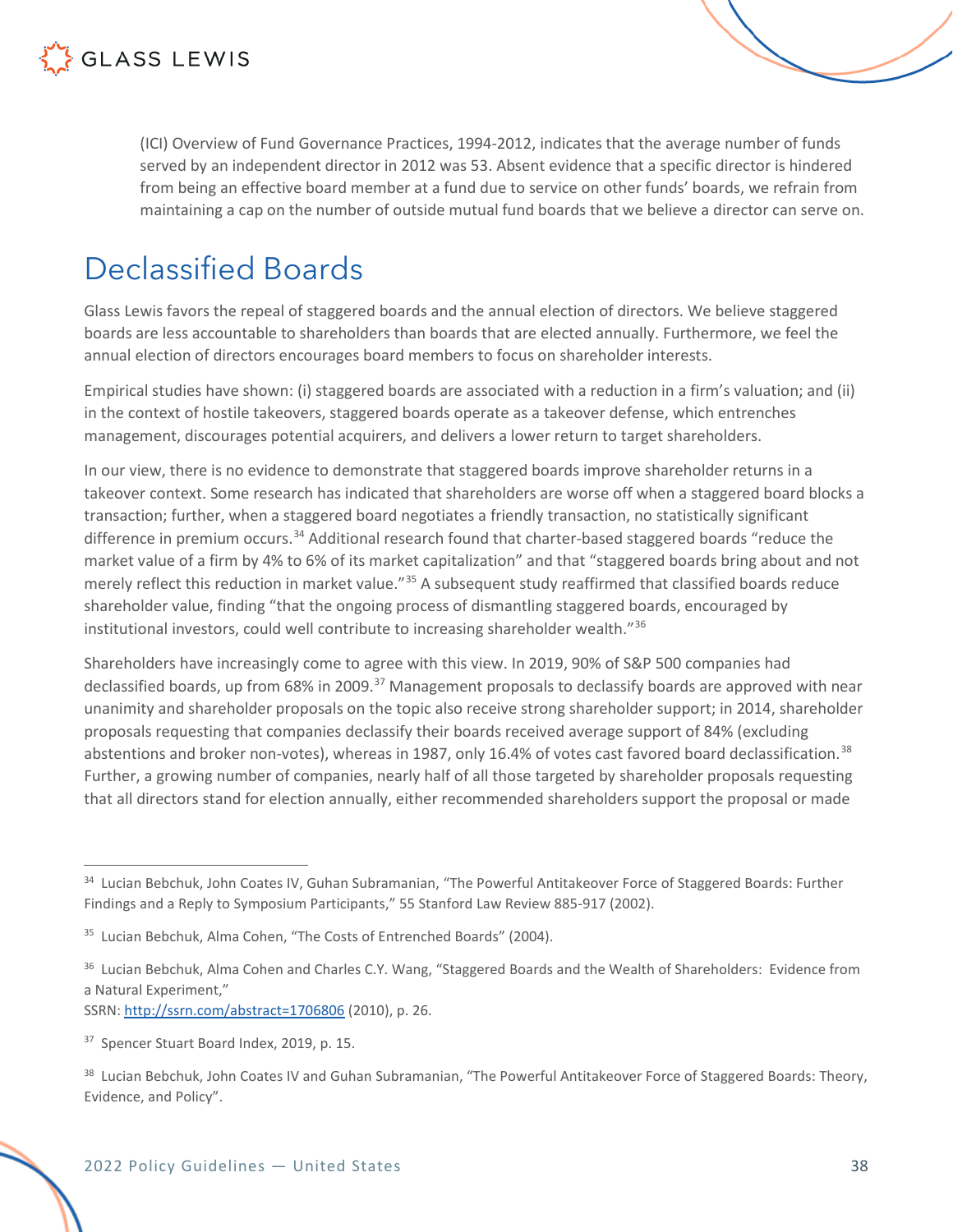

no recommendation, a departure from the more traditional management recommendation to vote against shareholder proposals.

Given our belief that declassified boards promote director accountability, the empirical evidence suggesting staggered boards reduce a company's value and the established shareholder opposition to such a structure, Glass Lewis supports the declassification of boards and the annual election of directors.

### Board Composition and Refreshment

Glass Lewis strongly supports routine director evaluation, including independent external reviews, and periodic board refreshment to foster the sharing of diverse perspectives in the boardroom and the generation of new ideas and business strategies. Further, we believe the board should evaluate the need for changes to board composition based on an analysis of skills and experience necessary for the company, as well as the results of the director evaluations, as opposed to relying solely on age or tenure limits. When necessary, shareholders can address concerns regarding proper board composition through director elections.

In our view, a director's experience can be a valuable asset to shareholders because of the complex, critical issues that boards face. This said, we recognize that in rare circumstances, a lack of refreshment can contribute to a lack of board responsiveness to poor company performance.

We will note as a potential concern instances where the average tenure of non-executive directors is 10 years or more and no new directors have joined the board in the past five years. While we will be highlighting this as a potential area of concern, we will not be making voting recommendations strictly on this basis, unless we have identified other governance or board performance concerns.

On occasion, age or term limits can be used as a means to remove a director for boards that are unwilling to police their membership and enforce turnover. Some shareholders support term limits as a way to force change in such circumstances.

While we understand that age limits can aid board succession planning, the long-term impact of age limits restricts experienced and potentially valuable board members from service through an arbitrary means. We believe that shareholders are better off monitoring the board's overall composition, including the diversity of its members, the alignment of the board's areas of expertise with a company's strategy, the board's approach to corporate governance, and its stewardship of company performance, rather than imposing inflexible rules that don't necessarily correlate with returns or benefits for shareholders.

However, if a board adopts term/age limits, it should follow through and not waive such limits. In cases where the board waives its term/age limits for two or more consecutive years, Glass Lewis will generally recommend that shareholders vote against the nominating and/or governance committee chair, unless a compelling rationale is provided for why the board is proposing to waive this rule, such as consummation of a corporate transaction.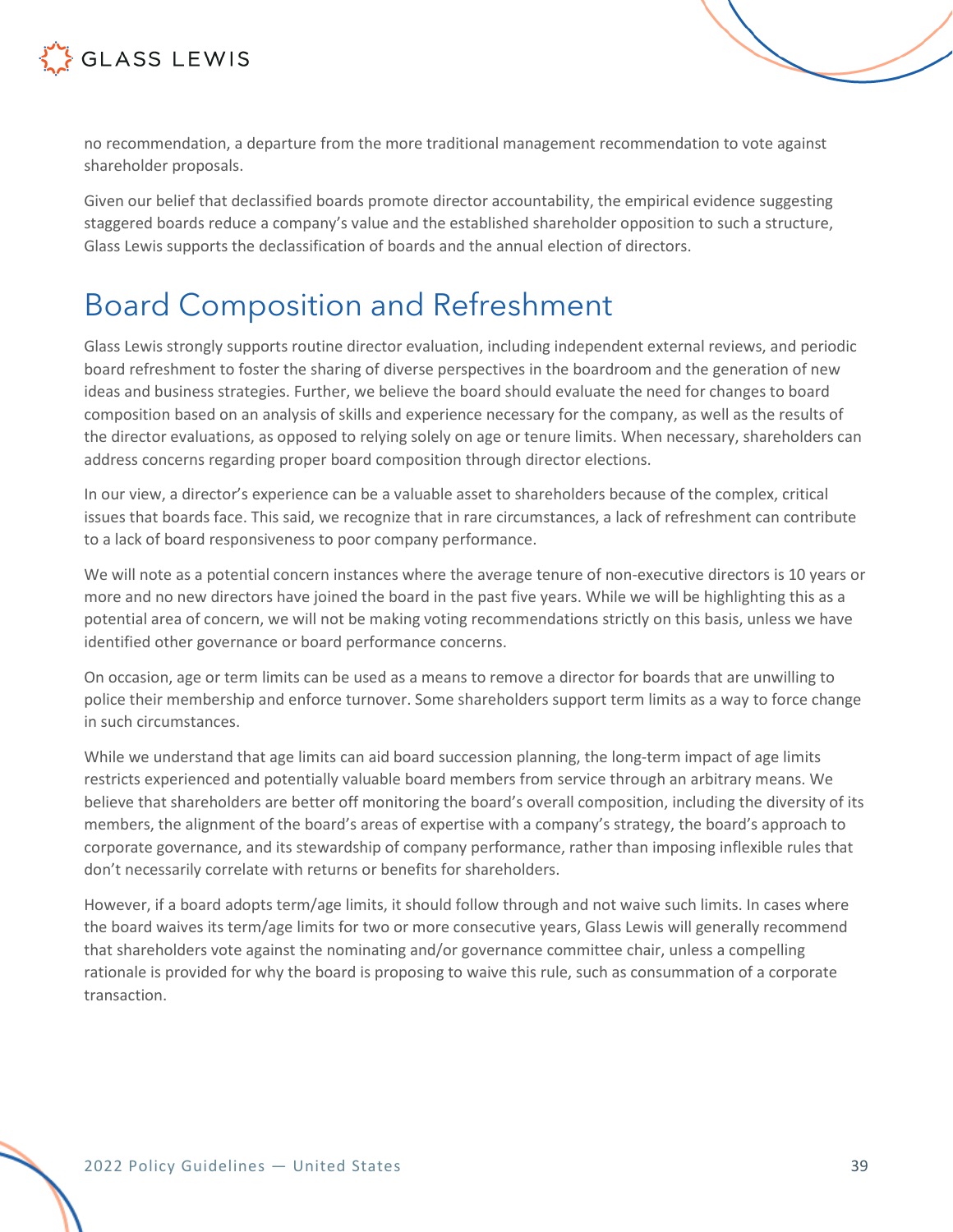

### Board Diversity

Glass Lewis recognizes the importance of ensuring that the board is composed of directors who have a diversity of skills, thought and experience, as such diversity benefits companies by providing a broad range of perspectives and insights. Glass Lewis closely reviews the composition of the board for representation of diverse director candidates. Beginning in 2022, we will generally recommend voting against the nominating committee chair of a board that has fewer than two gender diverse directors, or the entire nominating committee of a board with no gender diverse directors, at companies within the Russell 3000 index. For companies outside the Russell 3000 index, and all boards with six or fewer total directors, our existing policy requiring a minimum of one gender diverse director will remain in place.

Beginning with shareholder meetings held after January 1, 2023, we will transition from a fixed numerical approach to a percentage-based approach and will generally recommend against the chair of the nominating committee of a board that is not at least 30 percent gender diverse at companies within the Russell 3000 index.

We may extend our gender diversity recommendations to additional members of the nominating committee in cases where the committee chair is not standing for election due to a classified board, or based on other factors, including the company's size and industry, applicable laws in its state of headquarters, and its overall governance profile. Additionally, when making these voting recommendations, we will carefully review a company's disclosure of its diversity considerations and may refrain from recommending that shareholders vote against directors when boards have provided a sufficient rationale or plan to address the lack of diversity on the board.

#### State Laws on Gender Diversity

Several states have begun to encourage board diversity through legislation. For example, companies headquartered in California are now subject to mandatory board composition requirements. Other states have enacted or are considering legislation that encourages companies to diversify their boards but does not mandate board composition requirements. Furthermore, several states have enacted or are considering legislation that mandates certain disclosure or reporting requirements in filings made with each respective state annually.

Glass Lewis will recommend in accordance with mandatory board composition requirements set forth in applicable state laws when they come into effect. We will generally refrain from recommending against directors when applicable state laws do not mandate board composition requirements, are non-binding, or solely impose disclosure or reporting requirements.

#### State Laws on Underrepresented Community Diversity

Several states have also begun to encourage board diversity beyond gender through legislation. For example, companies headquartered in California are required to have one director from an "underrepresented community" on their board by the end of 2021 (defined as an individual who self-identifies as Black, African American, Hispanic, Latino, Asian, Pacific Islander, Native American, Native Hawaiian, or Alaska Native, or who self-identifies as gay, lesbian, bisexual, or transgender). And, by the end of 2022, California companies must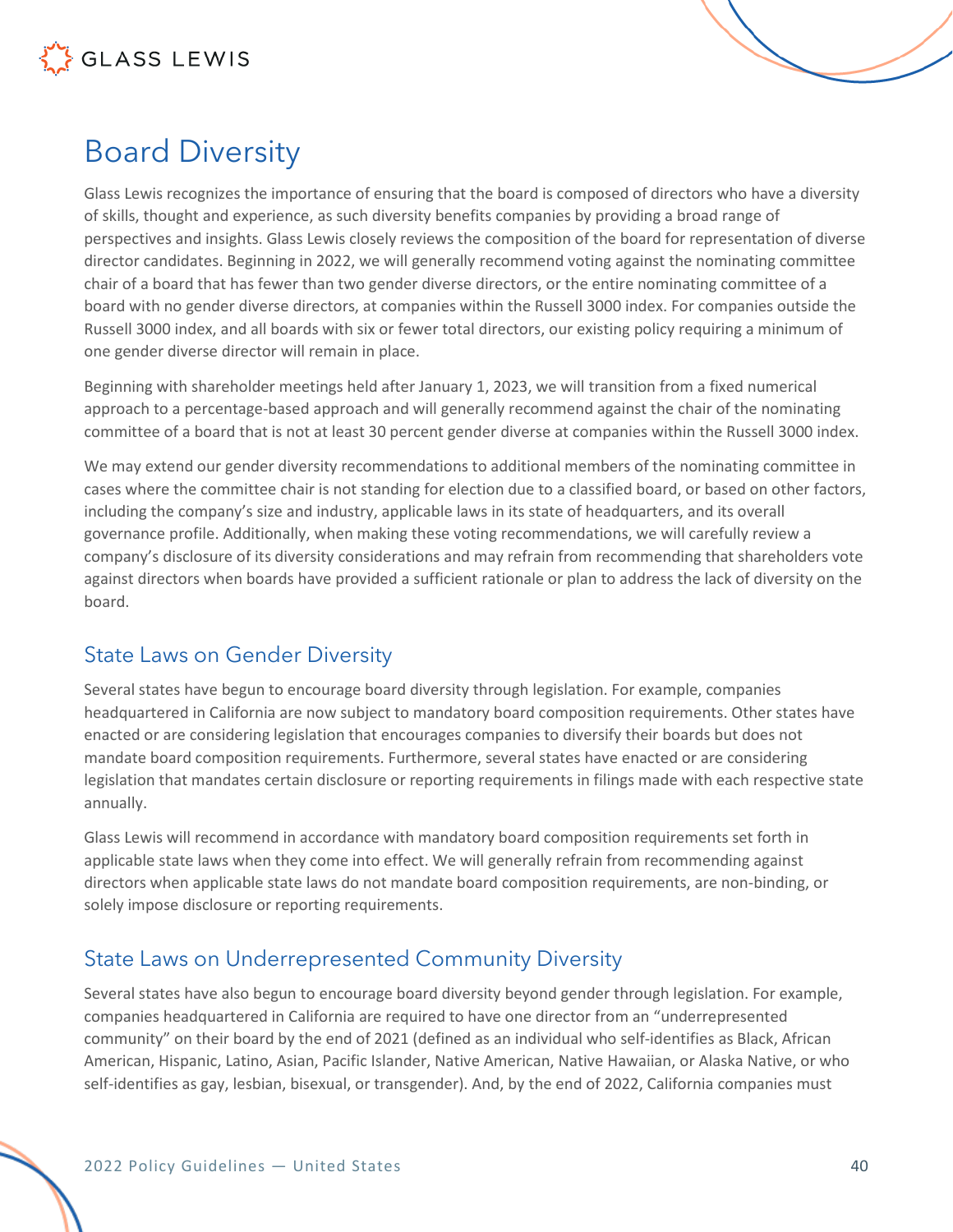

have at least two such individuals on boards of five to eight members, and three such individuals on boards of nine or more members.

Accordingly, for meetings held after December 31, 2021, if a company headquartered in California does not have at least one director from an underrepresented community on its board or does not provide adequate disclosure to make this determination, we will generally recommend voting against the chair of the nominating committee.

#### Disclosure of Director Diversity and Skills

Because company disclosure is critical when measuring the mix of diverse attributes and skills of directors, Glass Lewis assesses the quality of such disclosure in companies' proxy statements. Accordingly, we reflect how a company's proxy statement presents: (i) the board's current percentage of racial/ethnic diversity; (ii) whether the board's definition of diversity explicitly includes gender and/or race/ethnicity; (iii) whether the board has adopted a policy requiring women and minorities to be included in the initial pool of candidates when selecting new director nominees (aka "Rooney Rule"); and (iv) board skills disclosure. Such ratings will help inform our assessment of a company's overall governance and may be a contributing factor in our recommendations when additional board-related concerns have been identified.

Beginning in 2022, for companies in the S&P 500 index with particularly poor disclosure (i.e., those failing to provide any disclosure in each of the above categories), we may recommend voting against the chair of the nominating and/or governance committee. Beginning in 2023, when companies in the S&P 500 index have not provided any disclosure of individual or aggregate racial/ethnic minority board demographic information, we will generally recommend voting against the chair of the nominating and/or governance committee.

#### Stock Exchange Diversity Disclosure Requirements

On August 6, 2021, the U.S. Securities and Exchange Commission (SEC) approved new listing rules regarding board diversity and disclosure for Nasdaq-listed companies. Beginning in 2022, companies listed on the Nasdaq stock exchange will be required to disclose certain board diversity statistics annually in a standardized format in the proxy statement or on the company's website. Nasdaq-listed companies are required to provide this disclosure by the later of (i) August 8, 2022, or (ii) the date the company files its proxy statement for its 2022 annual meeting. Accordingly, for annual meetings held after August 8, 2022, of applicable Nasdaq-listed companies, we will recommend voting against the chair of the governance committee when the required disclosure has not been provided.

### Proxy Access

In lieu of running their own contested election, proxy access would not only allow certain shareholders to nominate directors to company boards but the shareholder nominees would be included on the company's ballot, significantly enhancing the ability of shareholders to play a meaningful role in selecting their representatives. Glass Lewis generally supports affording shareholders the right to nominate director candidates to management's proxy as a means to ensure that significant, long-term shareholders have an ability to nominate candidates to the board.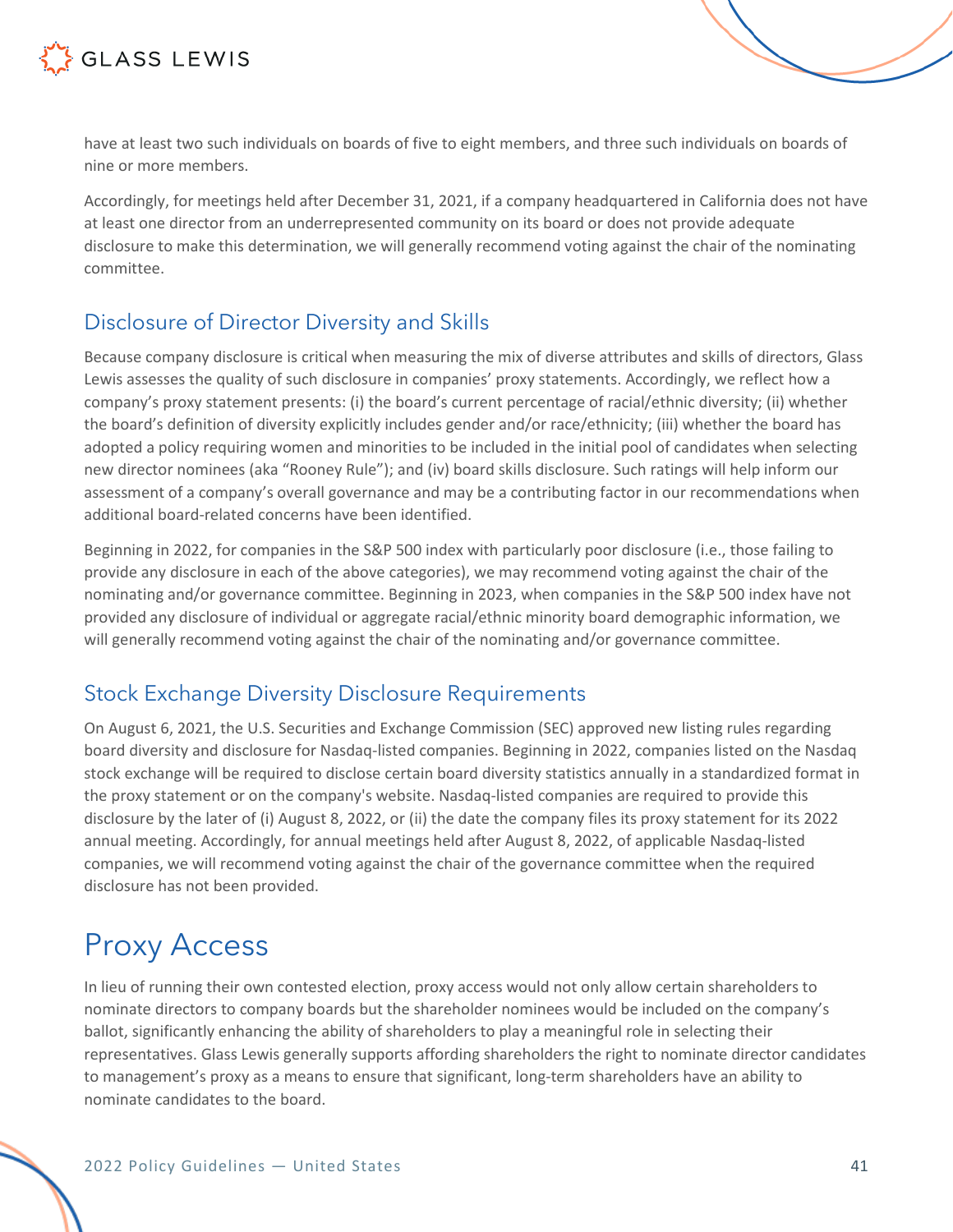

Companies generally seek shareholder approval to amend company bylaws to adopt proxy access in response to shareholder engagement or pressure, usually in the form of a shareholder proposal requesting proxy access, although some companies may adopt some elements of proxy access without prompting. Glass Lewis considers several factors when evaluating whether to support proposals for companies to adopt proxy access including the specified minimum ownership and holding requirement for shareholders to nominate one or more directors, as well as company size, performance and responsiveness to shareholders.

For a discussion of recent regulatory events in this area, along with a detailed overview of the Glass Lewis approach to shareholder proposals regarding Proxy Access, refer to Glass Lewis' *Proxy Paper Guidelines for Environmental, Social & Governance Initiatives*, available at www.glasslewis.com.

### Majority Vote for Election of Directors

Majority voting for the election of directors is fast becoming the de facto standard in corporate board elections. In our view, the majority voting proposals are an effort to make the case for shareholder impact on director elections on a company-specific basis.

While this proposal would not give shareholders the opportunity to nominate directors or lead to elections where shareholders have a choice among director candidates, if implemented, the proposal would allow shareholders to have a voice in determining whether the nominees proposed by the board should actually serve as the overseer-representatives of shareholders in the boardroom. We believe this would be a favorable outcome for shareholders.

The number of shareholder proposals requesting that companies adopt a majority voting standard has declined significantly during the past decade, largely as a result of widespread adoption of majority voting or director resignation policies at U.S. companies. In 2019, 89% of the S&P 500 Index had implemented a resignation policy for directors failing to receive majority shareholder support, compared to 65% in 2009.<sup>39</sup>

#### The Plurality Vote Standard

Today, most U.S. companies still elect directors by a plurality vote standard. Under that standard, if one shareholder holding only one share votes in favor of a nominee (including that director, if the director is a shareholder), that nominee "wins" the election and assumes a seat on the board. The common concern among companies with a plurality voting standard is the possibility that one or more directors would not receive a majority of votes, resulting in "failed elections."

#### Advantages of a Majority Vote Standard

If a majority vote standard were implemented, a nominee would have to receive the support of a majority of the shares voted in order to be elected. Thus, shareholders could collectively vote to reject a director they believe will not pursue their best interests. Given that so few directors (less than 100 a year) do not receive majority support from shareholders, we think that a majority vote standard is reasonable since it will neither result in

<sup>&</sup>lt;sup>39</sup> Spencer Stuart Board Index, 2019, p. 15.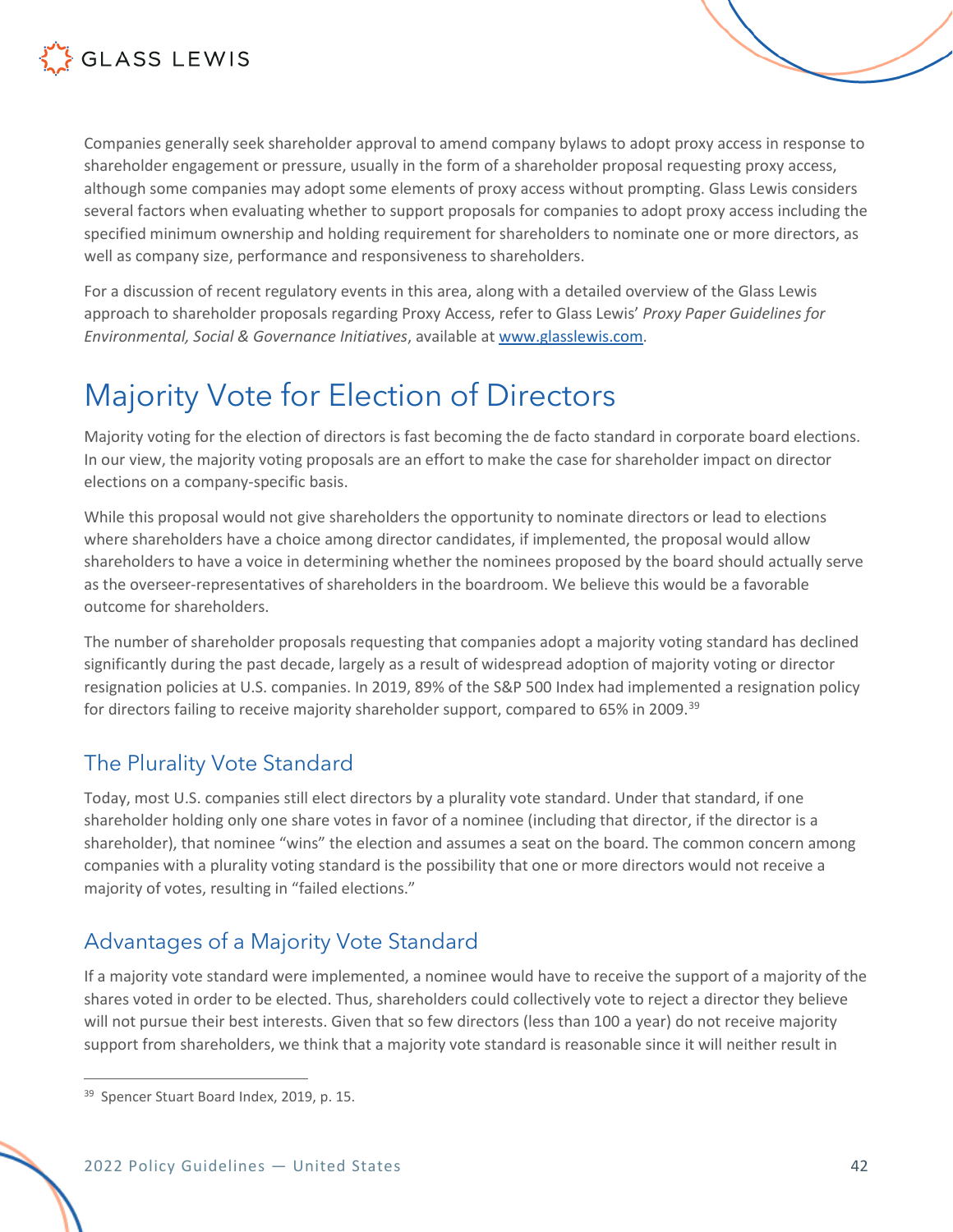

many failed director elections nor reduce the willingness of qualified, shareholder-focused directors to serve in the future. Further, most directors who fail to receive a majority shareholder vote in favor of their election do not step down, underscoring the need for true majority voting.

We believe that a majority vote standard will likely lead to more attentive directors. Although shareholders only rarely fail to support directors, the occasional majority vote against a director's election will likely deter the election of directors with a record of ignoring shareholder interests. Glass Lewis will therefore generally support proposals calling for the election of directors by a majority vote, excepting contested director elections.

In response to the high level of support majority voting has garnered, many companies have voluntarily taken steps to implement majority voting or modified approaches to majority voting. These steps range from a modified approach requiring directors that receive a majority of withheld votes to resign (i.e., a resignation policy) to actually requiring a majority vote of outstanding shares to elect directors.

We feel that the modified approach does not go far enough because requiring a director to resign is not the same as requiring a majority vote to elect a director and does not allow shareholders a definitive voice in the election process. Further, under the modified approach, the corporate governance committee could reject a resignation and, even if it accepts the resignation, the corporate governance committee decides on the director's replacement. And since the modified approach is usually adopted as a policy by the board or a board committee, it could be altered by the same board or committee at any time.

### Conflicting and Excluded Proposals

SEC Rule 14a-8(i)(9) allows companies to exclude shareholder proposals "if the proposal directly conflicts with one of the company's own proposals to be submitted to shareholders at the same meeting." On October 22, 2015, the SEC issued Staff Legal Bulletin No. 14H (SLB 14H) clarifying its rule concerning the exclusion of certain shareholder proposals when similar items are also on the ballot. SLB 14H increased the burden on companies to prove to SEC staff that a conflict exists; therefore, many companies still chose to place management proposals alongside similar shareholder proposals in many cases.

During the 2018 proxy season, a new trend in the SEC's interpretation of this rule emerged. Upon submission of shareholder proposals requesting that companies adopt a lower special meeting threshold, several companies petitioned the SEC for no-action relief under the premise that the shareholder proposals conflicted with management's own special meeting proposals, even though the management proposals set a higher threshold than those requested by the proponent. No-action relief was granted to these companies; however, the SEC stipulated that the companies must state in the rationale for the management proposals that a vote in favor of management's proposal was tantamount to a vote against the adoption of a lower special meeting threshold. In certain instances, shareholder proposals to lower an existing special meeting right threshold were excluded on the basis that they conflicted with management proposals seeking to ratify the existing special meeting rights. We find the exclusion of these shareholder proposals to be especially problematic as, in these instances, shareholders are not offered any enhanced shareholder right, nor would the approval (or rejection) of the ratification proposal initiate any type of meaningful change to shareholders' rights.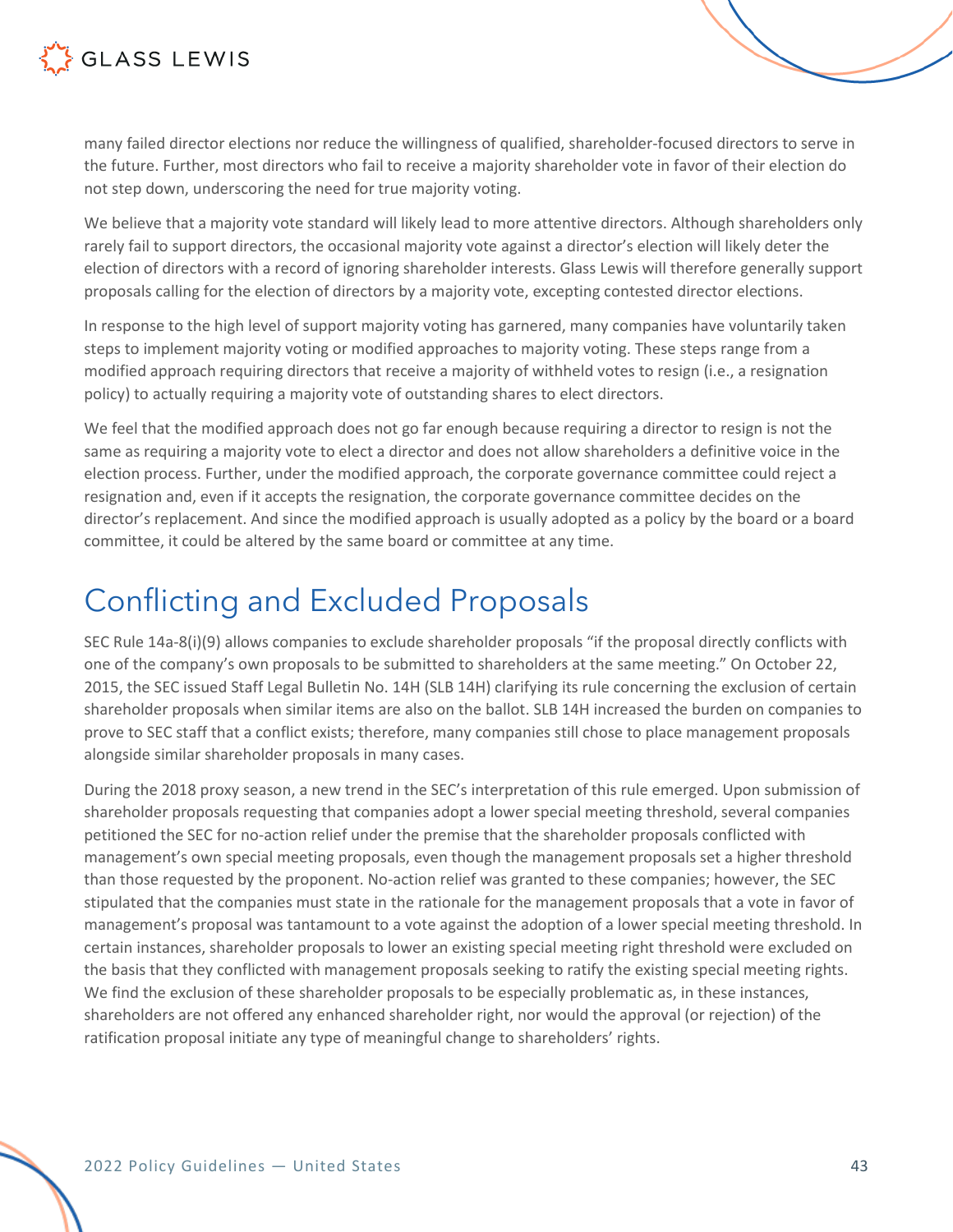

In instances where companies have excluded shareholder proposals, such as those instances where special meeting shareholder proposals are excluded as a result of "conflicting" management proposals, Glass Lewis will take a case-by-case approach, taking into account the following issues:

- The threshold proposed by the shareholder resolution;
- The threshold proposed or established by management and the attendant rationale for the threshold;
- Whether management's proposal is seeking to ratify an existing special meeting right or adopt a bylaw that would establish a special meeting right; and
- The company's overall governance profile, including its overall responsiveness to and engagement with shareholders.

Glass Lewis generally favors a 10-15% special meeting right. Accordingly, Glass Lewis will generally recommend voting for management or shareholder proposals that fall within this range. When faced with conflicting proposals, Glass Lewis will generally recommend in favor of the lower special meeting right and will recommend voting against the proposal with the higher threshold. However, in instances where there are conflicting management and shareholder proposals and a company has not established a special meeting right, Glass Lewis may recommend that shareholders vote in favor of the shareholder proposal and that they abstain from a management-proposed bylaw amendment seeking to establish a special meeting right. We believe that an abstention is appropriate in this instance in order to ensure that shareholders are sending a clear signal regarding their preference for the appropriate threshold for a special meeting right, while not directly opposing the establishment of such a right.

In cases where the company excludes a shareholder proposal seeking a reduced special meeting right by means of ratifying a management proposal that is materially different from the shareholder proposal, we will generally recommend voting against the chair or members of the governance committee.

In other instances of conflicting management and shareholder proposals, Glass Lewis will consider the following:

- The nature of the underlying issue;
- The benefit to shareholders of implementing the proposal;
- The materiality of the differences between the terms of the shareholder proposal and management proposal;
- The context of a company's shareholder base, corporate structure and other relevant circumstances; and
- A company's overall governance profile and, specifically, its responsiveness to shareholders as evidenced by a company's response to previous shareholder proposals and its adoption of progressive shareholder rights provisions.

In recent years, we have seen the dynamic nature of the considerations given by the SEC when determining whether companies may exclude certain shareholder proposals. We understand that not all shareholder proposals serve the long-term interests of shareholders, and value and respect the limitations placed on shareholder proponents, as certain shareholder proposals can unduly burden companies. However, Glass Lewis believes that shareholders should be able to vote on issues of material importance.

We view the shareholder proposal process as an important part of advancing shareholder rights and encouraging responsible and financially sustainable business practices. While recognizing that certain proposals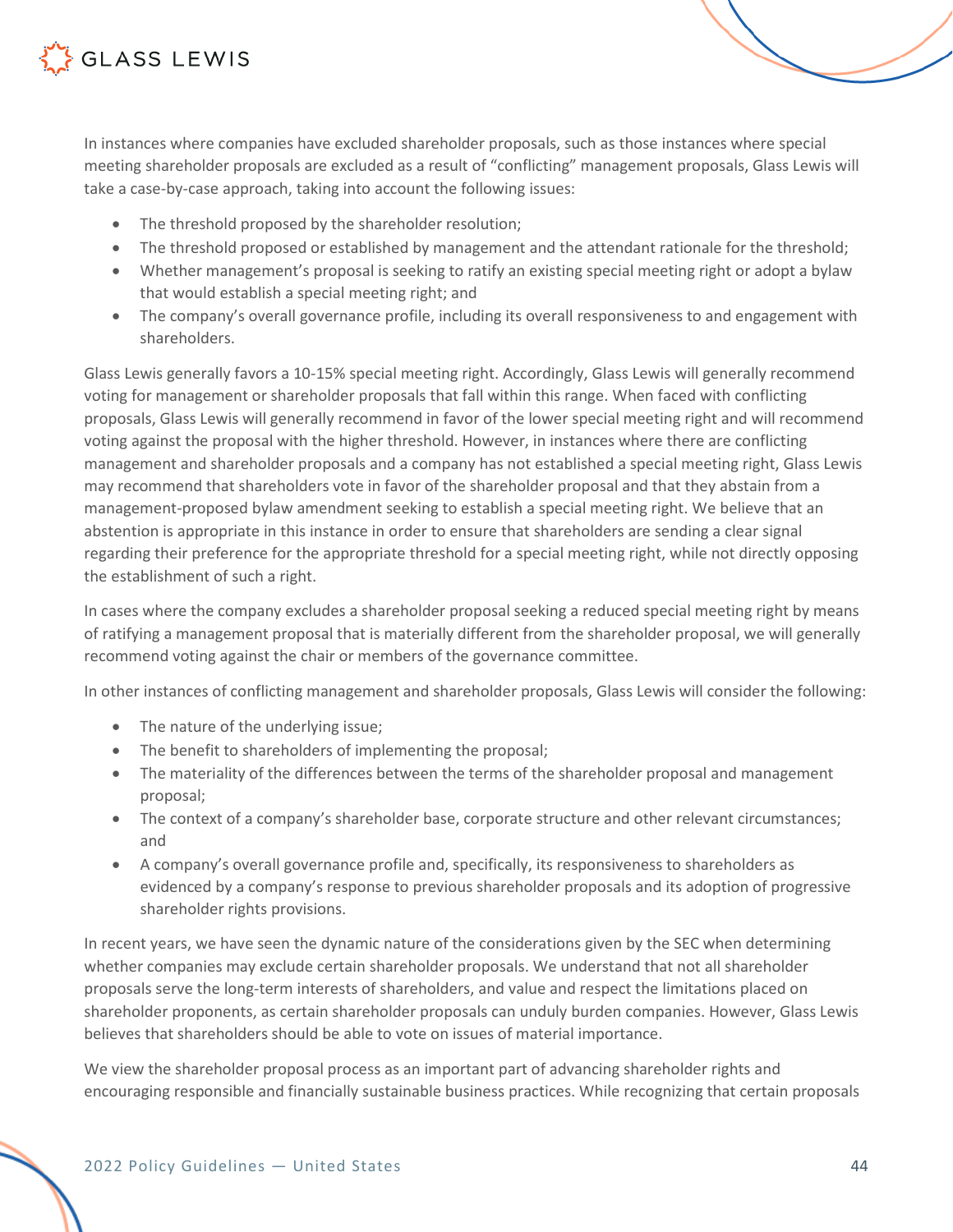

cross the line between the purview of shareholders and that of the board, we generally believe that companies should not limit investors' ability to vote on shareholder proposals that advance certain rights or promote beneficial disclosure. Accordingly, Glass Lewis will make note of instances where a company has successfully petitioned the SEC to exclude shareholder proposals. If after review we believe that the exclusion of a shareholder proposal is detrimental to shareholders, we may, in certain very limited circumstances, recommend against members of the governance committee.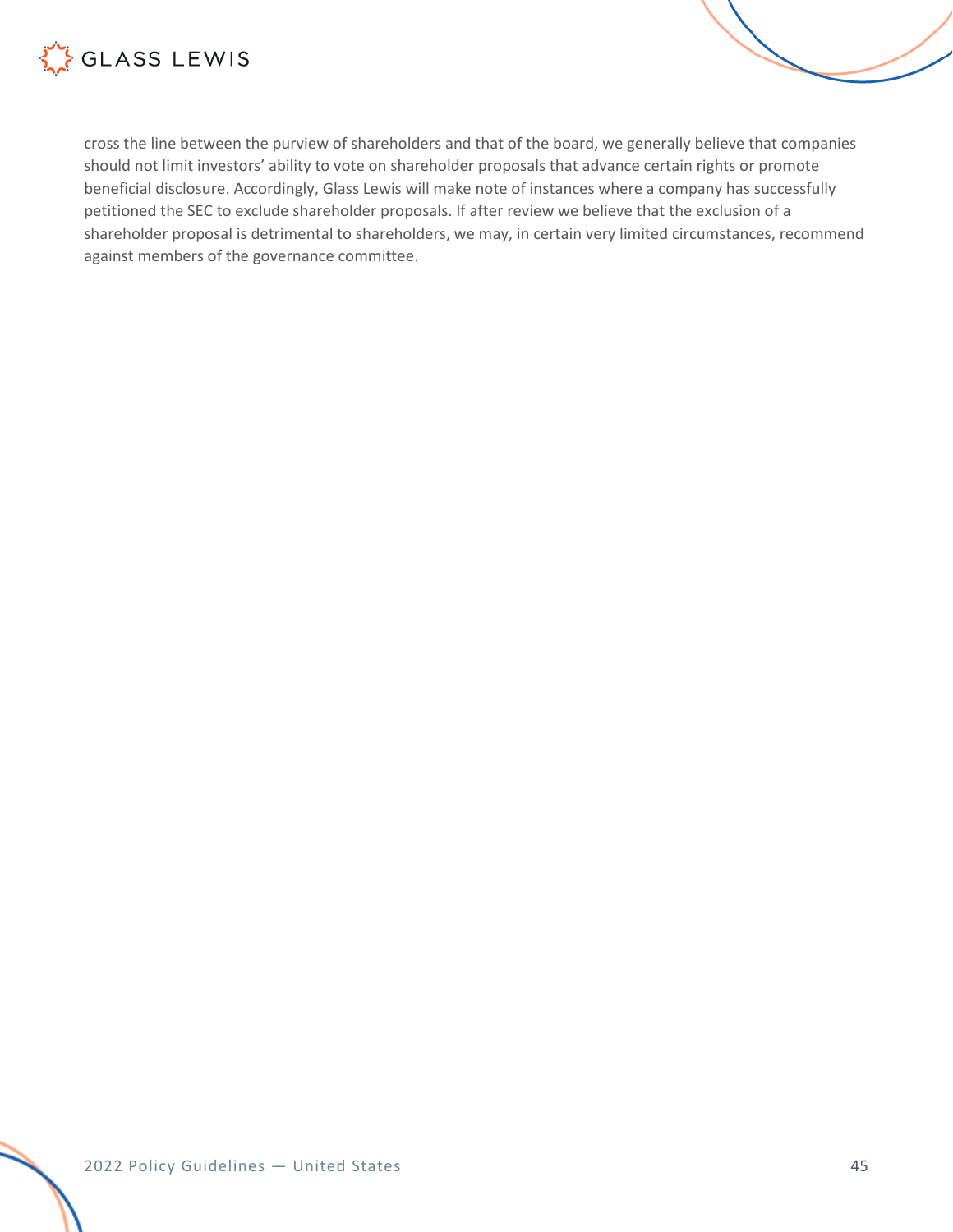# Transparency and Integrity in Financial Reporting

### Auditor Ratification

The auditor's role as gatekeeper is crucial in ensuring the integrity and transparency of the financial information necessary for protecting shareholder value. Shareholders rely on the auditor to ask tough questions and to do a thorough analysis of a company's books to ensure that the information provided to shareholders is complete, accurate, fair, and that it is a reasonable representation of a company's financial position. The only way shareholders can make rational investment decisions is if the market is equipped with accurate information about a company's fiscal health. As stated in the October 6, 2008 Final Report of the Advisory Committee on the Auditing Profession to the U.S. Department of the Treasury:

*"The auditor is expected to offer critical and objective judgment on the financial matters under consideration, and actual and perceived absence of conflicts is critical to that expectation. The Committee believes that auditors, investors, public companies, and other market participants must understand the independence requirements and their objectives, and that auditors must adopt a mindset of skepticism when facing situations that may compromise their independence."* 

As such, shareholders should demand an objective, competent and diligent auditor who performs at or above professional standards at every company in which the investors hold an interest. Like directors, auditors should be free from conflicts of interest and should avoid situations requiring a choice between the auditor's interests and the public's interests. Almost without exception, shareholders should be able to annually review an auditor's performance and to annually ratify a board's auditor selection. Moreover, in October 2008, the Advisory Committee on the Auditing Profession went even further, and recommended that "to further enhance audit committee oversight and auditor accountability ... disclosure in the company proxy statement regarding shareholder ratification [should] include the name(s) of the senior auditing partner(s) staffed on the engagement."<sup>40</sup>

On August 16, 2011, the PCAOB issued a Concept Release seeking public comment on ways that auditor independence, objectivity and professional skepticism could be enhanced, with a specific emphasis on mandatory audit firm rotation. The PCAOB convened several public roundtable meetings during 2012 to further discuss such matters. Glass Lewis believes auditor rotation can ensure both the independence of the auditor and the integrity of the audit; we will typically recommend supporting proposals to require auditor rotation when the proposal uses a reasonable period of time (usually not less than 5-7 years), particularly at companies with a history of accounting problems.

On June 1, 2017, the PCAOB adopted new standards to enhance auditor reports by providing additional important information to investors. For companies with fiscal year end dates on or after December 15, 2017,

<sup>40</sup> "Final Report of the Advisory Committee on the Auditing Profession to the U.S. Department of the Treasury." p. VIII:20, October 6, 2008.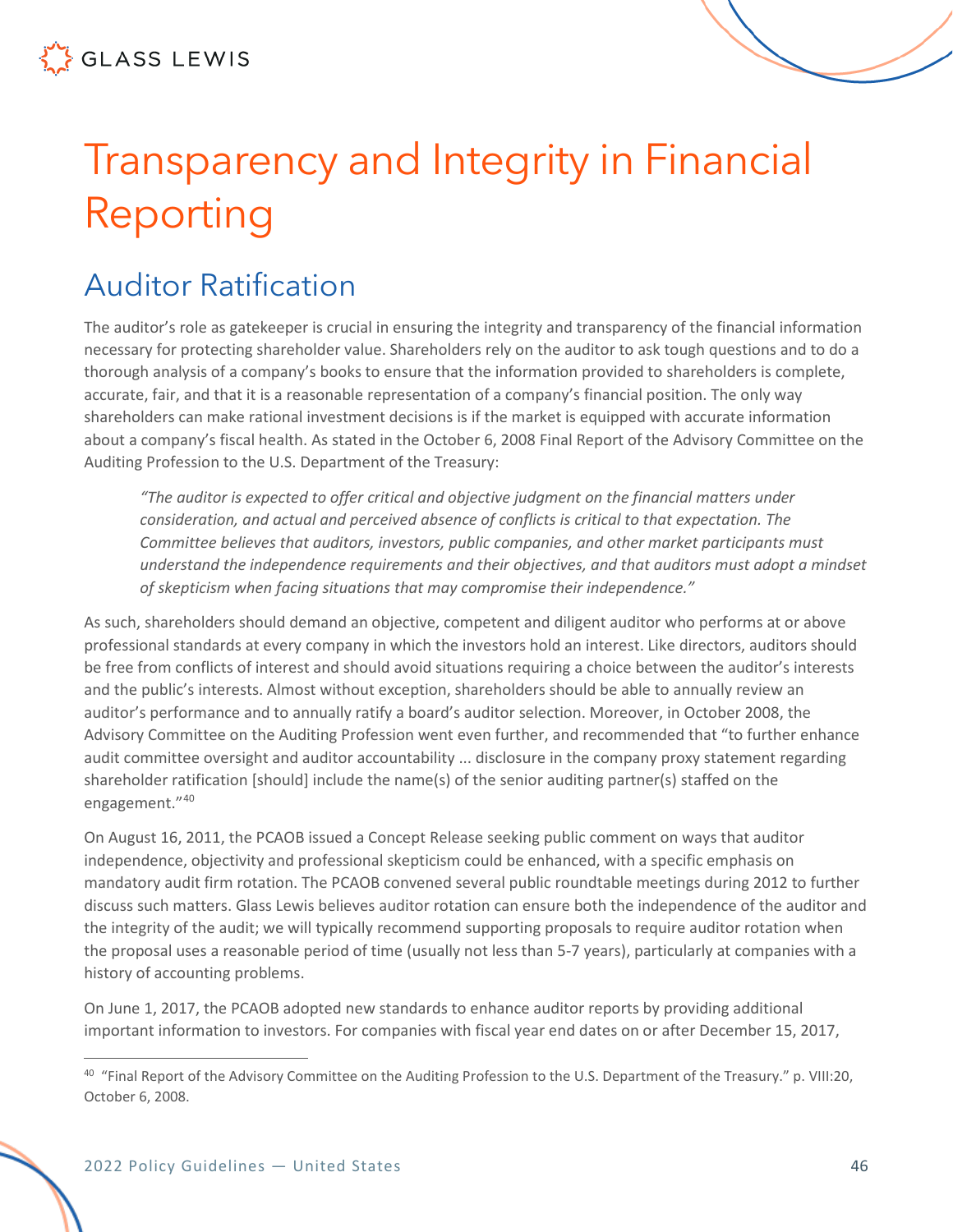

reports were required to include the year in which the auditor began serving consecutively as the company's auditor. For large accelerated filers with fiscal year ends of June 30, 2019 or later, and for all other companies with fiscal year ends of December 15, 2020 or later, communication of critical audit matters (CAMs) will also be required. CAMs are matters that have been communicated to the audit committee, are related to accounts or disclosures that are material to the financial statements, and involve especially challenging, subjective, or complex auditor judgment.

Glass Lewis believes the additional reporting requirements are beneficial for investors. The additional disclosures can provide investors with information that is critical to making an informed judgment about an auditor's independence and performance. Furthermore, we believe the additional requirements are an important step toward enhancing the relevance and usefulness of auditor reports, which too often are seen as boilerplate compliance documents that lack the relevant details to provide meaningful insight into a particular audit.

#### Voting Recommendations on Auditor Ratification

We generally support management's choice of auditor except when we believe the auditor's independence or audit integrity has been compromised. Where a board has not allowed shareholders to review and ratify an auditor, we typically recommend voting against the audit committee chair. When there have been material restatements of annual financial statements or material weaknesses in internal controls, we usually recommend voting against the entire audit committee.

Reasons why we may not recommend ratification of an auditor include:

- 1. When audit fees plus audit-related fees total less than the tax fees and/or other non-audit fees.
- 2. Recent material restatements of annual financial statements, including those resulting in the reporting of material weaknesses in internal controls and including late filings by the company where the auditor bears some responsibility for the restatement or late filing.<sup>41</sup>
- 3. When the auditor performs prohibited services such as tax-shelter work, tax services for the CEO or CFO, or contingent-fee work, such as a fee based on a percentage of economic benefit to the company.
- 4. When audit fees are excessively low, especially when compared with other companies in the same industry.
- 5. When the company has aggressive accounting policies.
- 6. When the company has poor disclosure or lack of transparency in its financial statements.
- 7. Where the auditor limited its liability through its contract with the company or the audit contract requires the corporation to use alternative dispute resolution procedures without adequate justification.
- 8. We also look for other relationships or concerns with the auditor that might suggest a conflict between the auditor's interests and shareholder interests.
- 9. In determining whether shareholders would benefit from rotating the company's auditor, where relevant we will consider factors that may call into question an auditor's effectiveness, including auditor

 $41$  An auditor does not audit interim financial statements. Thus, we generally do not believe that an auditor should be opposed due to a restatement of interim financial statements unless the nature of the misstatement is clear from a reading of the incorrect financial statements.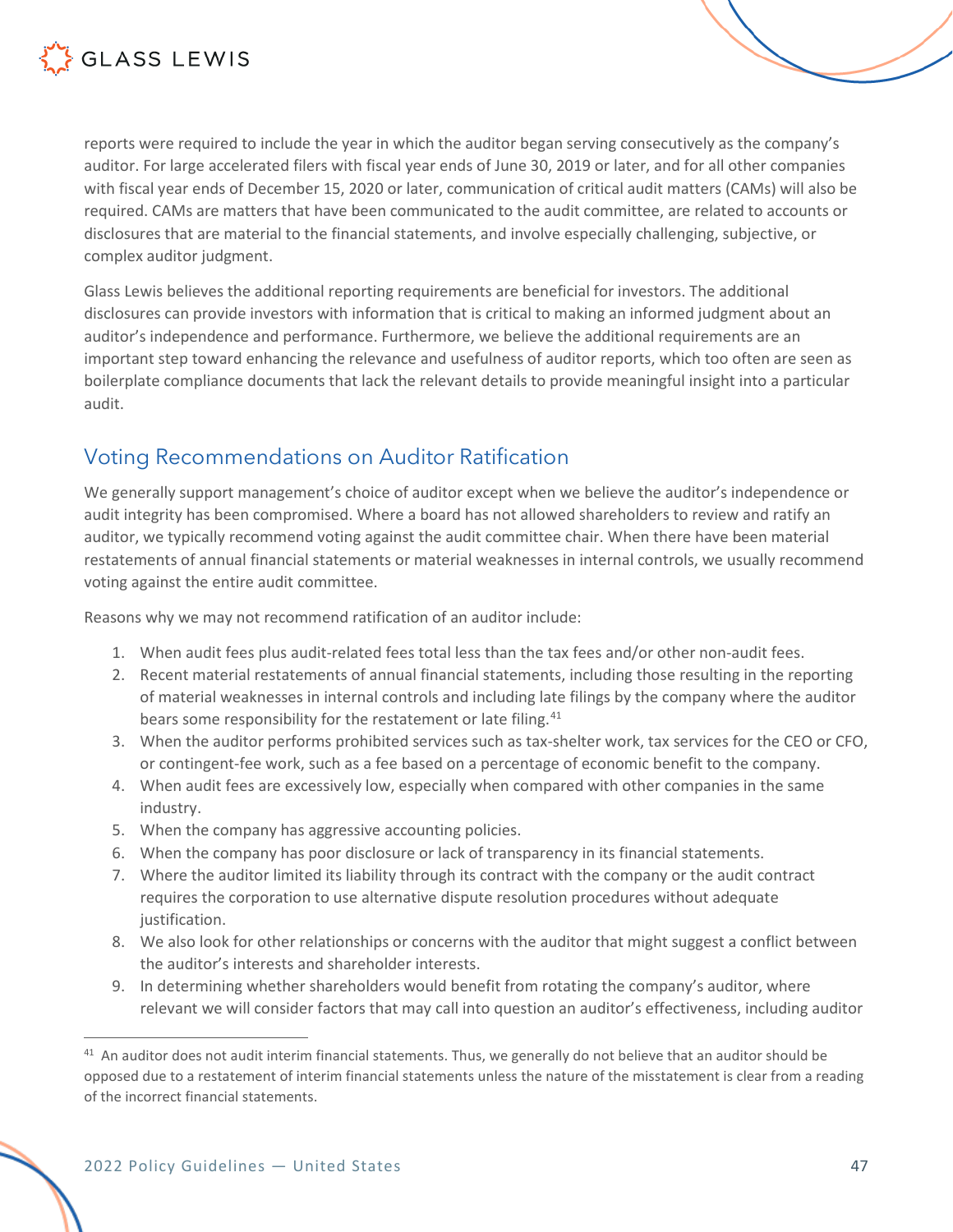

tenure, a pattern of inaccurate audits, and any ongoing litigation or significant controversies. When Glass Lewis considers ongoing litigation and significant controversies, it is mindful that such matters may involve unadjudicated allegations. Glass Lewis does not assume the truth of such allegations or that the law has been violated. Instead, Glass Lewis focuses more broadly on whether, under the particular facts and circumstances presented, the nature and number of such lawsuits or other significant controversies reflects on the risk profile of the company or suggests that appropriate risk mitigation measures may be warranted."

### Pension Accounting Issues

A pension accounting question occasionally raised in proxy proposals is what effect, if any, projected returns on employee pension assets should have on a company's net income. This issue often arises in the executivecompensation context in a discussion of the extent to which pension accounting should be reflected in business performance for purposes of calculating payments to executives.

Glass Lewis believes that pension credits should not be included in measuring income that is used to award performance-based compensation. Because many of the assumptions used in accounting for retirement plans are subject to the company's discretion, management would have an obvious conflict of interest if pay were tied to pension income. In our view, projected income from pensions does not truly reflect a company's performance.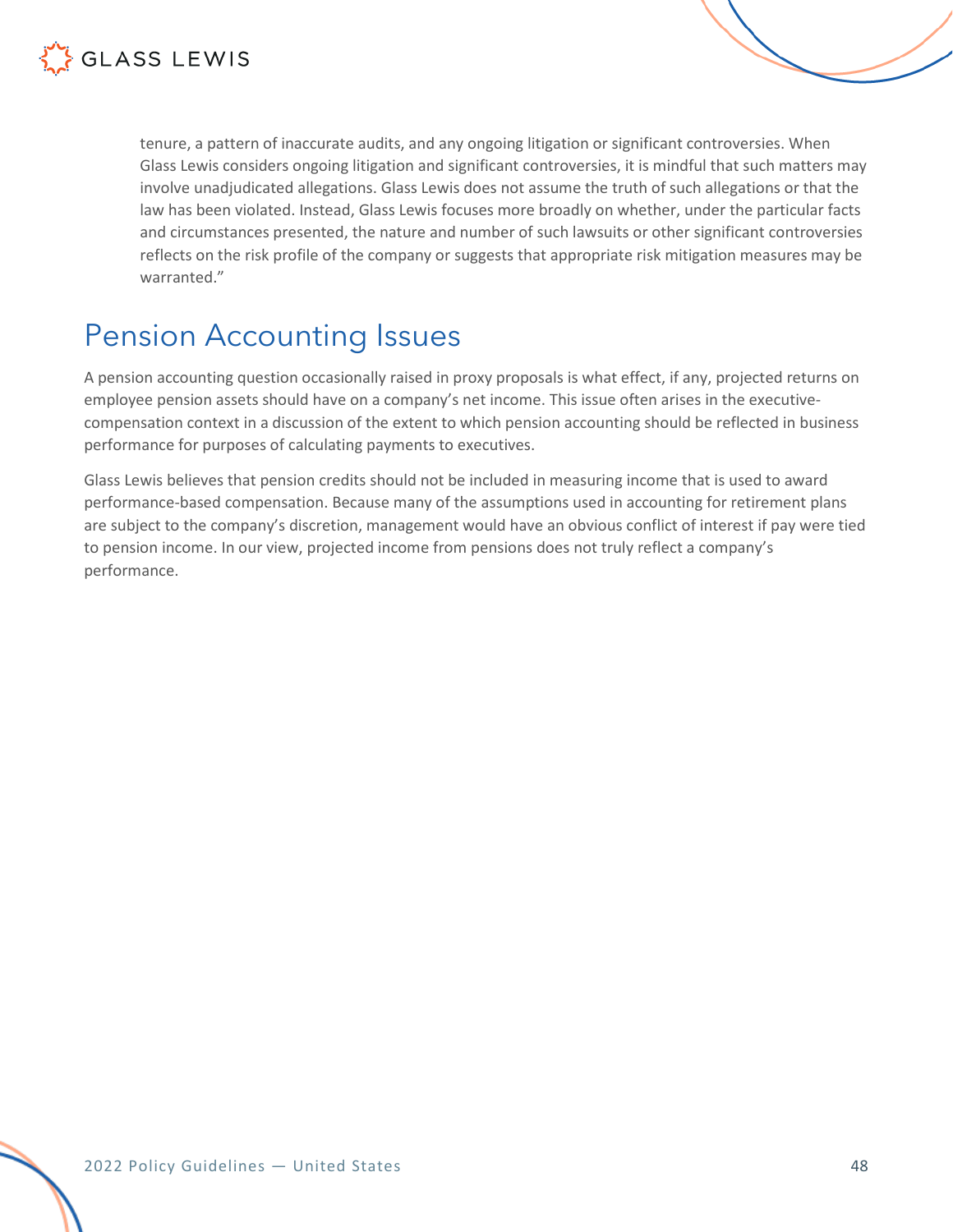**GLASS LEWIS** 

# The Link Between Compensation and Performance

Glass Lewis carefully reviews the compensation awarded to senior executives, as we believe that this is an important area in which the board's priorities are revealed. Glass Lewis strongly believes executive compensation should be linked directly with the performance of the business the executive is charged with managing. We believe the most effective compensation arrangements provide for an appropriate mix of performance-based short- and long-term incentives in addition to fixed pay elements while promoting a prudent and sustainable level of risk-taking.

Glass Lewis believes that comprehensive, timely and transparent disclosure of executive pay is critical to allowing shareholders to evaluate the extent to which pay is aligned with company performance. When reviewing proxy materials, Glass Lewis examines whether the company discloses the performance metrics used to determine executive compensation. We recognize performance metrics must necessarily vary depending on the company and industry, among other factors, and may include a wide variety of financial measures as well as industry-specific performance indicators. However, we believe companies should disclose why the specific performance metrics were selected and how the actions they are designed to incentivize will lead to better corporate performance.

Moreover, it is rarely in shareholders' interests to disclose competitive data about individual salaries below the senior executive level. Such disclosure could create internal personnel discord that would be counterproductive for the company and its shareholders. While we favor full disclosure for senior executives and we view pay disclosure at the aggregate level (e.g., the number of employees being paid over a certain amount or in certain categories) as potentially useful, we do not believe shareholders need or will benefit from detailed reports about individual management employees other than the most senior executives.

## Advisory Vote on Executive Compensation (Say-on-Pay)

The Dodd-Frank Wall Street Reform and Consumer Protection Act (the "Dodd-Frank Act") required companies to hold an advisory vote on executive compensation at the first shareholder meeting that occurs six months after enactment of the bill (January 21, 2011).

This practice of allowing shareholders a non-binding vote on a company's compensation report is standard practice in many non-U.S. countries, and has been a requirement for most companies in the United Kingdom since 2003 and in Australia since 2005. Although say-on-pay proposals are non-binding, a high level of "against" or "abstain" votes indicates substantial shareholder concern about a company's compensation policies and procedures.

Given the complexity of most companies' compensation programs, Glass Lewis applies a highly nuanced approach when analyzing advisory votes on executive compensation. We review each company's compensation on a case-by-case basis, recognizing that each company must be examined in the context of industry, size,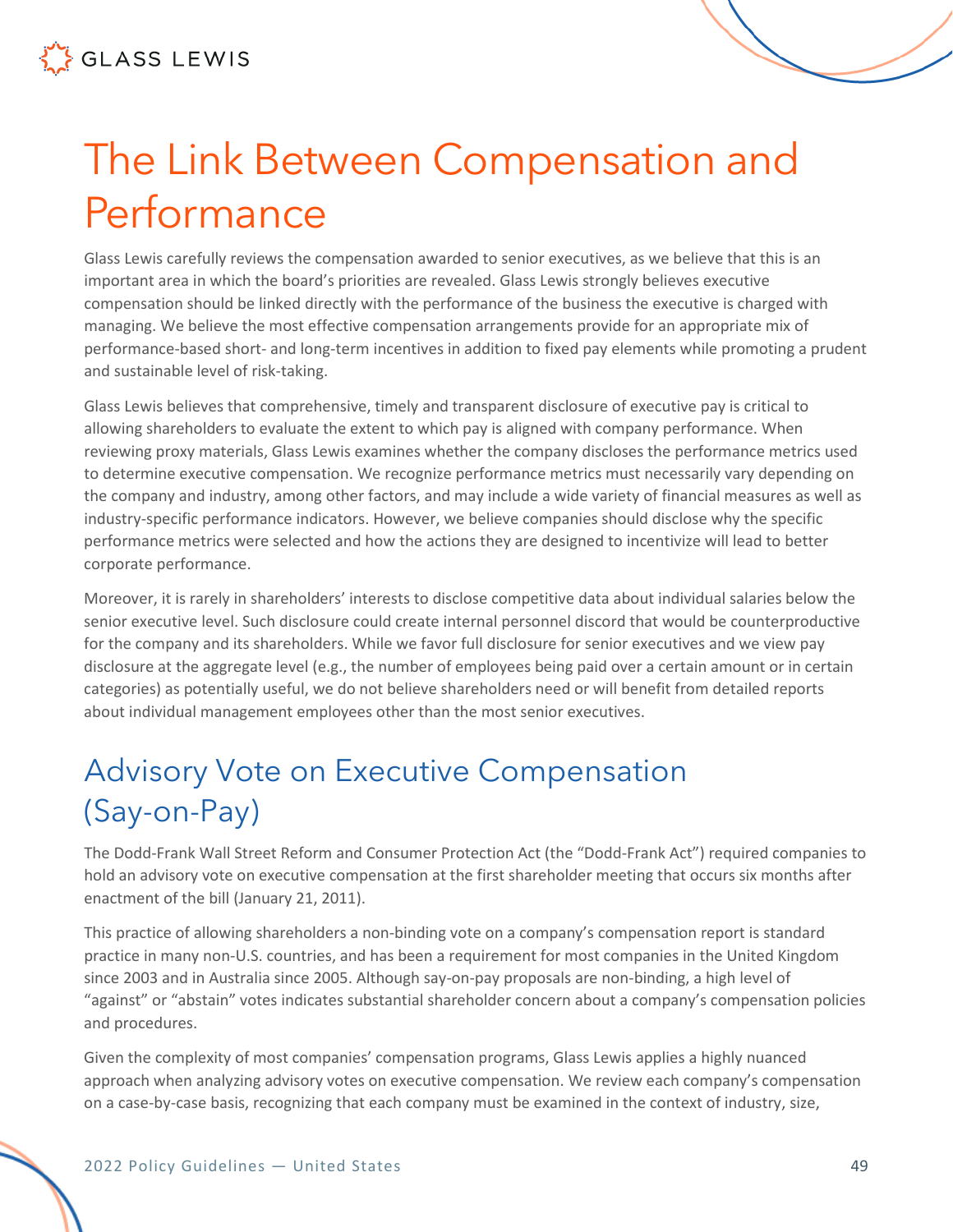

maturity, performance, financial condition, its historic pay for performance practices, and any other relevant internal or external factors.

We believe that each company should design and apply specific compensation policies and practices that are appropriate to the circumstances of the company and, in particular, will attract and retain competent executives and other staff, while motivating them to grow the company's long-term shareholder value.

Where we find those specific policies and practices serve to reasonably align compensation with performance, and such practices are adequately disclosed, Glass Lewis will recommend supporting the company's approach. If, however, those specific policies and practices fail to demonstrably link compensation with performance, Glass Lewis will generally recommend voting against the say-on-pay proposal.

Glass Lewis reviews say-on-pay proposals on both a qualitative basis and a quantitative basis, with a focus on several main areas:

- The overall design and structure of the company's executive compensation programs including selection and challenging nature of performance metrics;
- The implementation and effectiveness of the company's executive compensation programs including pay mix and use of performance metrics in determining pay levels;
- The quality and content of the company's disclosure;
- The quantum paid to executives; and
- The link between compensation and performance as indicated by the company's current and past payfor-performance grades.

We also review any significant changes or modifications, including post fiscal year-end changes and one-time awards, particularly where the changes touch upon issues that are material to Glass Lewis recommendations.

#### Say-on-Pay Voting Recommendations

In cases where we find deficiencies in a company's compensation program's design, implementation or management, we will recommend that shareholders vote against the say-on-pay proposal. Generally such instances include evidence of a pattern of poor pay-for-performance practices (i.e., deficient or failing pay-forperformance grades), unclear or questionable disclosure regarding the overall compensation structure (e.g., limited information regarding benchmarking processes, limited rationale for bonus performance metrics and targets, etc.), questionable adjustments to certain aspects of the overall compensation structure (e.g., limited rationale for significant changes to performance targets or metrics, the payout of guaranteed bonuses or sizable retention grants, etc.), and/or other egregious compensation practices.

Although not an exhaustive list, the following issues when weighed together may cause Glass Lewis to recommend voting against a say-on-pay vote:

- Inappropriate or outsized self-selected peer groups and/or benchmarking issues such as compensation targets set well above the median without adequate justification;
- Egregious or excessive bonuses, equity awards or severance payments, including golden handshakes and golden parachutes;
- Insufficient response to low shareholder support;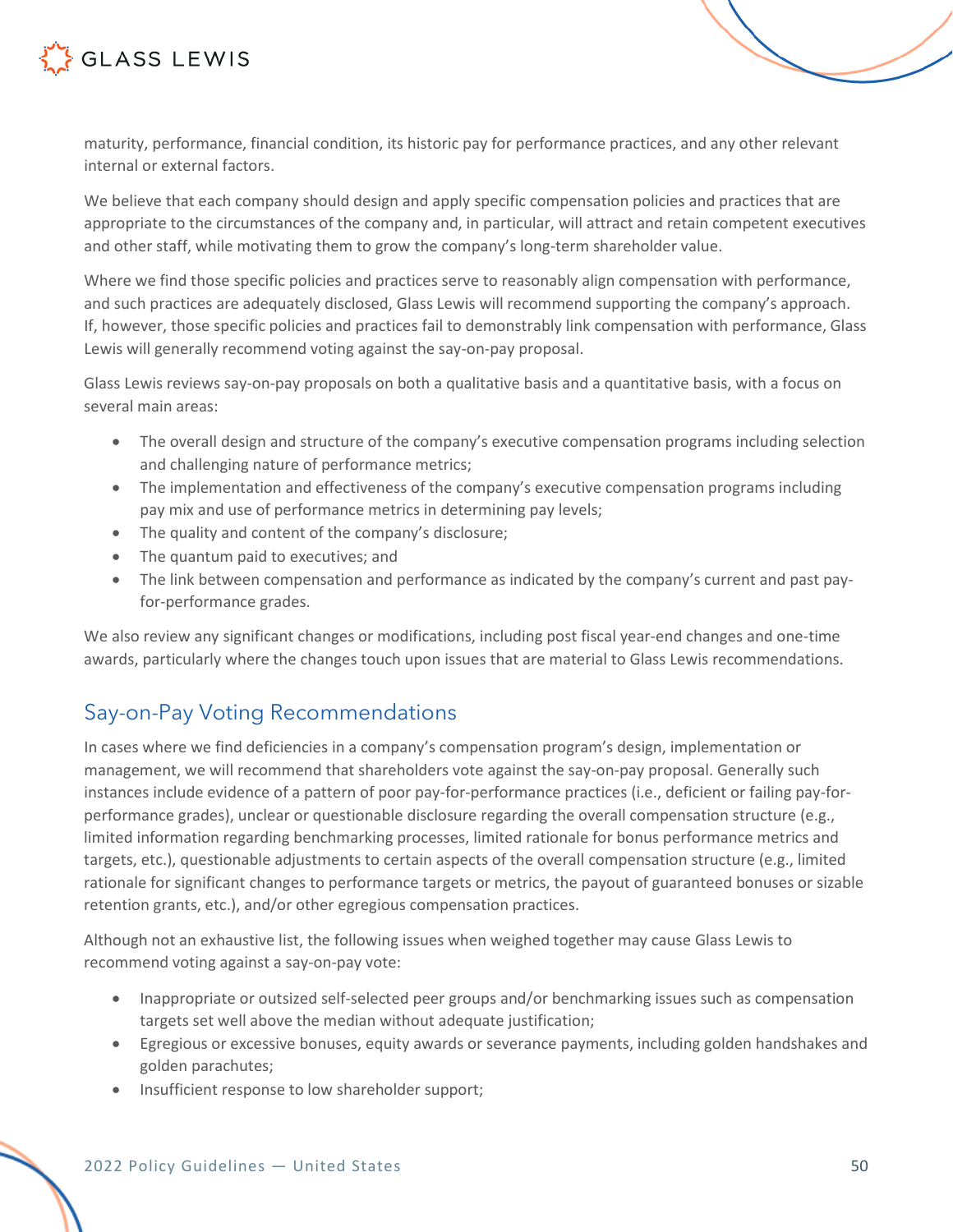### **GLASS LEWIS**

- Problematic contractual payments, such as guaranteed bonuses;
- Insufficiently challenging performance targets and/or high potential payout opportunities;
- Performance targets lowered without justification;
- Discretionary bonuses paid when short- or long-term incentive plan targets were not met;
- Executive pay high relative to peers not justified by outstanding company performance; and
- The terms of the long-term incentive plans are inappropriate (please see "Long-Term Incentives").

The aforementioned issues may also influence Glass Lewis' assessment of the structure of a company's compensation program. We evaluate structure on a "Good, Fair, Poor" rating scale whereby a "Good" rating represents a compensation program with little to no concerns, a "Fair" rating represents a compensation program with some concerns and a "Poor" rating represents a compensation program that deviates significantly from best practice or contains one or more egregious compensation practices.

We believe that it is important for companies to provide investors with clear and complete disclosure of all the significant terms of compensation arrangements. Similar to structure, we evaluate disclosure on a "Good, Fair, Poor" rating scale whereby a "Good" rating represents a thorough discussion of all elements of compensation, a "Fair" rating represents an adequate discussion of all or most elements of compensation and a "Poor" rating represents an incomplete or absent discussion of compensation. In instances where a company has simply failed to provide sufficient disclosure of its policies, we may recommend shareholders vote against this proposal solely on this basis, regardless of the appropriateness of compensation levels.

In general, most companies will fall within the "Fair" range for both structure and disclosure, and Glass Lewis largely uses the "Good" and "Poor" ratings to highlight outliers.

Where we identify egregious compensation practices, we may also recommend voting against the compensation committee based on the practices or actions of its members during the year. Such practices may include: approving large one-off payments, the inappropriate, unjustified use of discretion, or sustained poor pay for performance practices. (Refer to the section on "Compensation Committee Performance" for more information.)

#### Company Responsiveness

For companies that receive a significant level of shareholder opposition (20% or greater) to the say-on-pay proposal at the previous annual meeting, we believe the board should demonstrate some level of engagement and responsiveness to the shareholder concerns behind the disapproval, particularly in response to shareholder feedback.

While we recognize that sweeping changes cannot be made to a compensation program without due consideration, and that often a majority of shareholders may have voted in favor of the proposal, given that the average approval rate for say-on-pay proposals is about 90%, we believe the compensation committee should provide some level of response to a significant vote against. In general, our expectations regarding the minimum appropriate levels of responsiveness will correspond with the level of shareholder opposition, as expressed both through the magnitude of opposition in a single year, and through the persistence of shareholder disapproval over time.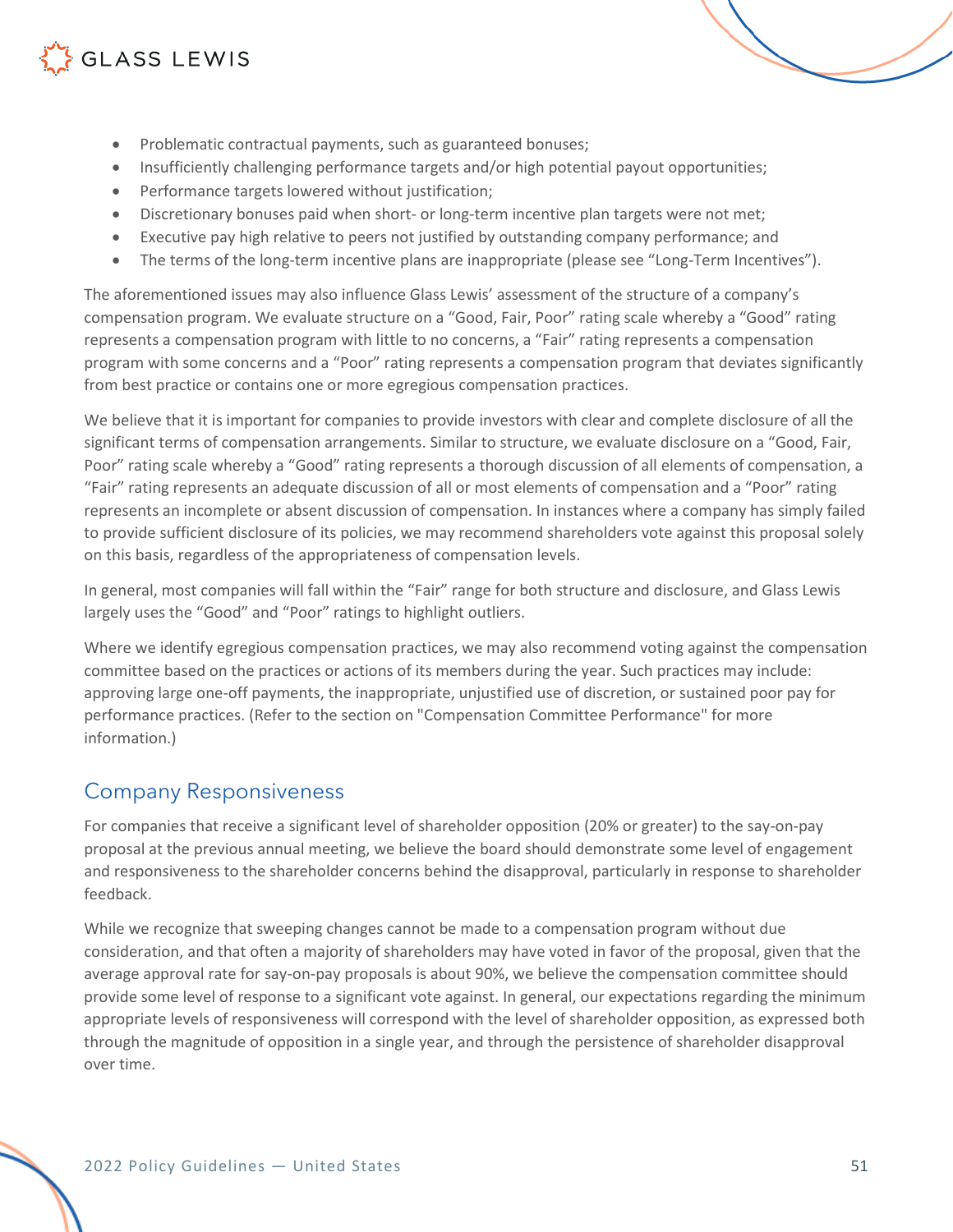

Responses we consider appropriate include engaging with large shareholders to identify their concerns, and, where reasonable, implementing changes that directly address those concerns within the company's compensation program. In the absence of any evidence that the board is actively engaging shareholders on these issues and responding accordingly, we may recommend holding compensation committee members accountable for failing to adequately respond to shareholder opposition. Regarding such recommendations, careful consideration will be given to the level of shareholder protest and the severity and history of compensation.

#### Pay for Performance

Glass Lewis believes an integral part of a well-structured compensation package is a successful link between pay and performance. Our proprietary pay-for-performance model was developed to better evaluate the link between pay and performance. Generally, compensation and performance are measured against a peer group of appropriate companies that may overlap, to a certain extent, with a company's self-disclosed peers. This quantitative analysis provides a consistent framework and historical context for our clients to determine how well companies link executive compensation to relative performance. Companies that demonstrate a weaker link are more likely to receive a negative recommendation; however, other qualitative factors such as overall incentive structure, significant forthcoming changes to the compensation program or reasonable long-term payout levels may mitigate our concerns to a certain extent.

While we assign companies a letter grade of A, B, C, D or F based on the alignment between pay and performance, the grades derived from the Glass Lewis pay-for-performance analysis do not follow the traditional U.S. school letter grade system. Rather, the grades are generally interpreted as follows:

**Grade of A**: The company's percentile rank for pay is significantly less than its percentile rank for performance **Grade of B**: The company's percentile rank for pay is moderately less than its percentile rank for performance **Grade of C**: The company's percentile rank for pay is approximately aligned with its percentile rank for performance

**Grade of D**: The company's percentile rank for pay is higher than its percentile rank for performance **Grade of F**: The company's percentile rank for pay is significantly higher than its percentile rank for performance

For the avoidance of confusion, the above grades encompass the relationship between a company's percentile rank for pay and its percentile rank in performance. Separately, a specific comparison between the company's executive pay and its peers' executive pay levels is discussed in the analysis for additional insight into the grade. Likewise, a specific comparison between the company's performance and its peers' performance is reflected in the analysis for further context.

We also use this analysis to inform our voting decisions on say-on-pay proposals. As such, if a company receives a "D" or "F" from our proprietary model, we are more likely to recommend that shareholders vote against the say-on-pay proposal. However, other qualitative factors such as an effective overall incentive structure, the relevance of selected performance metrics, significant forthcoming enhancements or reasonable long-term payout levels may give us cause to recommend in favor of a proposal even when we have identified a disconnect between pay and performance.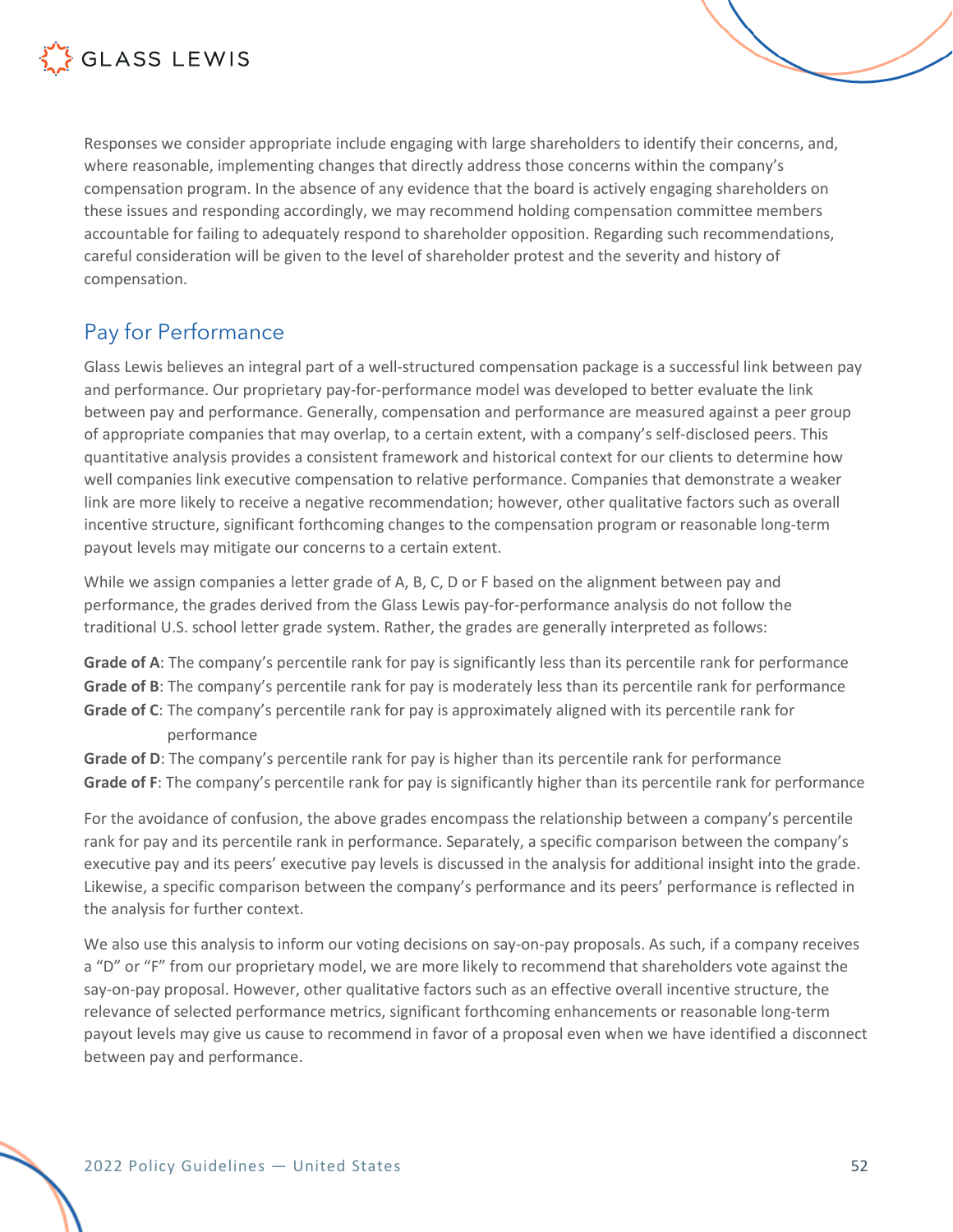

In determining the peer groups used in our A-F pay-for-performance letter grades, Glass Lewis utilizes a proprietary methodology that considers both country-based and sector-based peers, along with each company's network of self-disclosed peers. Each component is considered on a weighted basis and is subject to size-based ranking and screening. The peer groups used are provided to Glass Lewis by Diligent Intel based on Glass Lewis' methodology and using Diligent Intel's data.

Selecting an appropriate peer group to analyze a company's compensation program is a subjective determination, requiring significant judgment and on which there is not a "correct" answer. Since the peer group used is based on an independent, proprietary technique, it will often differ from the one used by the company which, in turn, will affect the resulting analyses. While Glass Lewis believes that the independent, rigorous methodology it uses provides a valuable perspective on the company's compensation program, the company's self-selected peer group is also presented in the Proxy Paper for comparative purposes.

#### Short-Term Incentives

A short-term bonus or incentive (STI) should be demonstrably tied to performance. Whenever possible, we believe a mix of corporate and individual performance measures is appropriate. We would normally expect performance measures for STIs to be based on company-wide or divisional financial measures as well as nonfinancial factors such as those related to safety, environmental issues, and customer satisfaction. While we recognize that companies operating in different sectors or markets may seek to utilize a wide range of metrics, we expect such measures to be appropriately tied to a company's business drivers.

Further, the threshold, target and maximum performance goals and corresponding payout levels that can be achieved under STI plans should be disclosed. Shareholders should expect stretching performance targets for the maximum award to be achieved. Any increase in the potential target and maximum award should be clearly justified to shareholders, as should any decrease in target and maximum performance levels from the previous year.

Glass Lewis recognizes that disclosure of some measures or performance targets may include commercially confidential information. Therefore, we believe it may be reasonable to exclude such information in some cases as long as the company provides sufficient justification for non-disclosure. However, where a short-term bonus has been paid, companies should disclose the extent to which performance has been achieved against relevant targets, including disclosure of the actual target achieved.

Where management has received significant short-term incentive payments but overall performance and/or the shareholder experience over the measurement year prima facie appears to be poor or negative, we believe the company should provide a clear explanation of why these significant short-term payments were made. We also believe any significant changes to the program structure should be accompanied by rationalizing disclosure. Further, where a company has applied upward discretion, which includes lowering goals mid-year, increasing calculated payouts or retroactively pro-rating performance periods, we expect a robust discussion of why the decision was necessary. In addition, we believe that where companies use non-GAAP or bespoke metrics, clear reconciliations between these figures and GAAP figures in audited financial statement should be provided. Adjustments to GAAP figures may be considered in Glass Lewis' assessment of the effectiveness of the incentive at tying executive pay with performance.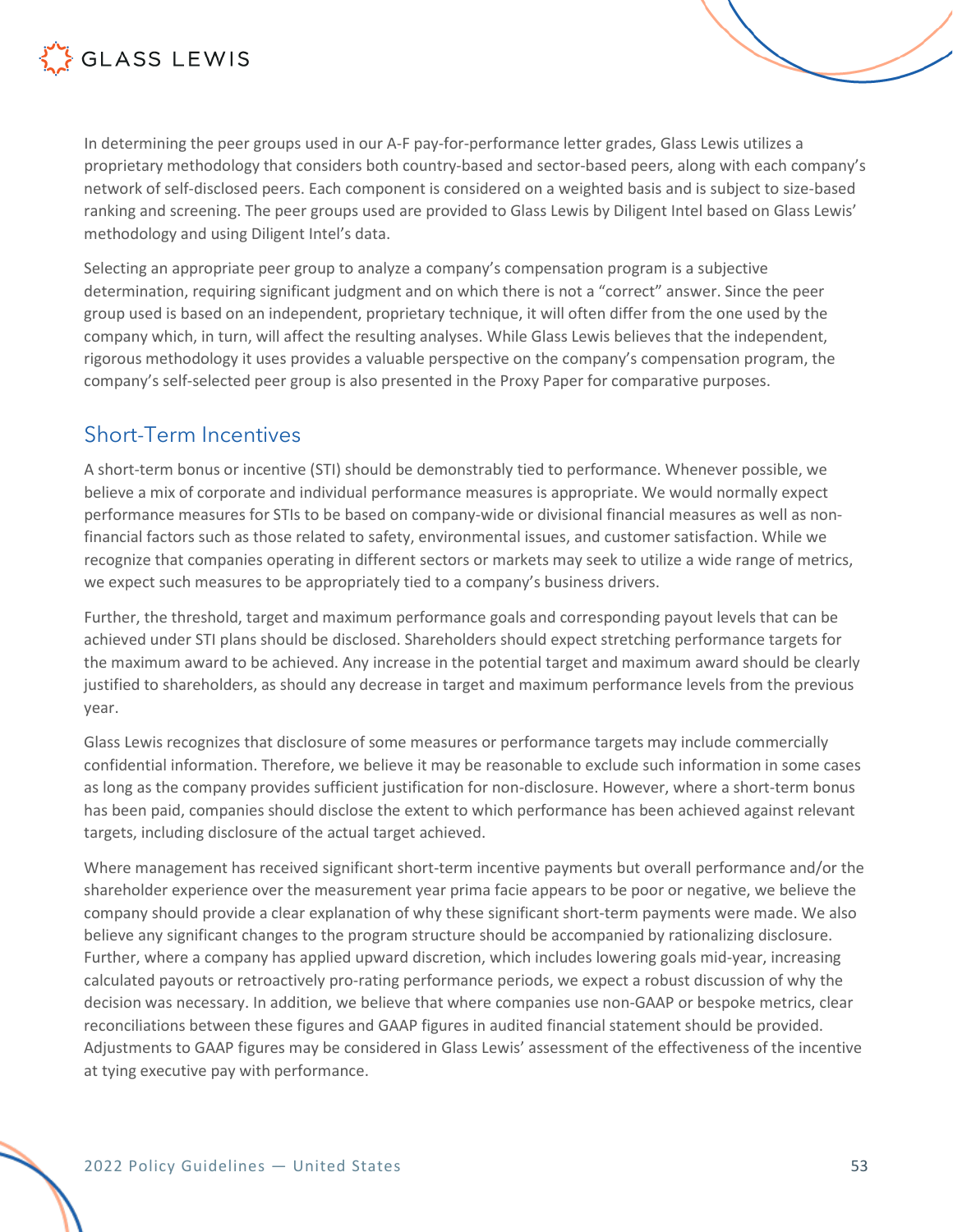

Given the pervasiveness of non-formulaic plans in this market, we do not generally recommend against a pay program on this basis alone. If a company has chosen to rely primarily on a subjective assessment or the board's discretion in determining short-term bonuses, we believe that the proxy statement should provide a meaningful discussion of the board's rationale in determining the bonuses paid as well as a rationale for the use of a nonformulaic mechanism. Particularly where the aforementioned disclosures are substantial and satisfactory, such a structure will not provoke serious concern in our analysis on its own. However, in conjunction with other significant issues in a program's design or operation, such as a disconnect between pay and performance, the absence of a cap on payouts, or a lack of performance-based long-term awards, the use of a non-formulaic bonus may help drive a negative recommendation.

#### Long-Term Incentives

Glass Lewis recognizes the value of equity-based incentive programs, which are often the primary long-term incentive for executives. When used appropriately, they can provide a vehicle for linking an executive's pay to company performance, thereby aligning their interests with those of shareholders. In addition, equity-based compensation can be an effective way to attract, retain and motivate key employees.

There are certain elements that Glass Lewis believes are common to most well-structured long-term incentive (LTI) plans. These include:

- No re-testing or lowering of performance conditions;
- Performance metrics that cannot be easily manipulated by management;
- Two or more performance metrics;
- At least one relative performance metric that compares the company's performance to a relevant peer group or index;
- Performance periods of at least three years;
- Stretching metrics that incentivize executives to strive for outstanding performance while not encouraging excessive risk-taking;
- Individual award limits expressed as a percentage of base salary; and
- Equity granting practices that are clearly disclosed.

In evaluating long-term incentive grants, Glass Lewis generally believes that a significant portion of the grant should consist of performance-based awards, putting a portion of executive compensation at-risk and demonstrably linked to the performance of the company. While we will consistently raise concern with programs that do not meet this criterion, we may refrain from a negative recommendation in the absence of other significant issues with the program's design or operation. However, in cases where performance-based awards are significantly rolled back or eliminated from a company's long-term incentive plan, such decisions will generally be viewed negatively outside of exceptional circumstances, and may lead to a recommendation against the proposal.

Performance measures should be carefully selected and should relate to the specific business/industry in which the company operates and, especially, to the key value drivers of the company's business. As with short-term incentive plans, the basis for any adjustments to metrics or results should be clearly explained, as should the company's judgment on the use of discretion and any significant changes to the performance program structure.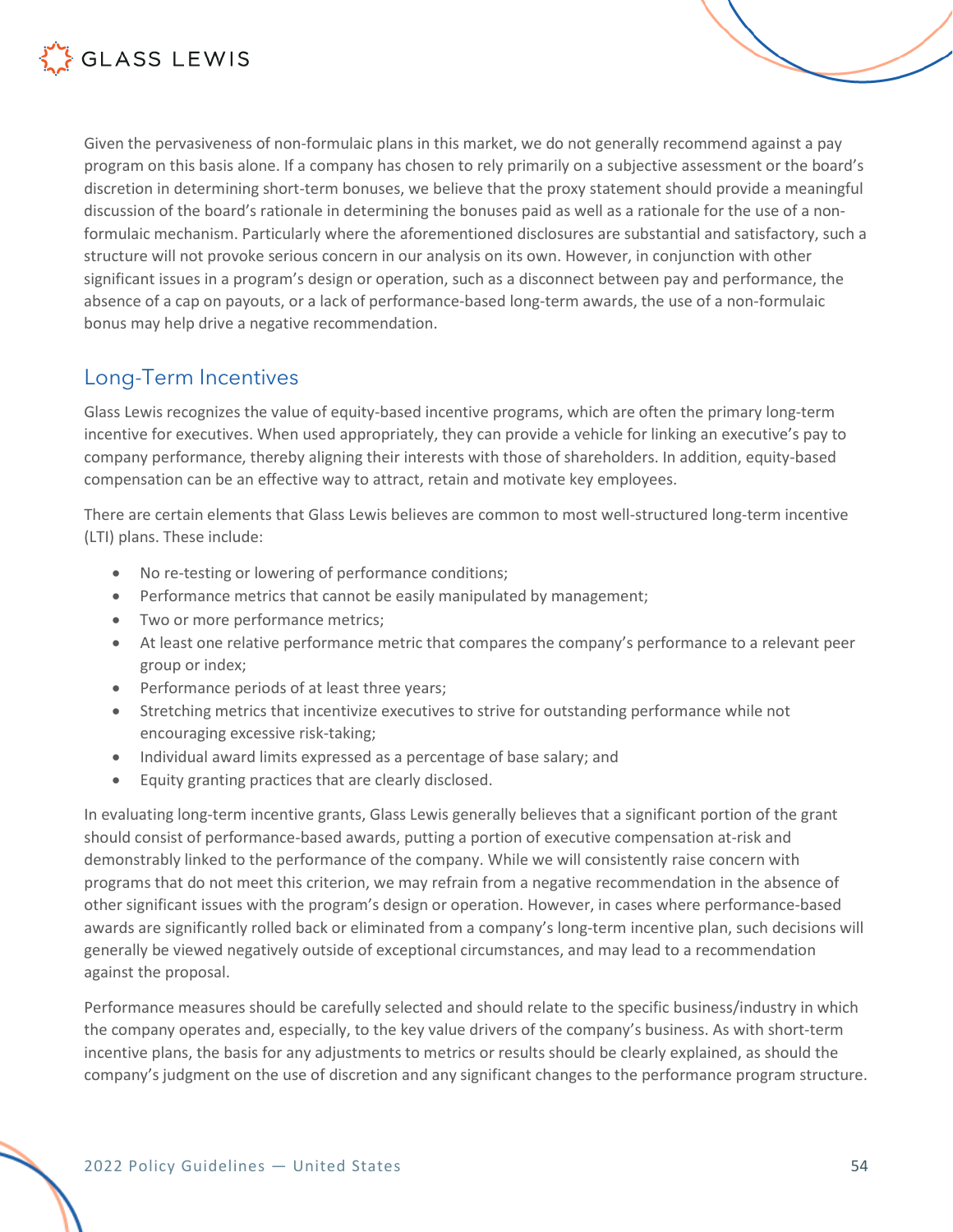

While cognizant of the inherent complexity of certain performance metrics, Glass Lewis generally believes that measuring a company's performance with multiple metrics serves to provide a more complete picture of the company's performance than a single metric. Further, reliance on just one metric may focus too much management attention on a single target and is therefore more susceptible to manipulation. When utilized for relative measurements, external benchmarks such as a sector index or peer group should be disclosed and transparent. The rationale behind the selection of a specific index or peer group should also be disclosed. Internal performance benchmarks should also be disclosed and transparent, unless a cogent case for confidentiality is made and fully explained. Similarly, actual performance and vesting levels for previous grants earned during the fiscal year should be disclosed.

We also believe shareholders should evaluate the relative success of a company's compensation programs, particularly with regard to existing equity-based incentive plans, in linking pay and performance when evaluating potential changes to LTI plans and determining the impact of additional stock awards. We will therefore review the company's pay-for-performance grade (see below for more information) and specifically the proportion of total compensation that is stock-based.

#### Grants of Front-Loaded Awards

Many U.S. companies have chosen to provide large grants, usually in the form of equity awards, that are intended to serve as compensation for multiple years. This practice, often called front-loading, is taken up either in the regular course of business or as a response to specific business conditions and with a predetermined objective. We believe shareholders should generally be wary of this approach, and we accordingly weigh these grants with particular scrutiny.

While the use of front-loaded awards is intended to lock-in executive service and incentives, the same rigidity also raises the risk of effectively tying the hands of the compensation committee. As compared with a more responsive annual granting schedule program, front-loaded awards may preclude improvements or changes to reflect evolving business strategies. The considerable emphasis on a single grant can place intense pressures on every facet of its design, amplifying any potential perverse incentives and creating greater room for unintended consequences. In particular, provisions around changes of control or separations of service must ensure that executives do not receive excessive payouts that do not reflect shareholder experience or company performance.

We consider a company's rationale for granting awards under this structure and also expect any front-loaded awards to include a firm commitment not to grant additional awards for a defined period, as is commonly associated with this practice. Even when such a commitment is provided, unexpected circumstances may lead the board to make additional payments or awards for retention purposes, or to incentivize management towards more realistic goals or a revised strategy. If a company breaks its commitment not to grant further awards, we may recommend against the pay program unless a convincing rationale is provided.

The multiyear nature of these awards generally lends itself to significantly higher compensation figures in the year of grant than might otherwise be expected. In our qualitative analysis of the grants of front-loaded awards to executives, Glass Lewis considers the quantum of the award on an annualized basis and may compare this result to the prior practice and peer data, among other benchmarks. Additionally, for awards that are granted in the form of equity, Glass Lewis may consider the total potential dilutive effect of such award on shareholders.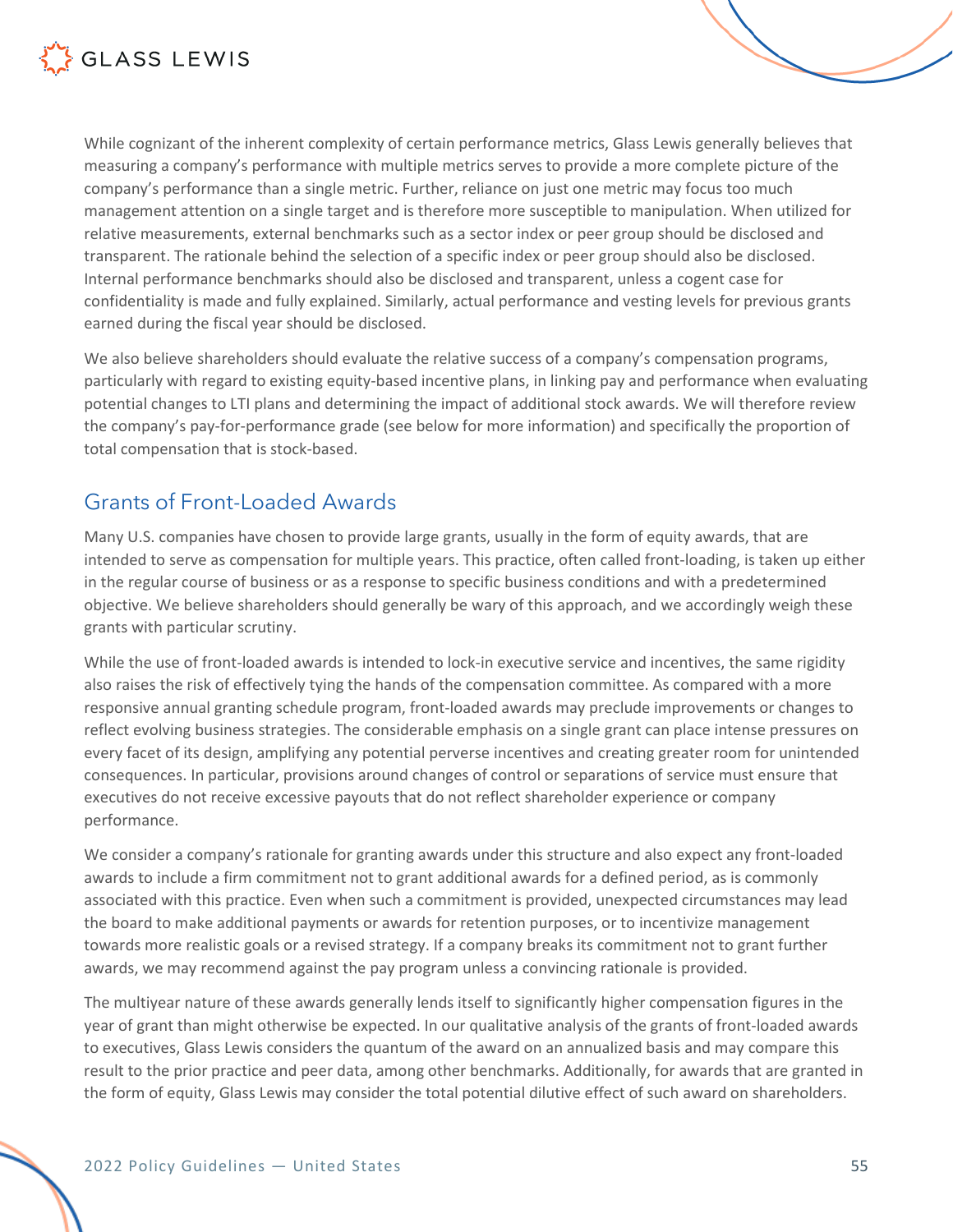

#### Linking Executive Pay to Environmental and Social Criteria

Glass Lewis believes that explicit environmental and/or social (E&S) criteria in executive incentive plans, when used appropriately, can serve to provide both executives and shareholders a clear line of sight into a company's ESG strategy, ambitions, and targets. Although we are strongly supportive of companies' incorporation of material E&S risks and opportunities in their long-term strategic planning, we believe that the inclusion of E&S metrics in compensation programs should be predicated on each company's unique circumstances. In order to establish a meaningful link between pay and performance, companies must consider factors including their industry, size, risk profile, maturity, performance, financial condition, and any other relevant internal or external factors.

When a company is introducing E&S criteria into executive incentive plans, we believe it is important that companies provide shareholders with sufficient disclosure to allow them to understand how these criteria align with its strategy. Additionally, Glass Lewis recognizes that there may be situations where certain E&S performance criteria are reasonably viewed as prerequisites for executive performance, as opposed to behaviors and conditions that need to be incentivized. For example, we believe that shareholders should interrogate the use of metrics that award executives for ethical behavior or compliance with policies and regulations. It is our view that companies should provide shareholders with disclosures that clearly lay out the rationale for selecting specific E&S metrics, the target-setting process, and corresponding payout opportunities. Further, particularly in the case of qualitative metrics, we believe that shareholders should be provided with a clear understanding of the basis on which the criteria will be assessed. Where quantitative targets have been set, we believe that shareholders are best served when these are disclosed on an ex-ante basis, or the board should outline why it believes it is unable to do so.

While we believe that companies should generally set long-term targets for their environmental and social ambitions, we are mindful that not all compensation schemes lend themselves to the inclusion of E&S metrics. We also are of the view that companies should retain flexibility in not only choosing to incorporate E&S metrics in their compensation plans, but also in the placement of these metrics. For example, some companies may resolve that including E&S criteria in the annual bonus may help to incentivize the achievement of short-term milestones and allow for more maneuverability in strategic adjustments to long-term goals. Other companies may determine that their long-term sustainability targets are best achieved by incentivizing executives through metrics included in their long-term incentive plans.

#### One-Time Awards

Glass Lewis believes shareholders should generally be wary of awards granted outside of the standard incentive schemes, as such awards have the potential to undermine the integrity of a company's regular incentive plans or the link between pay and performance, or both. We generally believe that if the existing incentive programs fail to provide adequate incentives to executives, companies should redesign their compensation programs rather than make additional grants.

However, we recognize that in certain circumstances, additional incentives may be appropriate. In these cases, companies should provide a thorough description of the awards, including a cogent and convincing explanation of their necessity and why existing awards do not provide sufficient motivation. Further, such awards should be tied to future service and performance whenever possible.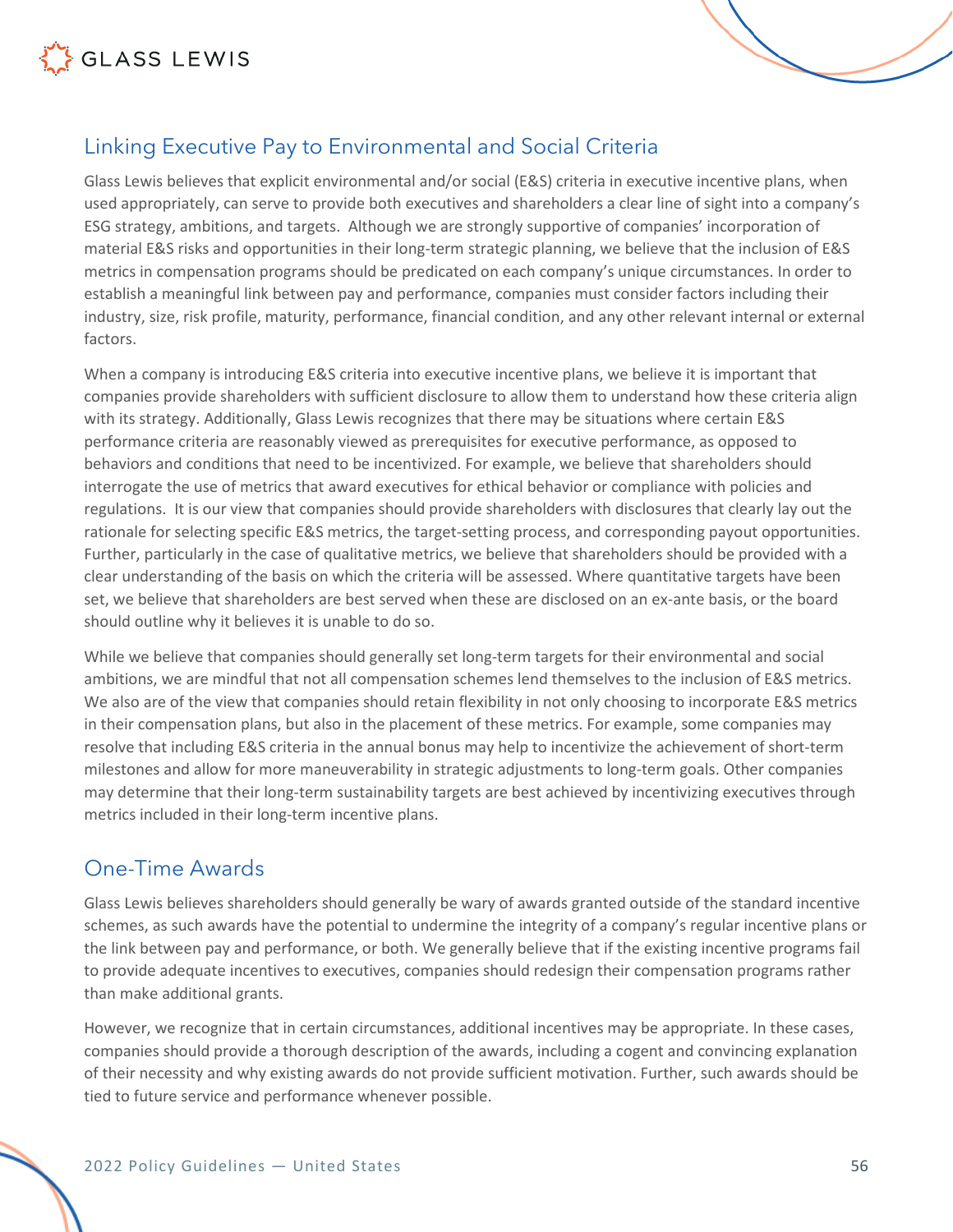

Additionally, we believe companies making supplemental or one-time awards should also describe if and how the regular compensation arrangements will be affected by these additional grants. In reviewing a company's use of supplemental awards, Glass Lewis will evaluate the terms and size of the grants in the context of the company's overall incentive strategy and granting practices, as well as the current operating environment.

#### Contractual Payments and Arrangements

Beyond the quantum of contractual payments, Glass Lewis will also consider the design of any entitlements. Certain executive employment terms may help to drive a negative recommendation, including, but not limited to:

- Excessively broad change in control triggers;
- Inappropriate severance entitlements;
- Inadequately explained or excessive sign-on arrangements;
- Guaranteed bonuses (especially as a multiyear occurrence); and
- Failure to address any concerning practices in amended employment agreements.

In general, we are wary of terms that are excessively restrictive in favor of the executive, or that could potentially incentivize behaviors that are not in a company's best interest.

#### Sign-on Awards and Severance Benefits

We acknowledge that there may be certain costs associated with transitions at the executive level. In evaluating the size of severance and sign-on arrangements, we may consider the executive's regular target compensation level, or the sums paid to other executives (including the recipient's predecessor, where applicable) in evaluating the appropriateness of such an arrangement.

We believe sign-on arrangements should be clearly disclosed and accompanied by a meaningful explanation of the payments and the process by which the amounts were reached. Further, the details of and basis for any "make-whole" payments (paid as compensation for awards forfeited from a previous employer) should be provided.

With respect to severance, we believe companies should abide by predetermined payouts in most circumstances. While in limited circumstances some deviations may not be inappropriate, we believe shareholders should be provided with a meaningful explanation of any additional or increased benefits agreed upon outside of regular arrangements. However, where Glass Lewis determines that such predetermined payouts are particularly problematic or unfavorable to shareholders, we may consider the execution of such payments in a negative recommendation for the advisory vote on executive compensation.

In the U.S. market, most companies maintain severance entitlements based on a multiple of salary and, in many cases, bonus. In almost all instances we see, the relevant multiple is three or less, even in the case of a change in control. We believe the basis and total value of severance should be reasonable and should not exceed the upper limit of general market practice. We consider the inclusion of long-term incentives in cash severance calculations to be inappropriate, particularly given the commonality of accelerated vesting and the proportional weight of long-term incentives as a component of total pay. Additional considerations, however, will be accounted for when reviewing atypically structured compensation approaches.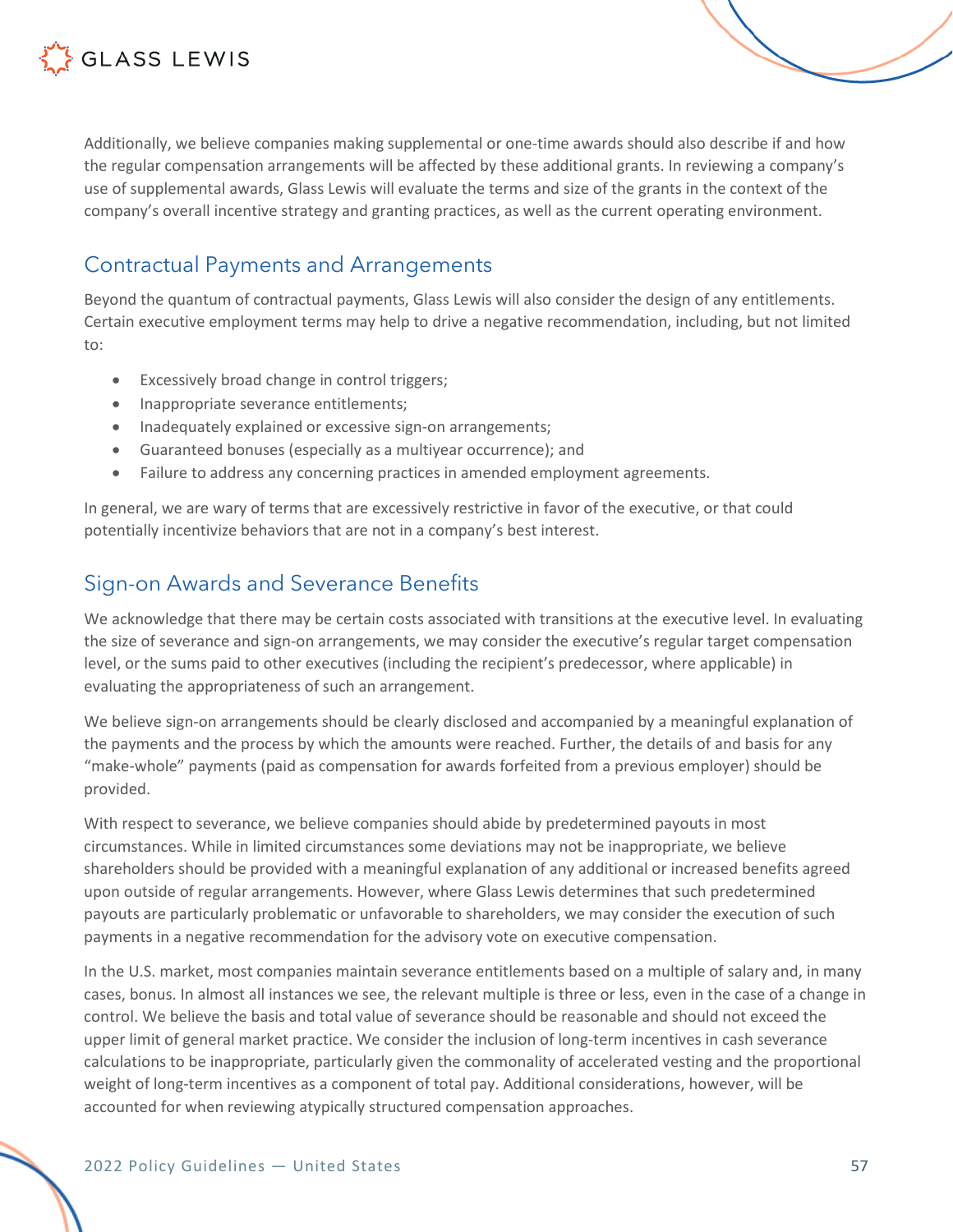

#### Change in Control

Glass Lewis considers double-trigger change in control arrangements, which require both a change in control and termination or constructive termination, to be best practice. Any arrangement that is not explicitly doubletrigger may be considered a single-trigger or modified single-trigger arrangement.

Further, we believe that excessively broad definitions of change in control are potentially problematic as they may lead to situations where executives receive additional compensation where no meaningful change in status or duties has occurred.

#### Excise Tax Gross-ups

Among other entitlements, Glass Lewis is strongly opposed to excise tax gross-ups related to IRC § 4999 and their expansion, especially where no consideration is given to the safe harbor limit. We believe that under no normal circumstance is the inclusion of excise tax gross-up provisions in new agreements or the addition of such provisions to amended agreements acceptable. In consideration of the fact that minor increases in change-incontrol payments can lead to disproportionately large excise taxes, the potential negative impact of tax grossups far outweighs any retentive benefit.

Depending on the circumstances, the addition of new gross-ups around this excise tax may lead to negative recommendations for a company's say-on-pay proposal, the chair of the compensation committee, or the entire committee, particularly in cases where a company had committed not to provide any such entitlements in the future. For situations in which the addition of new excise tax gross ups will be provided in connection with a specific change-in-control transaction, this policy may be applied to the say-on-pay proposal, the golden parachute proposal and recommendations related to the compensation committee for all involved corporate parties, as appropriate.

#### Amended Employment Agreements

Any contractual arrangements providing for problematic pay practices which are not addressed in materially amended employment agreements will potentially be viewed by Glass Lewis as a missed opportunity on the part of the company to align its policies with current best practices. Such problematic pay practices include, but are not limited to, excessive change in control entitlements, modified single-trigger change in control entitlements, excise tax gross-ups, and multi-year guaranteed awards.

#### Recoupment Provisions (Clawbacks)

Section 954 of the Dodd-Frank Act requires the SEC to create a rule requiring listed companies to adopt policies for recouping certain compensation during a three-year look-back period. The rule is more stringent than Section 304 of the Sarbanes-Oxley Act and applies to incentive-based compensation paid to current or former executives in the case of a financial restatement — specifically, the recoupment provision applies in cases where the company is required to prepare an accounting restatement due to erroneous data resulting from material non-compliance with any financial reporting requirements under the securities laws. Although the SEC has yet to finalize the relevant rules, we believe it is prudent for boards to adopt detailed bonus recoupment policies that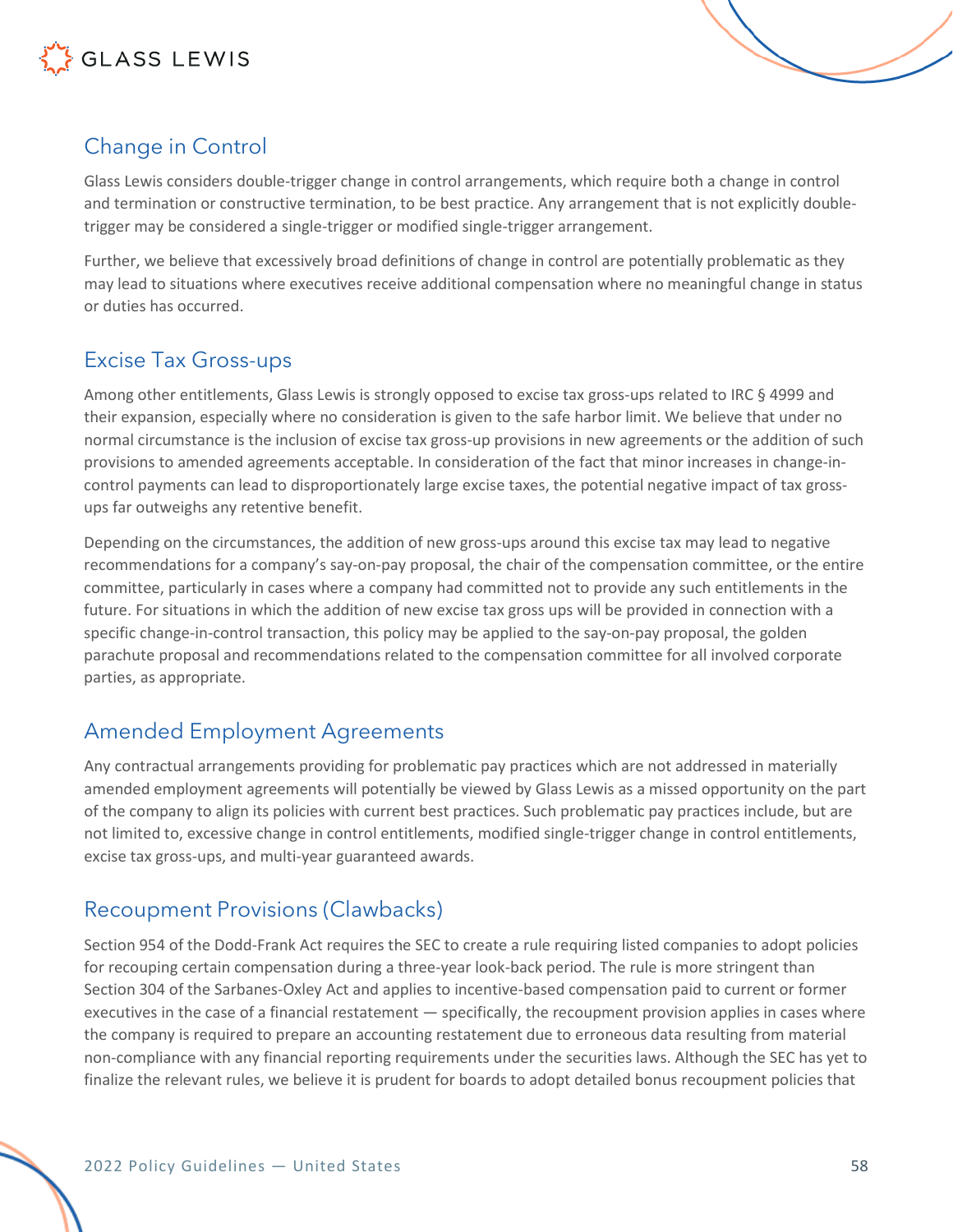

go beyond Section 304 of the Sarbanes-Oxley Act to prevent executives from retaining performance-based awards that were not truly earned.

We are increasingly focusing attention on the specific terms of recoupment policies beyond whether a company maintains a clawback that simply satisfies the minimum legal requirements. We believe that clawbacks should be triggered, at a minimum, in the event of a restatement of financial results or similar revision of performance indicators upon which bonuses were based. Such policies allow the board to review all performance-related bonuses and awards made to senior executives during a specified lookback period and, to the extent feasible, allow the company to recoup such bonuses where appropriate. Notwithstanding the foregoing, in cases where a company maintains only a bare-minimum clawback, the absence of more expansive recoupment tools may inform our overall view of the compensation program.

#### Hedging of Stock

Glass Lewis believes that the hedging of shares by executives in the shares of the companies where they are employed severs the alignment of interests of the executive with shareholders. We believe companies should adopt strict policies to prohibit executives from hedging the economic risk associated with their share ownership in the company.

#### Pledging of Stock

Glass Lewis believes that shareholders should examine the facts and circumstances of each company rather than apply a one-size-fits-all policy regarding employee stock pledging. Glass Lewis believes that shareholders benefit when employees, particularly senior executives, have meaningful financial interest in the success of the company under their management, and therefore we recognize the benefits of measures designed to encourage employees to both buy shares out of their own pocket and to retain shares they have been granted; blanket policies prohibiting stock pledging may discourage executives and employees from doing either.

However, we also recognize that the pledging of shares can present a risk that, depending on a host of factors, an executive with significant pledged shares and limited other assets may have an incentive to take steps to avoid a forced sale of shares in the face of a rapid stock price decline. Therefore, to avoid substantial losses from a forced sale to meet the terms of the loan, the executive may have an incentive to boost the stock price in the short term in a manner that is unsustainable, thus hurting shareholders in the long-term. We also recognize concerns regarding pledging may not apply to less senior employees, given the latter group's significantly more limited influence over a company's stock price. Therefore, we believe that the issue of pledging shares should be reviewed in that context, as should policies that distinguish between the two groups.

Glass Lewis believes that the benefits of stock ownership by executives and employees may outweigh the risks of stock pledging, depending on many factors. As such, Glass Lewis reviews all relevant factors in evaluating proposed policies, limitations and prohibitions on pledging stock, including:

- The number of shares pledged;
- The percentage executives' pledged shares are of outstanding shares;
- The percentage executives' pledged shares are of each executive's shares and total assets;
- Whether the pledged shares were purchased by the employee or granted by the company;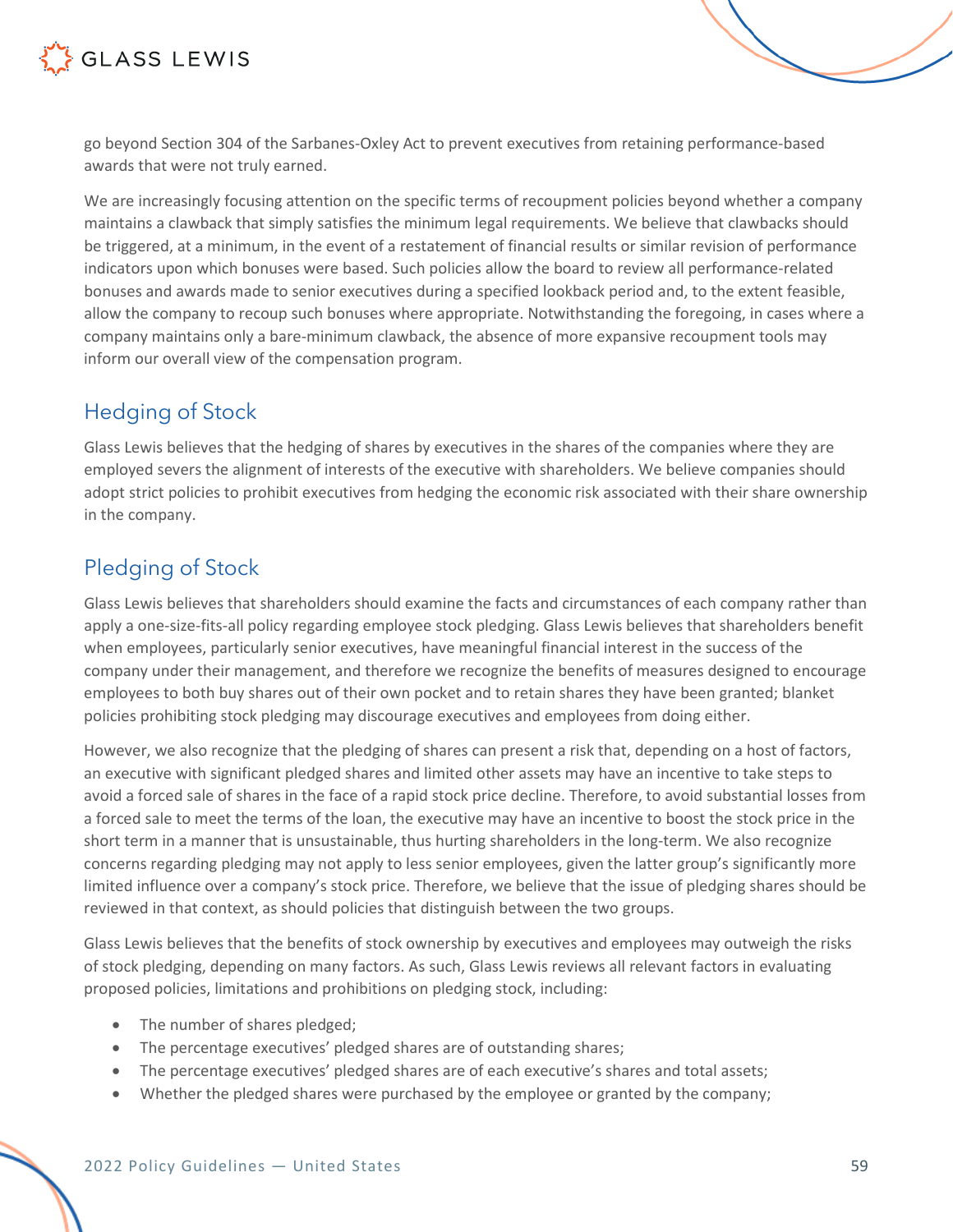### **GLASS LEWIS**

- Whether there are different policies for purchased and granted shares;
- Whether the granted shares were time-based or performance-based;
- The overall governance profile of the company;
- The volatility of the company's stock (in order to determine the likelihood of a sudden stock price drop);
- The nature and cyclicality, if applicable, of the company's industry;
- The participation and eligibility of executives and employees in pledging;
- The company's current policies regarding pledging and any waiver from these policies for employees and executives; and
- Disclosure of the extent of any pledging, particularly among senior executives.

#### Compensation Consultant Independence

As mandated by Section 952 of the Dodd-Frank Act, as of January 11, 2013, the SEC approved new listing requirements for both the NYSE and NASDAQ which require compensation committees to consider six factors (https://www.sec.gov/rules/final/2012/33-9330.pdf, p.31-32) in assessing compensation advisor independence. According to the SEC, "no one factor should be viewed as a determinative factor." Glass Lewis believes this sixfactor assessment is an important process for every compensation committee to undertake but believes companies employing a consultant for board compensation, consulting and other corporate services should provide clear disclosure beyond just a reference to examining the six points, in order to allow shareholders to review the specific aspects of the various consultant relationships.

We believe compensation consultants are engaged to provide objective, disinterested, expert advice to the compensation committee. When the consultant or its affiliates receive substantial income from providing other services to the company, we believe the potential for a conflict of interest arises and the independence of the consultant may be jeopardized. Therefore, Glass Lewis will, when relevant, note the potential for a conflict of interest when the fees paid to the advisor or its affiliates for other services exceeds those paid for compensation consulting.

### CEO Pay Ratio

As mandated by Section 953(b) of the Dodd-Frank Wall Street Consumer and Protection Act, beginning in 2018, issuers will be required to disclose the median annual total compensation of all employees except the CEO, the total annual compensation of the CEO or equivalent position, and the ratio between the two amounts. Glass Lewis will display the pay ratio as a data point in our Proxy Papers, as available. While we recognize that the pay ratio has the potential to provide additional insight when assessing a company's pay practices, at this time it will not be a determinative factor in our voting recommendations.

## Frequency of Say-on-Pay

The Dodd-Frank Act also requires companies to allow shareholders a non-binding vote on the frequency of sayon-pay votes (i.e., every one, two or three years). Additionally, Dodd-Frank requires companies to hold such votes on the frequency of say-on-pay votes at least once every six years.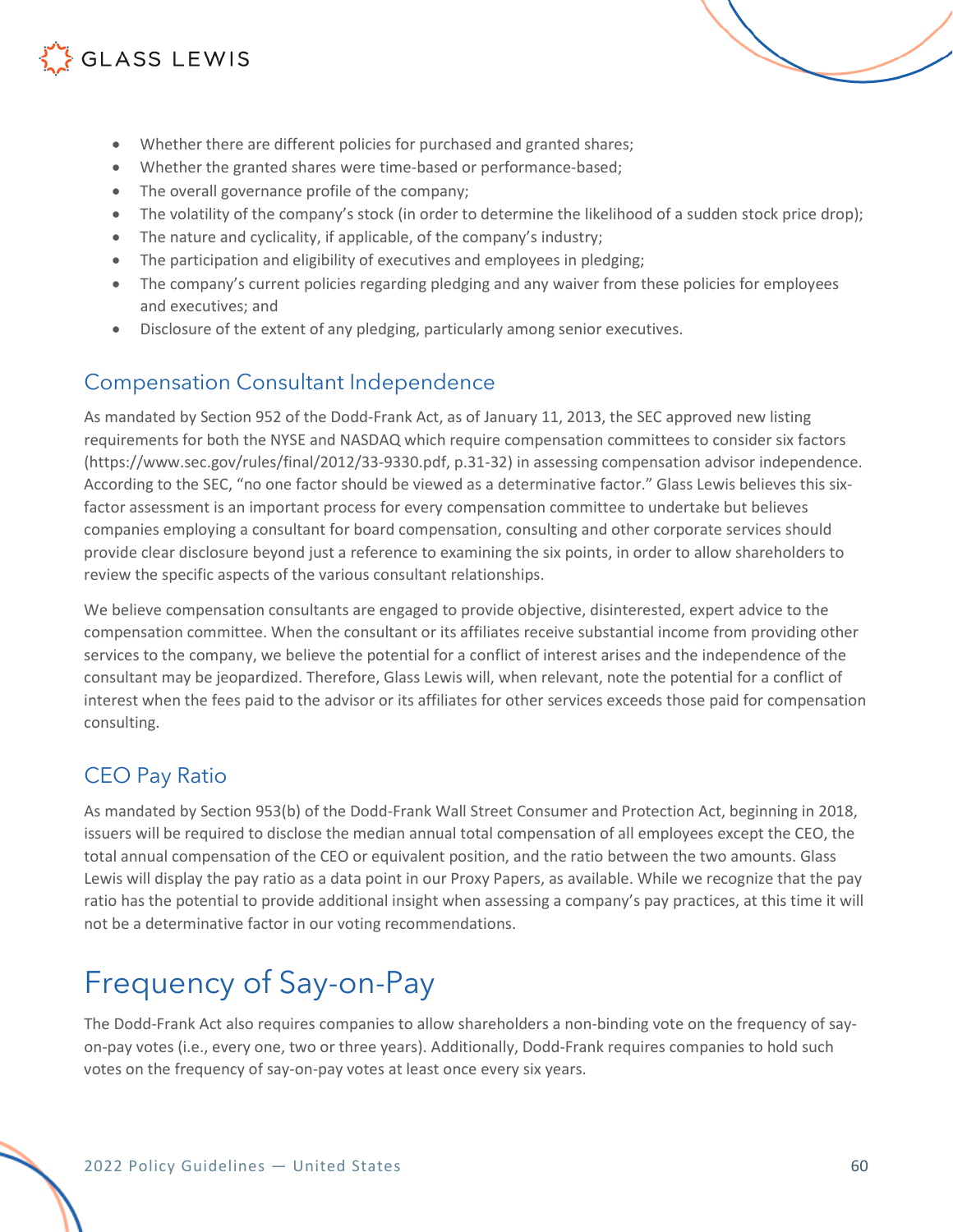

We believe companies should submit say-on-pay votes to shareholders every year. We believe that the time and financial burdens to a company with regard to an annual vote are relatively small and incremental and are outweighed by the benefits to shareholders through more frequent accountability. Implementing biannual or triennial votes on executive compensation limits shareholders' ability to hold the board accountable for its compensation practices through means other than voting against the compensation committee. Unless a company provides a compelling rationale or unique circumstances for say-on-pay votes less frequent than annually, we will generally recommend that shareholders support annual votes on compensation.

### Vote on Golden Parachute Arrangements

The Dodd-Frank Act also requires companies to provide shareholders with a separate non-binding vote on approval of golden parachute compensation arrangements in connection with certain change-in-control transactions. However, if the golden parachute arrangements have previously been subject to a say-on-pay vote which shareholders approved, then this required vote is waived.

Glass Lewis believes the narrative and tabular disclosure of golden parachute arrangements benefits all shareholders. Glass Lewis analyzes each golden parachute arrangement on a case-by-case basis, taking into account, among other items: the nature of the change-in-control transaction, the ultimate value of the payments particularly compared to the value of the transaction, any excise tax gross-up obligations, the tenure and position of the executives in question before and after the transaction, any new or amended employment agreements entered into in connection with the transaction, and the type of triggers involved (i.e., single vs. double). In cases where new problematic features, such as excise tax gross-up obligations, are introduced in a golden parachute proposal, such features may contribute to a negative recommendation not only for the golden parachute proposal under review, but for the next say-on-pay proposal of any involved corporate parties, as well as recommendations against their compensation committee as appropriate.

### Equity-Based Compensation Plan Proposals

We believe that equity compensation awards, when not abused, are useful for retaining employees and providing an incentive for them to act in a way that will improve company performance. Glass Lewis recognizes that equity-based compensation plans are critical components of a company's overall compensation program, and we analyze such plans accordingly based on both quantitative and qualitative factors.

Our quantitative analysis assesses the plan's cost and the company's pace of granting utilizing a number of different analyses, comparing the program with absolute limits we believe are key to equity value creation and with a carefully chosen peer group. In general, our model seeks to determine whether the proposed plan is either absolutely excessive or is more than one standard deviation away from the average plan for the peer group on a range of criteria, including dilution to shareholders and the projected annual cost relative to the company's financial performance. Each of the analyses (and their constituent parts) is weighted and the plan is scored in accordance with that weight.

We compare the program's expected annual expense with the business's operating metrics to help determine whether the plan is excessive in light of company performance. We also compare the plan's expected annual cost to the enterprise value of the firm rather than to market capitalization because the employees, managers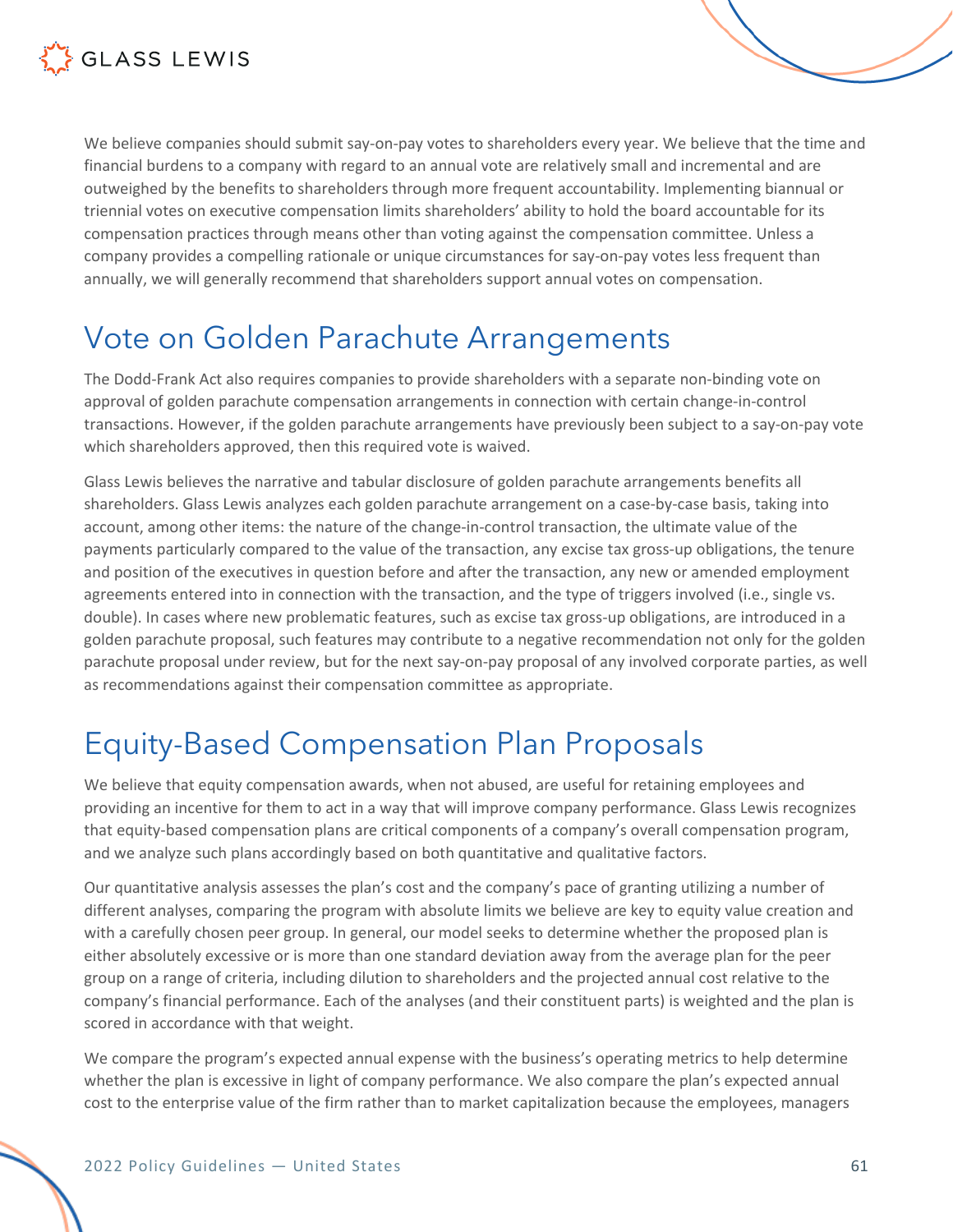

and directors of the firm contribute to the creation of enterprise value but not necessarily market capitalization (the biggest difference is seen where cash represents the vast majority of market capitalization). Finally, we do not rely exclusively on relative comparisons with averages because, in addition to creeping averages serving to inflate compensation, we believe that some absolute limits are warranted.

We then consider qualitative aspects of the plan such as plan administration, the method and terms of exercise, repricing history, express or implied rights to reprice, and the presence of evergreen provisions. We also closely review the choice and use of, and difficulty in meeting, the awards' performance metrics and targets, if any. We believe significant changes to the terms of a plan should be explained for shareholders and clearly indicated. Other factors such as a company's size and operating environment may also be relevant in assessing the severity of concerns or the benefits of certain changes. Finally, we may consider a company's executive compensation practices in certain situations, as applicable.

We evaluate equity plans based on certain overarching principles:

- Companies should seek more shares only when needed;
- Requested share amounts should be small enough that companies seek shareholder approval every three to four years (or more frequently);
- If a plan is relatively expensive, it should not grant options solely to senior executives and board members;
- Dilution of annual net share count or voting power, along with the "overhang" of incentive plans, should be limited;
- Annual cost of the plan (especially if not shown on the income statement) should be reasonable as a percentage of financial results and should be in line with the peer group;
- The expected annual cost of the plan should be proportional to the business's value;
- The intrinsic value that option grantees received in the past should be reasonable compared with the business's financial results;
- Plans should not permit re-pricing of stock options;
- Plans should not contain excessively liberal administrative or payment terms;
- Plans should not count shares in ways that understate the potential dilution, or cost, to common shareholders. This refers to "inverse" full-value award multipliers;
- Selected performance metrics should be challenging and appropriate, and should be subject to relative performance measurements; and
- Stock grants should be subject to minimum vesting and/or holding periods sufficient to ensure sustainable performance and promote retention.

#### Option Exchanges and Repricing

Glass Lewis is generally opposed to the repricing of employee and director options regardless of how it is accomplished. Employees should have some downside risk in their equity-based compensation program and repricing eliminates any such risk. As shareholders have substantial risk in owning stock, we believe that the equity compensation of employees and directors should be similarly situated to align their interests with those of shareholders. We believe this will facilitate appropriate risk- and opportunity-taking for the company by employees.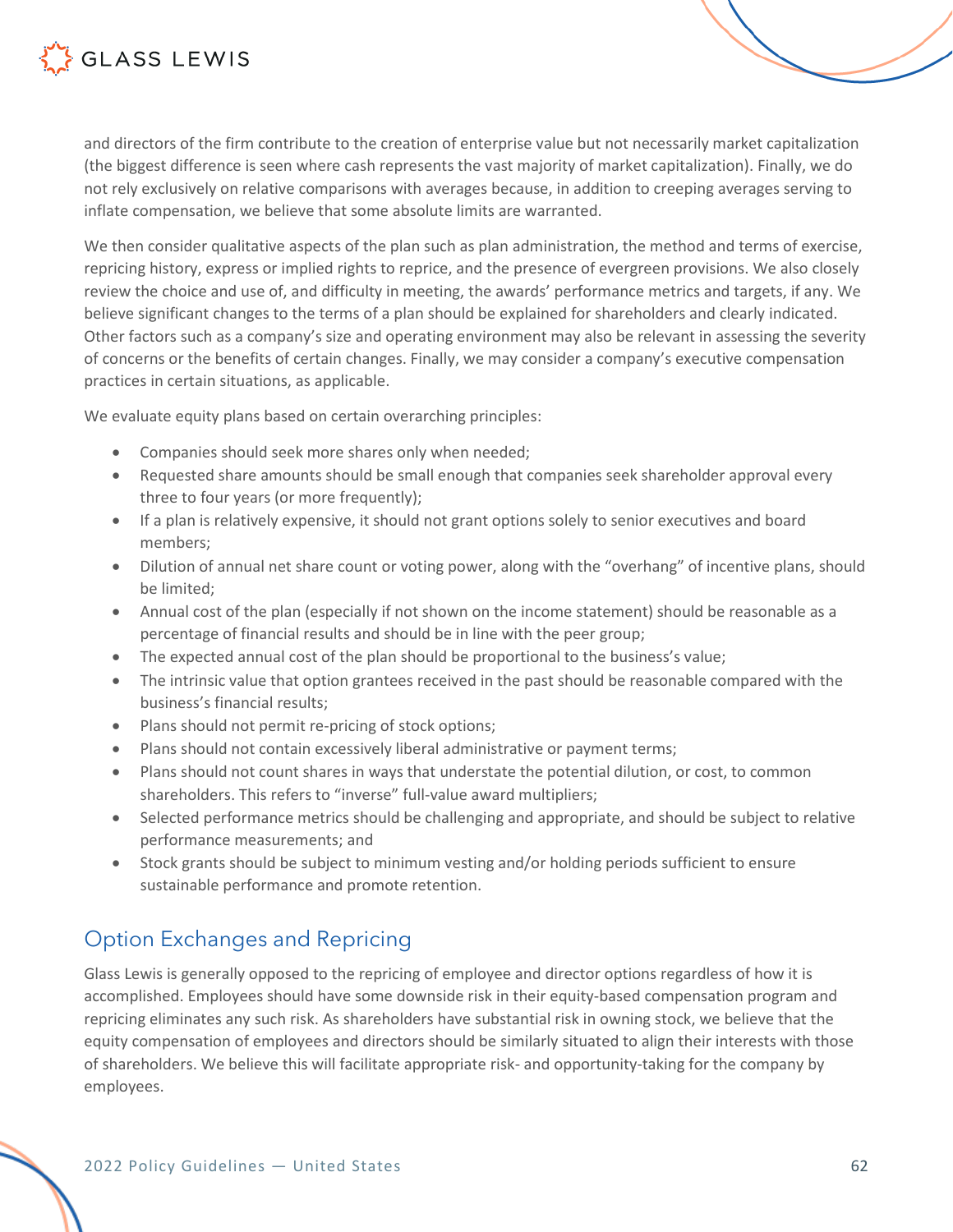

We are concerned that option grantees who believe they will be "rescued" from underwater options will be more inclined to take unjustifiable risks. Moreover, a predictable pattern of repricing or exchanges substantially alters a stock option's value because options that will practically never expire deeply out of the money are worth far more than options that carry a risk of expiration.

In short, repricings and option exchange programs change the bargain between shareholders and employees after the bargain has been struck.

There is one circumstance in which a repricing or option exchange program may be acceptable: if macroeconomic or industry trends, rather than specific company issues, cause a stock's value to decline dramatically and the repricing is necessary to motivate and retain employees. In viewing the company's stock decline as part of a larger trend, we would expect the impact to approximately reflect the market or industry price decline in terms of timing and magnitude. In this circumstance, we think it fair to conclude that option grantees may be suffering from a risk that was not foreseeable when the original "bargain" was struck. In such a scenario, we may opt to support a repricing or option exchange program only if sufficient conditions are met. We are largely concerned with the inclusion of the following features:

- Officers and board members cannot participate in the program; and
- The exchange is value-neutral or value-creative to shareholders using very conservative assumptions.
- In our evaluation of the appropriateness of the program design, we also consider the inclusion of the following features:
- The vesting requirements on exchanged or repriced options are extended beyond one year;
- Shares reserved for options that are reacquired in an option exchange will permanently retire (i.e., will not be available for future grants) so as to prevent additional shareholder dilution in the future; and
- Management and the board make a cogent case for needing to motivate and retain existing employees, such as being in a competitive employment market.

#### Option Backdating, Spring-Loading and Bullet-Dodging

Glass Lewis views option backdating, and the related practices of spring-loading and bullet-dodging, as egregious actions that warrant holding the appropriate management and board members responsible. These practices are similar to repricing options and eliminate much of the downside risk inherent in an option grant that is designed to induce recipients to maximize shareholder return.

Backdating an option is the act of changing an option's grant date from the actual grant date to an earlier date when the market price of the underlying stock was lower, resulting in a lower exercise price for the option. In past studies, Glass Lewis identified over 270 companies that have disclosed internal or government investigations into their past stock-option grants.

Spring-loading is granting stock options while in possession of material, positive information that has not been disclosed publicly. Bullet-dodging is delaying the grants of stock options until after the release of material, negative information. This can allow option grants to be made at a lower price either before the release of positive news or following the release of negative news, assuming the stock's price will move up or down in response to the information. This raises a concern similar to that of insider trading, or the trading on material non-public information.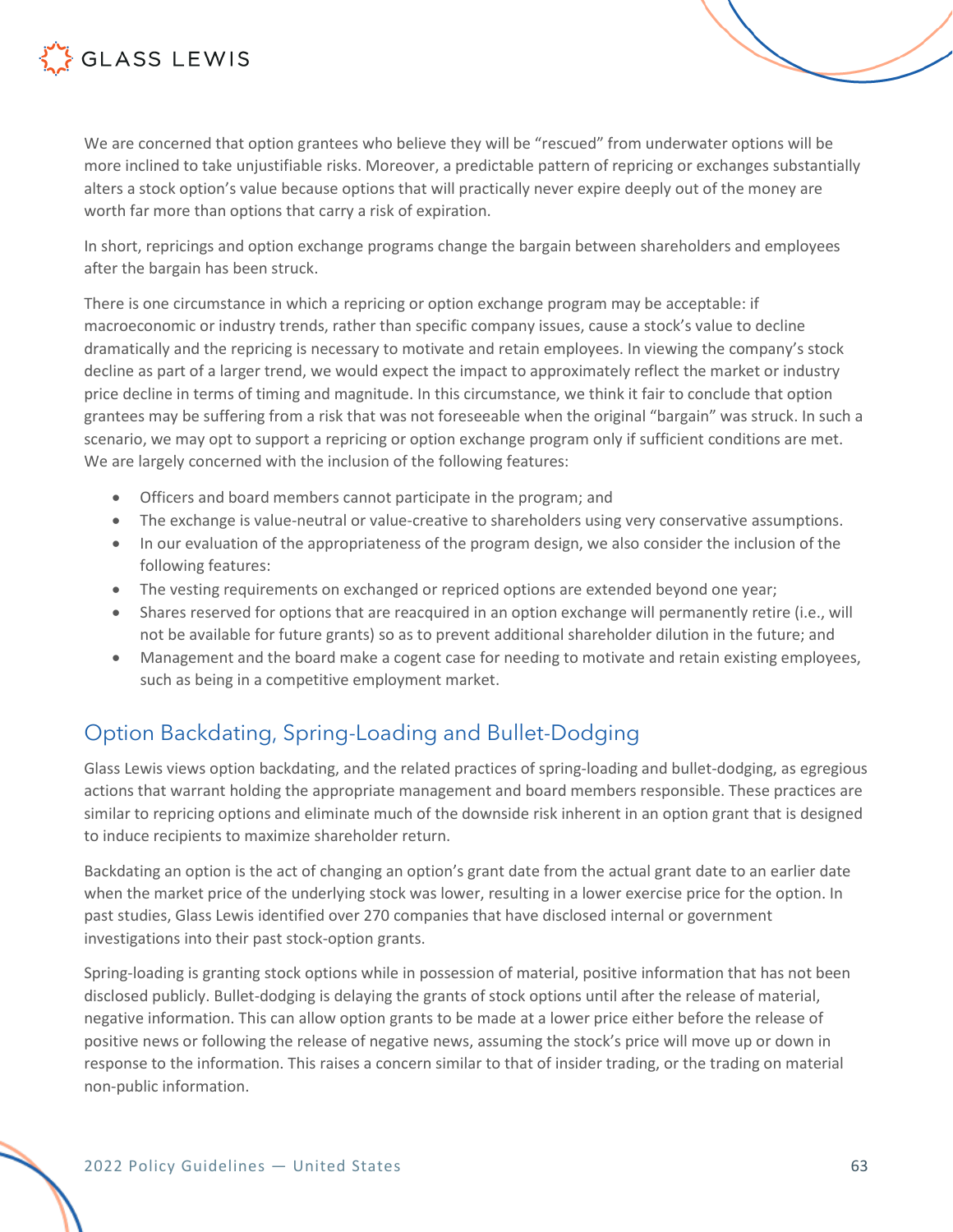

The exercise price for an option is determined on the day of grant, providing the recipient with the same market risk as an investor who bought shares on that date. However, where options were backdated, the executive or the board (or the compensation committee) changed the grant date retroactively. The new date may be at or near the lowest price for the year or period. This would be like allowing an investor to look back and select the lowest price of the year at which to buy shares.

A 2006 study of option grants made between 1996 and 2005 at 8,000 companies found that option backdating can be an indication of poor internal controls. The study found that option backdating was more likely to occur at companies without a majority independent board and with a long-serving CEO; both factors, the study concluded, were associated with greater CEO influence on the company's compensation and governance practices.<sup>42</sup>

Where a company granted backdated options to an executive who is also a director, Glass Lewis will recommend voting against that executive/director, regardless of who decided to make the award. In addition, Glass Lewis will recommend voting against those directors who either approved or allowed the backdating. Glass Lewis feels that executives and directors who either benefited from backdated options or authorized the practice have failed to act in the best interests of shareholders.

Given the severe tax and legal liabilities to the company from backdating, Glass Lewis will consider recommending voting against members of the audit committee who served when options were backdated, a restatement occurs, material weaknesses in internal controls exist and disclosures indicate there was a lack of documentation. These committee members failed in their responsibility to ensure the integrity of the company's financial reports.

When a company has engaged in spring-loading or bullet-dodging, Glass Lewis will consider recommending voting against the compensation committee members where there has been a pattern of granting options at or near historic lows. Glass Lewis will also recommend voting against executives serving on the board who benefited from the spring-loading or bullet-dodging.

### Director Compensation Plans

Glass Lewis believes that non-employee directors should receive reasonable and appropriate compensation for the time and effort they spend serving on the board and its committees. However, a balance is required. Fees should be competitive in order to retain and attract qualified individuals, but excessive fees represent a financial cost to the company and potentially compromise the objectivity and independence of non-employee directors. We will consider recommending support for compensation plans that include option grants or other equitybased awards that help to align the interests of outside directors with those of shareholders. However, to ensure directors are not incentivized in the same manner as executives but rather serve as a check on imprudent risk-taking in executive compensation plan design, equity grants to directors should not be performance-based.

<sup>42</sup> Lucian Bebchuk, Yaniv Grinstein and Urs Peyer. "LUCKY CEOs." November, 2006.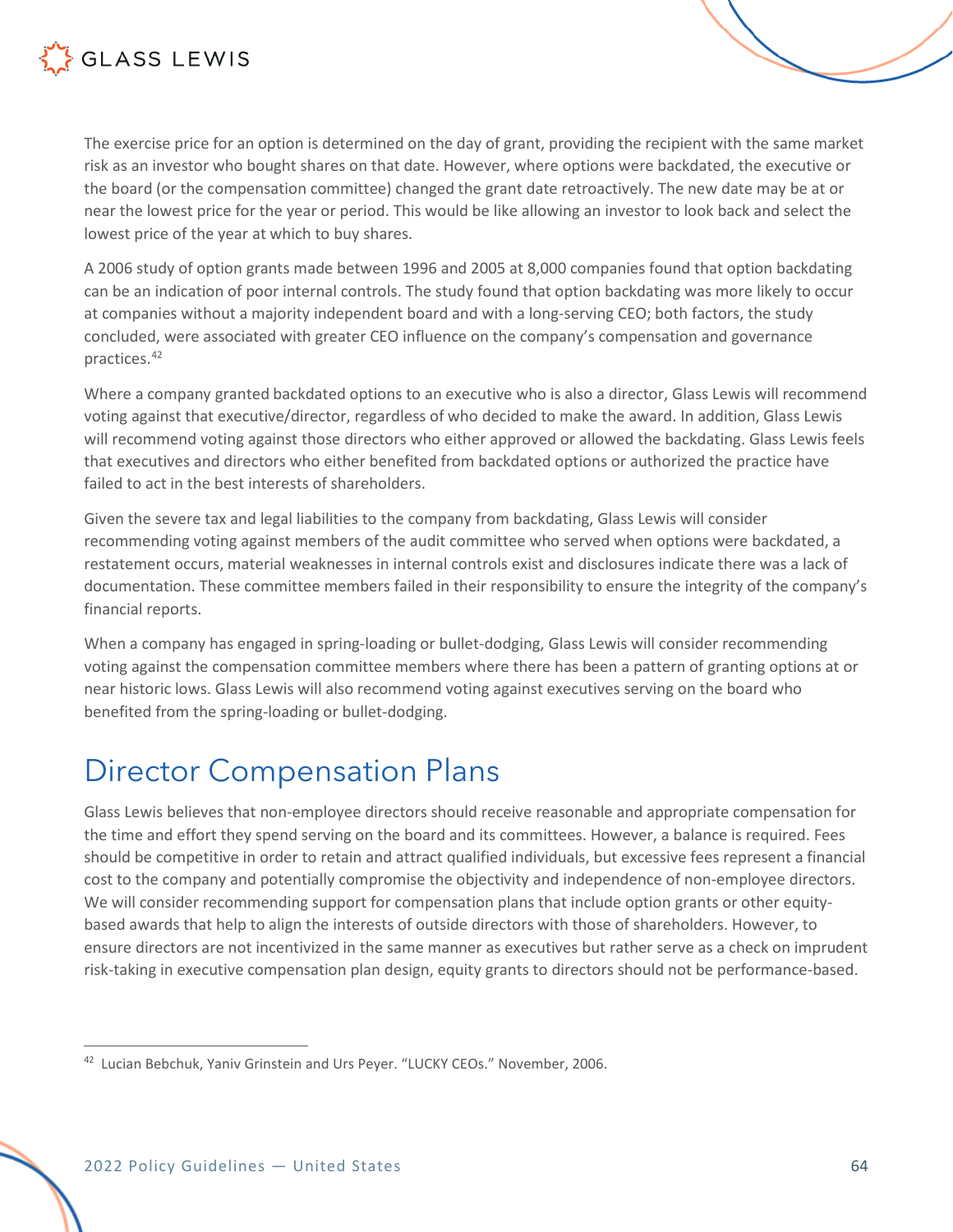

Where an equity plan exclusively or primarily covers non-employee directors as participants, we do not believe that the plan should provide for performance-based awards in any capacity.

When non-employee director equity grants are covered by the same equity plan that applies to a company's broader employee base, we will use our proprietary model and analyst review of this model to guide our voting recommendations. If such a plan broadly allows for performance-based awards to directors or explicitly provides for such grants, we may recommend against the overall plan on this basis, particularly if the company has granted performance-based awards to directors in past.

### Employee Stock Purchase Plans

Glass Lewis believes that employee stock purchase plans (ESPPs) can provide employees with a sense of ownership in their company and help strengthen the alignment between the interests of employees and shareholders. We evaluate ESPPs by assessing the expected discount, purchase period, expected purchase activity (if previous activity has been disclosed) and whether the plan has a "lookback" feature. Except for the most extreme cases, Glass Lewis will generally support these plans given the regulatory purchase limit of \$25,000 per employee per year, which we believe is reasonable. We also look at the number of shares requested to see if a ESPP will significantly contribute to overall shareholder dilution or if shareholders will not have a chance to approve the program for an excessive period of time. As such, we will generally recommend against ESPPs that contain "evergreen" provisions that automatically increase the number of shares available under the ESPP each year.

### Executive Compensation Tax Deductibility — Amendment to IRC 162(M)

The "Tax Cut and Jobs Act" had significant implications on Section 162(m) of the Internal Revenue Code, a provision that allowed companies to deduct compensation in excess of \$1 million for the CEO and the next three most highly compensated executive officers, excluding the CFO, if the compensation is performance-based and is paid under shareholder-approved plans. Glass Lewis does not generally view amendments to equity plans and changes to compensation programs in response to the elimination of tax deductions under 162(m) as problematic. This specifically holds true if such modifications contribute to the maintenance of a sound performance-based compensation program.

As grandfathered contracts may continue to be eligible for tax deductions under the transition rule for Section 162(m), companies may therefore submit incentive plans for shareholder approval to take of advantage of the tax deductibility afforded under 162(m) for certain types of compensation.

We believe the best practice for companies is to provide robust disclosure to shareholders so that they can make fully informed judgments about the reasonableness of the proposed compensation plan. To allow for meaningful shareholder review, we prefer that disclosure should include specific performance metrics, a maximum award pool, and a maximum award amount per employee. We also believe it is important to analyze the estimated grants to see if they are reasonable and in line with the company's peers.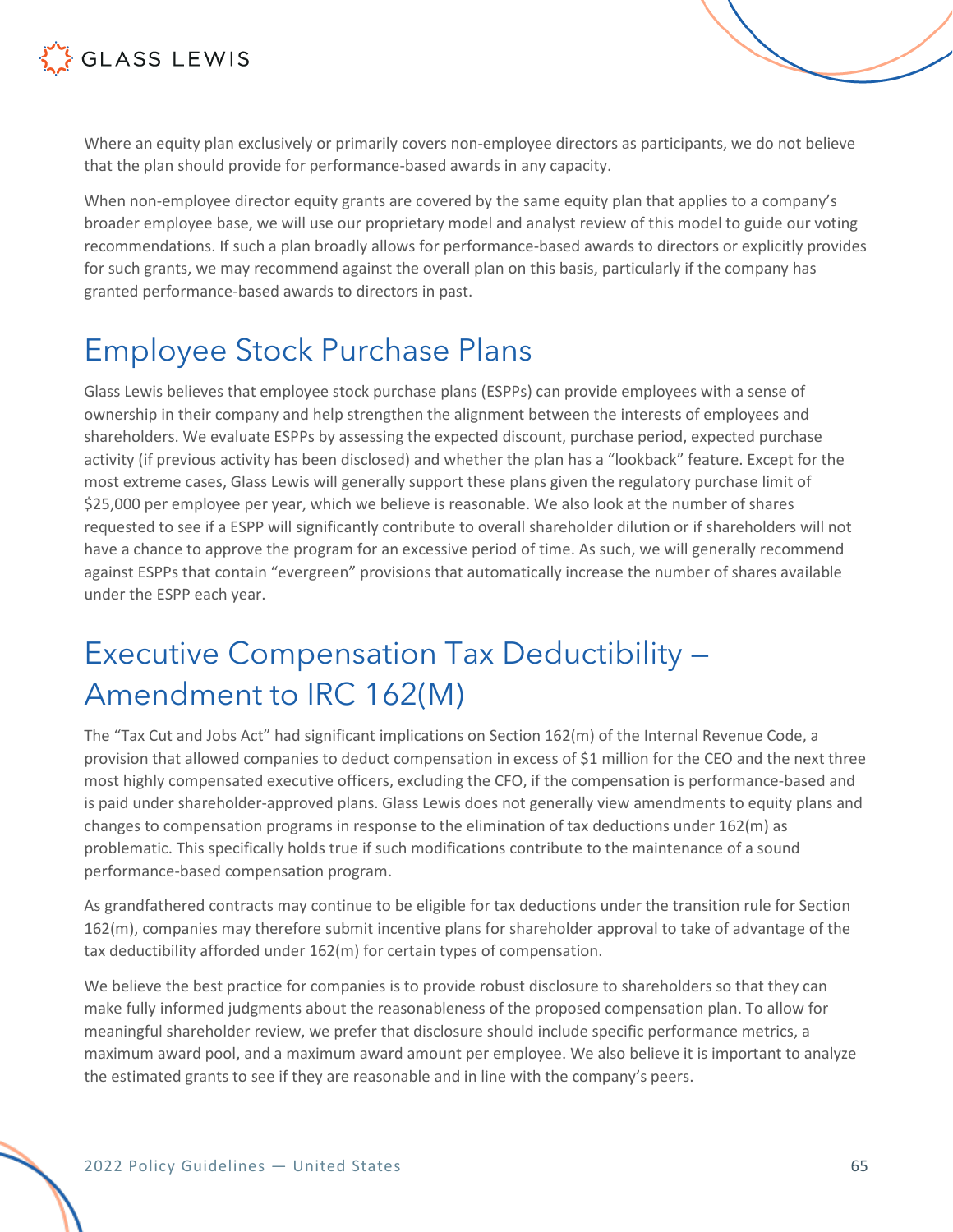

We typically recommend voting against a 162(m) proposal where: (i) a company fails to provide at least a list of performance targets; (ii) a company fails to provide one of either a total maximum or an individual maximum; or (iii) the proposed plan or individual maximum award limit is excessive when compared with the plans of the company's peers.

The company's record of aligning pay with performance (as evaluated using our proprietary pay-forperformance model) also plays a role in our recommendation. Where a company has a record of setting reasonable pay relative to business performance, we generally recommend voting in favor of a plan even if the plan caps seem large relative to peers because we recognize the value in special pay arrangements for continued exceptional performance.

As with all other issues we review, our goal is to provide consistent but contextual advice given the specifics of the company and ongoing performance. Overall, we recognize that it is generally not in shareholders' best interests to vote against such a plan and forgo the potential tax benefit since shareholder rejection of such plans will not curtail the awards; it will only prevent the tax deduction associated with them.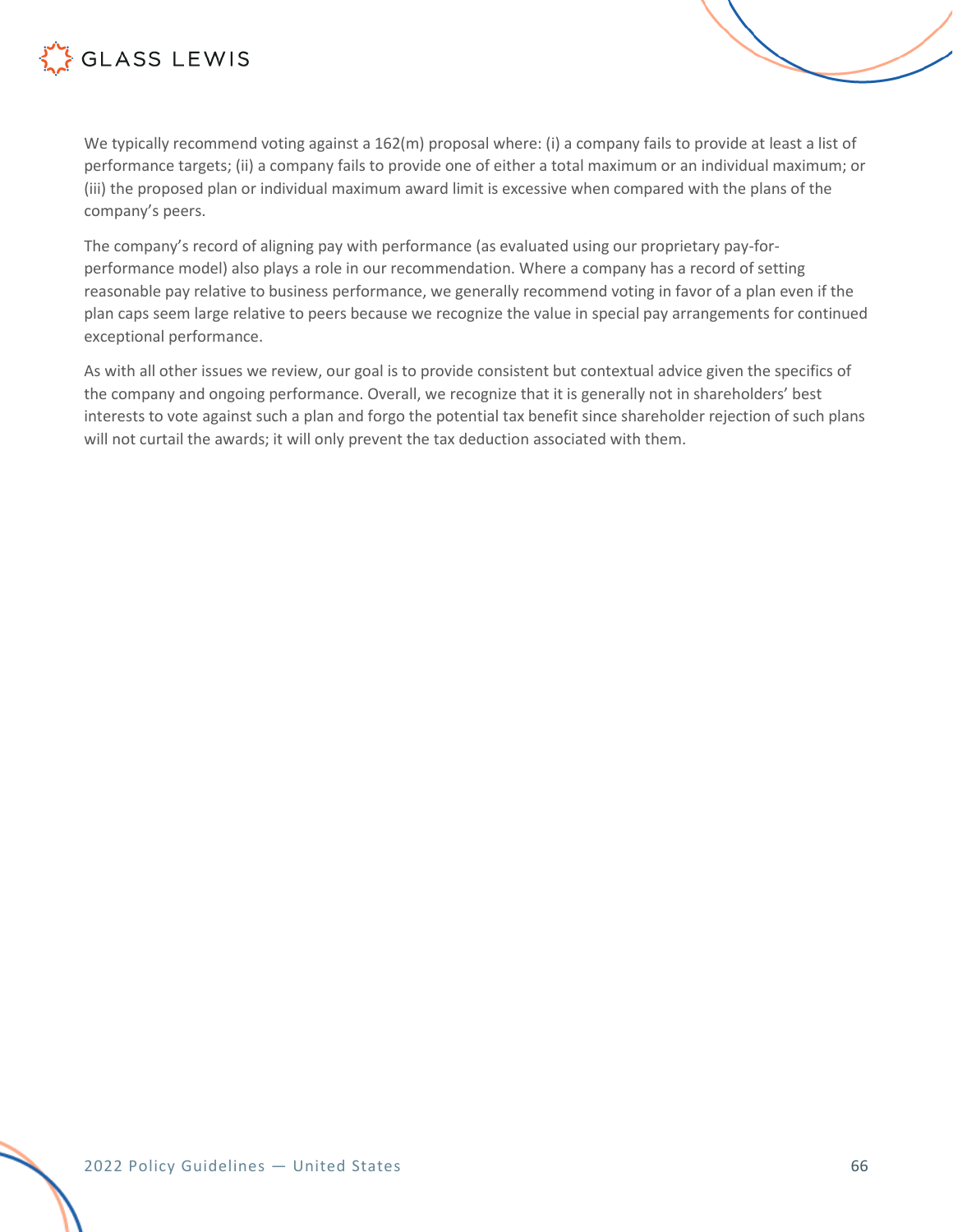

# Governance Structure and the Shareholder Franchise

### Anti-Takeover Measures

#### Poison Pills (Shareholder Rights Plans)

Glass Lewis believes that poison pill plans are not generally in shareholders' best interests. They can reduce management accountability by substantially limiting opportunities for corporate takeovers. Rights plans can thus prevent shareholders from receiving a buy-out premium for their stock. Typically we recommend that shareholders vote against these plans to protect their financial interests and ensure that they have an opportunity to consider any offer for their shares, especially those at a premium.

We believe boards should be given wide latitude in directing company activities and in charting the company's course. However, on an issue such as this, where the link between the shareholders' financial interests and their right to consider and accept buyout offers is substantial, we believe that shareholders should be allowed to vote on whether they support such a plan's implementation. This issue is different from other matters that are typically left to board discretion. Its potential impact on and relation to shareholders is direct and substantial. It is also an issue in which management interests may be different from those of shareholders; thus, ensuring that shareholders have a voice is the only way to safeguard their interests.

In certain circumstances, we will support a poison pill that is limited in scope to accomplish a particular objective, such as the closing of an important merger, or a pill that contains what we believe to be a reasonable qualifying offer clause. We will consider supporting a poison pill plan if the qualifying offer clause includes each of the following attributes:

- The form of offer is not required to be an all-cash transaction;
- The offer is not required to remain open for more than 90 business days;
- The offeror is permitted to amend the offer, reduce the offer, or otherwise change the terms;
- There is no fairness opinion requirement; and
- There is a low to no premium requirement.

Where these requirements are met, we typically feel comfortable that shareholders will have the opportunity to voice their opinion on any legitimate offer.

#### NOL Poison Pills

Similarly, Glass Lewis may consider supporting a limited poison pill in the event that a company seeks shareholder approval of a rights plan for the express purpose of preserving Net Operating Losses (NOLs). While companies with NOLs can generally carry these losses forward to offset future taxable income, Section 382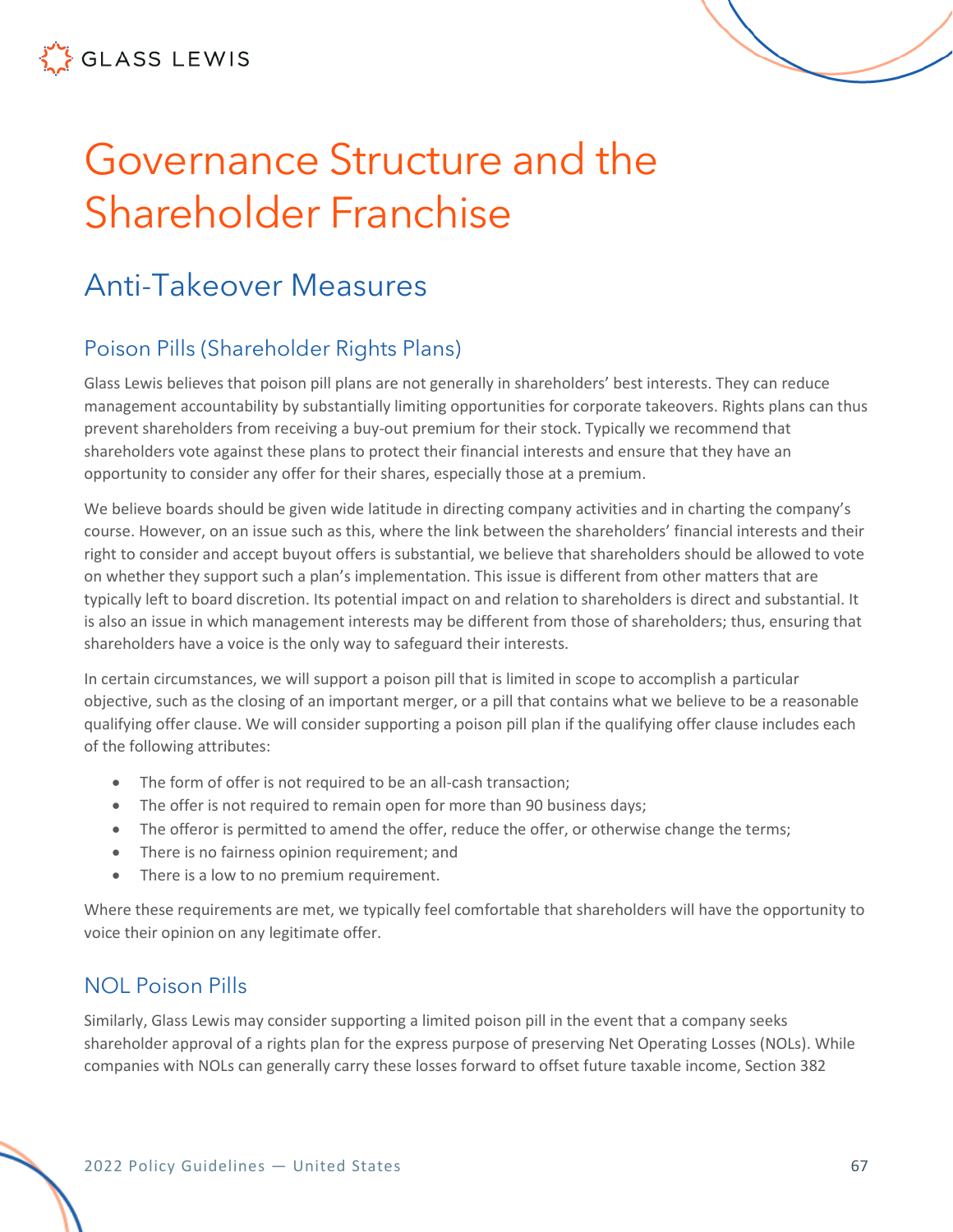

of the Internal Revenue Code limits companies' ability to use NOLs in the event of a "change of ownership."<sup>43</sup> In this case, a company may adopt or amend a poison pill (NOL pill) in order to prevent an inadvertent change of ownership by multiple investors purchasing small chunks of stock at the same time, and thereby preserve the ability to carry the NOLs forward. Often such NOL pills have trigger thresholds much lower than the common 15% or 20% thresholds, with some NOL pill triggers as low as 5%.

Glass Lewis evaluates NOL pills on a strictly case-by-case basis taking into consideration, among other factors, the value of the NOLs to the company, the likelihood of a change of ownership based on the size of the holding and the nature of the larger shareholders, the trigger threshold and whether the term of the plan is limited in duration (i.e., whether it contains a reasonable "sunset" provision) or is subject to periodic board review and/or shareholder ratification. In many cases, companies will propose the adoption of bylaw amendments specifically restricting certain share transfers, in addition to proposing the adoption of a NOL pill. In general, if we support the terms of a particular NOL pill, we will generally support the additional protective amendment in the absence of significant concerns with the specific terms of that proposal.

Furthermore, we believe that shareholders should be offered the opportunity to vote on any adoption or renewal of a NOL pill regardless of any potential tax benefit that it offers a company. As such, we will consider recommending voting against those members of the board who served at the time when an NOL pill was adopted without shareholder approval within the prior twelve months and where the NOL pill is not subject to shareholder ratification.

#### Fair Price Provisions

Fair price provisions, which are rare, require that certain minimum price and procedural requirements be observed by any party that acquires more than a specified percentage of a corporation's common stock. The provision is intended to protect minority shareholder value when an acquirer seeks to accomplish a merger or other transaction which would eliminate or change the interests of the minority shareholders. The provision is generally applied against the acquirer unless the takeover is approved by a majority of "continuing directors" and holders of a majority, in some cases a supermajority as high as 80%, of the combined voting power of all stock entitled to vote to alter, amend, or repeal the above provisions.

The effect of a fair price provision is to require approval of any merger or business combination with an "interested shareholder" by 51% of the voting stock of the company, excluding the shares held by the interested shareholder. An interested shareholder is generally considered to be a holder of 10% or more of the company's outstanding stock, but the trigger can vary.

Generally, provisions are put in place for the ostensible purpose of preventing a back-end merger where the interested shareholder would be able to pay a lower price for the remaining shares of the company than he or she paid to gain control. The effect of a fair price provision on shareholders, however, is to limit their ability to gain a premium for their shares through a partial tender offer or open market acquisition which typically raise the share price, often significantly. A fair price provision discourages such transactions because of the potential

<sup>&</sup>lt;sup>43</sup> Section 382 of the Internal Revenue Code refers to a "change of ownership" of more than 50 percentage points by one or more 5% shareholders within a three-year period. The statute is intended to deter the "trafficking" of net operating losses.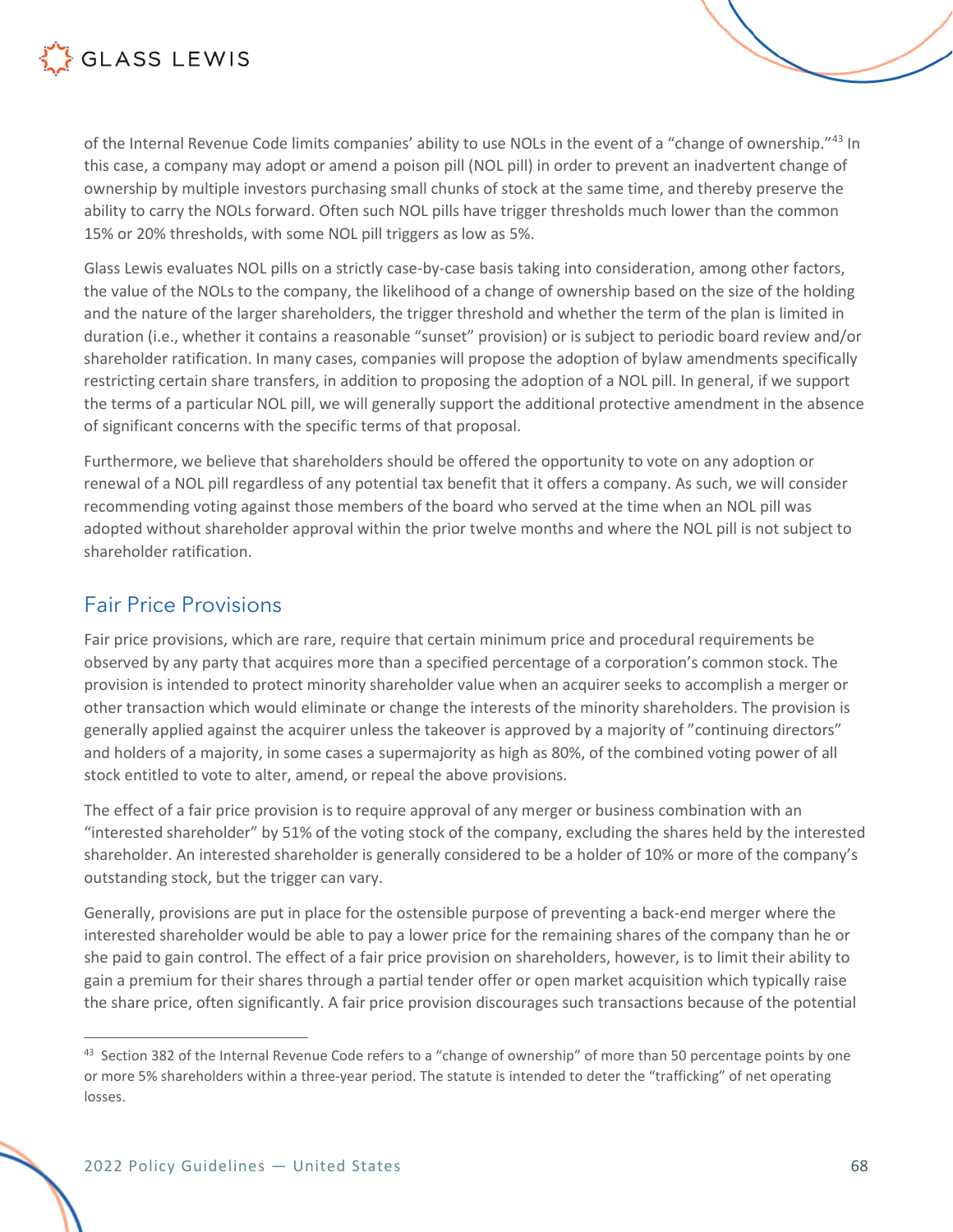

costs of seeking shareholder approval and because of the restrictions on purchase price for completing a merger or other transaction at a later time.

Glass Lewis believes that fair price provisions, while sometimes protecting shareholders from abuse in a takeover situation, more often act as an impediment to takeovers, potentially limiting gains to shareholders from a variety of transactions that could significantly increase share price. In some cases, even the independent directors of the board cannot make exceptions when such exceptions may be in the best interests of shareholders. Given the existence of state law protections for minority shareholders such as Section 203 of the Delaware Corporations Code, we believe it is in the best interests of shareholders to remove fair price provisions.

### Quorum Requirements

Glass Lewis believes that a company's quorum requirement should be set at a level high enough to ensure that a broad range of shareholders are represented in person or by proxy, but low enough that the company can transact necessary business. Companies in the U.S. are generally subject to quorum requirements under the laws of their specific state of incorporation. Additionally, those companies listed on the NASDAQ Stock Market are required to specify a quorum in their bylaws, provided however that such quorum may not be less than onethird of outstanding shares. Prior to 2013, the New York Stock Exchange required a quorum of 50% for listed companies, although this requirement was dropped in recognition of individual state requirements and potential confusion for issuers. Delaware, for example, required companies to provide for a quorum of no less than one-third of outstanding shares; otherwise such quorum shall default to a majority.

We generally believe a majority of outstanding shares entitled to vote is an appropriate quorum for the transaction of business at shareholder meetings. However, should a company seek shareholder approval of a lower quorum requirement we will generally support a reduced quorum of at least one-third of shares entitled to vote, either in person or by proxy. When evaluating such proposals, we also consider the specific facts and circumstances of the company, such as size and shareholder base.

### Director and Officer Indemnification

While Glass Lewis strongly believes that directors and officers should be held to the highest standard when carrying out their duties to shareholders, some protection from liability is reasonable to protect them against certain suits so that these officers feel comfortable taking measured risks that may benefit shareholders. As such, we find it appropriate for a company to provide indemnification and/or enroll in liability insurance to cover its directors and officers so long as the terms of such agreements are reasonable.

### Reincorporation

In general, Glass Lewis believes that the board is in the best position to determine the appropriate jurisdiction of incorporation for the company. When examining a management proposal to reincorporate to a different state or country, we review the relevant financial benefits, generally related to improved corporate tax treatment, as well as changes in corporate governance provisions, especially those relating to shareholder rights, resulting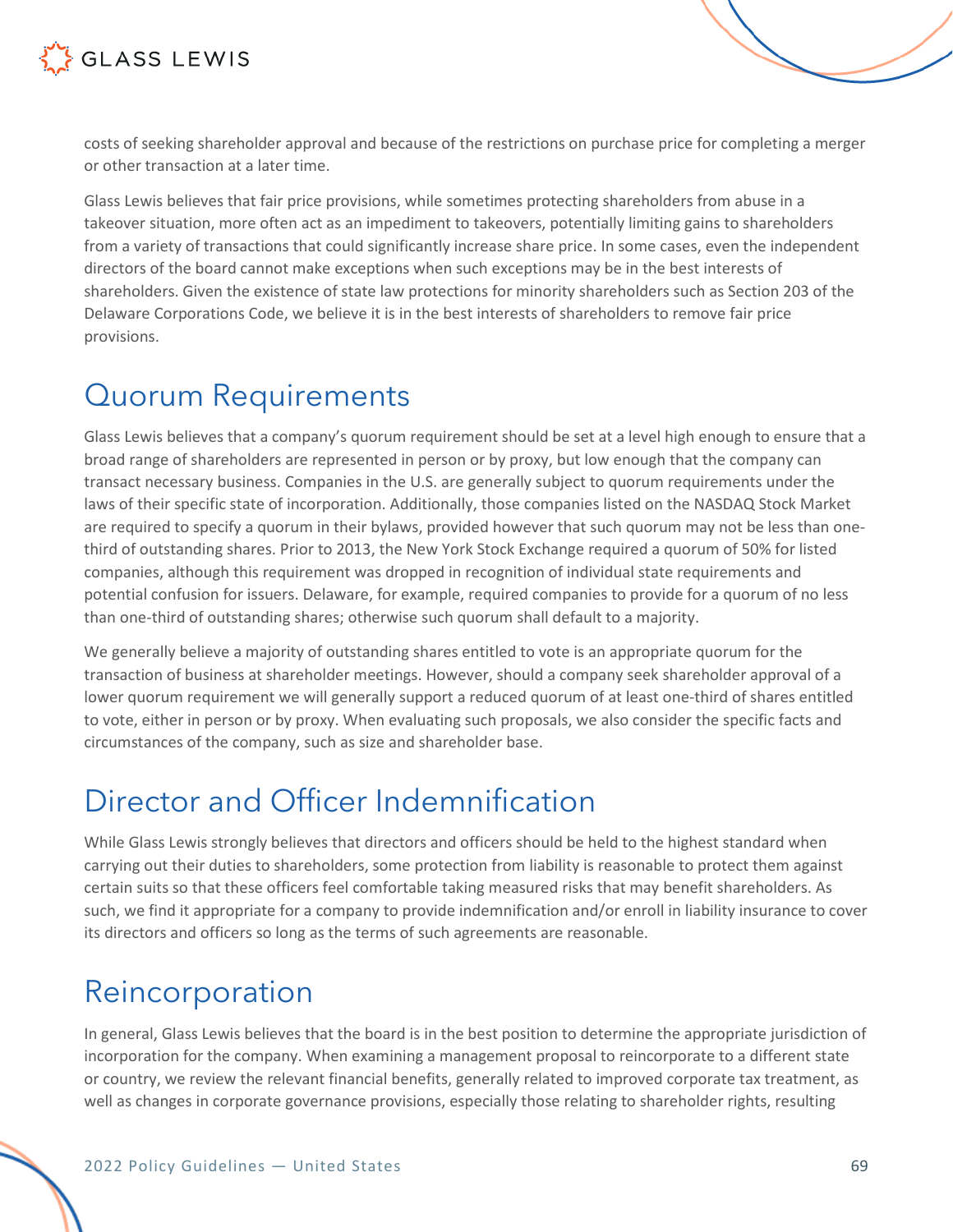

from the change in domicile. Where the financial benefits are de minimis and there is a decrease in shareholder rights, we will recommend voting against the transaction.

However, costly, shareholder-initiated reincorporations are typically not the best route to achieve the furtherance of shareholder rights. We believe shareholders are generally better served by proposing specific shareholder resolutions addressing pertinent issues which may be implemented at a lower cost, and perhaps even with board approval. However, when shareholders propose a shift into a jurisdiction with enhanced shareholder rights, Glass Lewis examines the significant ways would the company benefit from shifting jurisdictions including the following:

- Is the board sufficiently independent?
- Does the company have anti-takeover protections such as a poison pill or classified board in place?
- Has the board been previously unresponsive to shareholders (such as failing to implement a shareholder proposal that received majority shareholder support)?
- Do shareholders have the right to call special meetings of shareholders?
- Are there other material governance issues of concern at the company?
- Has the company's performance matched or exceeded its peers in the past one and three years?
- How has the company ranked in Glass Lewis' pay-for-performance analysis during the last three years?
- Does the company have an independent chair?

We note, however, that we will only support shareholder proposals to change a company's place of incorporation in exceptional circumstances.

### Exclusive Forum and Fee-Shifting Bylaw Provisions

Glass Lewis recognizes that companies may be subject to frivolous and opportunistic lawsuits, particularly in conjunction with a merger or acquisition, that are expensive and distracting. In response, companies have sought ways to prevent or limit the risk of such suits by adopting bylaws regarding where the suits must be brought or shifting the burden of the legal expenses to the plaintiff, if unsuccessful at trial.

Glass Lewis believes that charter or bylaw provisions limiting a shareholder's choice of legal venue are not in the best interests of shareholders. Such clauses may effectively discourage the use of shareholder claims by increasing their associated costs and making them more difficult to pursue. As such, shareholders should be wary about approving any limitation on their legal recourse including limiting themselves to a single jurisdiction (e.g., Delaware or federal courts for matters arising under the Securities Act of 1933) without compelling evidence that it will benefit shareholders.

For this reason, we recommend that shareholders vote against any bylaw or charter amendment seeking to adopt an exclusive forum provision unless the company: (i) provides a compelling argument on why the provision would directly benefit shareholders; (ii) provides evidence of abuse of legal process in other, nonfavored jurisdictions; (iii) narrowly tailors such provision to the risks involved; and (iv) maintains a strong record of good corporate governance practices.

Moreover, in the event a board seeks shareholder approval of a forum selection clause pursuant to a bundled bylaw amendment rather than as a separate proposal, we will weigh the importance of the other bundled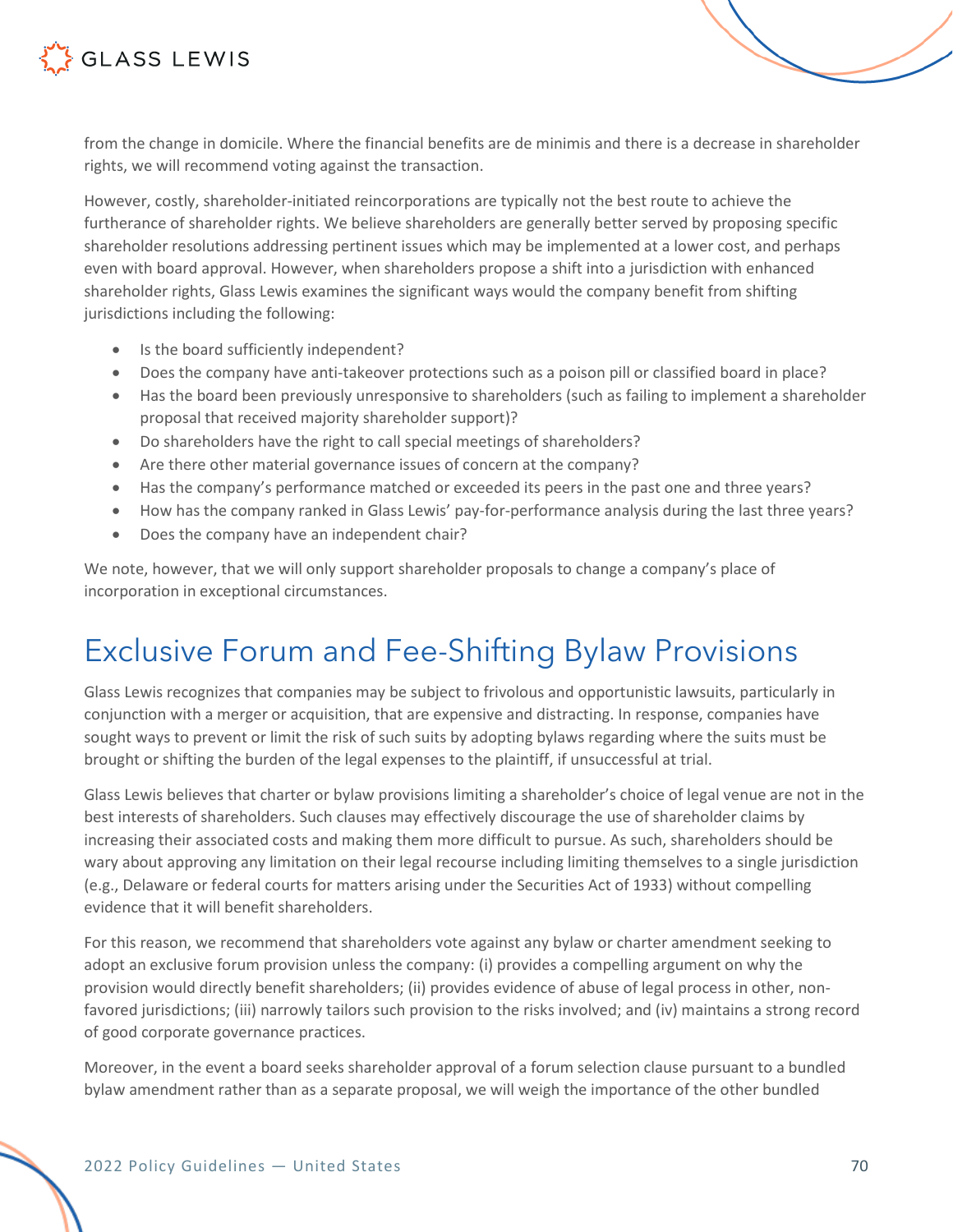

provisions when determining the vote recommendation on the proposal. We will nonetheless recommend voting against the chair of the governance committee for bundling disparate proposals into a single proposal (refer to our discussion of nominating and governance committee performance in Section I of the guidelines).

Similarly, some companies have adopted bylaws requiring plaintiffs who sue the company and fail to receive a judgment in their favor pay the legal expenses of the company. These bylaws, also known as "fee-shifting" or "loser pays" bylaws, will likely have a chilling effect on even meritorious shareholder lawsuits as shareholders would face an strong financial disincentive not to sue a company. Glass Lewis therefore strongly opposes the adoption of such fee-shifting bylaws and, if adopted without shareholder approval, will recommend voting against the governance committee. While we note that in June of 2015 the State of Delaware banned the adoption of fee-shifting bylaws, such provisions could still be adopted by companies incorporated in other states.

### Authorized Shares

Glass Lewis believes that adequate capital stock is important to a company's operation. When analyzing a request for additional shares, we typically review four common reasons why a company might need additional capital stock:

- 1. **Stock Split** We typically consider three metrics when evaluating whether we think a stock split is likely or necessary: The historical stock pre-split price, if any; the current price relative to the company's most common trading price over the past 52 weeks; and some absolute limits on stock price that, in our view, either always make a stock split appropriate if desired by management or would almost never be a reasonable price at which to split a stock.
- 2. **Shareholder Defenses** Additional authorized shares could be used to bolster takeover defenses such as a poison pill. Proxy filings often discuss the usefulness of additional shares in defending against or discouraging a hostile takeover as a reason for a requested increase. Glass Lewis is typically against such defenses and will oppose actions intended to bolster such defenses.
- 3. **Financing for Acquisitions** We look at whether the company has a history of using stock for acquisitions and attempt to determine what levels of stock have typically been required to accomplish such transactions. Likewise, we look to see whether this is discussed as a reason for additional shares in the proxy.
- 4. **Financing for Operations** We review the company's cash position and its ability to secure financing through borrowing or other means. We look at the company's history of capitalization and whether the company has had to use stock in the recent past as a means of raising capital.

Issuing additional shares generally dilutes existing holders in most circumstances. Further, the availability of additional shares, where the board has discretion to implement a poison pill, can often serve as a deterrent to interested suitors. Accordingly, where we find that the company has not detailed a plan for use of the proposed shares, or where the number of shares far exceeds those needed to accomplish a detailed plan, we typically recommend against the authorization of additional shares. Similar concerns may also lead us to recommend against a proposal to conduct a reverse stock split if the board does not state that it will reduce the number of authorized common shares in a ratio proportionate to the split.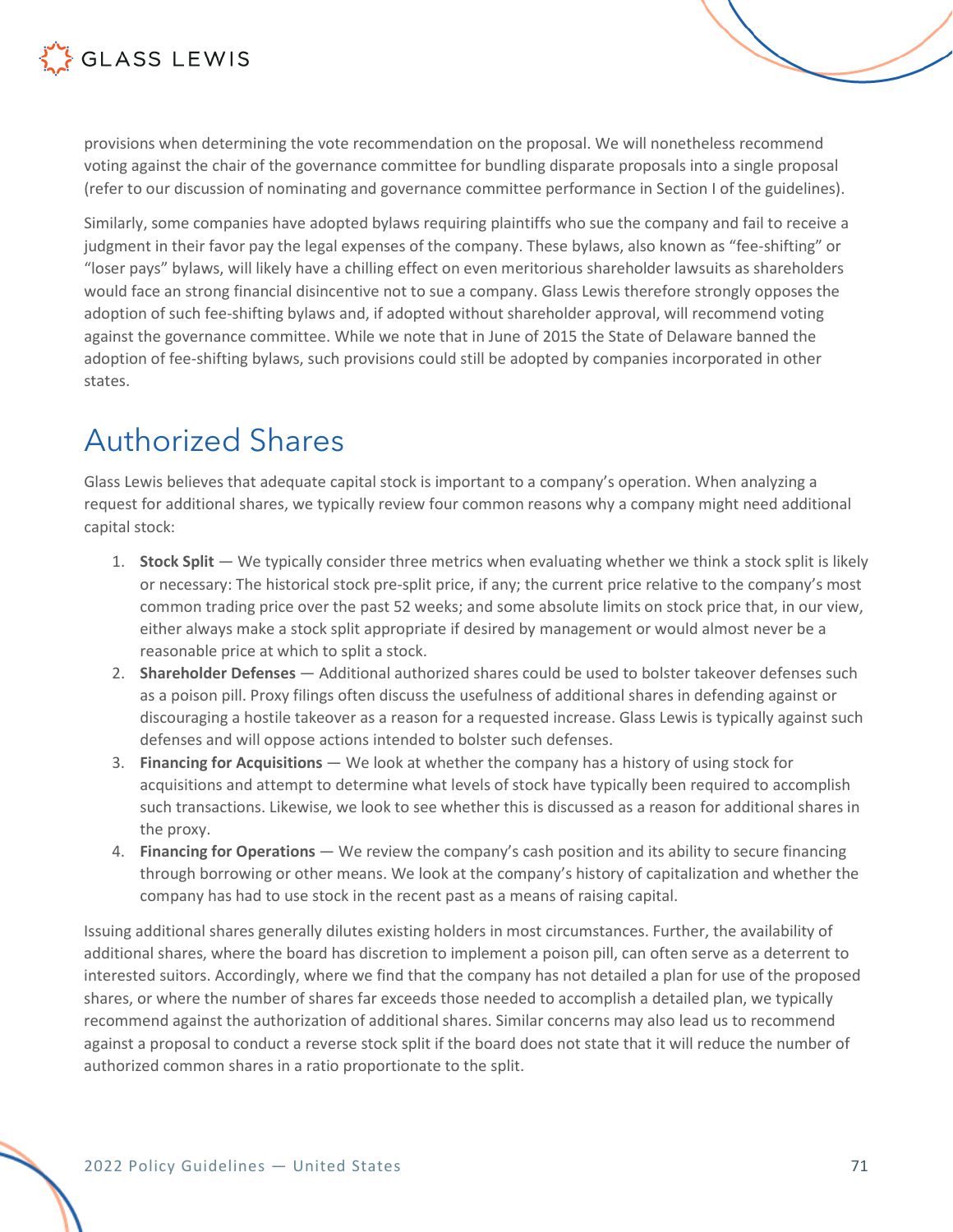

With regard to authorizations and/or increases in preferred shares, Glass Lewis is generally against such authorizations, which allow the board to determine the preferences, limitations and rights of the preferred shares (known as "blank-check preferred stock"). We believe that granting such broad discretion should be of concern to common shareholders, since blank-check preferred stock could be used as an anti-takeover device or in some other fashion that adversely affects the voting power or financial interests of common shareholders. Therefore, we will generally recommend voting against such requests, unless the company discloses a commitment to not use such shares as an anti-takeover defense or in a shareholder rights plan, or discloses a commitment to submit any shareholder rights plan to a shareholder vote prior to its adoption.

While we think that having adequate shares to allow management to make quick decisions and effectively operate the business is critical, we prefer that, for significant transactions, management come to shareholders to justify their use of additional shares rather than providing a blank check in the form of a large pool of unallocated shares available for any purpose.

### Advance Notice Requirements

We typically recommend that shareholders vote against proposals that would require advance notice of shareholder proposals or of director nominees.

These proposals typically attempt to require a certain amount of notice before shareholders are allowed to place proposals on the ballot. Notice requirements typically range between three to six months prior to the annual meeting. Advance notice requirements typically make it impossible for a shareholder who misses the deadline to present a shareholder proposal or a director nominee that might be in the best interests of the company and its shareholders.

We believe shareholders should be able to review and vote on all proposals and director nominees. Shareholders can always vote against proposals that appear with little prior notice. Shareholders, as owners of a business, are capable of identifying issues on which they have sufficient information and ignoring issues on which they have insufficient information. Setting arbitrary notice restrictions limits the opportunity for shareholders to raise issues that may come up after the window closes.

### Virtual Shareholder Meetings

A growing contingent of companies have elected to hold shareholder meetings by virtual means only. Glass Lewis believes that virtual meeting technology can be a useful complement to a traditional, in-person shareholder meeting by expanding participation of shareholders who are unable to attend a shareholder meeting in person (i.e. a "hybrid meeting"). However, we also believe that virtual-only meetings have the potential to curb the ability of a company's shareholders to meaningfully communicate with the company's management.

Prominent shareholder rights advocates, including the Council of Institutional Investors, have expressed concerns that such virtual-only meetings do not approximate an in-person experience and may serve to reduce the board's accountability to shareholders. When analyzing the governance profile of companies that choose to hold virtual-only meetings, we look for robust disclosure in a company's proxy statement which assures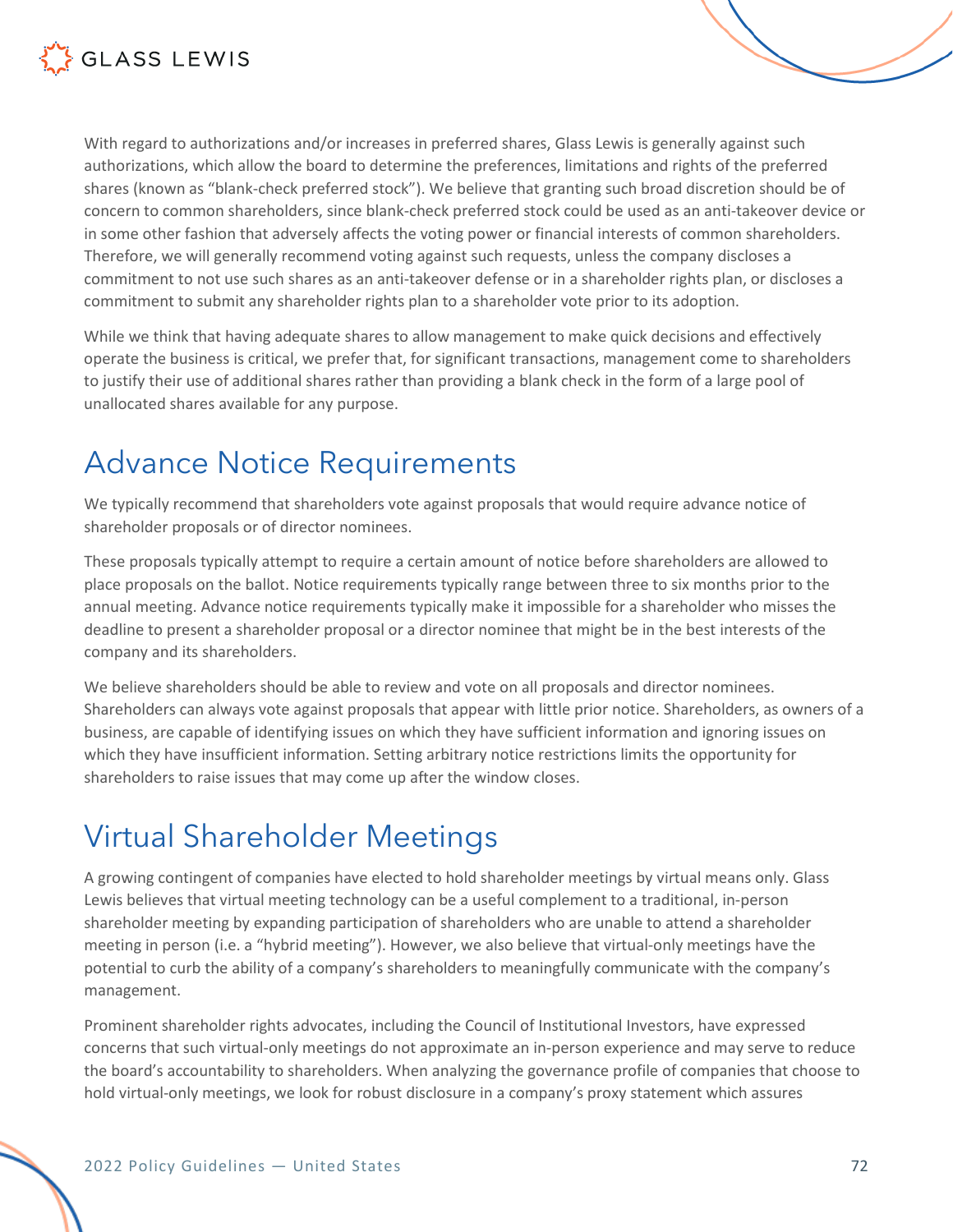

shareholders that they will be afforded the same rights and opportunities to participate as they would at an inperson meeting.

Examples of effective disclosure include: (i) addressing the ability of shareholders to ask questions during the meeting, including time guidelines for shareholder questions, rules around what types of questions are allowed, and rules for how questions and comments will be recognized and disclosed to meeting participants; (ii) procedures, if any, for posting appropriate questions received during the meeting and the company's answers, on the investor page of their website as soon as is practical after the meeting; (iii) addressing technical and logistical issues related to accessing the virtual meeting platform; and (iv) procedures for accessing technical support to assist in the event of any difficulties accessing the virtual meeting.

We will generally recommend voting against members of the governance committee where the board is planning to hold a virtual-only shareholder meeting and the company does not provide such disclosure.

## Voting Structure

### Multi-Class Share Structures

Glass Lewis believes multi-class voting structures are typically not in the best interests of common shareholders. Allowing one vote per share generally operates as a safeguard for common shareholders by ensuring that those who hold a significant minority of shares are able to weigh in on issues set forth by the board.

Furthermore, we believe that the economic stake of each shareholder should match their voting power and that no small group of shareholders, family or otherwise, should have voting rights different from those of other shareholders. On matters of governance and shareholder rights, we believe shareholders should have the power to speak and the opportunity to effect change. That power should not be concentrated in the hands of a few for reasons other than economic stake.

We generally consider a multi-class share structure to reflect negatively on a company's overall corporate governance. Because we believe that companies should have share capital structures that protect the interests of non-controlling shareholders as well as any controlling entity, we typically recommend that shareholders vote in favor of recapitalization proposals to eliminate dual-class share structures. Similarly, we will generally recommend against proposals to adopt a new class of common stock. Beginning in 2022, we will recommend voting against the chair of the governance committee at companies with a multi-class share structure and unequal voting rights when the company does not provide for a reasonable sunset of the multi-class share structure (generally seven years or less).

In the case of a board that adopts a multi-class share structure in connection with an IPO, spin-off, or direct listing within the past year, we will generally recommend voting against all members of the board who served at the time of the IPO if the board: (i) did not also commit to submitting the multi-class structure to a shareholder vote at the company's first shareholder meeting following the IPO; or (ii) did not provide for a reasonable sunset of the multi-class structure (generally seven years or less). If the multi-class share structure is put to a shareholder vote, we will examine the level of approval or disapproval attributed to unaffiliated shareholders when determining the vote outcome.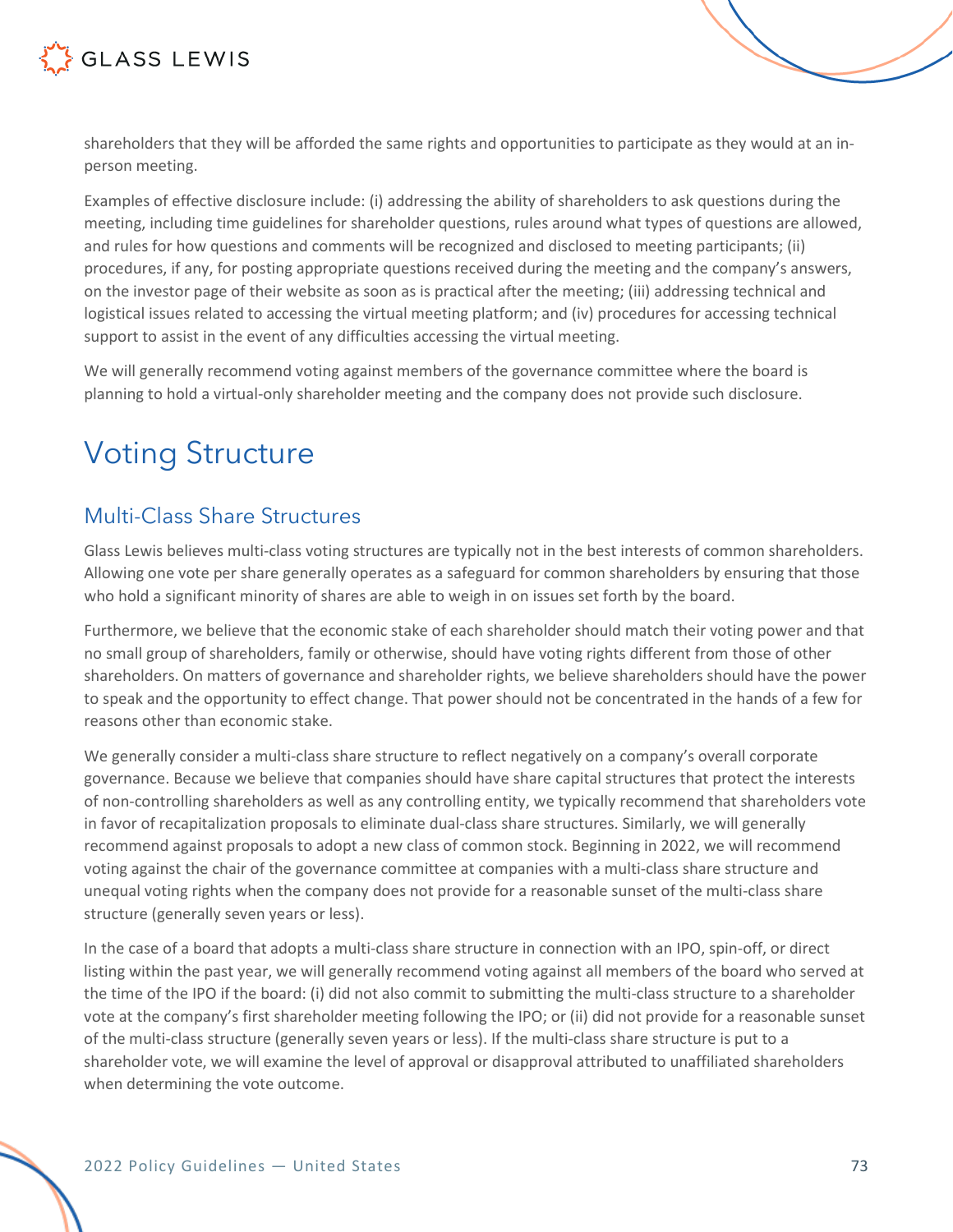

When analyzing voting results from meetings of shareholders at companies controlled through multi-class structures, we will carefully examine the level of approval or disapproval attributed to unaffiliated shareholders when determining whether board responsiveness is warranted. Where vote results indicate that a majority of unaffiliated shareholders supported a shareholder proposal or opposed a management proposal, we believe the board should demonstrate an appropriate level of responsiveness.

### Cumulative Voting

Cumulative voting increases the ability of minority shareholders to elect a director by allowing shareholders to cast as many shares of the stock they own multiplied by the number of directors to be elected. As companies generally have multiple nominees up for election, cumulative voting allows shareholders to cast all of their votes for a single nominee, or a smaller number of nominees than up for election, thereby raising the likelihood of electing one or more of their preferred nominees to the board. It can be important when a board is controlled by insiders or affiliates and where the company's ownership structure includes one or more shareholders who control a majority-voting block of company stock.

Glass Lewis believes that cumulative voting generally acts as a safeguard for shareholders by ensuring that those who hold a significant minority of shares can elect a candidate of their choosing to the board. This allows the creation of boards that are responsive to the interests of all shareholders rather than just a small group of large holders.

We review cumulative voting proposals on a case-by-case basis, factoring in the independence of the board and the status of the company's governance structure. But we typically find these proposals on ballots at companies where independence is lacking and where the appropriate checks and balances favoring shareholders are not in place. In those instances we typically recommend in favor of cumulative voting.

Where a company has adopted a true majority vote standard (i.e., where a director must receive a majority of votes cast to be elected, as opposed to a modified policy indicated by a resignation policy only), Glass Lewis will recommend voting against cumulative voting proposals due to the incompatibility of the two election methods. For companies that have not adopted a true majority voting standard but have adopted some form of majority voting, Glass Lewis will also generally recommend voting against cumulative voting proposals if the company has not adopted anti-takeover protections and has been responsive to shareholders.

Where a company has not adopted a majority voting standard and is facing both a shareholder proposal to adopt majority voting and a shareholder proposal to adopt cumulative voting, Glass Lewis will support only the majority voting proposal. When a company has both majority voting and cumulative voting in place, there is a higher likelihood of one or more directors not being elected as a result of not receiving a majority vote. This is because shareholders exercising the right to cumulate their votes could unintentionally cause the failed election of one or more directors for whom shareholders do not cumulate votes.

#### Supermajority Vote Requirements

Glass Lewis believes that supermajority vote requirements impede shareholder action on ballot items critical to shareholder interests. An example is in the takeover context, where supermajority vote requirements can strongly limit the voice of shareholders in making decisions on such crucial matters as selling the business. This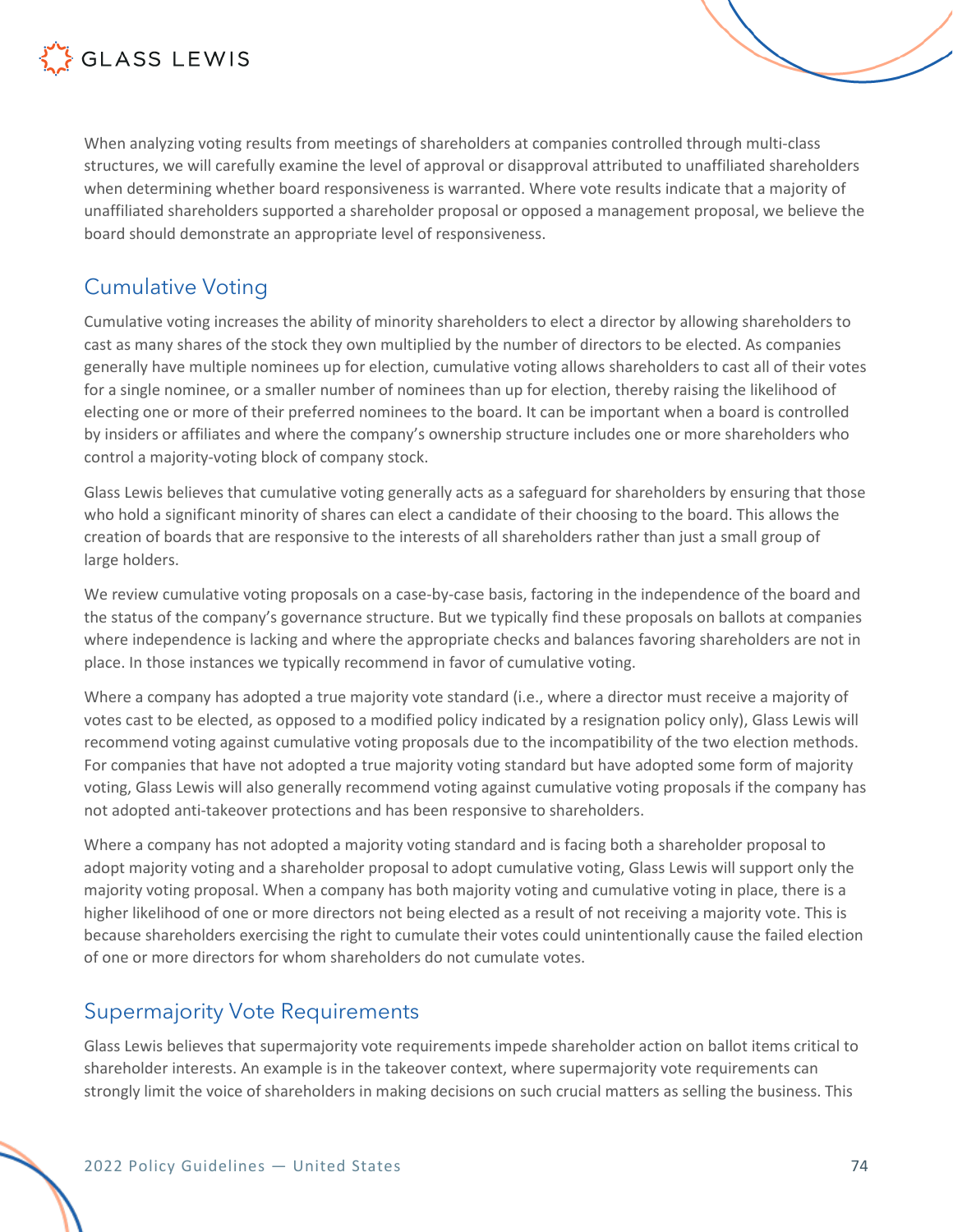

in turn degrades share value and can limit the possibility of buyout premiums to shareholders. Moreover, we believe that a supermajority vote requirement can enable a small group of shareholders to overrule the will of the majority shareholders. We believe that a simple majority is appropriate to approve all matters presented to shareholders.

## Transaction of Other Business

We typically recommend that shareholders not give their proxy to management to vote on any other business items that may properly come before an annual or special meeting. In our opinion, granting unfettered discretion is unwise.

## Anti-Greenmail Proposals

Glass Lewis will support proposals to adopt a provision preventing the payment of greenmail, which would serve to prevent companies from buying back company stock at significant premiums from a certain shareholder. Since a large or majority shareholder could attempt to compel a board into purchasing its shares at a large premium, the anti-greenmail provision would generally require that a majority of shareholders other than the majority shareholder approve the buyback.

## Mutual Funds: Investment Policies and Advisory Agreements

Glass Lewis believes that decisions about a fund's structure and/or a fund's relationship with its investment advisor or sub-advisors are generally best left to management and the members of the board, absent a showing of egregious or illegal conduct that might threaten shareholder value. As such, we focus our analyses of such proposals on the following main areas:

- The terms of any amended advisory or sub-advisory agreement;
- Any changes in the fee structure paid to the investment advisor; and
- Any material changes to the fund's investment objective or strategy.

We generally support amendments to a fund's investment advisory agreement absent a material change that is not in the best interests of shareholders. A significant increase in the fees paid to an investment advisor would be reason for us to consider recommending voting against a proposed amendment to an investment advisory agreement or fund reorganization. However, in certain cases, we are more inclined to support an increase in advisory fees if such increases result from being performance-based rather than asset-based. Furthermore, we generally support sub-advisory agreements between a fund's advisor and sub-advisor, primarily because the fees received by the sub-advisor are paid by the advisor, and not by the fund.

In matters pertaining to a fund's investment objective or strategy, we believe shareholders are best served when a fund's objective or strategy closely resembles the investment discipline shareholders understood and selected when they initially bought into the fund. As such, we generally recommend voting against amendments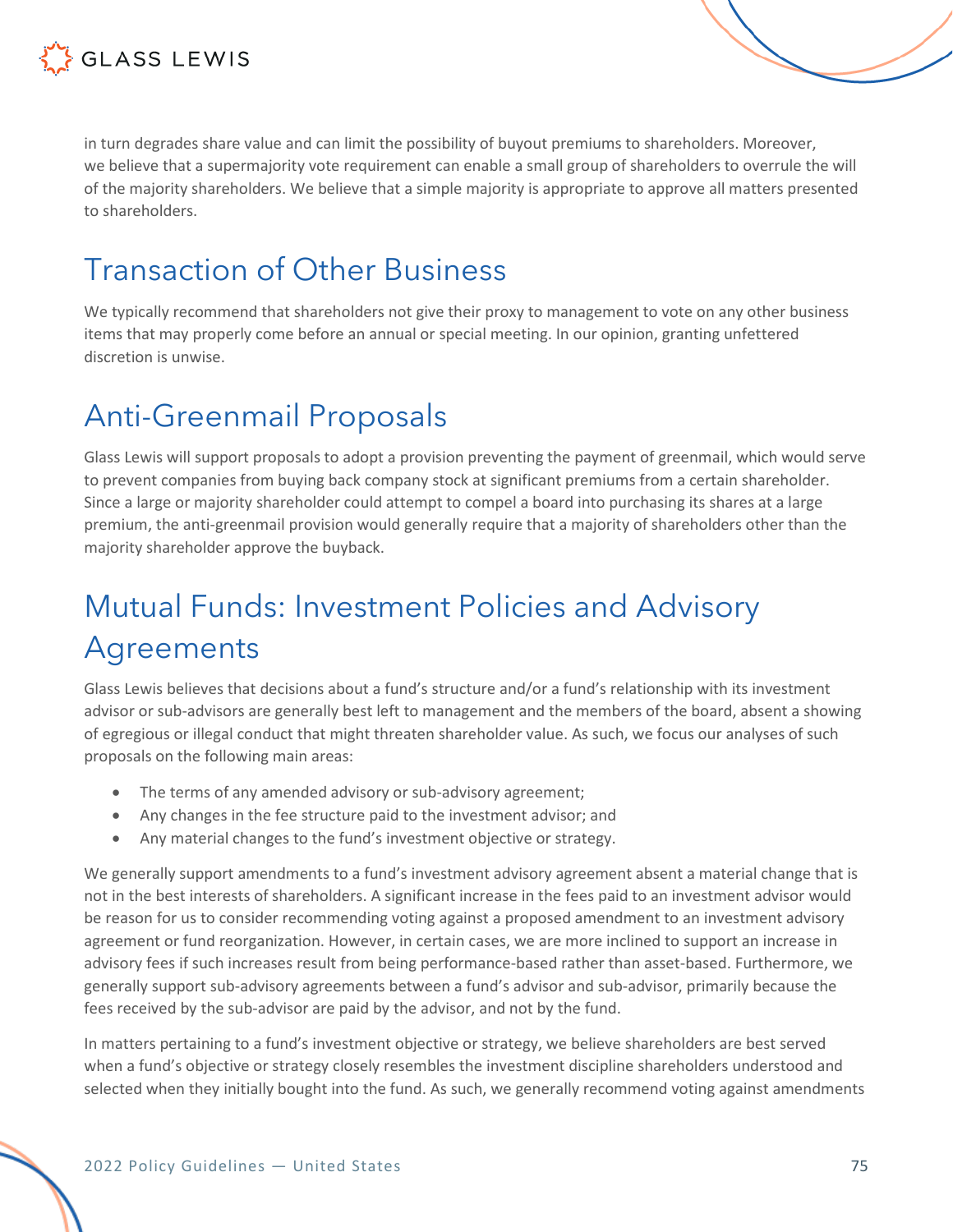

to a fund's investment objective or strategy when the proposed changes would leave shareholders with stakes in a fund that is noticeably different than when originally purchased, and which could therefore potentially negatively impact some investors' diversification strategies.

## Real Estate Investment Trusts

The complex organizational, operational, tax and compliance requirements of Real Estate Investment Trusts (REITs) provide for a unique shareholder evaluation. In simple terms, a REIT must have a minimum of 100 shareholders (the 100 Shareholder Test) and no more than 50% of the value of its shares can be held by five or fewer individuals (the "5/50 Test"). At least 75% of a REITs' assets must be in real estate, it must derive 75% of its gross income from rents or mortgage interest, and it must pay out 90% of its taxable earnings as dividends. In addition, as a publicly traded security listed on a stock exchange, a REIT must comply with the same general listing requirements as a publicly traded equity.

In order to comply with such requirements, REITs typically include percentage ownership limitations in their organizational documents, usually in the range of 5% to 10% of the REITs outstanding shares. Given the complexities of REITs as an asset class, Glass Lewis applies a highly nuanced approach in our evaluation of REIT proposals, especially regarding changes in authorized share capital, including preferred stock.

#### Preferred Stock Issuances at REITs

Glass Lewis is generally against the authorization of "blank-check preferred stock." However, given the requirement that a REIT must distribute 90% of its net income annually, it is inhibited from retaining capital to make investments in its business. As such, we recognize that equity financing likely plays a key role in a REIT's growth and creation of shareholder value. Moreover, shareholder concern regarding the use of preferred stock as an anti-takeover mechanism may be allayed by the fact that most REITs maintain ownership limitations in their certificates of incorporation. For these reasons, along with the fact that REITs typically do not engage in private placements of preferred stock (which result in the rights of common shareholders being adversely impacted), we may support requests to authorize shares of blank-check preferred stock at REITs.

## Business Development Companies

Business Development Companies (BDCs) were created by the U.S. Congress in 1980; they are regulated under the Investment Company Act of 1940 and are taxed as regulated investment companies (RICs) under the Internal Revenue Code. BDCs typically operate as publicly traded private equity firms that invest in early stage to mature private companies as well as small public companies. BDCs realize operating income when their investments are sold off, and therefore maintain complex organizational, operational, tax and compliance requirements that are similar to those of REITs—the most evident of which is that BDCs must distribute at least 90% of their taxable earnings as dividends.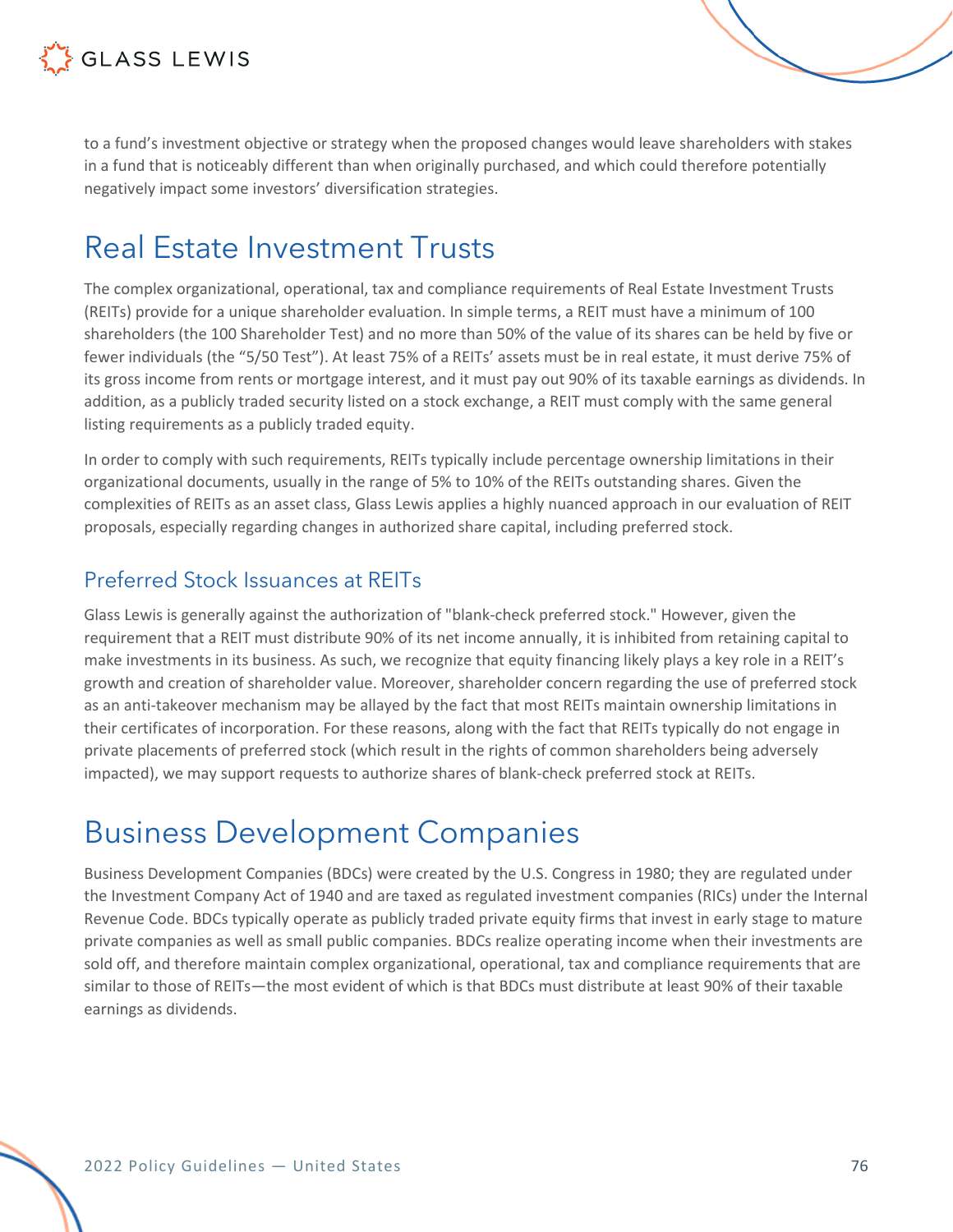



Considering that BDCs are required to distribute nearly all their earnings to shareholders, they sometimes need to offer additional shares of common stock in the public markets to finance operations and acquisitions. However, shareholder approval is required in order for a BDC to sell shares of common stock at a price below Net Asset Value (NAV). Glass Lewis evaluates these proposals using a case-by-case approach, but will recommend supporting such requests if the following conditions are met:

- The authorization to allow share issuances below NAV has an expiration date of one year or less from the date that shareholders approve the underlying proposal (i.e. the meeting date);
- The proposed discount below NAV is minimal (ideally no greater than 20%);
- The board specifies that the issuance will have a minimal or modest dilutive effect (ideally no greater than 25% of the company's then-outstanding common stock prior to the issuance); and
- A majority of the company's independent directors who do not have a financial interest in the issuance approve the sale.

In short, we believe BDCs should demonstrate a responsible approach to issuing shares below NAV, by proactively addressing shareholder concerns regarding the potential dilution of the requested share issuance, and explaining if and how the company's past below-NAV share issuances have benefitted the company.

#### Auditor Ratification and Below-NAV Issuances

When a BDC submits a below-NAV issuance for shareholder approval, we will refrain from recommending against the audit committee chair for not including auditor ratification on the same ballot. Because of the unique way these proposals interact, votes may be tabulated in a manner that is not in shareholders' interests. In cases where these proposals appear on the same ballot, auditor ratification is generally the only "routine proposal," the presence of which triggers a scenario where broker non-votes may be counted toward shareholder quorum, with unintended consequences.

Under the 1940 Act, below-NAV issuance proposals require relatively high shareholder approval. Specifically, these proposals must be approved by the lesser of: (i) 67% of votes cast if a majority of shares are represented at the meeting; or (ii) a majority of outstanding shares. Meanwhile, any broker non-votes counted toward quorum will automatically be registered as "against" votes for purposes of this proposal. The unintended result can be a case where the issuance proposal is not approved, despite sufficient voting shares being cast in favor. Because broker non-votes result from a lack of voting instruction by the shareholder, we do not believe shareholders' ability to weigh in on the selection of auditor outweighs the consequences of failing to approve an issuance proposal due to such technicality.

## Special Purpose Acquisition Companies

Special Purpose Acquisition Companies (SPACs), also known as "blank check companies," are publicly traded entities with no commercial operations and are formed specifically to pool funds in order to complete a merger or acquisition within a set time frame. In general, the acquisition target of a SPAC is either not yet identified or otherwise not explicitly disclosed to the public even when the founders of the SPAC may have at least one target in mind. Consequently, IPO investors often do not know what company they will ultimately be investing in.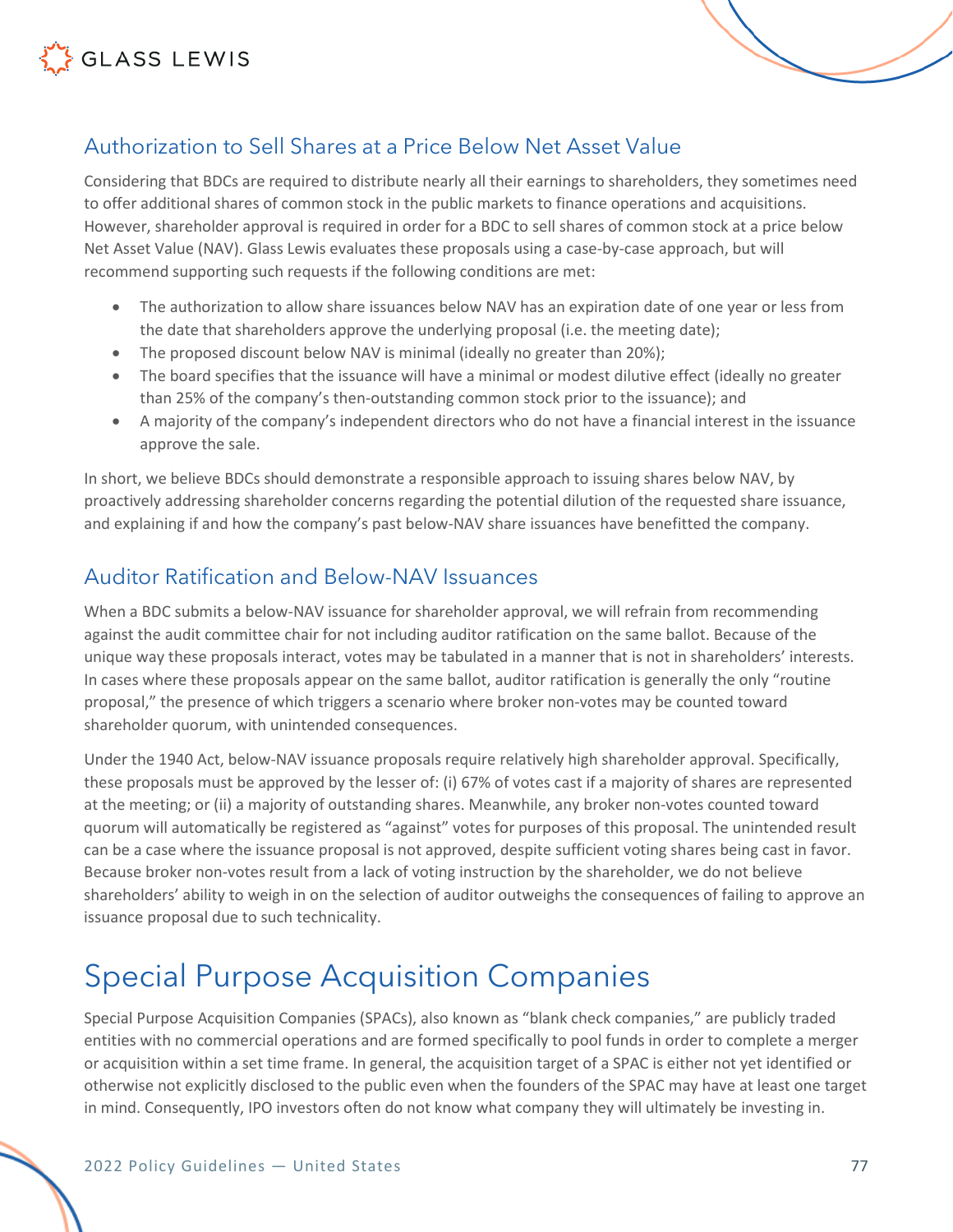

SPACs are therefore very different from typical operating companies. Shareholders do not have the same expectations associated with an ordinary publicly traded company and executive officers of a SPAC typically do not continue in employment roles with an acquired company.

#### Extension of Business Combination Deadline

Governing documents of SPACs typically provide for the return of IPO proceeds to common shareholders if no qualifying business combination is consummated before a certain date. Because the time frames for the consummation of such transactions are relatively short, SPACs will sometimes hold special shareholder meetings at which shareholders are asked to extend the business combination deadline. In such cases, an acquisition target will typically have been identified, but additional time is required to allow management of the SPAC to finalize the terms of the deal.

Glass Lewis believes management and the board are generally in the best position to determine when the extension of a business combination deadline is needed. We therefore generally defer to the recommendation of management and support reasonable extension requests.

#### SPAC Board Independence

The board of directors of a SPAC's acquisition target is in many cases already established prior to the business combination. In some cases, however, the board's composition may change in connection with the business combination, including the potential addition of individuals who served in management roles with the SPAC. The role of a SPAC executive is unlike that of a typical operating company executive. Because the SPAC's only business is identifying and executing an acquisition deal, the interests of a former SPAC executive are also different. Glass Lewis does not automatically consider a former SPAC executive to be affiliated with the acquired operating entity when their only position on the board of the combined entity is that of an otherwise independent director. Absent any evidence of an employment relationship or continuing material financial interest in the combined entity, we will therefore consider such directors to be independent.

#### Director Commitments of SPAC Executives

We believe the primary role of executive officers at SPACs is identifying acquisition targets for the SPAC and consummating a business combination. Given the nature of these executive roles and the limited business operations of SPACs, when a directors' only executive role is at a SPAC, we will generally apply our higher limit for company directorships. As a result, we generally recommend that shareholders vote against a director who serves in an executive role only at a SPAC while serving on more than five public company boards.

## Shareholder Proposals

Glass Lewis believes that shareholders should seek to promote governance structures that protect shareholders, support effective ESG oversight and reporting, and encourage director accountability. Accordingly, Glass Lewis places a significant emphasis on promoting transparency, robust governance structures and companies' responsiveness to and engagement with shareholders. We also believe that companies should be transparent on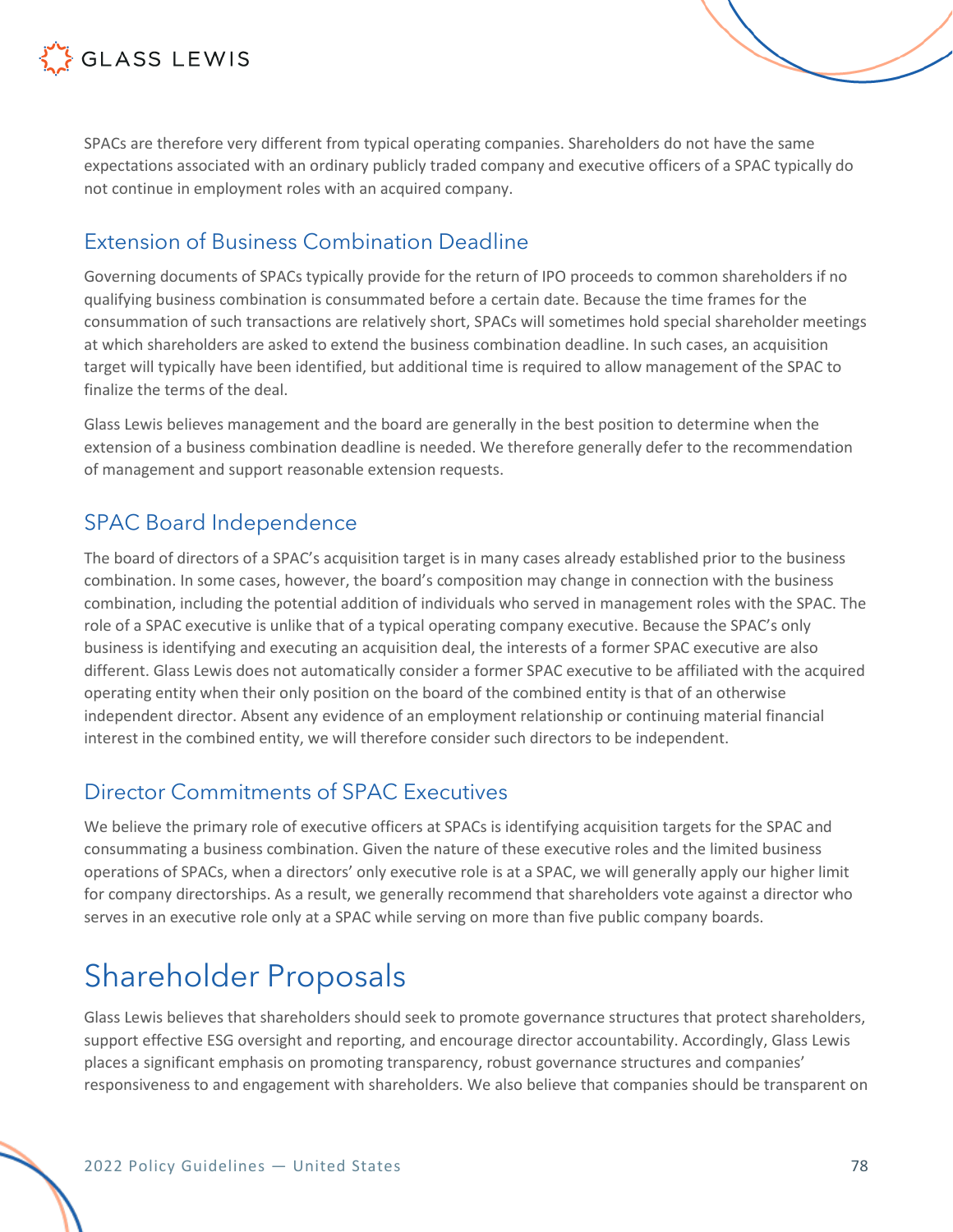



To that end, we evaluate all shareholder proposals on a case-by-case basis with a view to promoting long-term shareholder value. While we are generally supportive of those that promote board accountability, shareholder rights, and transparency, we consider all proposals in the context of a company's unique operations and risk profile.

For a detailed review of our policies concerning compensation, environmental, social, and governance shareholder proposals, please refer to our comprehensive *Proxy Paper Guidelines for Environmental, Social & Governance Initiatives*, available at www.glasslewis.com/voting-policies-current/.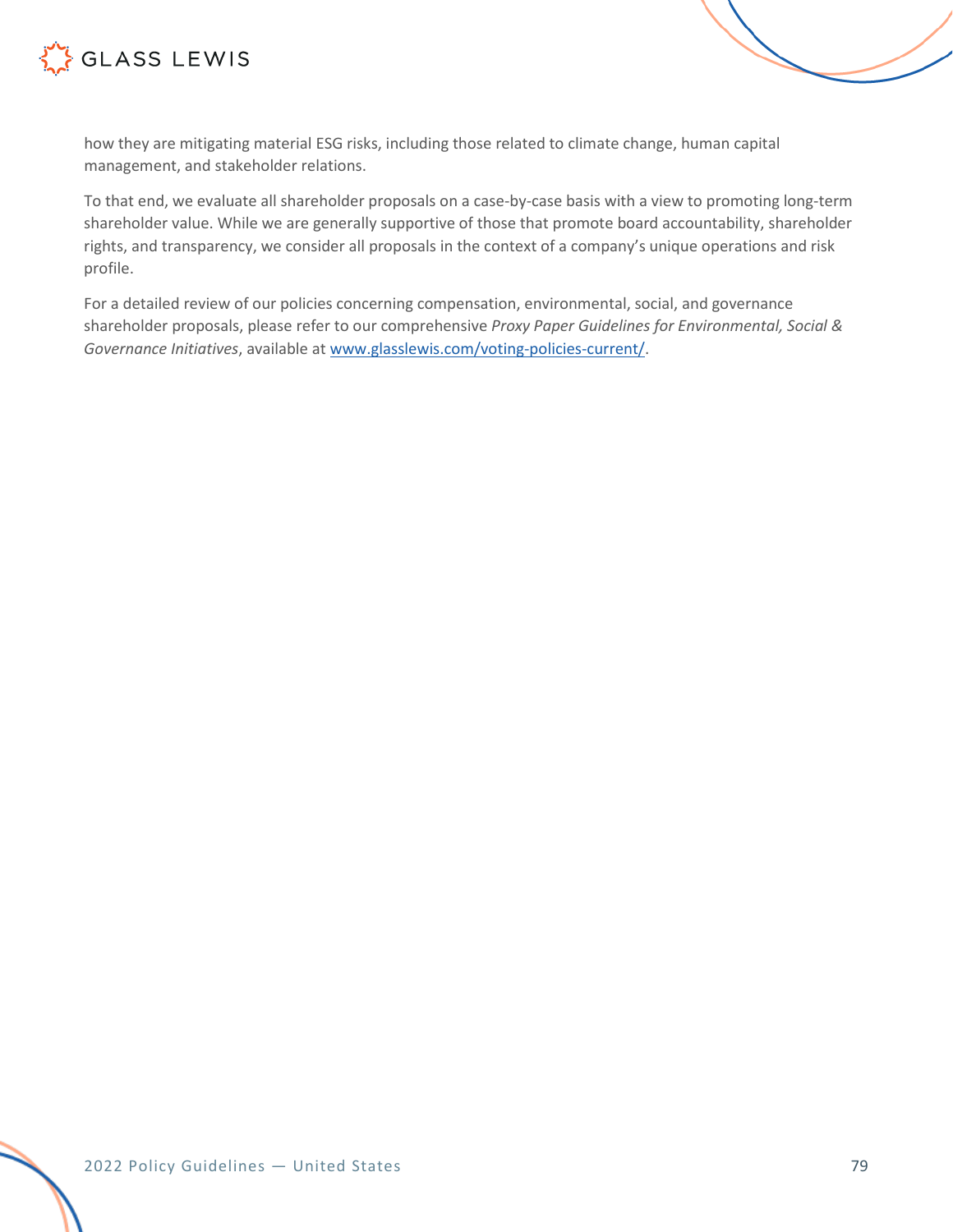# Overall Approach to Environmental, Social & Governance

Glass Lewis evaluates all environmental and social issues through the lens of long-term shareholder value. We believe that companies should be considering material environmental and social factors in all aspects of their operations and that companies should provide shareholders with disclosures that allow them to understand how these factors are being considered and how attendant risks are being mitigated. We also are of the view that governance is a critical factor in how companies manage environmental and social risks and opportunities and that a well-governed company will be generally managing these issues better than one without a governance structure that promotes board independence and accountability.

We believe part of the board's role is to ensure that management conducts a complete risk analysis of company operations, including those that have material environmental and social implications. We believe that directors should monitor management's performance in both capitalizing on environmental and social opportunities and mitigating environmental and social risks related to operations in order to best serve the interests of shareholders. Companies face significant financial, legal and reputational risks resulting from poor environmental and social practices, or negligent oversight thereof. Therefore, in cases where the board or management has neglected to take action on a pressing issue that could negatively impact shareholder value, we believe that shareholders should take necessary action in order to effect changes that will safeguard their financial interests.

Given the importance of the role of the board in executing a sustainable business strategy that allows for the realization of environmental and social opportunities and the mitigation of related risks, relating to environmental risks and opportunities, we believe shareholders should seek to promote governance structures that protect shareholders and promote director accountability. When management and the board have displayed disregard for environmental or social risks, have engaged in egregious or illegal conduct, or have failed to adequately respond to current or imminent environmental and social risks that threaten shareholder value, we believe shareholders should consider holding directors accountable. In such instances, we will generally recommend against responsible members of the board that are specifically charged with oversight of the issue in question.

When evaluating environmental and social factors that may be relevant to a given company, Glass Lewis does so in the context of the financial materiality of the issue to the company's operations. We believe that all companies face risks associated with environmental and social issues. However, we recognize that these risks manifest themselves differently at each company as a result of a company's operations, workforce, structure, and geography, among other factors. Accordingly, we place a significant emphasis on the financial implications of a company's actions with regard to impacts on its stakeholders and the environment.

When evaluating environmental and social issues, Glass Lewis examines companies':

**Direct environmental and social risk** — Companies should evaluate financial exposure to direct environmental risks associated with their operations. Examples of direct environmental risks include those associated with oil or gas spills, contamination, hazardous leakages, explosions, or reduced water or air quality, among others. Social risks may include non-inclusive employment policies, inadequate human rights policies, or issues that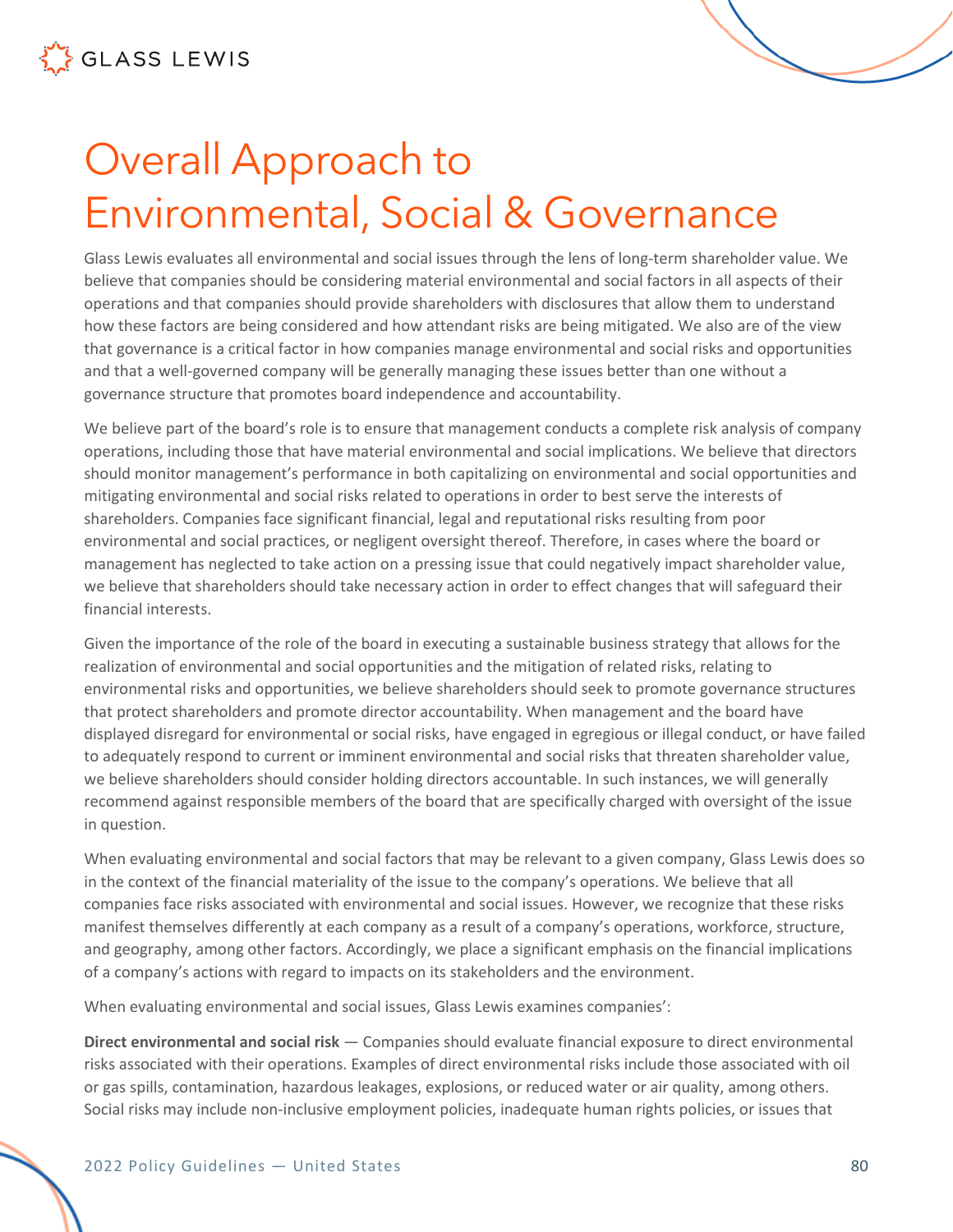

adversely affect the company's stakeholders. Further, we believe that firms should consider their exposure to risks emanating from a broad range of issues, over which they may have no or only limited control, such as insurance companies being affected by increased storm severity and frequency resulting from climate change or membership in trade associations with controversial political ties.

**Risk due to legislation and regulation** — Companies should evaluate their exposure to changes or potential changes in regulation that affect current and planned operations. Regulation should be carefully monitored in all jurisdictions in which the company operates. We look closely at relevant and proposed legislation and evaluate whether the company has responded proactively.

**Legal and reputational risk** — Failure to take action on important environmental or social issues may carry the risk of inciting negative publicity and potentially costly litigation. While the effect of high-profile campaigns on shareholder value may not be directly measurable, we believe it is prudent for companies to carefully evaluate the potential impacts of the public perception of their impacts on stakeholders and the environment. When considering investigations and lawsuits, Glass Lewis is mindful that such matters may involve unadjudicated allegations or other charges that have not been resolved. Glass Lewis does not assume the truth of such allegations or charges or that the law has been violated. Instead, Glass Lewis focuses more broadly on whether, under the particular facts and circumstances presented, the nature and number of such concerns, lawsuits or investigations reflects on the risk profile of the company or suggests that appropriate risk mitigation measures may be warranted.

**Governance risk** — Inadequate oversight of environmental and social issues carries significant risks to companies. When leadership is ineffective or fails to thoroughly consider potential risks, such risks are likely unmitigated and could thus present substantial risks to the company, ultimately leading to loss of shareholder value.

Glass Lewis believes that one of the most crucial factors in analyzing the risks presented to companies in the form of environmental and social issues is the level and quality of oversight over such issues. When management and the board have displayed disregard for environmental risks, have engaged in egregious or illegal conduct, or have failed to adequately respond to current or imminent environmental risks that threaten shareholder value, we believe shareholders should consider holding directors accountable. When companies have not provided for explicit, board-level oversight of environmental and social matters and/or when a substantial environmental or social risk has been ignored or inadequately addressed, we may recommend voting against members of the board. In addition, or alternatively, depending on the proposals presented, we may also consider recommending voting in favor of relevant shareholder proposals or against other relevant management-proposed items, such as the ratification of auditor, a company's accounts and reports, or ratification of management and board acts.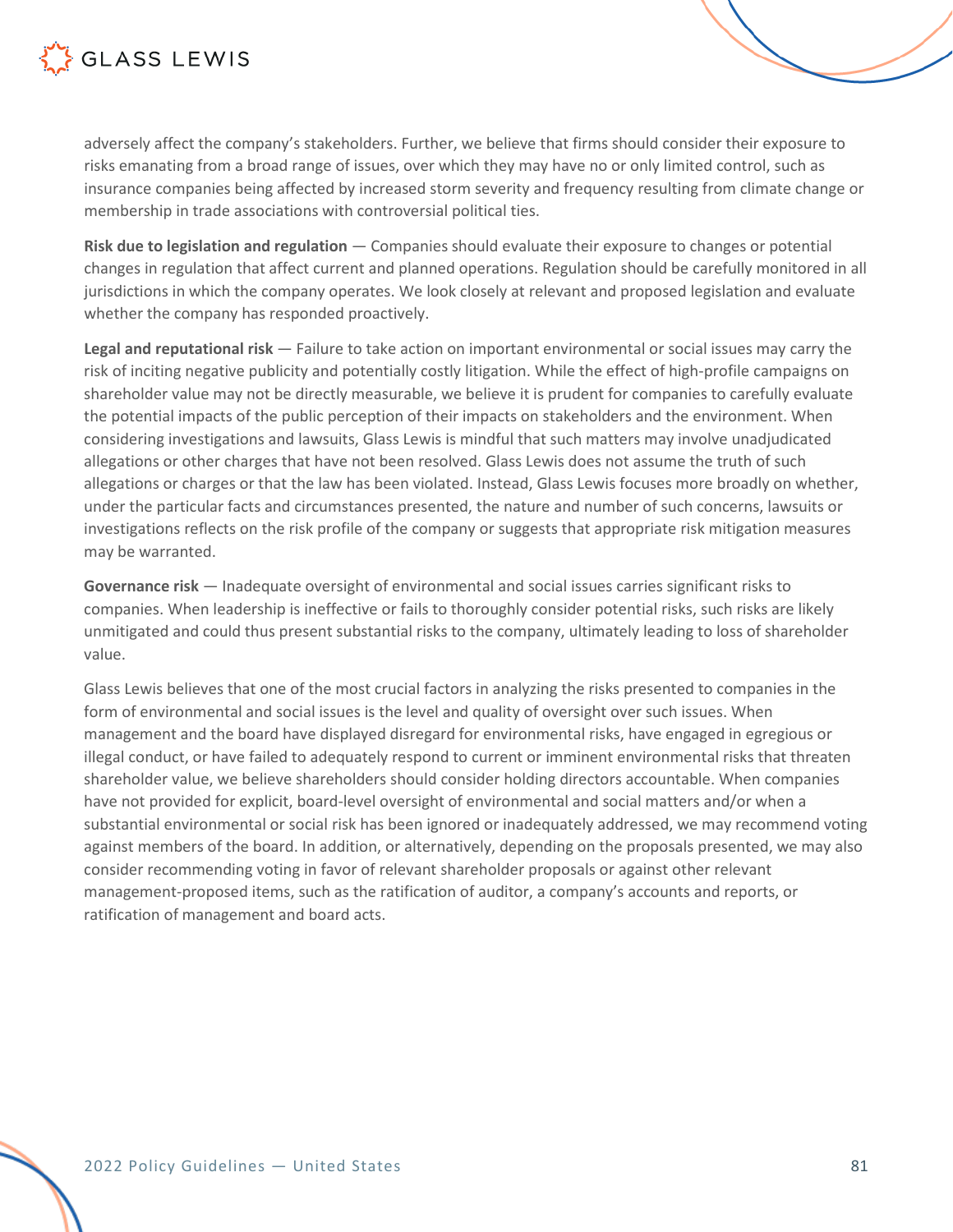



Email | info@glasslewis.com

**Company** Glass, Lewis & Co.

#### Global Locations

**North America** **United States** *Headquarters* 255 California Street Suite 1100 San Francisco, CA 94111

+1 415 678 4110 +1 888 800 7001

44 Wall Street Suite 503

New York, NY 10005 +1 646 606 2345

2323 Grand Boulevard

Kansas City, MO 64108 +1 816 945 4525

**Asia Pacific**

#### **Australia**

*CGI Glass Lewis* Suite 5.03, Level 5 255 George Street Sydney NSW 2000 +61 2 9299 9266

#### **Japan**

Shinjuku Mitsui Building 11th floor 2-1-1, Nishi-Shinjuku, Shinjuku-ku, Tokyo 163-0411, Japan

#### **Europe Ireland**

Suite 1125

15 Henry Street Limerick V94 V9T4 +353 61 292 800

#### **United Kingdom**

80 Coleman Street Suite 4.02 London EC2R 5BJ +44 20 7653 8800

#### **Germany**

*IVOX Glass Lewis* Kaiserallee 23a 76133 Karlsruhe +49 721 35 49 622

2022 Policy Guidelines — United States 82